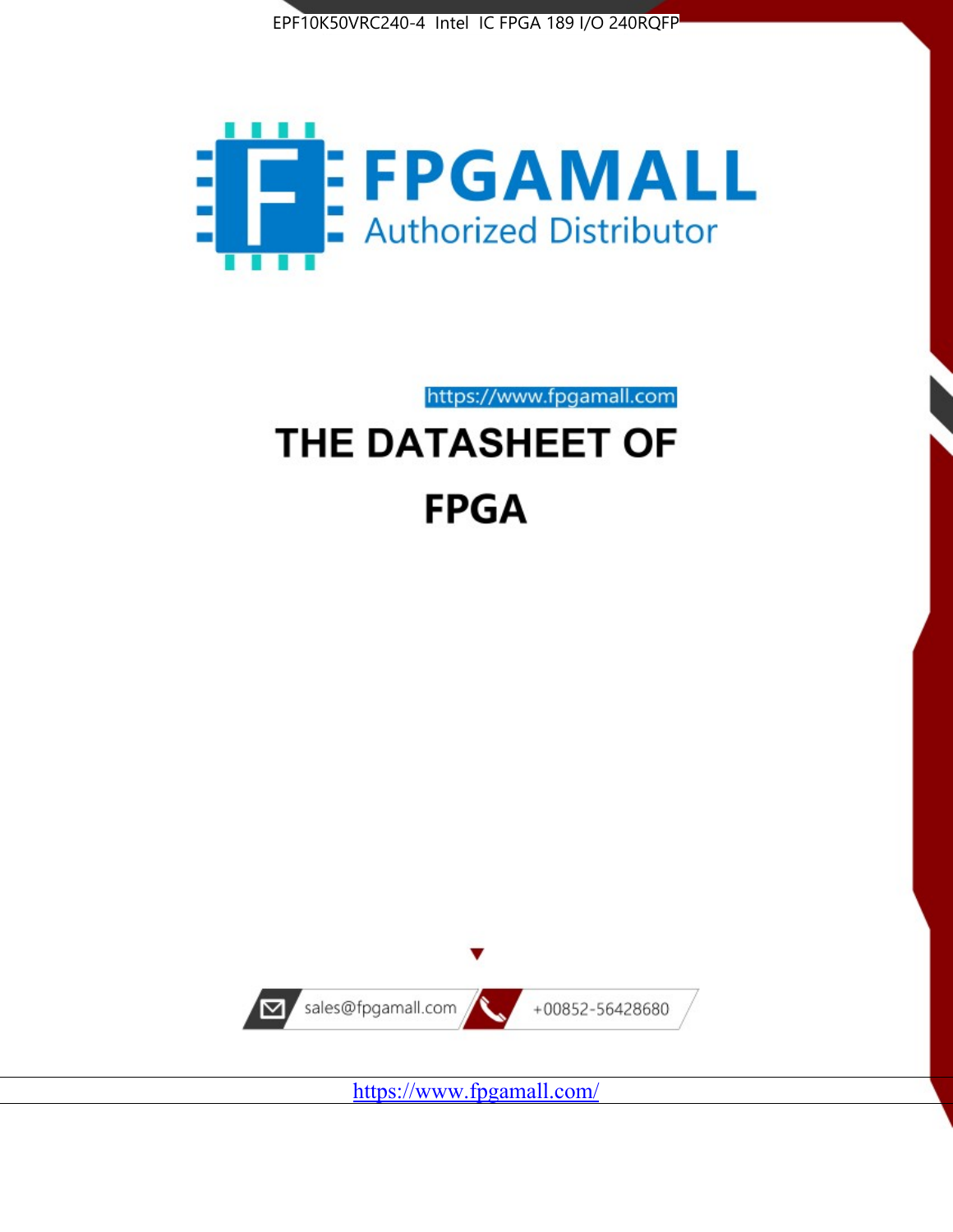#### EPF10K50VRC240-4 Intel IC FPGA 189 I/O 240RQFP





## **FLEX 10K**

### **Embedded Programmable Logic Device Family**

#### **January 2003, ver. 4.2 Data Sheet**

**Features...** ■ The industry's first embedded programmable logic device (PLD) family, providing System-on-a-Programmable-Chip (SOPC) integration

- Embedded array for implementing megafunctions, such as efficient memory and specialized logic functions
- Logic array for general logic functions
- High density
	- 10,000 to 250,000 typical gates (see Tables 1 and 2)
	- Up to 40,960 RAM bits; 2,048 bits per embedded array block (EAB), all of which can be used without reducing logic capacity
- System-level features
	- $MultiVolt<sup>TM</sup> I/O interface support$
	- 5.0-V tolerant input pins in FLEX® 10KA devices
	- Low power consumption (typical specification less than 0.5 mA in standby mode for most devices)
	- FLEX 10K and FLEX 10KA devices support peripheral component interconnect Special Interest Group (PCI SIG) *PCI Local Bus Specification, Revision 2.2*
	- FLEX 10KA devices include pull-up clamping diode, selectable on a pin-by-pin basis for 3.3-V PCI compliance
	- Select FLEX 10KA devices support 5.0-V PCI buses with eight or fewer loads
	- Built-in Joint Test Action Group (JTAG) boundary-scan test (BST) circuitry compliant with IEEE Std. 1149.1-1990, available without consuming any device logic

#### *Table 1. FLEX 10K Device Features*

| <b>Feature</b>                    | <b>EPF10K10</b><br>EPF10K10A | <b>EPF10K20</b> | <b>EPF10K30</b><br><b>EPF10K30A</b> | <b>EPF10K40</b> | <b>EPF10K50</b><br><b>EPF10K50V</b> |
|-----------------------------------|------------------------------|-----------------|-------------------------------------|-----------------|-------------------------------------|
| Typical gates (logic and RAM) (1) | 10,000                       | 20,000          | 30,000                              | 40,000          | 50,000                              |
| Maximum system gates              | 31,000                       | 63,000          | 69,000                              | 93,000          | 116,000                             |
| Logic elements (LEs)              | 576                          | 1,152           | 1.728                               | 2.304           | 2,880                               |
| Logic array blocks (LABs)         | 72                           | 144             | 216                                 | 288             | 360                                 |
| Embedded array blocks (EABs)      | 3                            | 6               | 6                                   | 8               | 10                                  |
| <b>Total RAM bits</b>             | 6.144                        | 12,288          | 12,288                              | 16,384          | 20,480                              |
| Maximum user I/O pins             | 150                          | 189             | 246                                 | 189             | 310                                 |

#### **Altera Corporation 1**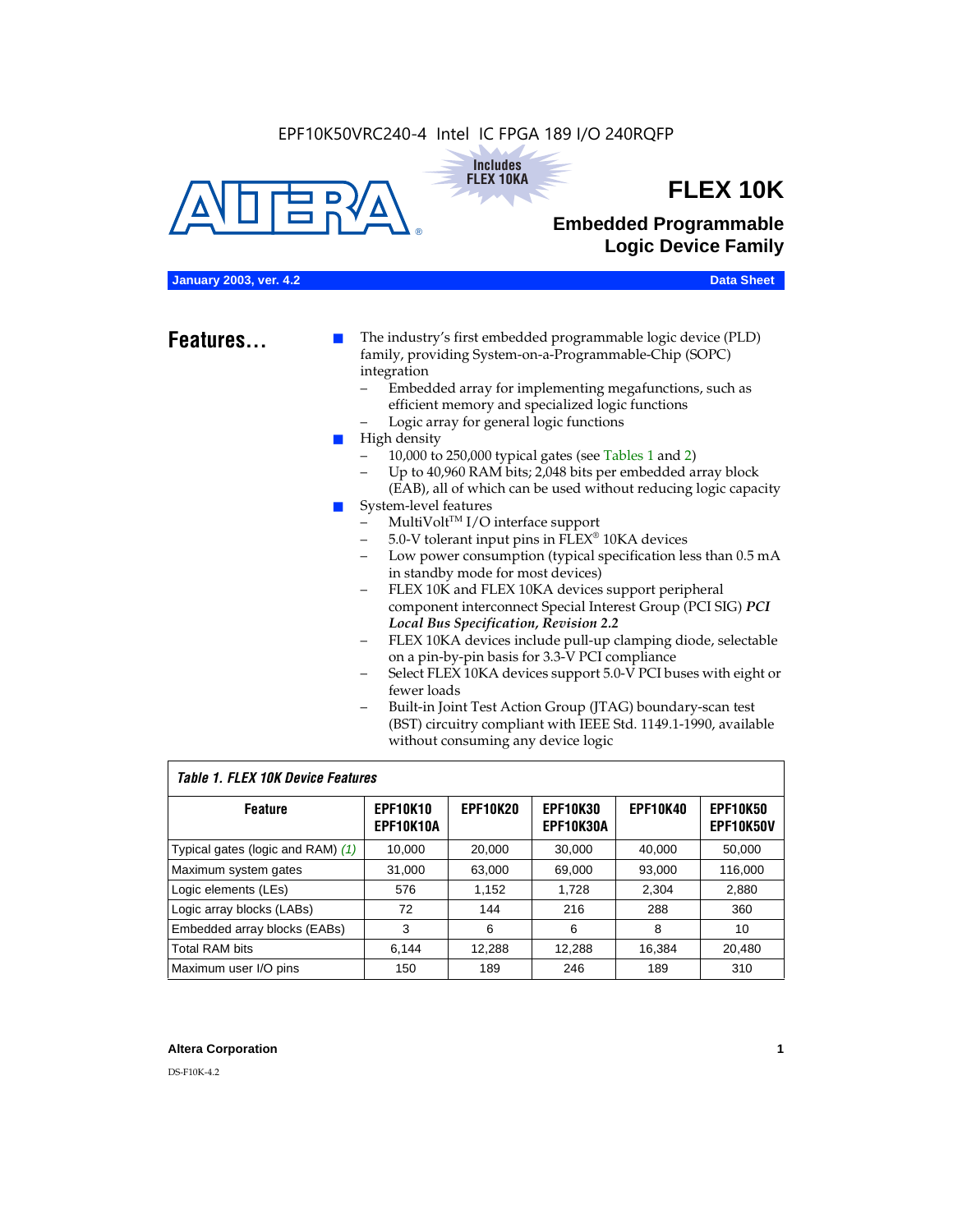| Table 2. FLEX 10K Device Features    |                 |                                |                   |                   |  |
|--------------------------------------|-----------------|--------------------------------|-------------------|-------------------|--|
| <b>Feature</b>                       | <b>EPF10K70</b> | <b>EPF10K100</b><br>EPF10K100A | <b>EPF10K130V</b> | <b>EPF10K250A</b> |  |
| Typical gates (logic and<br>RAM) (1) | 70.000          | 100.000                        | 130,000           | 250,000           |  |
| Maximum system gates                 | 118,000         | 158,000                        | 211,000           | 310,000           |  |
| <b>LEs</b>                           | 3.744           | 4,992                          | 6,656             | 12,160            |  |
| LABs                                 | 468             | 624                            | 832               | 1,520             |  |
| EABs                                 | 9               | 12                             | 16                | 20                |  |
| <b>Total RAM bits</b>                | 18,432          | 24.576                         | 32.768            | 40,960            |  |
| Maximum user I/O pins                | 358             | 406                            | 470               | 470               |  |

#### *Note to tables:*

(1) The embedded IEEE Std. 1149.1 JTAG circuitry adds up to 31,250 gates in addition to the listed typical or maximum system gates.

### **...and More Features**

- Devices are fabricated on advanced processes and operate with a 3.3-V or 5.0-V supply voltage (see Table 3
- In-circuit reconfigurability (ICR) via external configuration device, intelligent controller, or JTAG port
- $ClockLock^{TM}$  and  $ClockBoost^{TM}$  options for reduced clock delay/skew and clock multiplication
- Built-in low-skew clock distribution trees
- 100% functional testing of all devices; test vectors or scan chains are not required

| Table 3. Supply Voltages for FLEX 10K & FLEX 10KA Devices |               |  |  |  |
|-----------------------------------------------------------|---------------|--|--|--|
| 5.0-V Devices                                             | 3.3-V Devices |  |  |  |
| EPF10K10                                                  | EPF10K10A     |  |  |  |
| EPF10K20                                                  | EPF10K30A     |  |  |  |
| EPF10K30                                                  | EPF10K50V     |  |  |  |
| EPF10K40                                                  | EPF10K100A    |  |  |  |
| EPF10K50                                                  | EPF10K130V    |  |  |  |
| EPF10K70                                                  | EPF10K250A    |  |  |  |
| EPF10K100                                                 |               |  |  |  |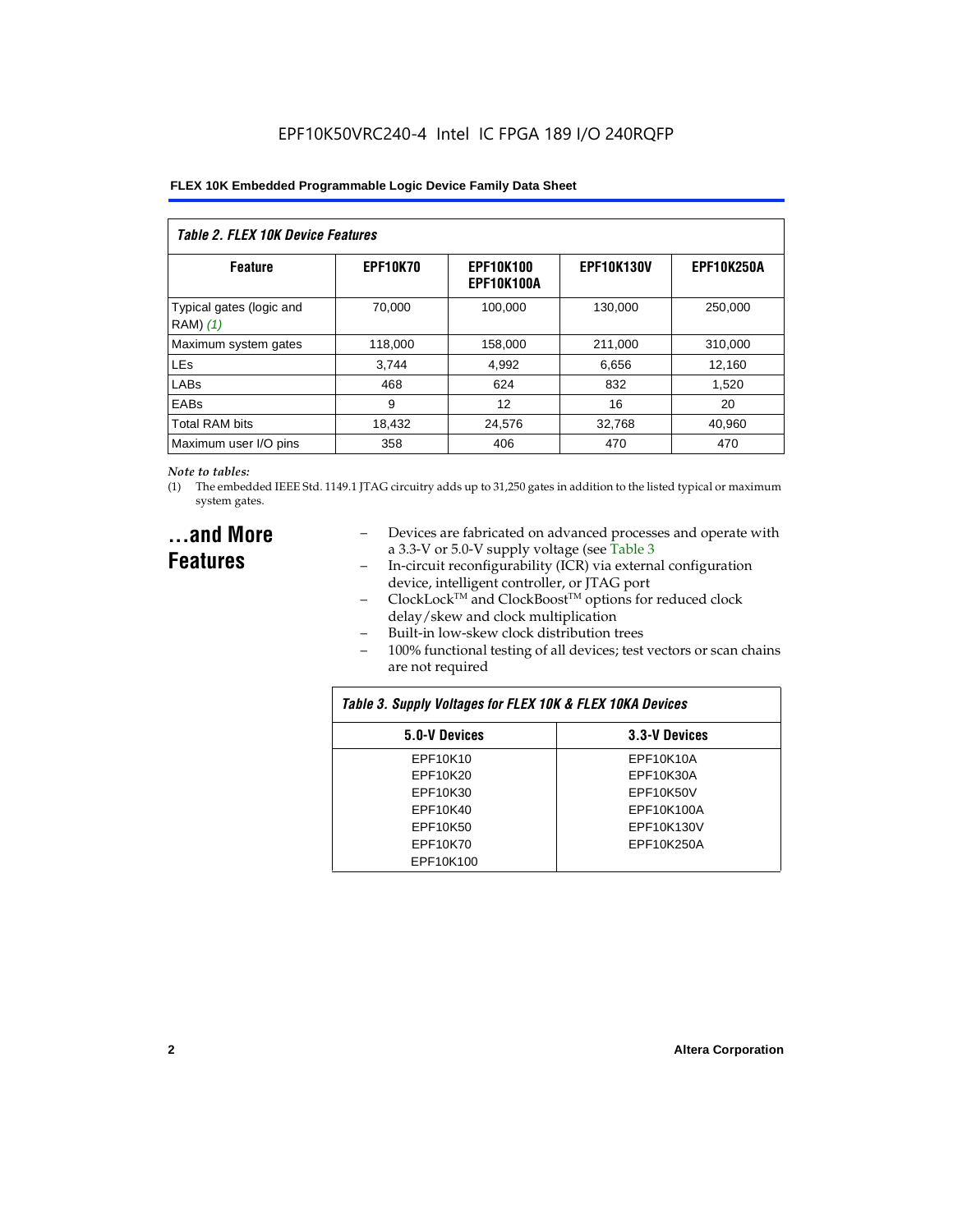- Flexible interconnect
	- FastTrack<sup>®</sup> Interconnect continuous routing structure for fast, predictable interconnect delays
	- Dedicated carry chain that implements arithmetic functions such as fast adders, counters, and comparators (automatically used by software tools and megafunctions)
	- Dedicated cascade chain that implements high-speed, high-fan-in logic functions (automatically used by software tools and megafunctions)
	- Tri-state emulation that implements internal tri-state buses
	- Up to six global clock signals and four global clear signals
- Powerful I/O pins
	- Individual tri-state output enable control for each pin
	- Open-drain option on each I/O pin
	- Programmable output slew-rate control to reduce switching noise
	- FLEX 10KA devices support hot-socketing
- Peripheral register for fast setup and clock-to-output delay
- Flexible package options
	- Available in a variety of packages with 84 to 600 pins (see Tables 4 and 5)
	- Pin-compatibility with other FLEX 10K devices in the same package
	- FineLine BGA<sup>TM</sup> packages maximize board space efficiency
- Software design support and automatic place-and-route provided by Altera development systems for Windows-based PCs and Sun SPARCstation, HP 9000 Series 700/800 workstations
- Additional design entry and simulation support provided by EDIF 2 0 0 and 3 0 0 netlist files, library of parameterized modules (LPM), DesignWare components, Verilog HDL, VHDL, and other interfaces to popular EDA tools from manufacturers such as Cadence, Exemplar Logic, Mentor Graphics, OrCAD, Synopsys, Synplicity, VeriBest, and Viewlogic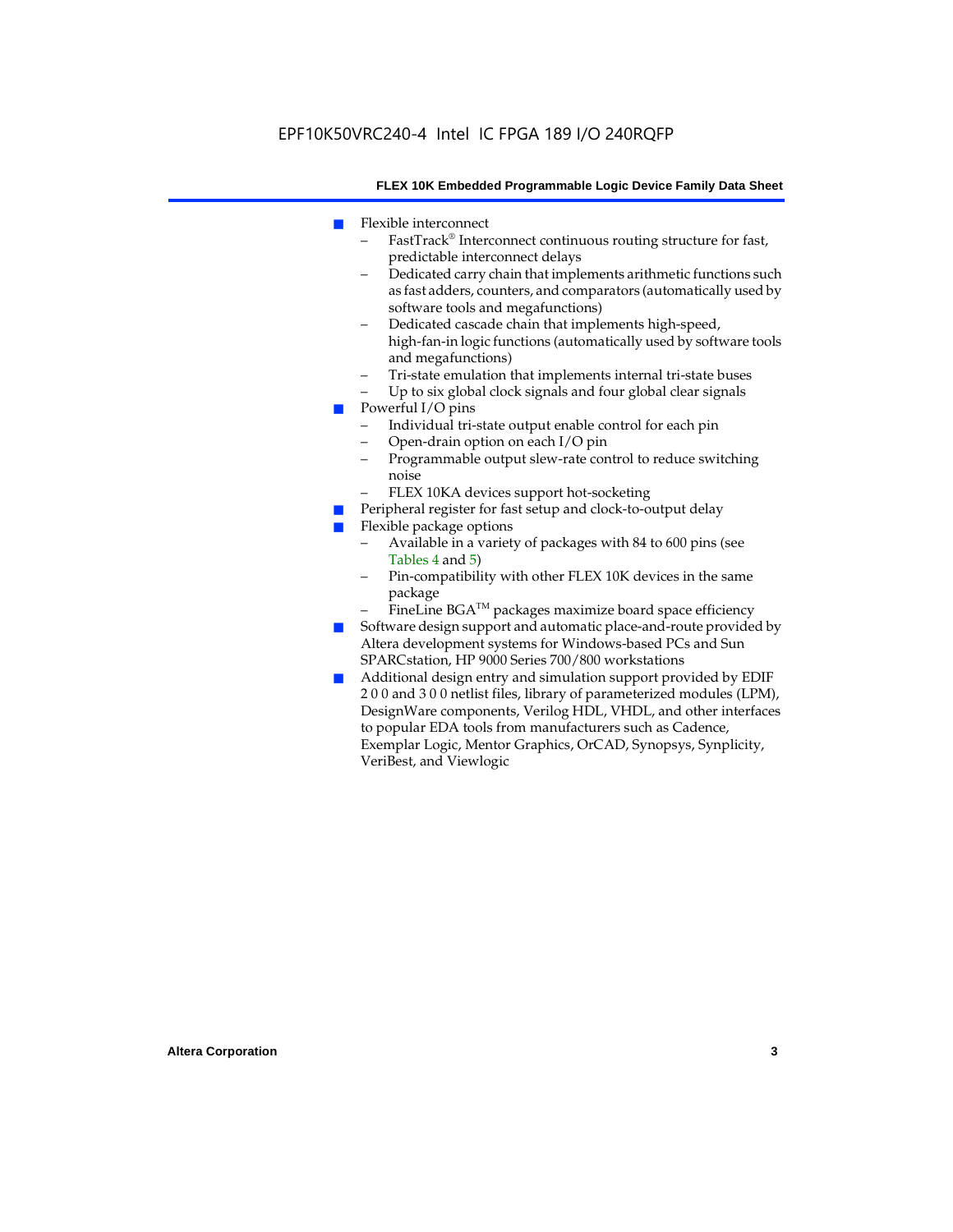### EPF10K50VRC240-4 Intel IC FPGA 189 I/O 240RQFP

#### **FLEX 10K Embedded Programmable Logic Device Family Data Sheet**

| <b>Device</b> | 84-Pin<br><b>PLCC</b> | $100-Pin$<br><b>TQFP</b> | 144-Pin TQFP | 208-Pin<br><b>PQFP</b><br><b>ROFP</b> | <b>240-Pin</b><br><b>PQFP</b><br><b>RQFP</b> |
|---------------|-----------------------|--------------------------|--------------|---------------------------------------|----------------------------------------------|
| EPF10K10      | 59                    |                          | 102          | 134                                   |                                              |
| EPF10K10A     |                       | 66                       | 102          | 134                                   |                                              |
| EPF10K20      |                       |                          | 102          | 147                                   | 189                                          |
| EPF10K30      |                       |                          |              | 147                                   | 189                                          |
| EPF10K30A     |                       |                          | 102          | 147                                   | 189                                          |
| EPF10K40      |                       |                          |              | 147                                   | 189                                          |
| EPF10K50      |                       |                          |              |                                       | 189                                          |
| EPF10K50V     |                       |                          |              |                                       | 189                                          |
| EPF10K70      |                       |                          |              |                                       | 189                                          |
| EPF10K100     |                       |                          |              |                                       |                                              |
| EPF10K100A    |                       |                          |              |                                       | 189                                          |
| EPF10K130V    |                       |                          |              |                                       |                                              |
| EPF10K250A    |                       |                          |              |                                       |                                              |

| Table 5. FLEX 10K Package Options & I/O Pin Count (Continued)<br>Note $(1)$ |                       |                |                                |                |                                |                |                       |
|-----------------------------------------------------------------------------|-----------------------|----------------|--------------------------------|----------------|--------------------------------|----------------|-----------------------|
| Device                                                                      | 503-Pin<br><b>PGA</b> | 599-Pin<br>PGA | 256-Pin<br><b>FineLine BGA</b> | 356-Pin<br>BGA | 484-Pin<br><b>FineLine BGA</b> | 600-Pin<br>BGA | 403-Pin<br><b>PGA</b> |
| EPF10K10                                                                    |                       |                |                                |                |                                |                |                       |
| EPF10K10A                                                                   |                       |                | 150                            |                | 150 $(2)$                      |                |                       |
| EPF10K20                                                                    |                       |                |                                |                |                                |                |                       |
| EPF10K30                                                                    |                       |                |                                | 246            |                                |                |                       |
| EPF10K30A                                                                   |                       |                | 191                            | 246            | 246                            |                |                       |
| EPF10K40                                                                    |                       |                |                                |                |                                |                |                       |
| EPF10K50                                                                    |                       |                |                                | 274            |                                |                | 310                   |
| EPF10K50V                                                                   |                       |                |                                | 274            |                                |                |                       |
| EPF10K70                                                                    | 358                   |                |                                |                |                                |                |                       |
| EPF10K100                                                                   | 406                   |                |                                |                |                                |                |                       |
| EPF10K100A                                                                  |                       |                |                                | 274            | 369                            | 406            |                       |
| EPF10K130V                                                                  |                       | 470            |                                |                |                                | 470            |                       |
| EPF10K250A                                                                  |                       | 470            |                                |                |                                | 470            |                       |

 $\mathbf{r}$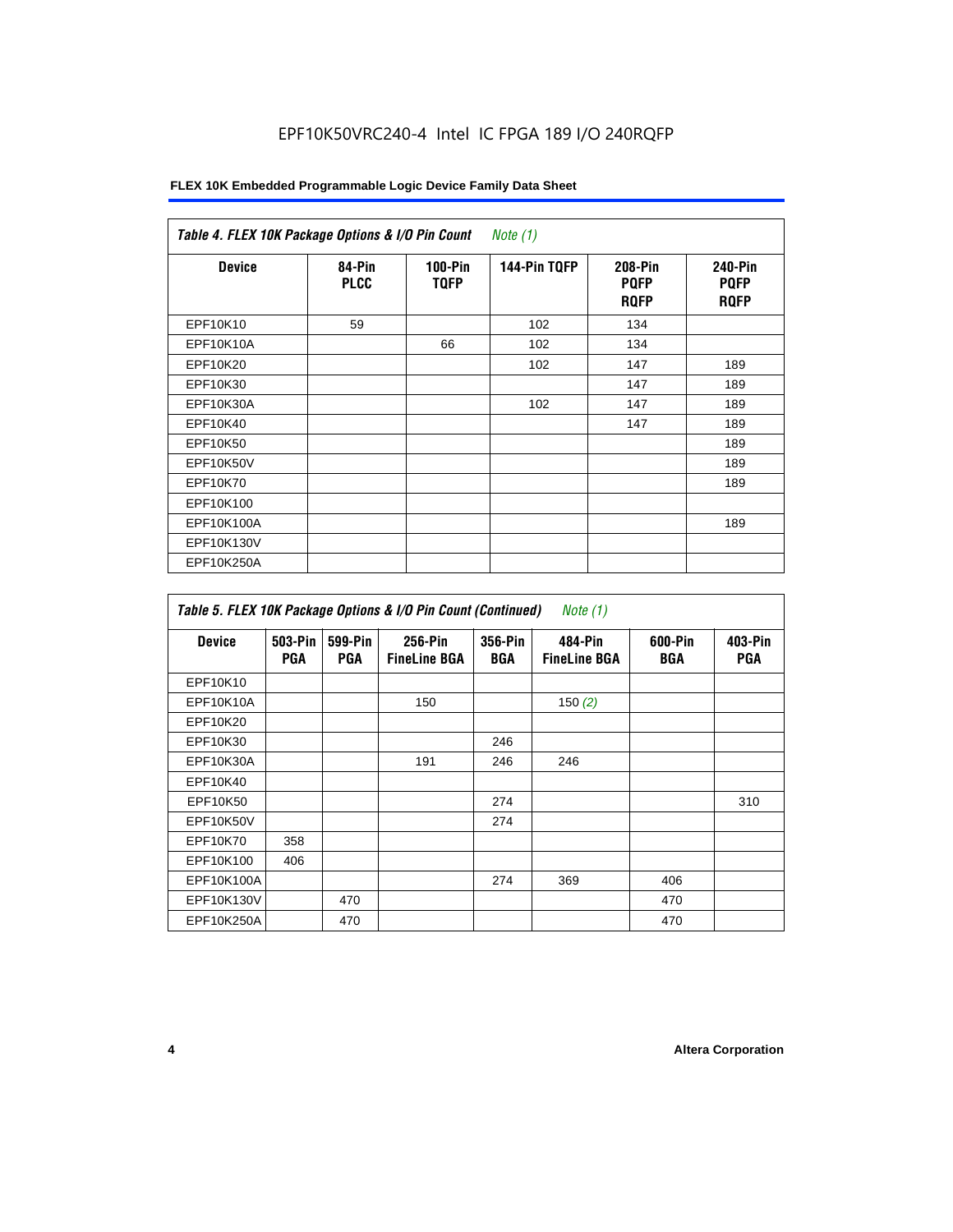### *Notes to tables:*

- FLEX 10K and FLEX 10KA device package types include plastic J-lead chip carrier (PLCC), thin quad flat pack (TQFP), plastic quad flat pack (PQFP), power quad flat pack (RQFP), ball-grid array (BGA), pin-grid array (PGA), and FineLine BGA™ packages.
- (2) This option is supported with a 256-pin FineLine BGA package. By using SameFrame pin migration, all FineLine BGA packages are pin compatible. For example, a board can be designed to support both 256-pin and 484-pin FineLine BGA packages. The Altera software automatically avoids conflicting pins when future migration is set.

### **General Description**

Altera's FLEX 10K devices are the industry's first embedded PLDs. Based on reconfigurable CMOS SRAM elements, the Flexible Logic Element MatriX (FLEX) architecture incorporates all features necessary to implement common gate array megafunctions. With up to 250,000 gates, the FLEX 10K family provides the density, speed, and features to integrate entire systems, including multiple 32-bit buses, into a single device.

FLEX 10K devices are reconfigurable, which allows 100% testing prior to shipment. As a result, the designer is not required to generate test vectors for fault coverage purposes. Additionally, the designer does not need to manage inventories of different ASIC designs; FLEX 10K devices can be configured on the board for the specific functionality required.

Table 6 shows FLEX 10K performance for some common designs. All performance values were obtained with Synopsys DesignWare or LPM functions. No special design technique was required to implement the applications; the designer simply inferred or instantiated a function in a Verilog HDL, VHDL, Altera Hardware Description Language (AHDL), or schematic design file.

| TADIE D. FLEA TUN & FLEA TUNA FEITUITUAILLE   |                          |             |                    |                   |                   |                   |            |
|-----------------------------------------------|--------------------------|-------------|--------------------|-------------------|-------------------|-------------------|------------|
| <b>Application</b>                            | <b>Resources</b><br>Used |             | <b>Performance</b> |                   |                   | <b>Units</b>      |            |
|                                               | <b>LEs</b>               | <b>EABs</b> | -1 Speed<br>Grade  | -2 Speed<br>Grade | -3 Speed<br>Grade | -4 Speed<br>Grade |            |
| 16-bit loadable<br>counter $(1)$              | 16                       | $\Omega$    | 204                | 166               | 125               | 95                | <b>MHz</b> |
| 16-bit accumulator (1)                        | 16                       | $\Omega$    | 204                | 166               | 125               | 95                | <b>MHz</b> |
| 16-to-1 multiplexer $(2)$                     | 10                       | $\Omega$    | 4.2                | 5.8               | 6.0               | 7.0               | ns         |
| $256 \times 8$ RAM read<br>cycle speed $(3)$  | $\Omega$                 | 1           | 172                | 145               | 108               | 84                | <b>MHz</b> |
| 256 $\times$ 8 RAM write<br>cycle speed $(3)$ | 0                        | 1           | 106                | 89                | 68                | 63                | <b>MHz</b> |

*Table 6. FLEX 10K & FLEX 10KA Performance*

#### *Notes:*

(1) The speed grade of this application is limited because of clock high and low specifications.

(2) This application uses combinatorial inputs and outputs.

(3) This application uses registered inputs and outputs.

#### **Altera Corporation 5**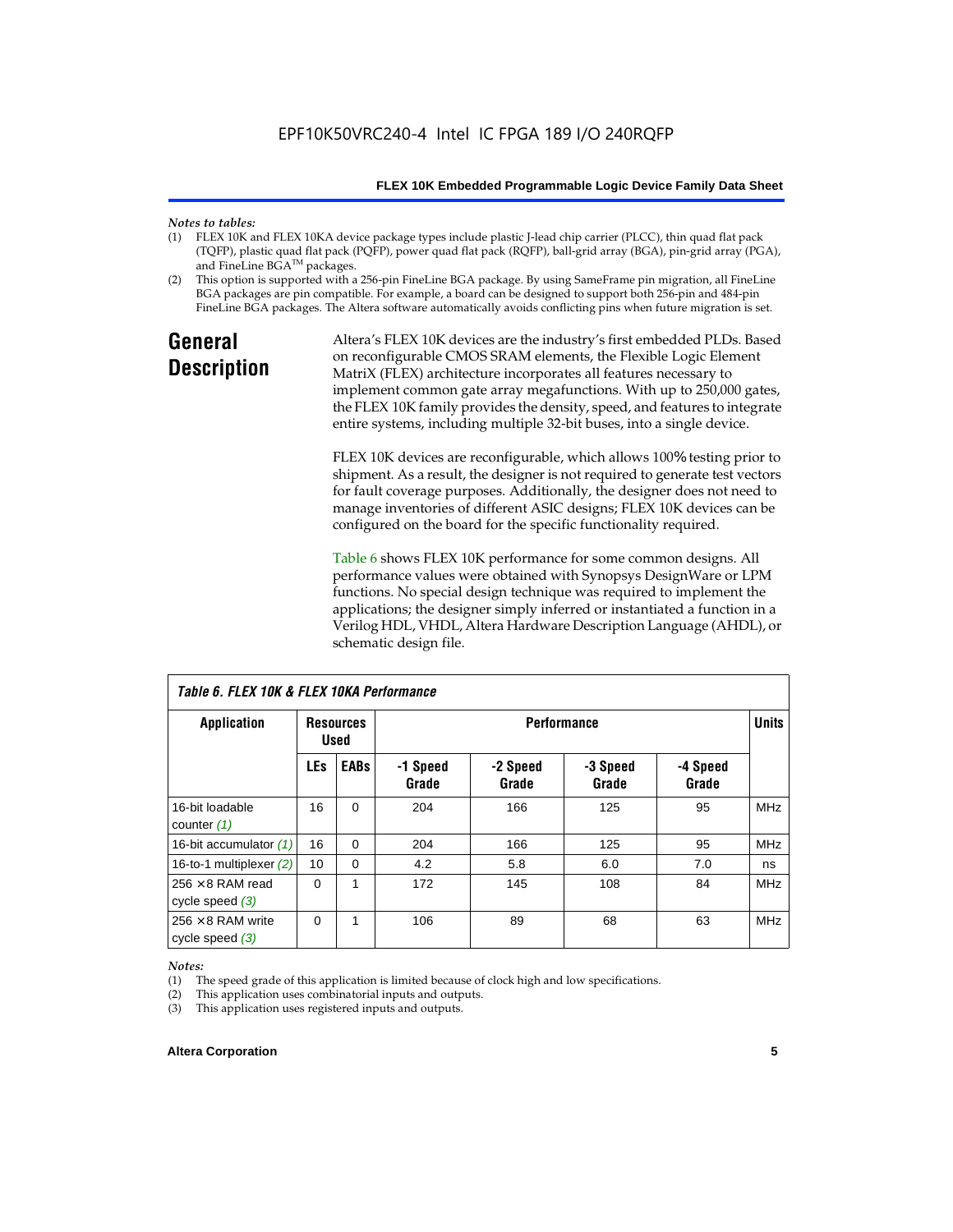The FLEX 10K architecture is similar to that of embedded gate arrays, the fastest-growing segment of the gate array market. As with standard gate arrays, embedded gate arrays implement general logic in a conventional "sea-of-gates" architecture. In addition, embedded gate arrays have dedicated die areas for implementing large, specialized functions. By embedding functions in silicon, embedded gate arrays provide reduced die area and increased speed compared to standard gate arrays. However, embedded megafunctions typically cannot be customized, limiting the designer's options. In contrast, FLEX 10K devices are programmable, providing the designer with full control over embedded megafunctions and general logic while facilitating iterative design changes during debugging.

Each FLEX 10K device contains an embedded array and a logic array. The embedded array is used to implement a variety of memory functions or complex logic functions, such as digital signal processing (DSP), microcontroller, wide-data-path manipulation, and data-transformation functions. The logic array performs the same function as the sea-of-gates in the gate array: it is used to implement general logic, such as counters, adders, state machines, and multiplexers. The combination of embedded and logic arrays provides the high performance and high density of embedded gate arrays, enabling designers to implement an entire system on a single device.

FLEX 10K devices are configured at system power-up with data stored in an Altera serial configuration device or provided by a system controller. Altera offers the EPC1, EPC2, EPC16, and EPC1441 configuration devices, which configure FLEX 10K devices via a serial data stream. Configuration data can also be downloaded from system RAM or from Altera's BitBlaster<sup>™</sup> serial download cable or ByteBlasterMV<sup>™</sup> parallel port download cable. After a FLEX 10K device has been configured, it can be reconfigured in-circuit by resetting the device and loading new data. Because reconfiguration requires less than 320 ms, real-time changes can be made during system operation.

FLEX 10K devices contain an optimized interface that permits microprocessors to configure FLEX 10K devices serially or in parallel, and synchronously or asynchronously. The interface also enables microprocessors to treat a FLEX 10K device as memory and configure the device by writing to a virtual memory location, making it very easy for the designer to reconfigure the device.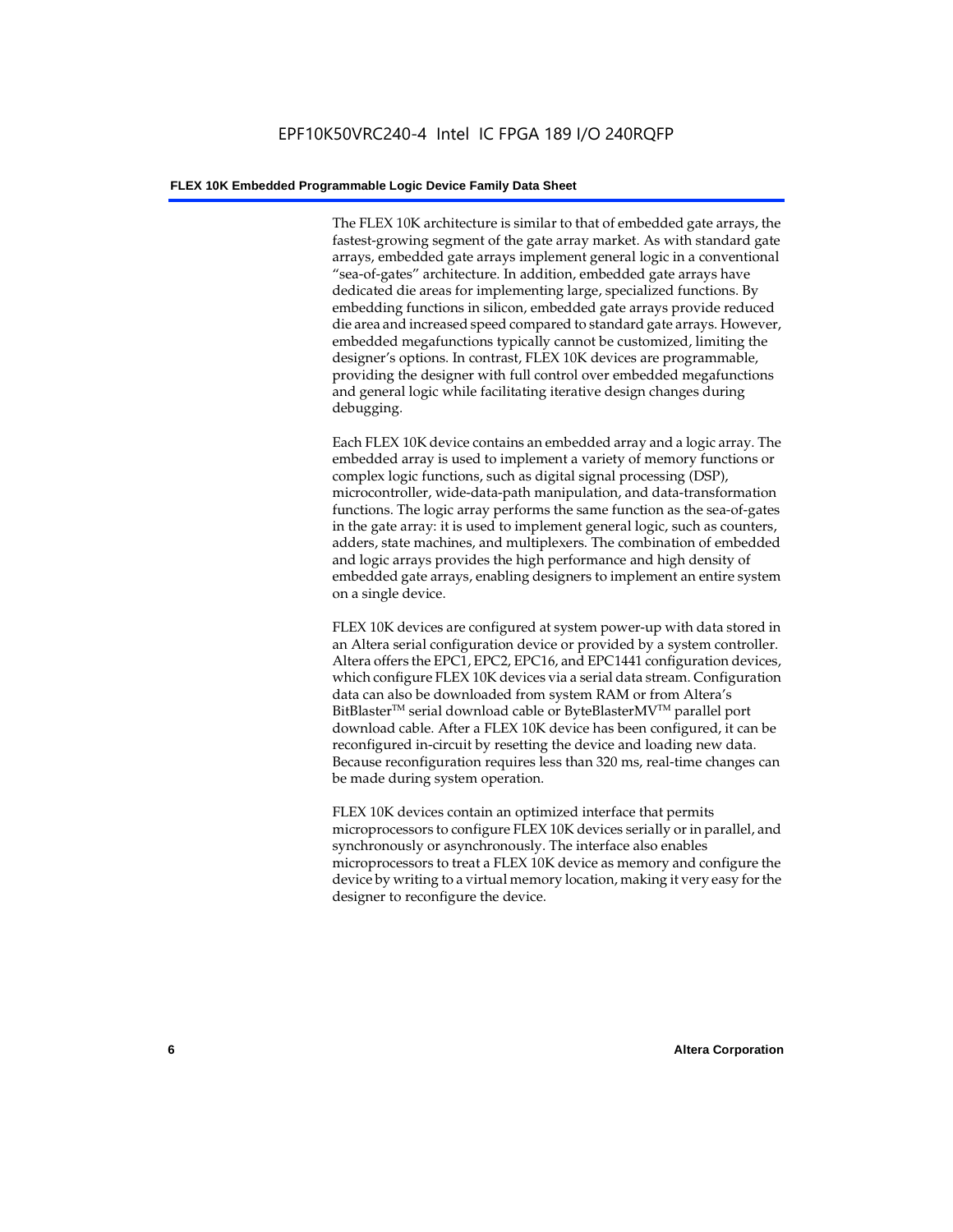For more information, see the following documents:

- *Configuration Devices for APEX & FLEX Devices Data Sheet*
- $BitBlaster$  Serial Download Cable Data Sheet
- *ByteBlasterMV Parallel Port Download Cable Data Sheet*
- *Application Note 116 (Configuring APEX 20K, FLEX 10K & FLEX 6000 Devices)*

FLEX 10K devices are supported by Altera development systems; single, integrated packages that offer schematic, text (including AHDL), and waveform design entry, compilation and logic synthesis, full simulation and worst-case timing analysis, and device configuration. The Altera software provides EDIF 2 0 0 and 3 0 0, LPM, VHDL, Verilog HDL, and other interfaces for additional design entry and simulation support from other industry-standard PC- and UNIX workstation-based EDA tools.

The Altera software works easily with common gate array EDA tools for synthesis and simulation. For example, the Altera software can generate Verilog HDL files for simulation with tools such as Cadence Verilog-XL. Additionally, the Altera software contains EDA libraries that use devicespecific features such as carry chains which are used for fast counter and arithmetic functions. For instance, the Synopsys Design Compiler library supplied with the Altera development systems include DesignWare functions that are optimized for the FLEX 10K architecture.

The Altera development systems run on Windows-based PCs and Sun SPARCstation, and HP 9000 Series 700/800 workstations.



f See the *MAX+PLUS II Programmable Logic Development System & Software Data Sheet* for more information.

### **Functional Description**

Each FLEX 10K device contains an embedded array to implement memory and specialized logic functions, and a logic array to implement general logic.

The embedded array consists of a series of EABs. When implementing memory functions, each EAB provides 2,048 bits, which can be used to create RAM, ROM, dual-port RAM, or first-in first-out (FIFO) functions. When implementing logic, each EAB can contribute 100 to 600 gates towards complex logic functions, such as multipliers, microcontrollers, state machines, and DSP functions. EABs can be used independently, or multiple EABs can be combined to implement larger functions.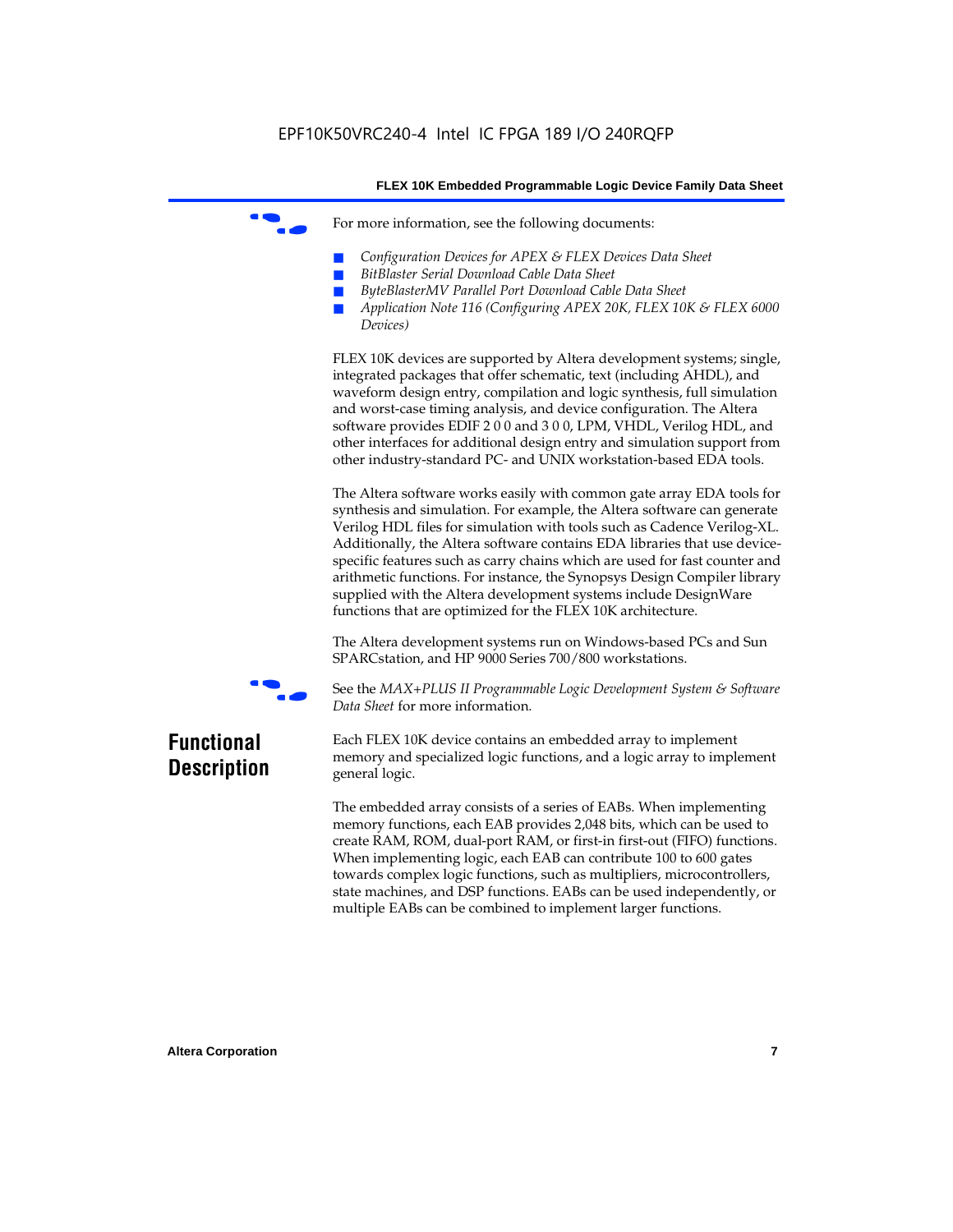The logic array consists of logic array blocks (LABs). Each LAB contains eight LEs and a local interconnect. An LE consists of a 4-input look-up table (LUT), a programmable flipflop, and dedicated signal paths for carry and cascade functions. The eight LEs can be used to create medium-sized blocks of logic—8-bit counters, address decoders, or state machines—or combined across LABs to create larger logic blocks. Each LAB represents about 96 usable gates of logic.

Signal interconnections within FLEX 10K devices and to and from device pins are provided by the FastTrack Interconnect, a series of fast, continuous row and column channels that run the entire length and width of the device.

Each I/O pin is fed by an I/O element (IOE) located at the end of each row and column of the FastTrack Interconnect. Each IOE contains a bidirectional I/O buffer and a flipflop that can be used as either an output or input register to feed input, output, or bidirectional signals. When used with a dedicated clock pin, these registers provide exceptional performance. As inputs, they provide setup times as low as 1.6 ns and hold times of 0 ns; as outputs, these registers provide clock-to-output times as low as 5.3 ns. IOEs provide a variety of features, such as JTAG BST support, slew-rate control, tri-state buffers, and open-drain outputs.

Figure 1 shows a block diagram of the FLEX 10K architecture. Each group of LEs is combined into an LAB; LABs are arranged into rows and columns. Each row also contains a single EAB. The LABs and EABs are interconnected by the FastTrack Interconnect. IOEs are located at the end of each row and column of the FastTrack Interconnect.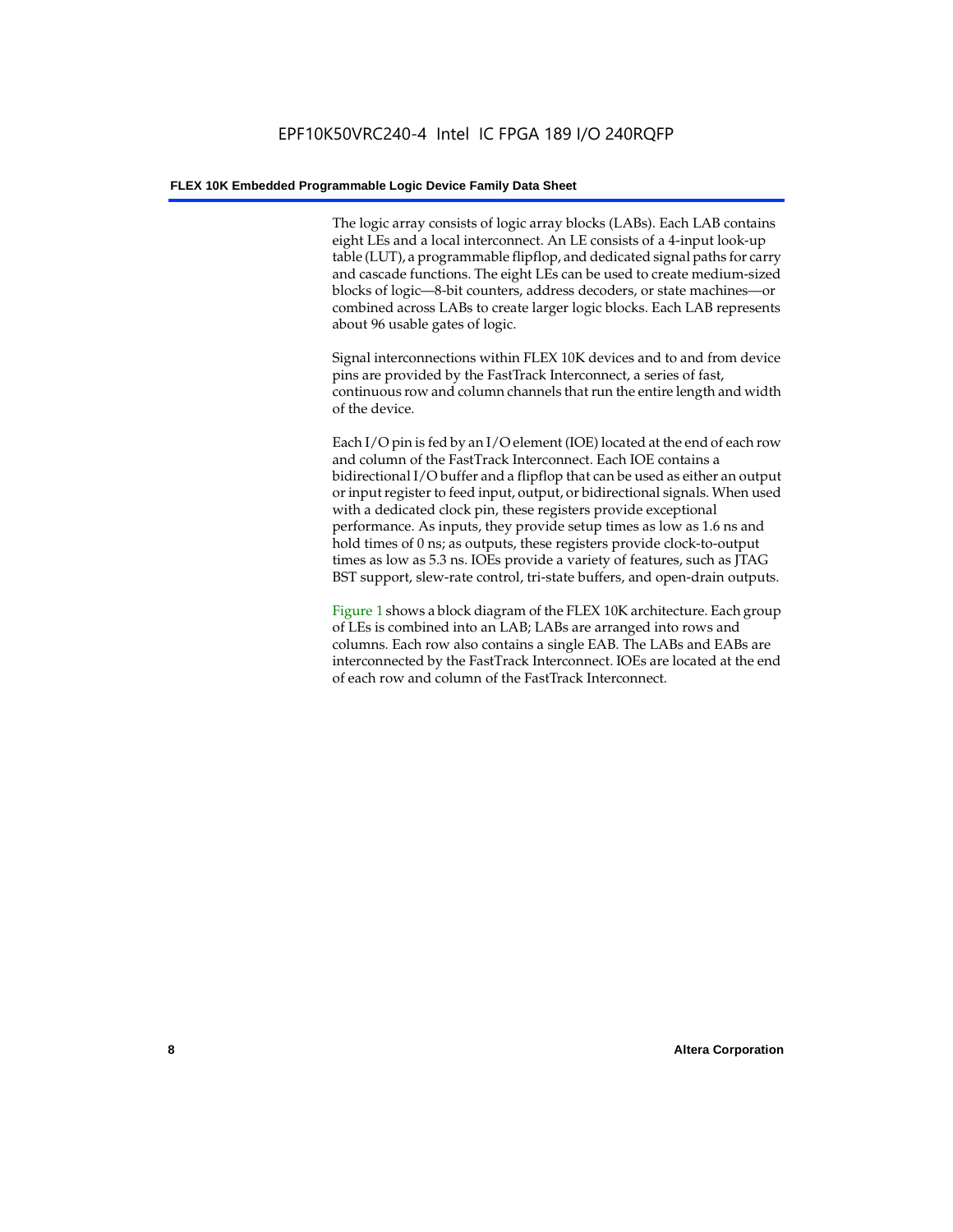



FLEX 10K devices provide six dedicated inputs that drive the flipflops' control inputs to ensure the efficient distribution of high-speed, low-skew (less than 1.5 ns) control signals. These signals use dedicated routing channels that provide shorter delays and lower skews than the FastTrack Interconnect. Four of the dedicated inputs drive four global signals. These four global signals can also be driven by internal logic, providing an ideal solution for a clock divider or an internally generated asynchronous clear signal that clears many registers in the device.

#### **Embedded Array Block**

The EAB is a flexible block of RAM with registers on the input and output ports, and is used to implement common gate array megafunctions. The EAB is also suitable for functions such as multipliers, vector scalars, and error correction circuits, because it is large and flexible. These functions can be combined in applications such as digital filters and microcontrollers.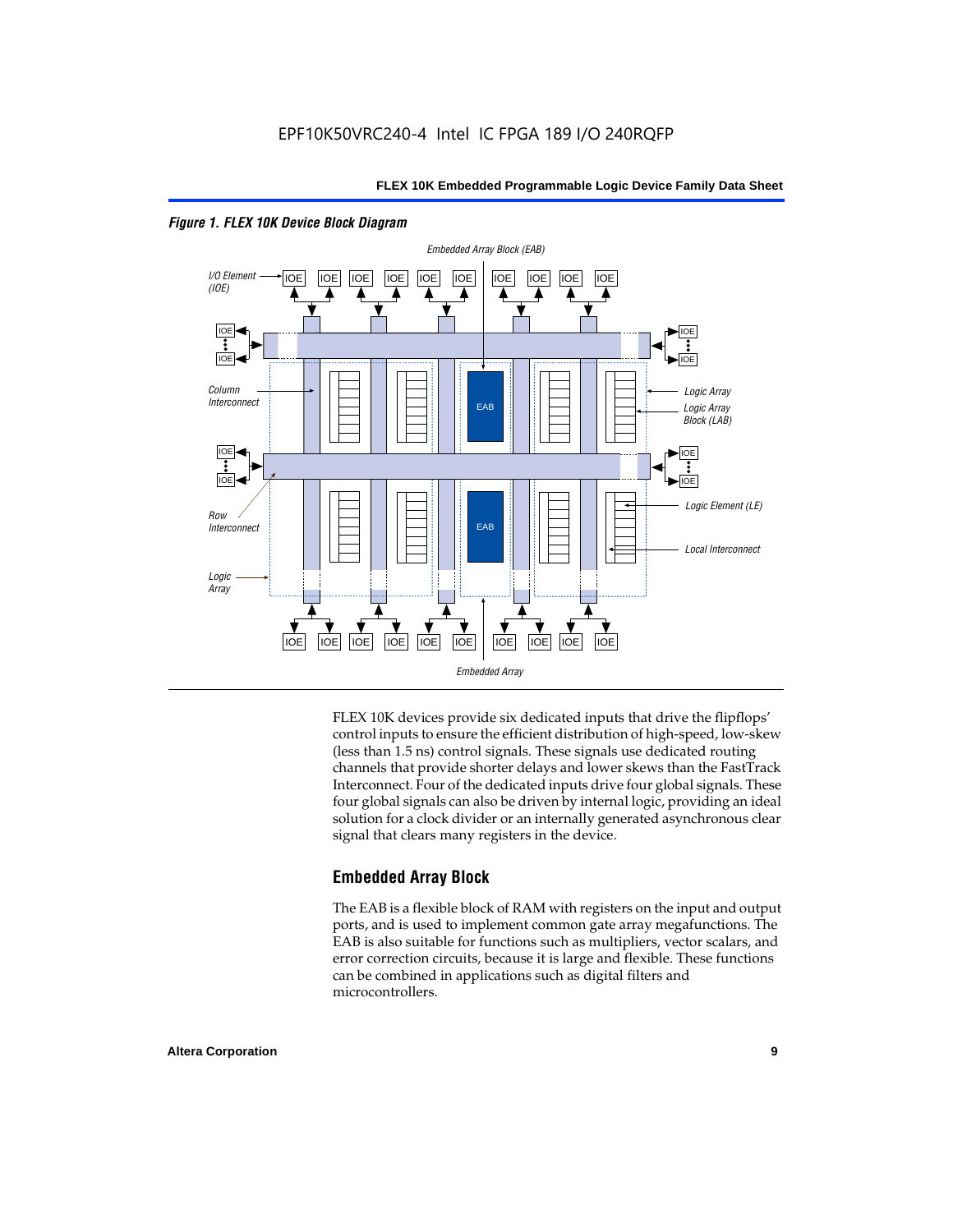Logic functions are implemented by programming the EAB with a readonly pattern during configuration, creating a large LUT. With LUTs, combinatorial functions are implemented by looking up the results, rather than by computing them. This implementation of combinatorial functions can be faster than using algorithms implemented in general logic, a performance advantage that is further enhanced by the fast access times of EABs. The large capacity of EABs enables designers to implement complex functions in one logic level without the routing delays associated with linked LEs or field-programmable gate array (FPGA) RAM blocks. For example, a single EAB can implement a  $4 \times 4$  multiplier with eight inputs and eight outputs. Parameterized functions such as LPM functions can automatically take advantage of the EAB.

The EAB provides advantages over FPGAs, which implement on-board RAM as arrays of small, distributed RAM blocks. These FPGA RAM blocks contain delays that are less predictable as the size of the RAM increases. In addition, FPGA RAM blocks are prone to routing problems because small blocks of RAM must be connected together to make larger blocks. In contrast, EABs can be used to implement large, dedicated blocks of RAM that eliminate these timing and routing concerns.

EABs can be used to implement synchronous RAM, which is easier to use than asynchronous RAM. A circuit using asynchronous RAM must generate the RAM write enable (WE) signal, while ensuring that its data and address signals meet setup and hold time specifications relative to the WE signal. In contrast, the EAB's synchronous RAM generates its own WE signal and is self-timed with respect to the global clock. A circuit using the EAB's self-timed RAM need only meet the setup and hold time specifications of the global clock.

When used as RAM, each EAB can be configured in any of the following sizes:  $256 \times 8$ ,  $512 \times 4$ ,  $1,024 \times 2$ , or  $2,048 \times 1$ . See Figure 2.



**10 Altera Corporation**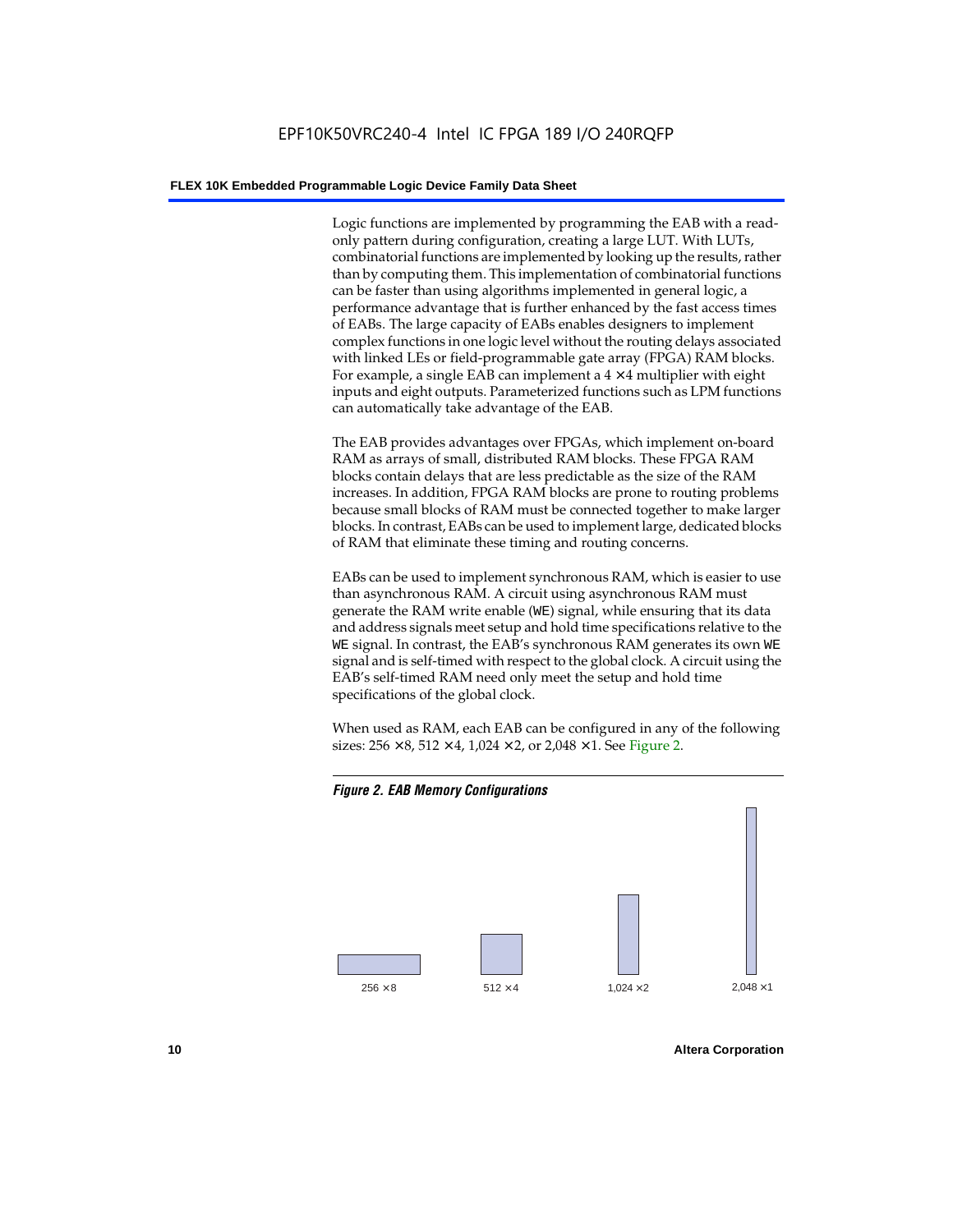Larger blocks of RAM are created by combining multiple EABs. For example, two  $256 \times 8$  RAM blocks can be combined to form a  $256 \times 16$  RAM block; two 512  $\times$  4 blocks of RAM can be combined to form a  $512 \times 8$  RAM block. See Figure 3.



If necessary, all EABs in a device can be cascaded to form a single RAM block. EABs can be cascaded to form RAM blocks of up to 2,048 words without impacting timing. Altera's software automatically combines EABs to meet a designer's RAM specifications.

EABs provide flexible options for driving and controlling clock signals. Different clocks can be used for the EAB inputs and outputs. Registers can be independently inserted on the data input, EAB output, or the address and WE inputs. The global signals and the EAB local interconnect can drive the WE signal. The global signals, dedicated clock pins, and EAB local interconnect can drive the EAB clock signals. Because the LEs drive the EAB local interconnect, the LEs can control the WE signal or the EAB clock signals.

Each EAB is fed by a row interconnect and can drive out to row and column interconnects. Each EAB output can drive up to two row channels and up to two column channels; the unused row channel can be driven by other LEs. This feature increases the routing resources available for EAB outputs. See Figure 4.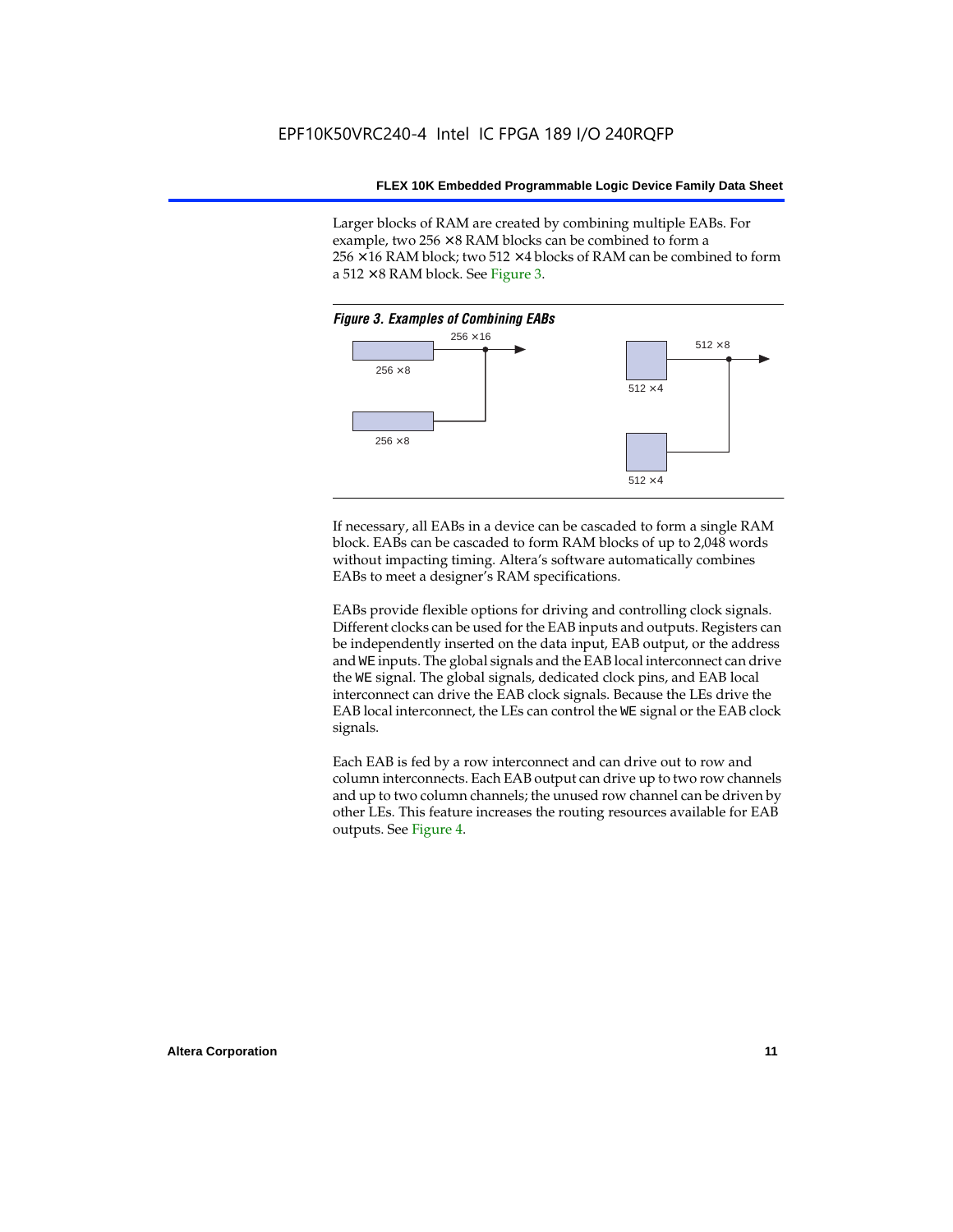

EAB Local Interconnect (1)

*Note:*<br>(1) **H** 

(1) EPF10K10, EPF10K10A, EPF10K20, EPF10K30, EPF10K30A, EPF10K40, EPF10K50, and EPF10K50V devices have 22 EAB local interconnect channels; EPF10K70, EPF10K100, EPF10K100A, EPF10K130V, and EPF10K250A devices have 26.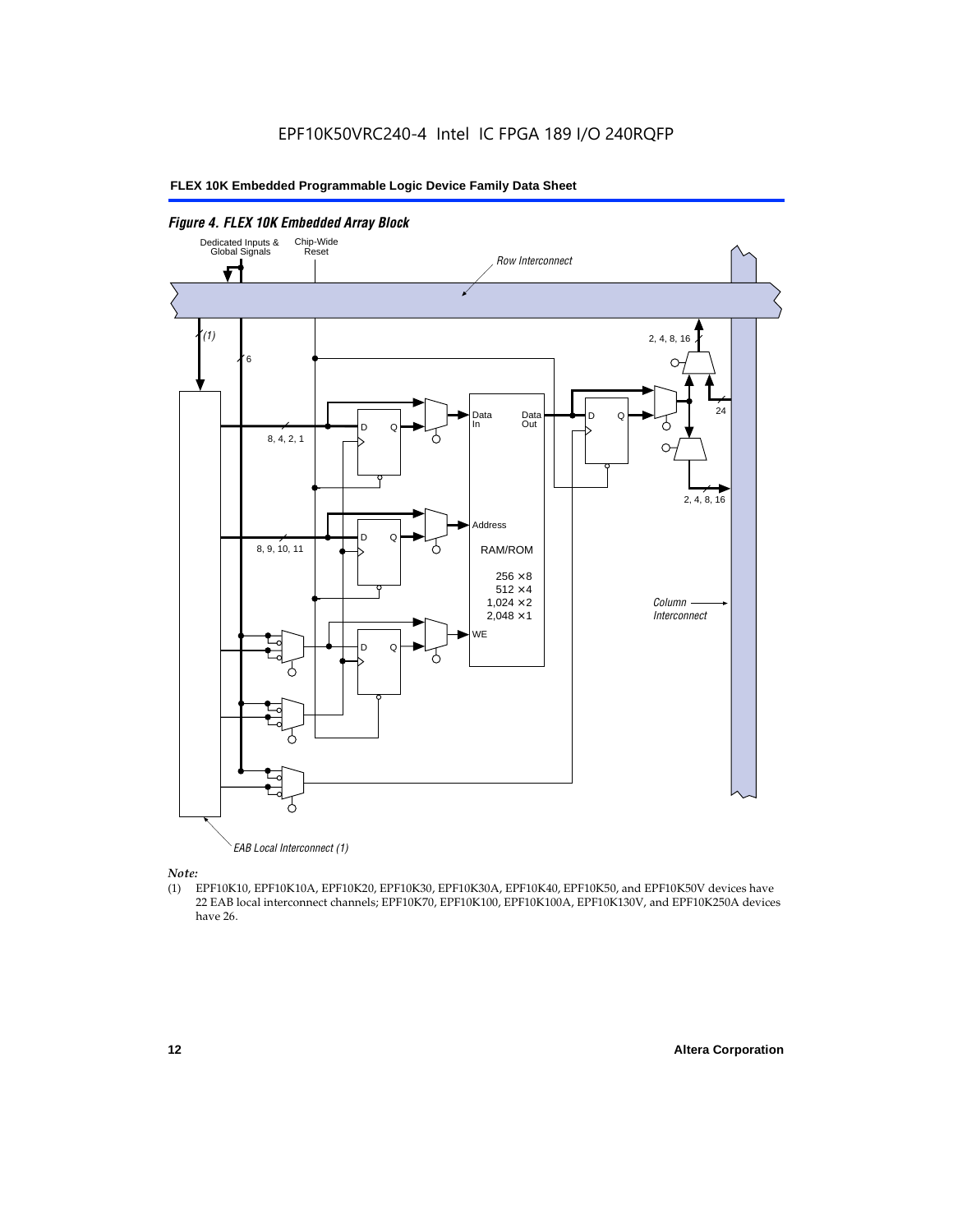#### **Logic Array Block**

Each LAB consists of eight LEs, their associated carry and cascade chains, LAB control signals, and the LAB local interconnect. The LAB provides the coarse-grained structure to the FLEX 10K architecture, facilitating efficient routing with optimum device utilization and high performance. See Figure 5.



#### *Notes:*

- (1) EPF10K10, EPF10K10A, EPF10K20, EPF10K30, EPF10K30A, EPF10K40, EPF10K50, and EPF10K50V devices have 22 inputs to the LAB local interconnect channel from the row; EPF10K70, EPF10K100, EPF10K100A, EPF10K130V, and EPF10K250A devices have 26.
- (2) EPF10K10, EPF10K10A, EPF10K20, EPF10K30, EPF10K30A, EPF10K40, EPF10K50, and EPF10K50V devices have 30 LAB local interconnect channels; EPF10K70, EPF10K100, EPF10K100A, EPF10K130V, and EPF10K250A devices have 34 LABs.

#### **Altera Corporation 13 13**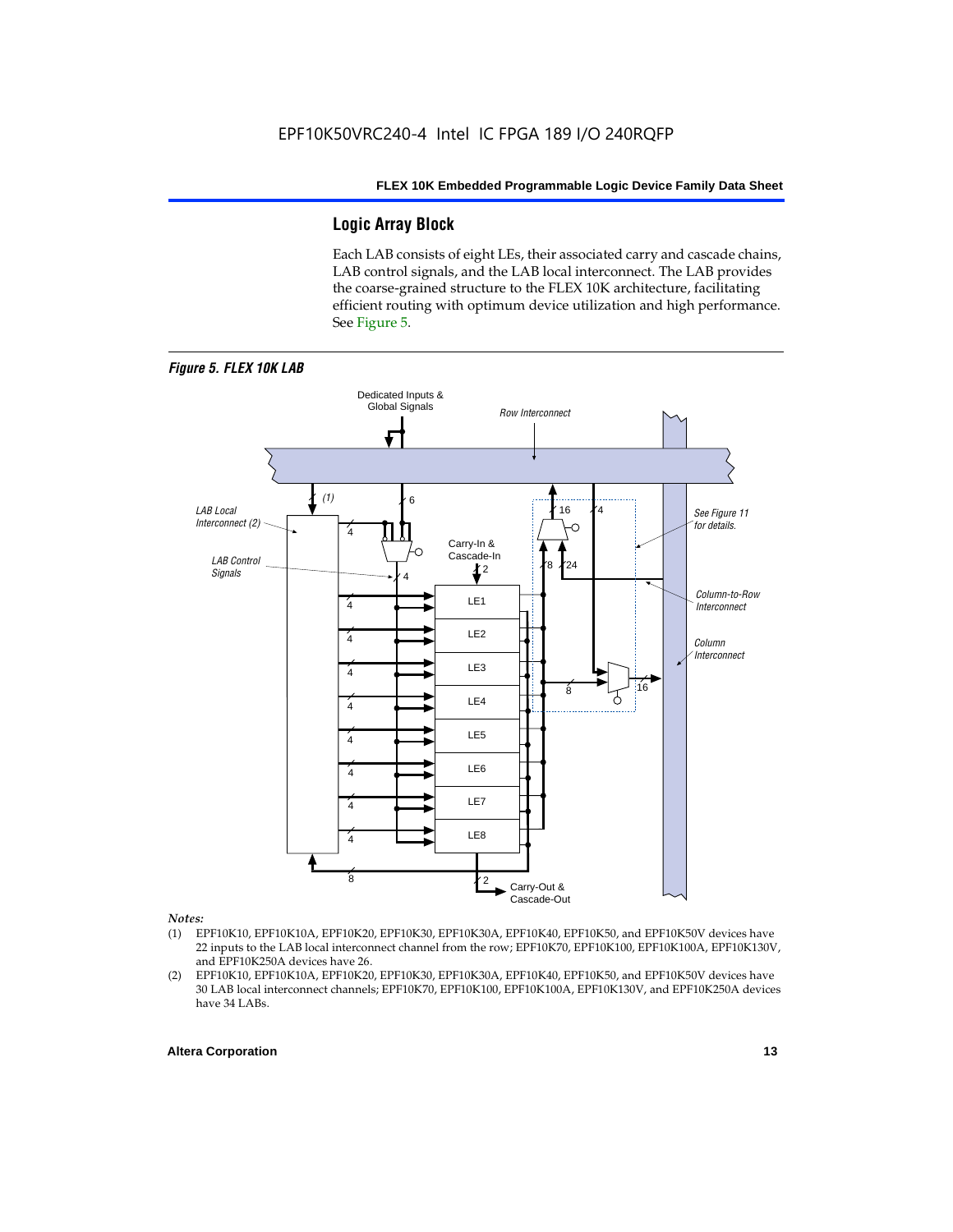Each LAB provides four control signals with programmable inversion that can be used in all eight LEs. Two of these signals can be used as clocks; the other two can be used for clear/preset control. The LAB clocks can be driven by the dedicated clock input pins, global signals, I/O signals, or internal signals via the LAB local interconnect. The LAB preset and clear control signals can be driven by the global signals, I/O signals, or internal signals via the LAB local interconnect. The global control signals are typically used for global clock, clear, or preset signals because they provide asynchronous control with very low skew across the device. If logic is required on a control signal, it can be generated in one or more LEs in any LAB and driven into the local interconnect of the target LAB. In addition, the global control signals can be generated from LE outputs.

#### **Logic Element**

The LE, the smallest unit of logic in the FLEX 10K architecture, has a compact size that provides efficient logic utilization. Each LE contains a four-input LUT, which is a function generator that can quickly compute any function of four variables. In addition, each LE contains a programmable flipflop with a synchronous enable, a carry chain, and a cascade chain. Each LE drives both the local and the FastTrack Interconnect. See Figure 6.



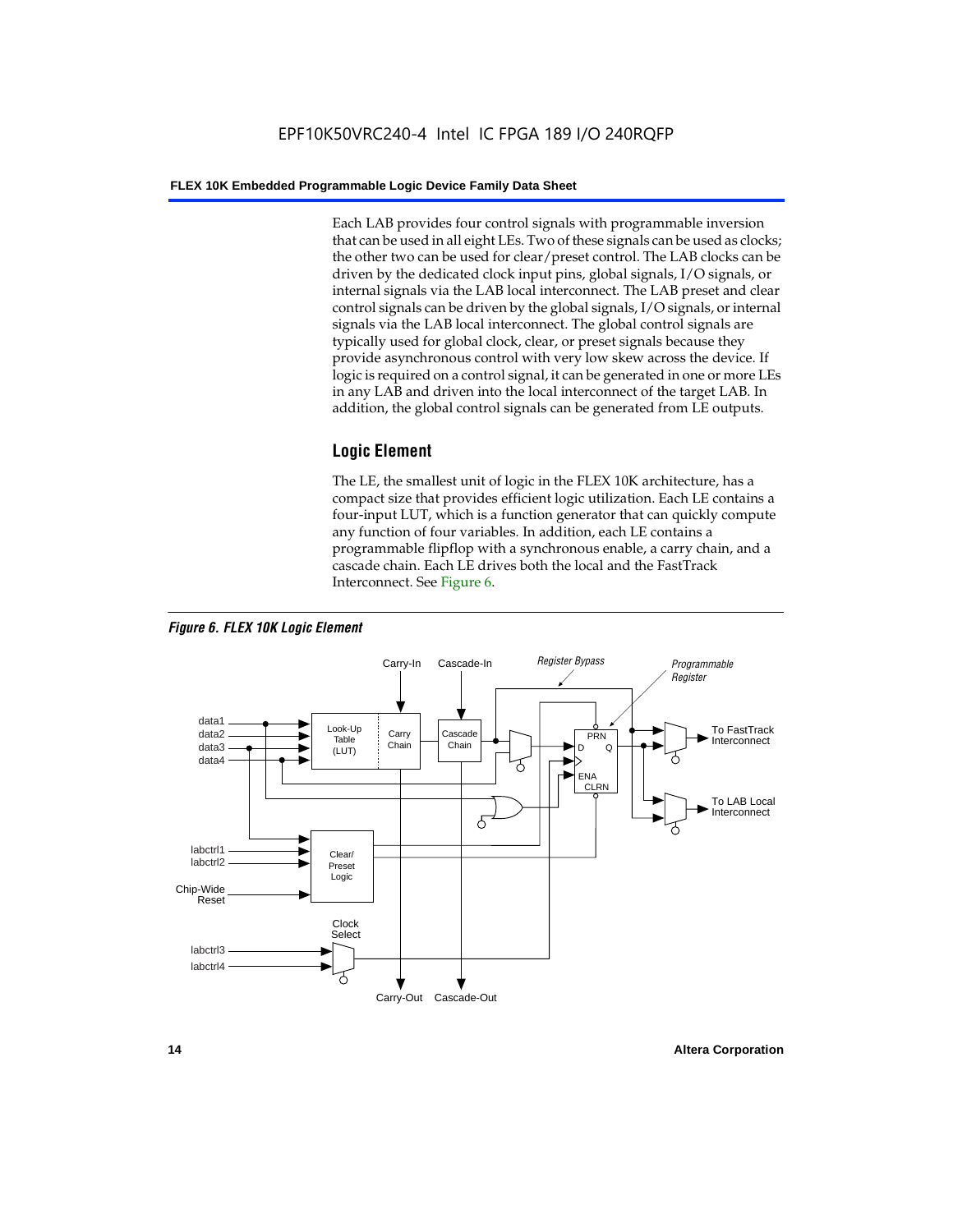The programmable flipflop in the LE can be configured for D, T, JK, or SR operation. The clock, clear, and preset control signals on the flipflop can be driven by global signals, general-purpose I/O pins, or any internal logic. For combinatorial functions, the flipflop is bypassed and the output of the LUT drives the output of the LE.

The LE has two outputs that drive the interconnect; one drives the local interconnect and the other drives either the row or column FastTrack Interconnect. The two outputs can be controlled independently. For example, the LUT can drive one output while the register drives the other output. This feature, called register packing, can improve LE utilization because the register and the LUT can be used for unrelated functions.

The FLEX 10K architecture provides two types of dedicated high-speed data paths that connect adjacent LEs without using local interconnect paths: carry chains and cascade chains. The carry chain supports highspeed counters and adders; the cascade chain implements wide-input functions with minimum delay. Carry and cascade chains connect all LEs in an LAB and all LABs in the same row. Intensive use of carry and cascade chains can reduce routing flexibility. Therefore, the use of these chains should be limited to speed-critical portions of a design.

#### *Carry Chain*

The carry chain provides a very fast (as low as 0.2 ns) carry-forward function between LEs. The carry-in signal from a lower-order bit drives forward into the higher-order bit via the carry chain, and feeds into both the LUT and the next portion of the carry chain. This feature allows the FLEX 10K architecture to implement high-speed counters, adders, and comparators of arbitrary width efficiently. Carry chain logic can be created automatically by the Compiler during design processing, or manually by the designer during design entry. Parameterized functions such as LPM and DesignWare functions automatically take advantage of carry chains.

Carry chains longer than eight LEs are automatically implemented by linking LABs together. For enhanced fitting, a long carry chain skips alternate LABs in a row. A carry chain longer than one LAB skips either from even-numbered LAB to even-numbered LAB, or from oddnumbered LAB to odd-numbered LAB. For example, the last LE of the first LAB in a row carries to the first LE of the third LAB in the row. The carry chain does not cross the EAB at the middle of the row. For instance, in the EPF10K50 device, the carry chain stops at the eighteenth LAB and a new one begins at the nineteenth LAB.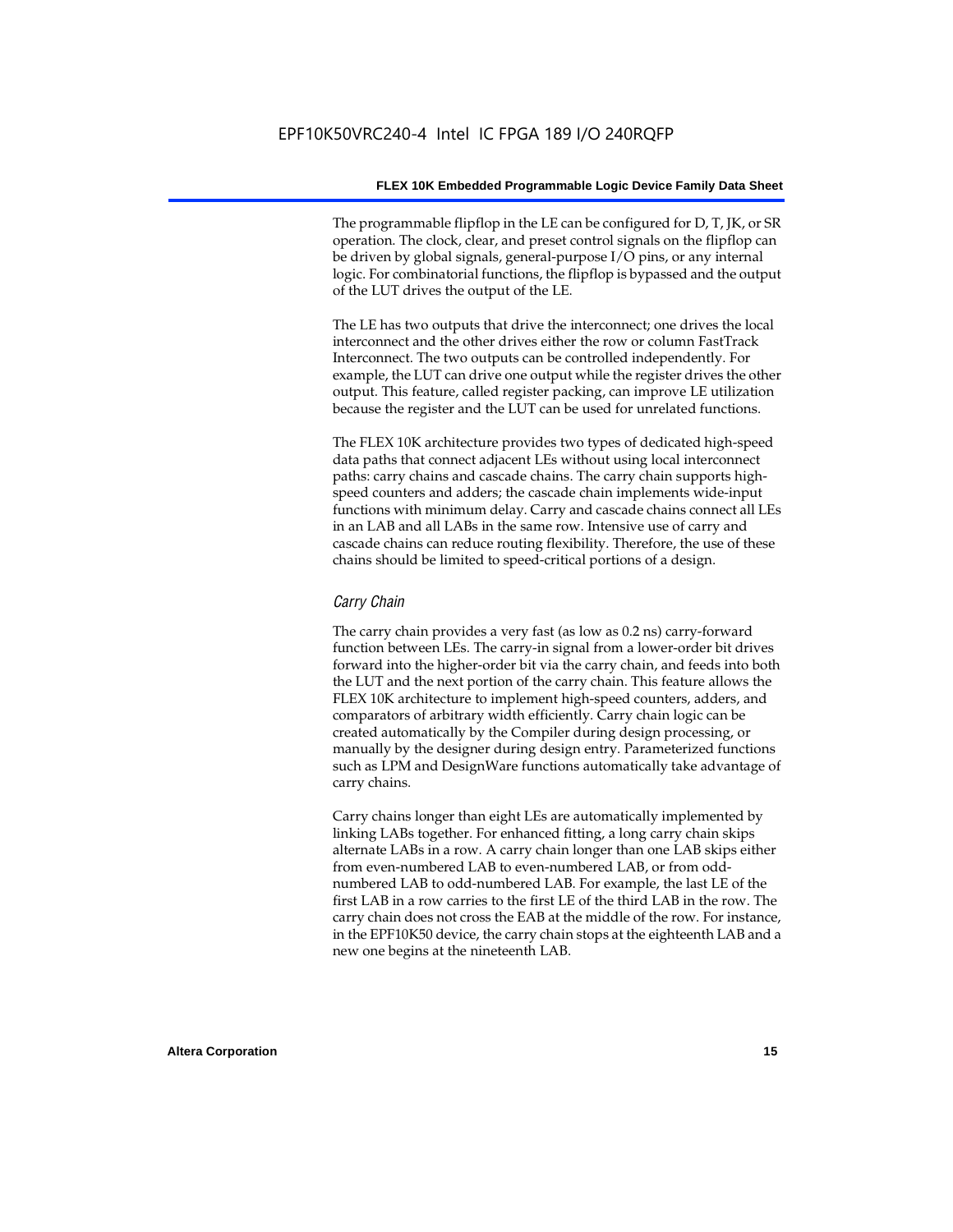Figure 7 shows how an *n*-bit full adder can be implemented in  $n + 1$  LEs with the carry chain. One portion of the LUT generates the sum of two bits using the input signals and the carry-in signal; the sum is routed to the output of the LE. The register can either be bypassed for simple adders or be used for an accumulator function. The carry chain logic generates the carry-out signal, which is routed directly to the carry-in signal of the nexthigher-order bit. The final carry-out signal is routed to an LE, where it can be used as a general-purpose signal.



*Figure 7. Carry Chain Operation (n-bit Full Adder)*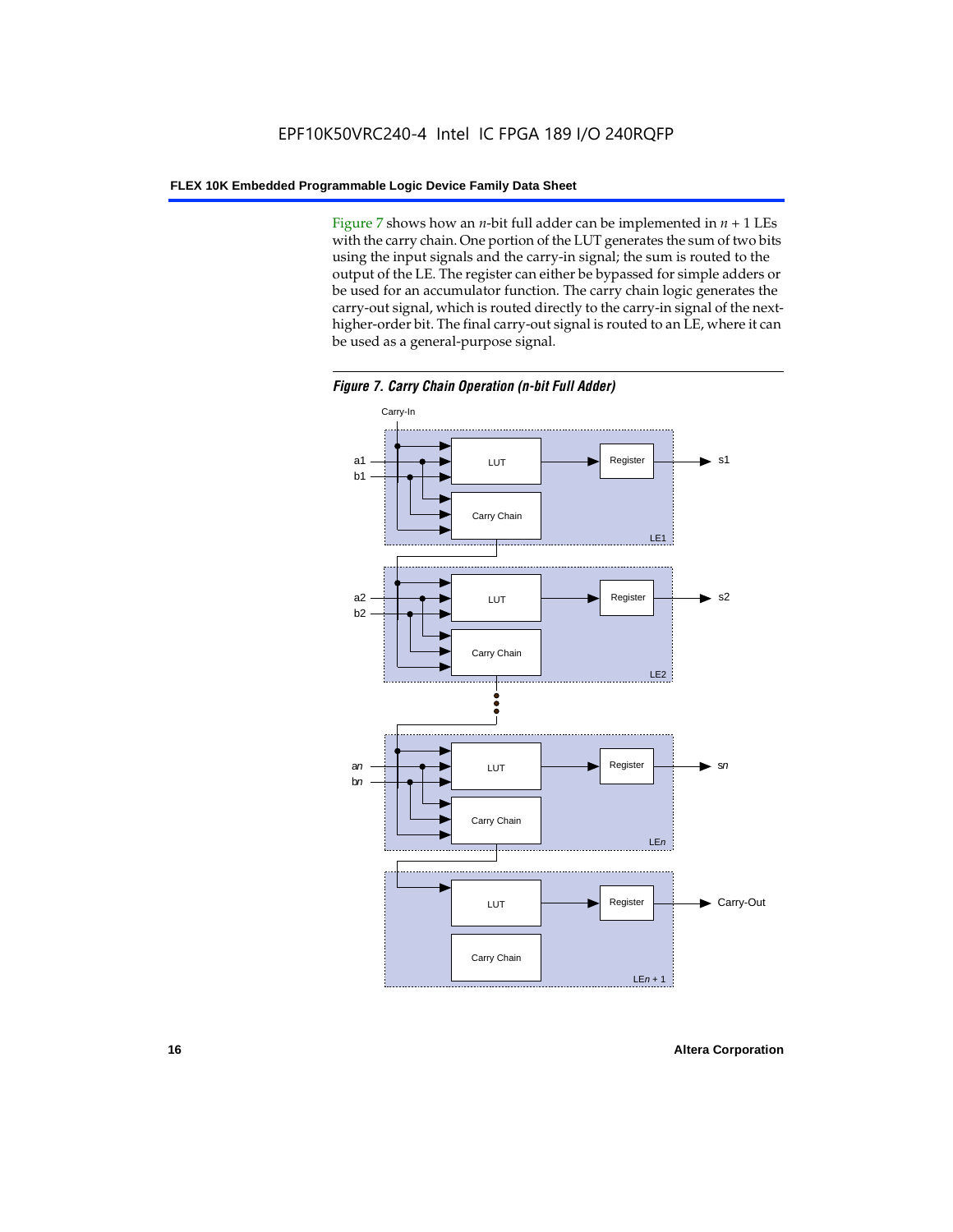#### *Cascade Chain*

With the cascade chain, the FLEX 10K architecture can implement functions that have a very wide fan-in. Adjacent LUTs can be used to compute portions of the function in parallel; the cascade chain serially connects the intermediate values. The cascade chain can use a logical AND or logical OR (via De Morgan's inversion) to connect the outputs of adjacent LEs. Each additional LE provides four more inputs to the effective width of a function, with a delay as low as 0.7 ns per LE. Cascade chain logic can be created automatically by the Compiler during design processing, or manually by the designer during design entry.

Cascade chains longer than eight bits are implemented automatically by linking several LABs together. For easier routing, a long cascade chain skips every other LAB in a row. A cascade chain longer than one LAB skips either from even-numbered LAB to even-numbered LAB, or from odd-numbered LAB to odd-numbered LAB (e.g., the last LE of the first LAB in a row cascades to the first LE of the third LAB). The cascade chain does not cross the center of the row (e.g., in the EPF10K50 device, the cascade chain stops at the eighteenth LAB and a new one begins at the nineteenth LAB). This break is due to the EAB's placement in the middle of the row.

Figure 8 shows how the cascade function can connect adjacent LEs to form functions with a wide fan-in. These examples show functions of 4*n* variables implemented with *n* LEs. The LE delay is as low as 1.6 ns; the cascade chain delay is as low as 0.7 ns. With the cascade chain, 3.7 ns is needed to decode a 16-bit address.



#### *Figure 8. Cascade Chain Operation*

**Altera Corporation 17 17**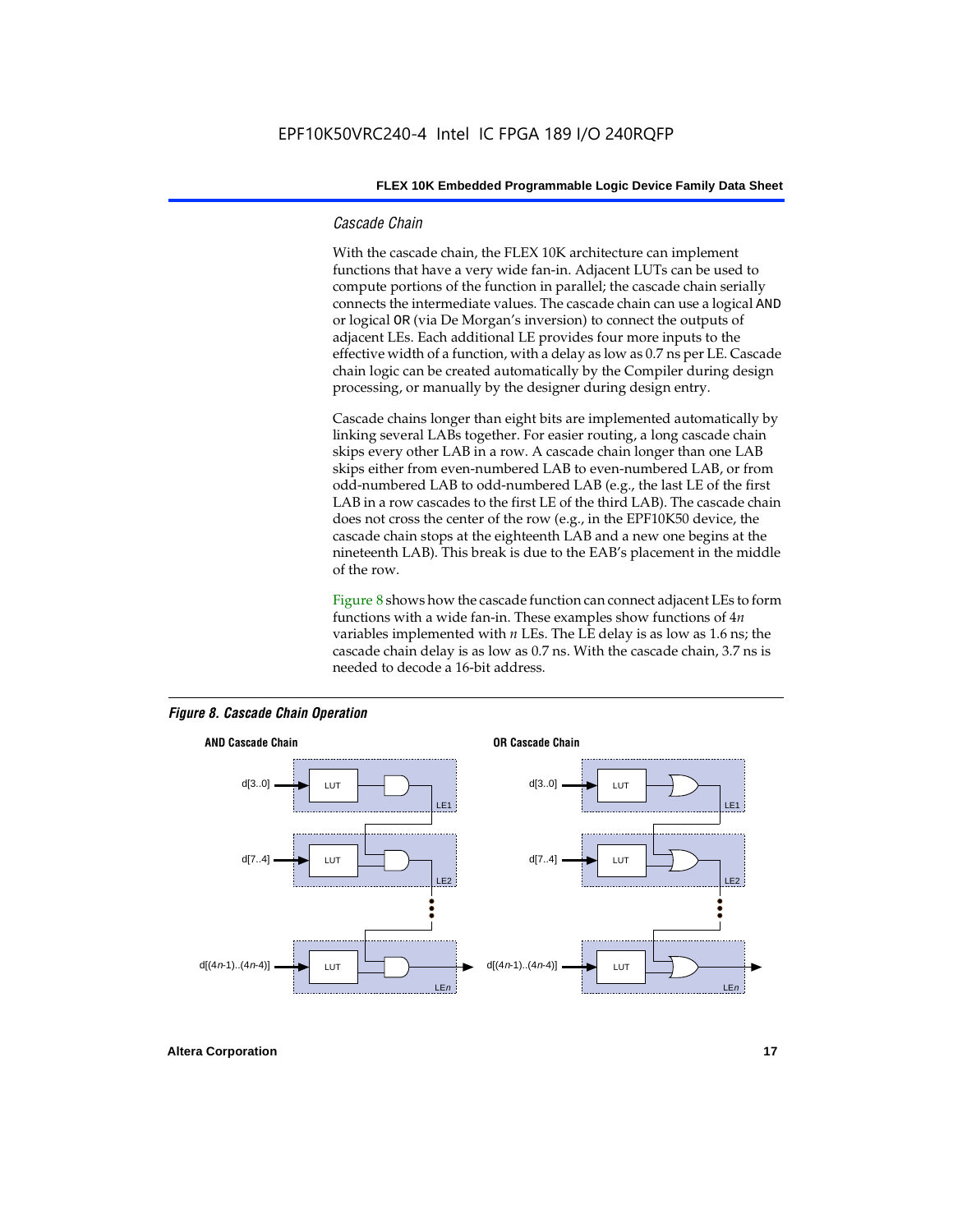#### *LE Operating Modes*

The FLEX 10K LE can operate in the following four modes:

- Normal mode
- Arithmetic mode
- Up/down counter mode
- Clearable counter mode

Each of these modes uses LE resources differently. In each mode, seven available inputs to the LE—the four data inputs from the LAB local interconnect, the feedback from the programmable register, and the carry-in and cascade-in from the previous LE—are directed to different destinations to implement the desired logic function. Three inputs to the LE provide clock, clear, and preset control for the register. The Altera software, in conjunction with parameterized functions such as LPM and DesignWare functions, automatically chooses the appropriate mode for common functions such as counters, adders, and multipliers. If required, the designer can also create special-purpose functions which use a specific LE operating mode for optimal performance.

The architecture provides a synchronous clock enable to the register in all four modes. The Altera software can set DATA1 to enable the register synchronously, providing easy implementation of fully synchronous designs.

Figure 9 shows the LE operating modes.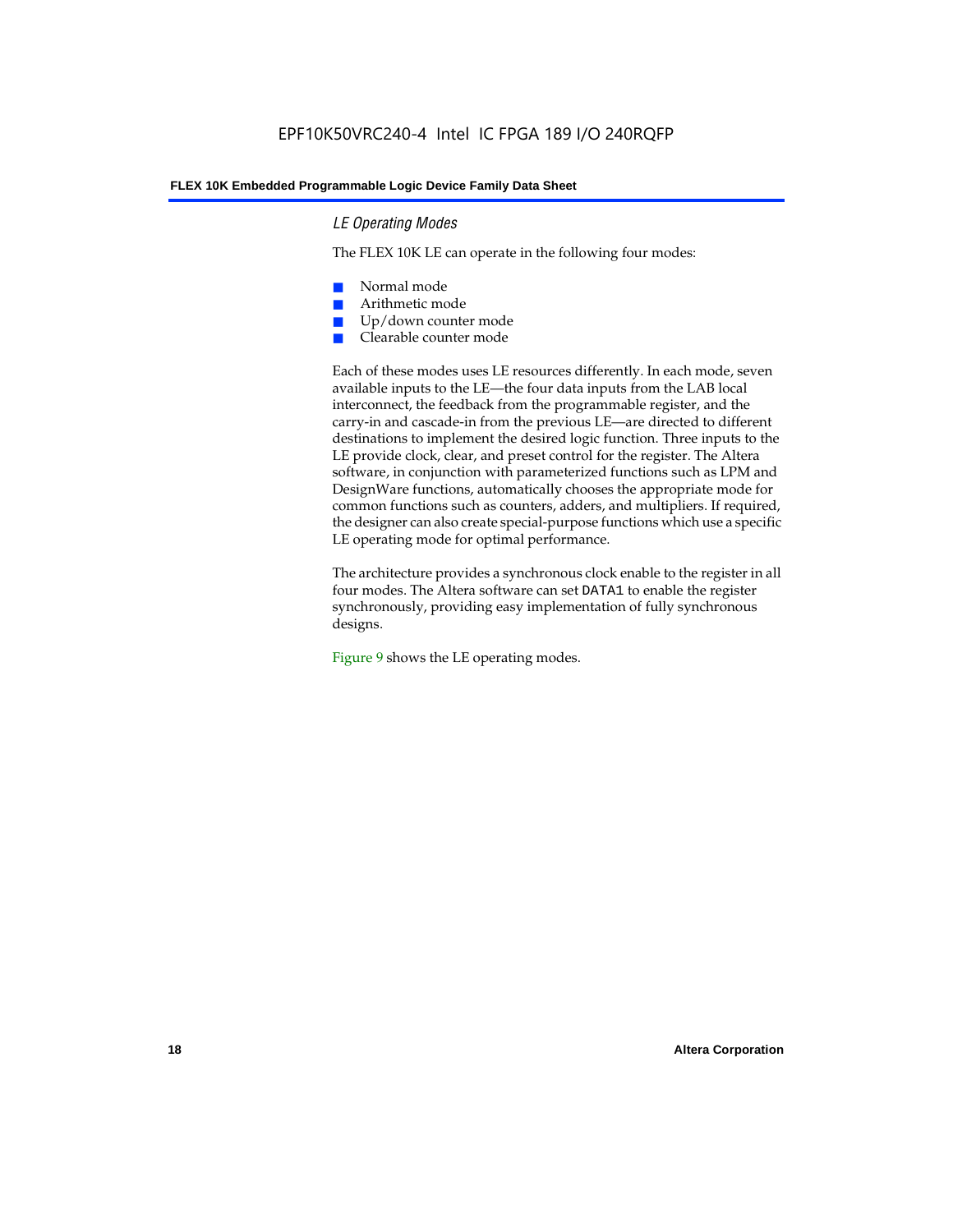#### *Figure 9. FLEX 10K LE Operating Modes*







#### **Up/Down Counter Mode**



#### **Clearable Counter Mode**



#### *Note:*

(1) Packed registers cannot be used with the cascade chain.

#### **Altera Corporation 19**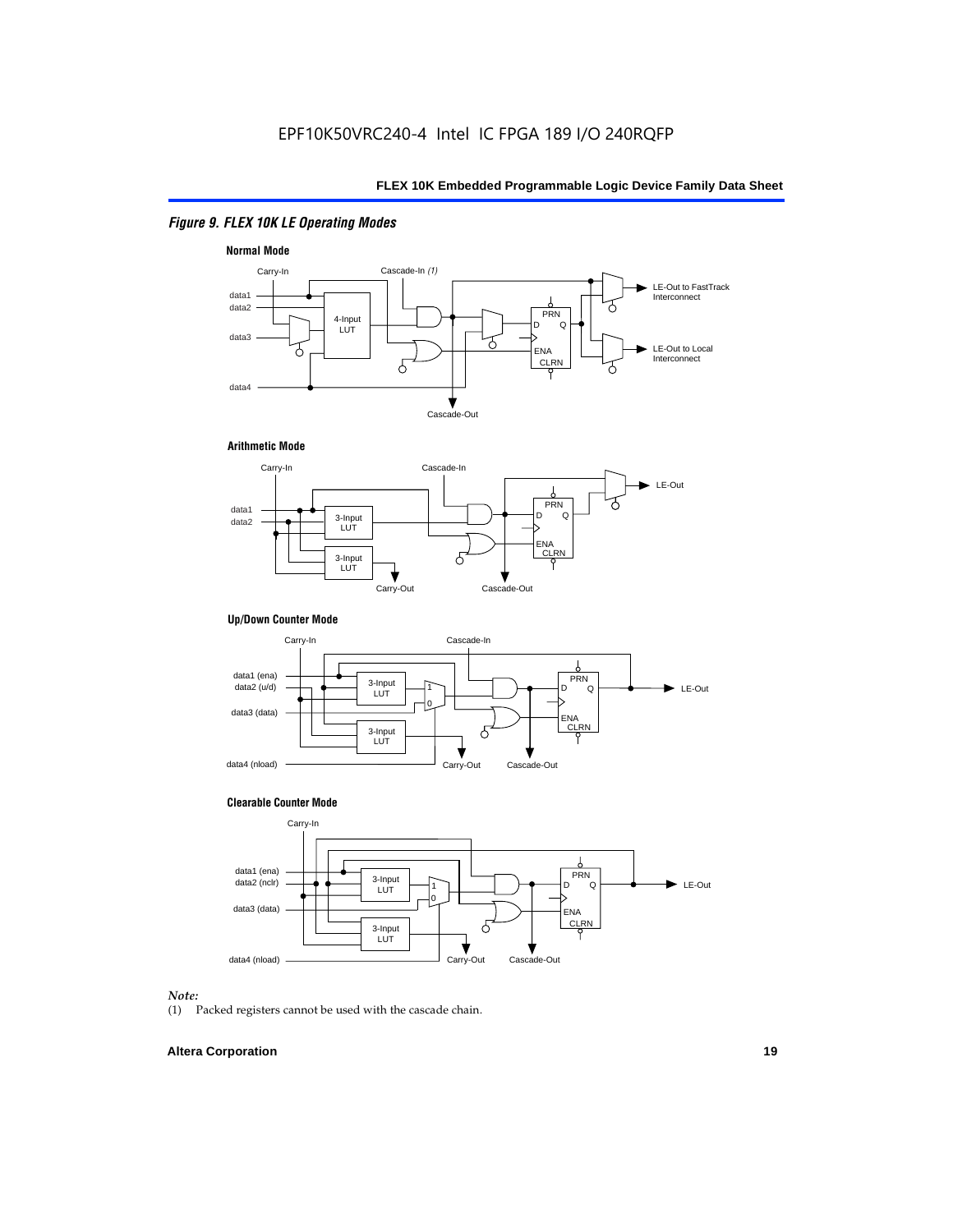#### **Normal Mode**

The normal mode is suitable for general logic applications and wide decoding functions that can take advantage of a cascade chain. In normal mode, four data inputs from the LAB local interconnect and the carry-in are inputs to a four-input LUT. The Compiler automatically selects the carry-in or the DATA3 signal as one of the inputs to the LUT. The LUT output can be combined with the cascade-in signal to form a cascade chain through the cascade-out signal. Either the register or the LUT can be used to drive both the local interconnect and the FastTrack Interconnect at the same time.

The LUT and the register in the LE can be used independently; this feature is known as register packing. To support register packing, the LE has two outputs; one drives the local interconnect and the other drives the FastTrack Interconnect. The DATA4 signal can drive the register directly, allowing the LUT to compute a function that is independent of the registered signal; a three-input function can be computed in the LUT, and a fourth independent signal can be registered. Alternatively, a four-input function can be generated, and one of the inputs to this function can be used to drive the register. The register in a packed LE can still use the clock enable, clear, and preset signals in the LE. In a packed LE, the register can drive the FastTrack Interconnect while the LUT drives the local interconnect, or vice versa.

#### **Arithmetic Mode**

The arithmetic mode offers 2 three-input LUTs that are ideal for implementing adders, accumulators, and comparators. One LUT computes a three-input function, and the other generates a carry output. As shown in Figure 9 on page 19, the first LUT uses the carry-in signal and two data inputs from the LAB local interconnect to generate a combinatorial or registered output. For example, in an adder, this output is the sum of three signals: a, b, and carry-in. The second LUT uses the same three signals to generate a carry-out signal, thereby creating a carry chain. The arithmetic mode also supports simultaneous use of the cascade chain.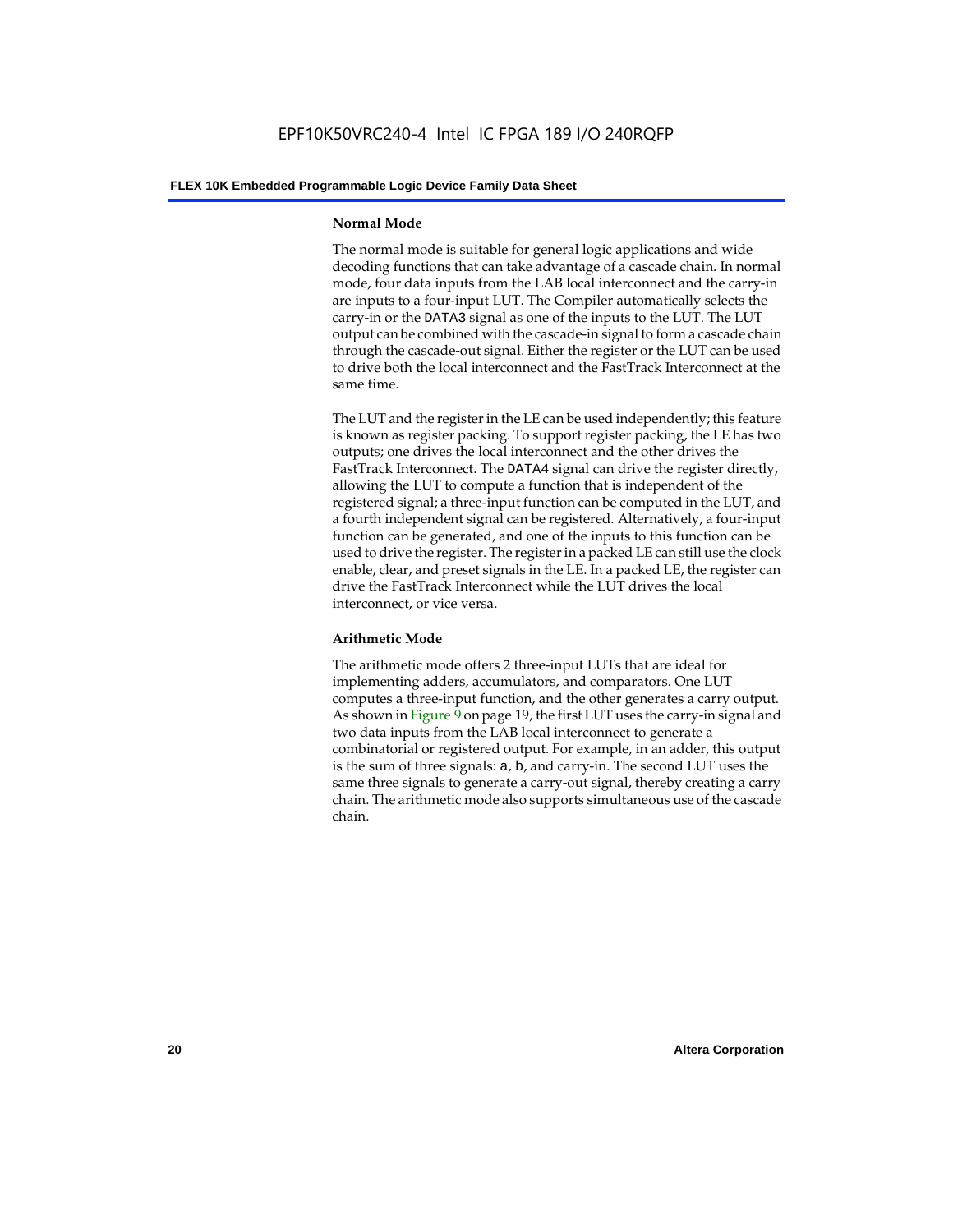#### **Up/Down Counter Mode**

The up/down counter mode offers counter enable, clock enable, synchronous up/down control, and data loading options. These control signals are generated by the data inputs from the LAB local interconnect, the carry-in signal, and output feedback from the programmable register. The Up/down counter mode uses 2 three-input LUTs: one generates the counter data, and the other generates the fast carry bit. A 2-to-1 multiplexer provides synchronous loading. Data can also be loaded asynchronously with the clear and preset register control signals, without using the LUT resources.

#### **Clearable Counter Mode**

The clearable counter mode is similar to the up/down counter mode, but supports a synchronous clear instead of the up/down control. The clear function is substituted for the cascade-in signal in the up/down counter mode. Clearable counter mode uses 2 three-input LUTs: one generates the counter data, and the other generates the fast carry bit. Synchronous loading is provided by a 2-to-1 multiplexer. The output of this multiplexer is ANDed with a synchronous clear signal.

#### *Internal Tri-State Emulation*

Internal tri-state emulation provides internal tri-stating without the limitations of a physical tri-state bus. In a physical tri-state bus, the tri-state buffers' output enable (OE) signals select which signal drives the bus. However, if multiple OE signals are active, contending signals can be driven onto the bus. Conversely, if no OE signals are active, the bus will float. Internal tri-state emulation resolves contending tri-state buffers to a low value and floating buses to a high value, thereby eliminating these problems. The Altera software automatically implements tri-state bus functionality with a multiplexer.

#### *Clear & Preset Logic Control*

Logic for the programmable register's clear and preset functions is controlled by the DATA3, LABCTRL1, and LABCTRL2 inputs to the LE. The clear and preset control structure of the LE asynchronously loads signals into a register. Either LABCTRL1 or LABCTRL2 can control the asynchronous clear. Alternatively, the register can be set up so that LABCTRL1 implements an asynchronous load. The data to be loaded is driven to DATA3; when LABCTRL1 is asserted, DATA3 is loaded into the register.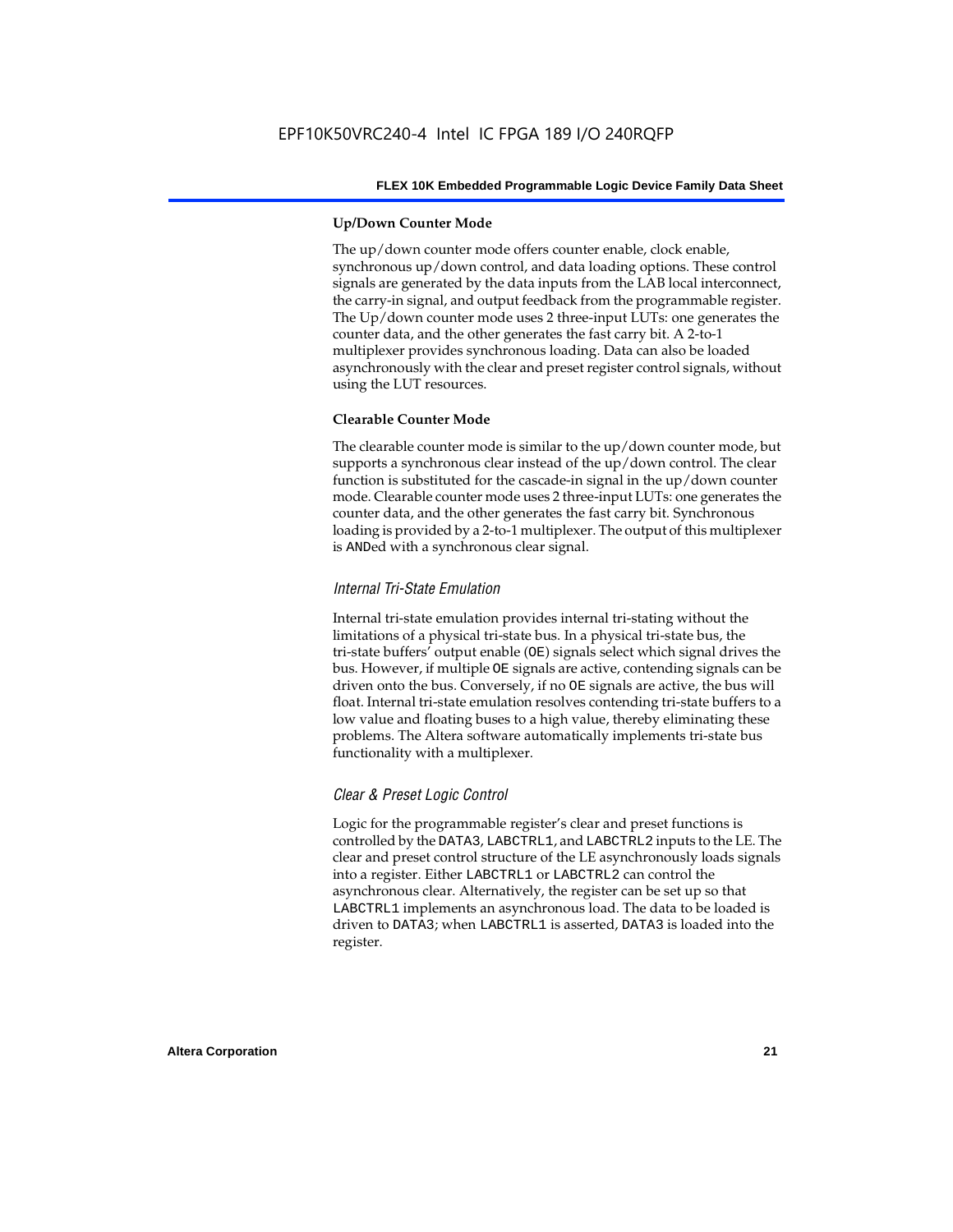During compilation, the Compiler automatically selects the best control signal implementation. Because the clear and preset functions are activelow, the Compiler automatically assigns a logic high to an unused clear or preset.

The clear and preset logic is implemented in one of the following six modes chosen during design entry:

- Asynchronous clear
- Asynchronous preset
- Asynchronous clear and preset
- Asynchronous load with clear
- Asynchronous load with preset
- Asynchronous load without clear or preset

In addition to the six clear and preset modes, FLEX 10K devices provide a chip-wide reset pin that can reset all registers in the device. Use of this feature is set during design entry. In any of the clear and preset modes, the chip-wide reset overrides all other signals. Registers with asynchronous presets may be preset when the chip-wide reset is asserted. Inversion can be used to implement the asynchronous preset. Figure 10 shows examples of how to enter a section of a design for the desired functionality.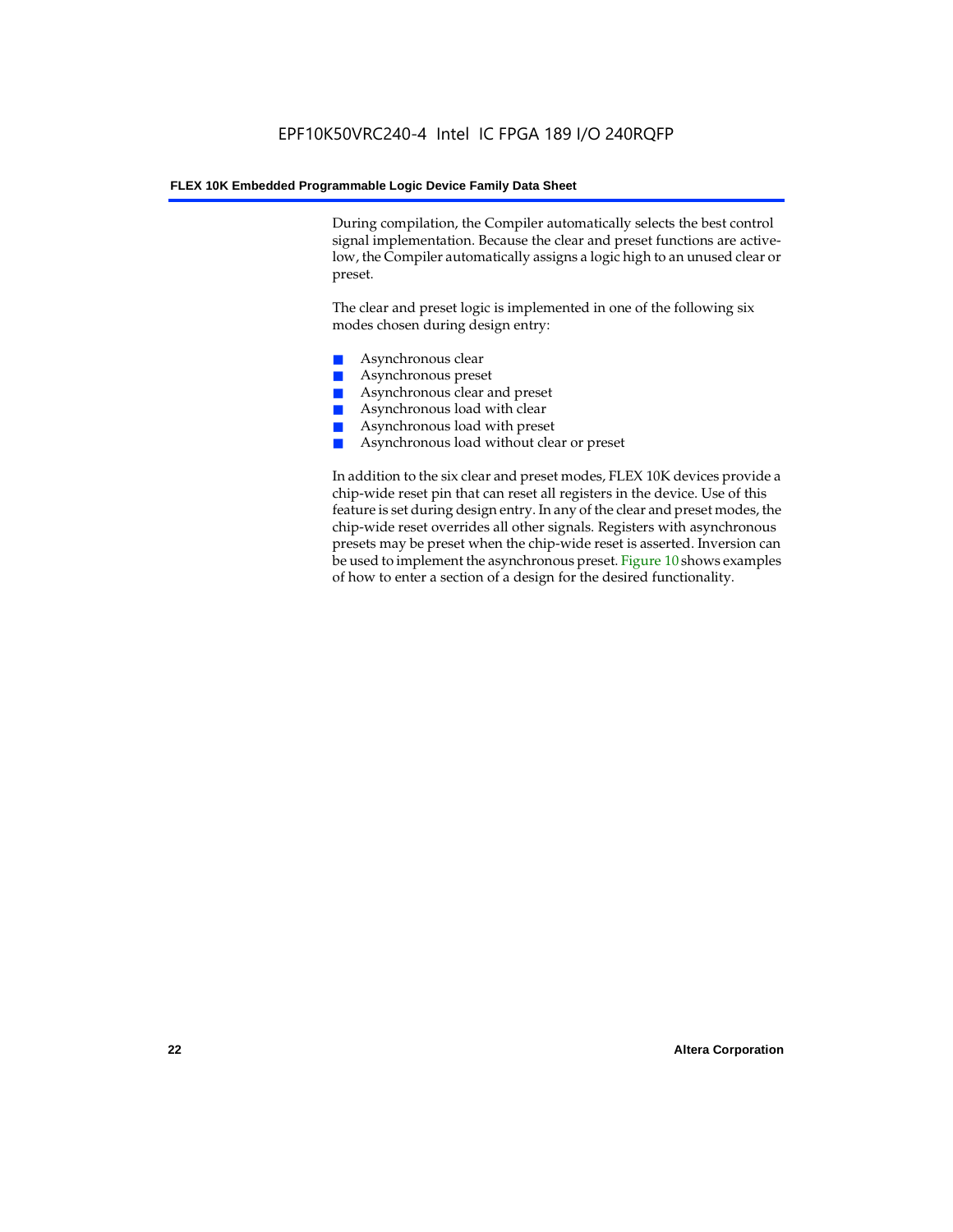### *Figure 10. LE Clear & Preset Modes*



#### **Asynchronous Clear**

The flipflop can be cleared by either LABCTRL1 or LABCTRL2. In this mode, the preset signal is tied to  $V_{CC}$  to deactivate it.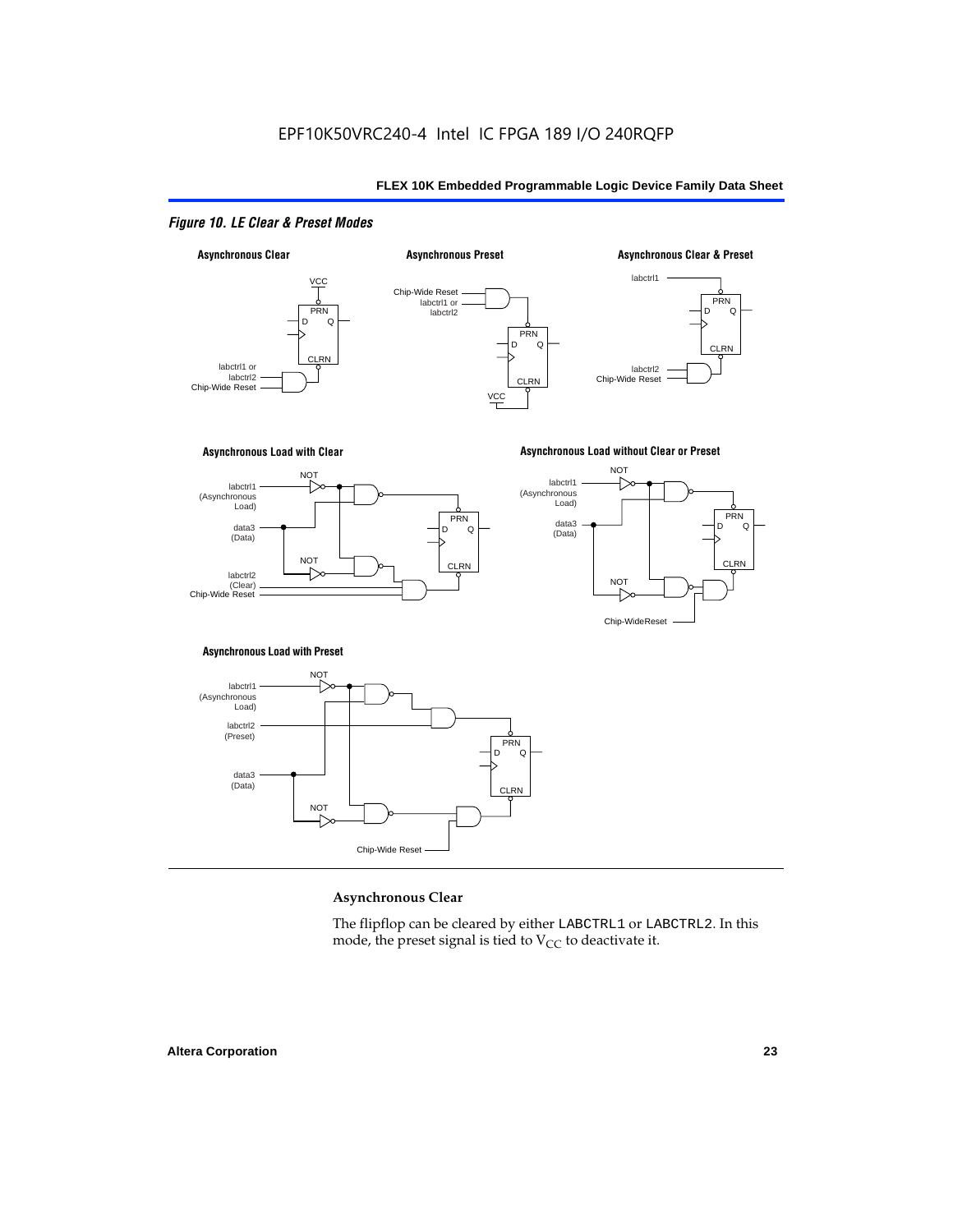#### **Asynchronous Preset**

An asynchronous preset is implemented as either an asynchronous load, or with an asynchronous clear. If DATA3 is tied to  $V_{CC}$ , asserting LABCTRL1 asynchronously loads a one into the register. Alternatively, the Altera software can provide preset control by using the clear and inverting the input and output of the register. Inversion control is available for the inputs to both LEs and IOEs. Therefore, if a register is preset by only one of the two LABCTRL signals, the DATA3 input is not needed and can be used for one of the LE operating modes.

#### **Asynchronous Preset & Clear**

When implementing asynchronous clear and preset, LABCTRL1 controls the preset and LABCTRL2 controls the clear. DATA3 is tied to  $V_{CC}$ , therefore, asserting LABCTRL1 asynchronously loads a one into the register, effectively presetting the register. Asserting LABCTRL2 clears the register.

#### **Asynchronous Load with Clear**

When implementing an asynchronous load in conjunction with the clear, LABCTRL1 implements the asynchronous load of DATA3 by controlling the register preset and clear. LABCTRL2 implements the clear by controlling the register clear; LABCTRL2 does not have to feed the preset circuits.

#### **Asynchronous Load with Preset**

When implementing an asynchronous load in conjunction with preset, the Altera software provides preset control by using the clear and inverting the input and output of the register. Asserting LABCTRL2 presets the register, while asserting LABCTRL1 loads the register. The Altera software inverts the signal that drives DATA3 to account for the inversion of the register's output.

#### **Asynchronous Load without Preset or Clear**

When implementing an asynchronous load without preset or clear, LABCTRL1 implements the asynchronous load of DATA3 by controlling the register preset and clear.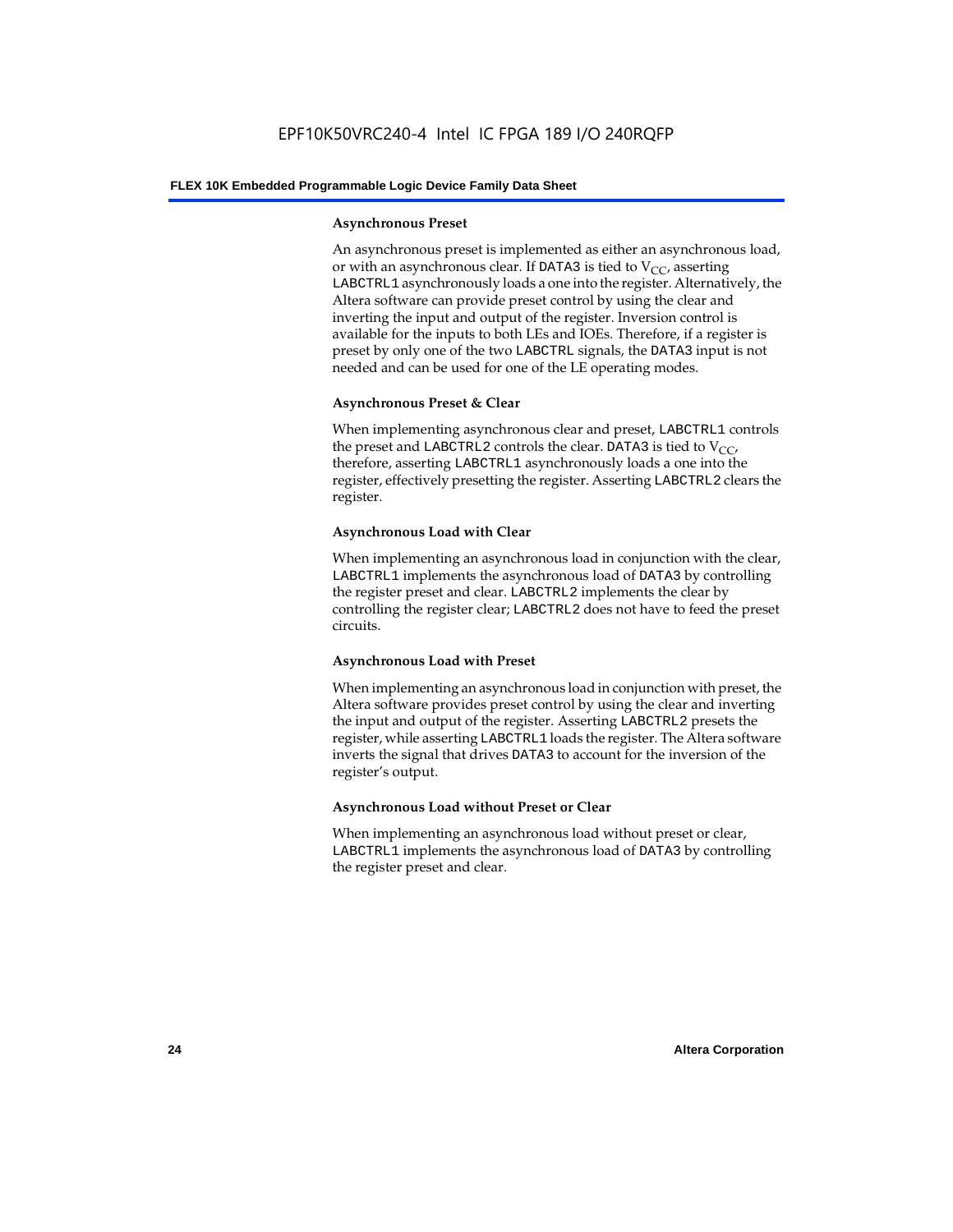#### **FastTrack Interconnect**

In the FLEX 10K architecture, connections between LEs and device I/O pins are provided by the FastTrack Interconnect, which is a series of continuous horizontal and vertical routing channels that traverse the device. This global routing structure provides predictable performance, even in complex designs. In contrast, the segmented routing in FPGAs requires switch matrices to connect a variable number of routing paths, increasing the delays between logic resources and reducing performance.

The FastTrack Interconnect consists of row and column interconnect channels that span the entire device. Each row of LABs is served by a dedicated row interconnect. The row interconnect can drive I/O pins and feed other LABs in the device. The column interconnect routes signals between rows and can drive I/O pins.

A row channel can be driven by an LE or by one of three column channels. These four signals feed dual 4-to-1 multiplexers that connect to two specific row channels. These multiplexers, which are connected to each LE, allow column channels to drive row channels even when all eight LEs in an LAB drive the row interconnect.

Each column of LABs is served by a dedicated column interconnect. The column interconnect can then drive I/O pins or another row's interconnect to route the signals to other LABs in the device. A signal from the column interconnect, which can be either the output of an LE or an input from an I/O pin, must be routed to the row interconnect before it can enter an LAB or EAB. Each row channel that is driven by an IOE or EAB can drive one specific column channel.

Access to row and column channels can be switched between LEs in adjacent pairs of LABs. For example, an LE in one LAB can drive the row and column channels normally driven by a particular LE in the adjacent LAB in the same row, and vice versa. This routing flexibility enables routing resources to be used more efficiently. See Figure 11.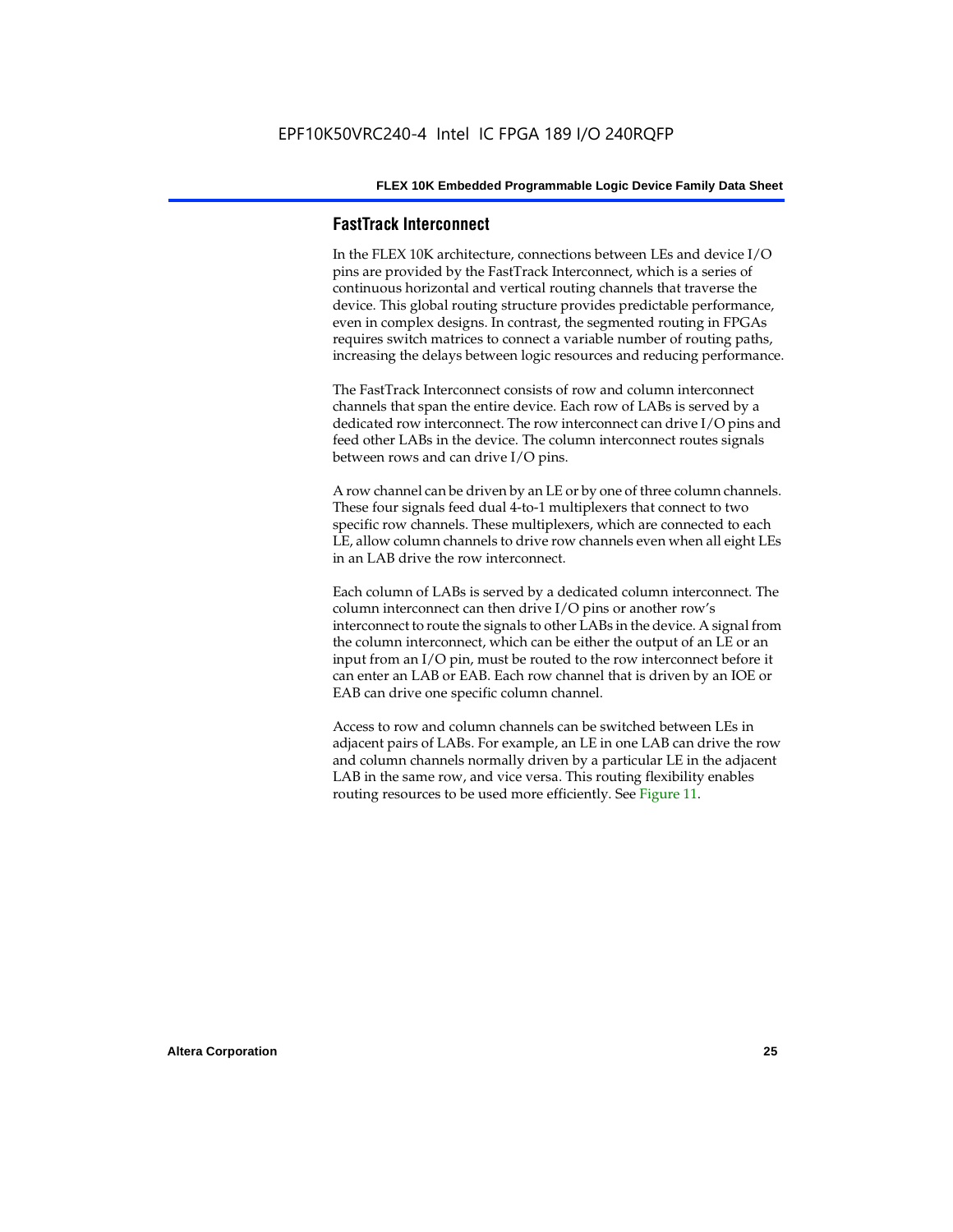#### *Figure 11. LAB Connections to Row & Column Interconnect*

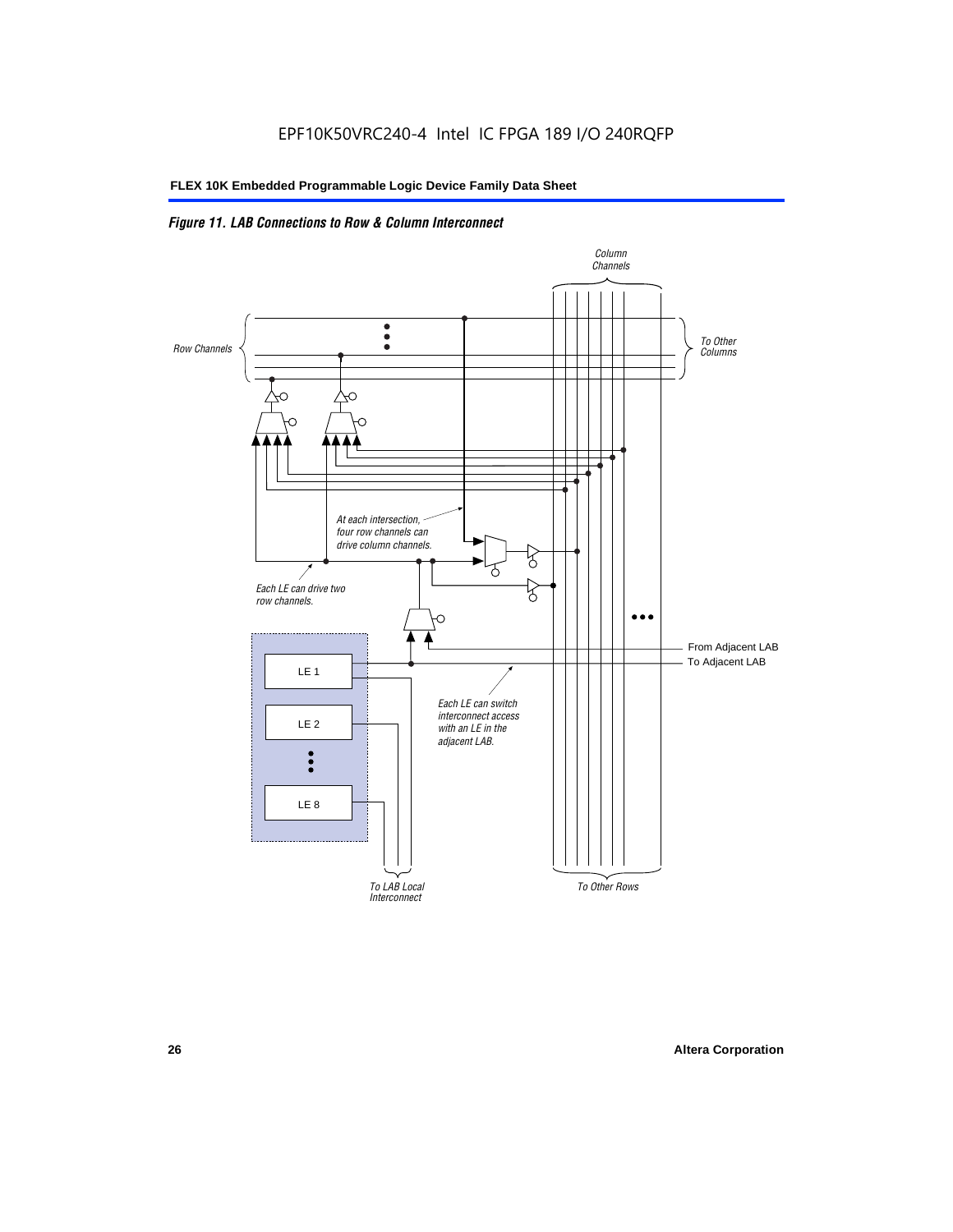For improved routing, the row interconnect is comprised of a combination of full-length and half-length channels. The full-length channels connect to all LABs in a row; the half-length channels connect to the LABs in half of the row. The EAB can be driven by the half-length channels in the left half of the row and by the full-length channels. The EAB drives out to the full-length channels. In addition to providing a predictable, row-wide interconnect, this architecture provides increased routing resources. Two neighboring LABs can be connected using a half-row channel, thereby saving the other half of the channel for the other half of the row.

Table 7 summarizes the FastTrack Interconnect resources available in each FLEX 10K device.

| Table 7. FLEX 10K FastTrack Interconnect Resources |             |                            |                |                               |  |
|----------------------------------------------------|-------------|----------------------------|----------------|-------------------------------|--|
| <b>Device</b>                                      | <b>Rows</b> | <b>Channels per</b><br>Row | <b>Columns</b> | <b>Channels per</b><br>Column |  |
| EPF10K10                                           | 3           | 144                        | 24             | 24                            |  |
| EPF10K10A                                          |             |                            |                |                               |  |
| EPF10K20                                           | 6           | 144                        | 24             | 24                            |  |
| EPF10K30                                           | 6           | 216                        | 36             | 24                            |  |
| EPF10K30A                                          |             |                            |                |                               |  |
| EPF10K40                                           | 8           | 216                        | 36             | 24                            |  |
| EPF10K50                                           | 10          | 216                        | 36             | 24                            |  |
| <b>EPF10K50V</b>                                   |             |                            |                |                               |  |
| EPF10K70                                           | 9           | 312                        | 52             | 24                            |  |
| EPF10K100                                          | 12          | 312                        | 52             | 24                            |  |
| EPF10K100A                                         |             |                            |                |                               |  |
| EPF10K130V                                         | 16          | 312                        | 52             | 32                            |  |
| EPF10K250A                                         | 20          | 456                        | 76             | 40                            |  |

In addition to general-purpose I/O pins, FLEX 10K devices have six dedicated input pins that provide low-skew signal distribution across the device. These six inputs can be used for global clock, clear, preset, and peripheral output enable and clock enable control signals. These signals are available as control signals for all LABs and IOEs in the device.

The dedicated inputs can also be used as general-purpose data inputs because they can feed the local interconnect of each LAB in the device. However, the use of dedicated inputs as data inputs can introduce additional delay into the control signal network.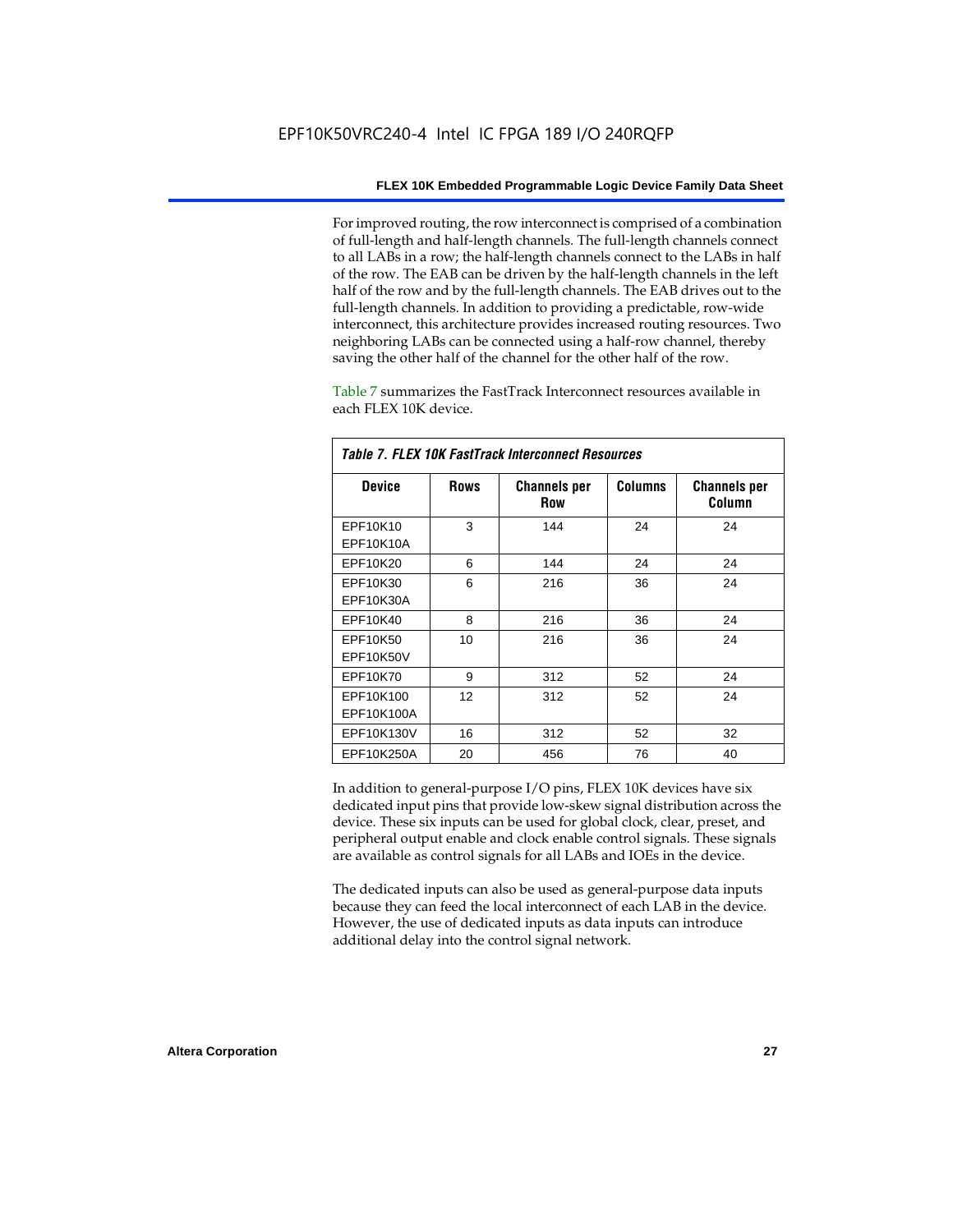Figure 12 shows the interconnection of adjacent LABs and EABs with row, column, and local interconnects, as well as the associated cascade and carry chains. Each LAB is labeled according to its location: a letter represents the row and a number represents the column. For example, LAB B3 is in row B, column 3.



*Figure 12. Interconnect Resources*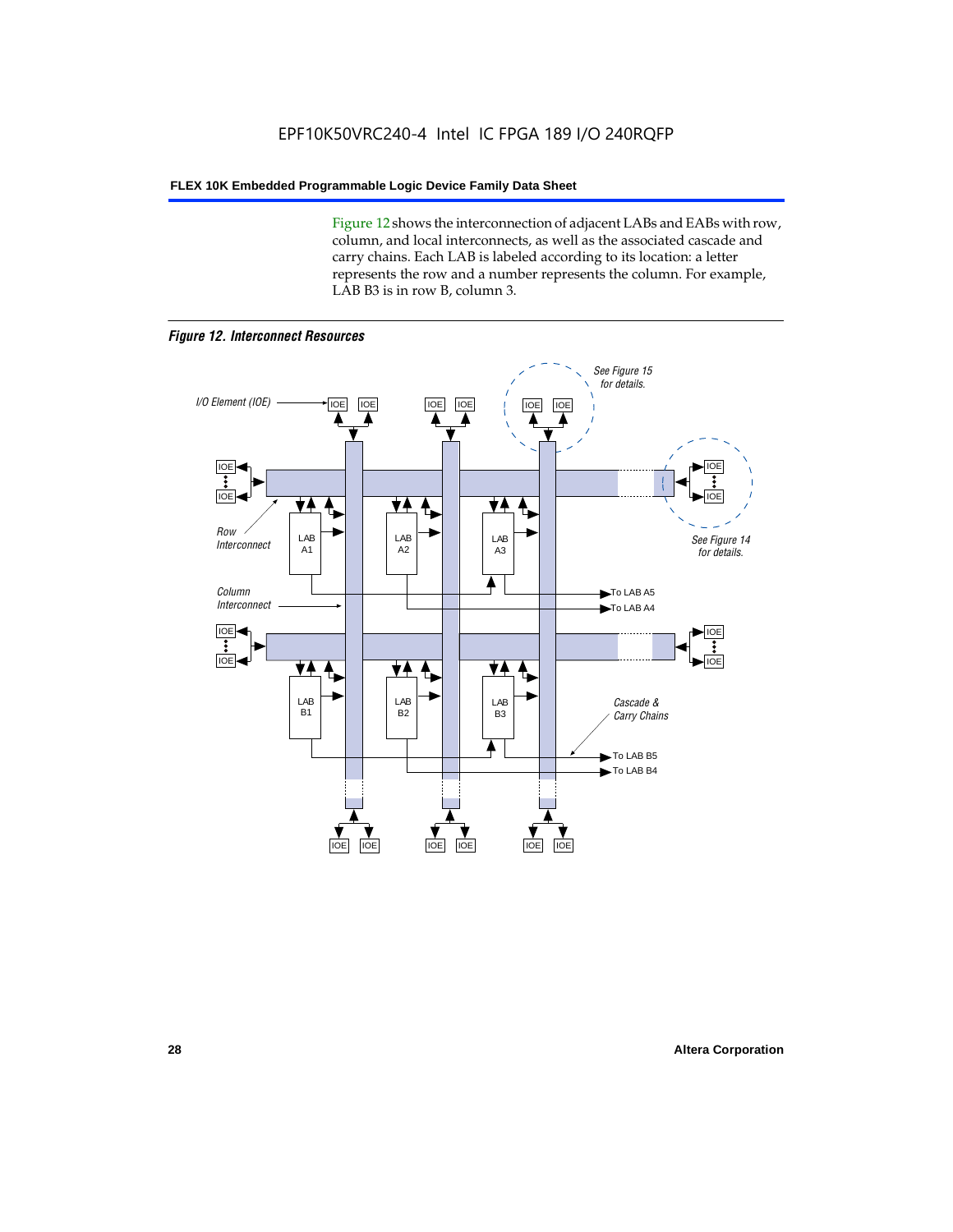#### **I/O Element**

An I/O element (IOE) contains a bidirectional I/O buffer and a register that can be used either as an input register for external data that requires a fast setup time, or as an output register for data that requires fast clockto-output performance. In some cases, using an LE register for an input register will result in a faster setup time than using an IOE register. IOEs can be used as input, output, or bidirectional pins. For bidirectional registered I/O implementation, the output register should be in the IOE and, the data input and output enable register should be LE registers placed adjacent to the bidirectional pin. The Compiler uses the programmable inversion option to invert signals from the row and column interconnect automatically where appropriate. Figure 13 shows the bidirectional I/O registers.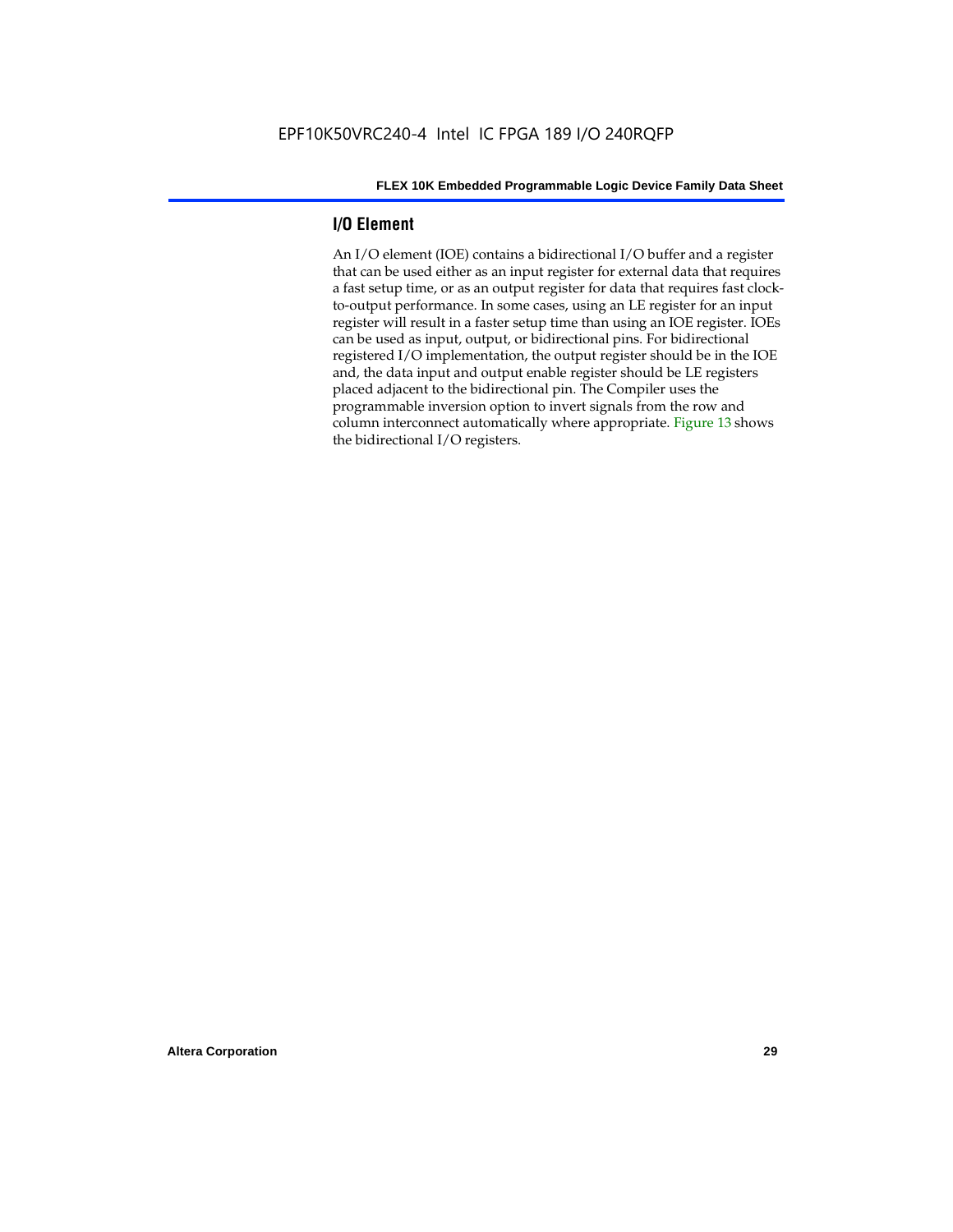#### *Figure 13. Bidirectional I/O Registers*

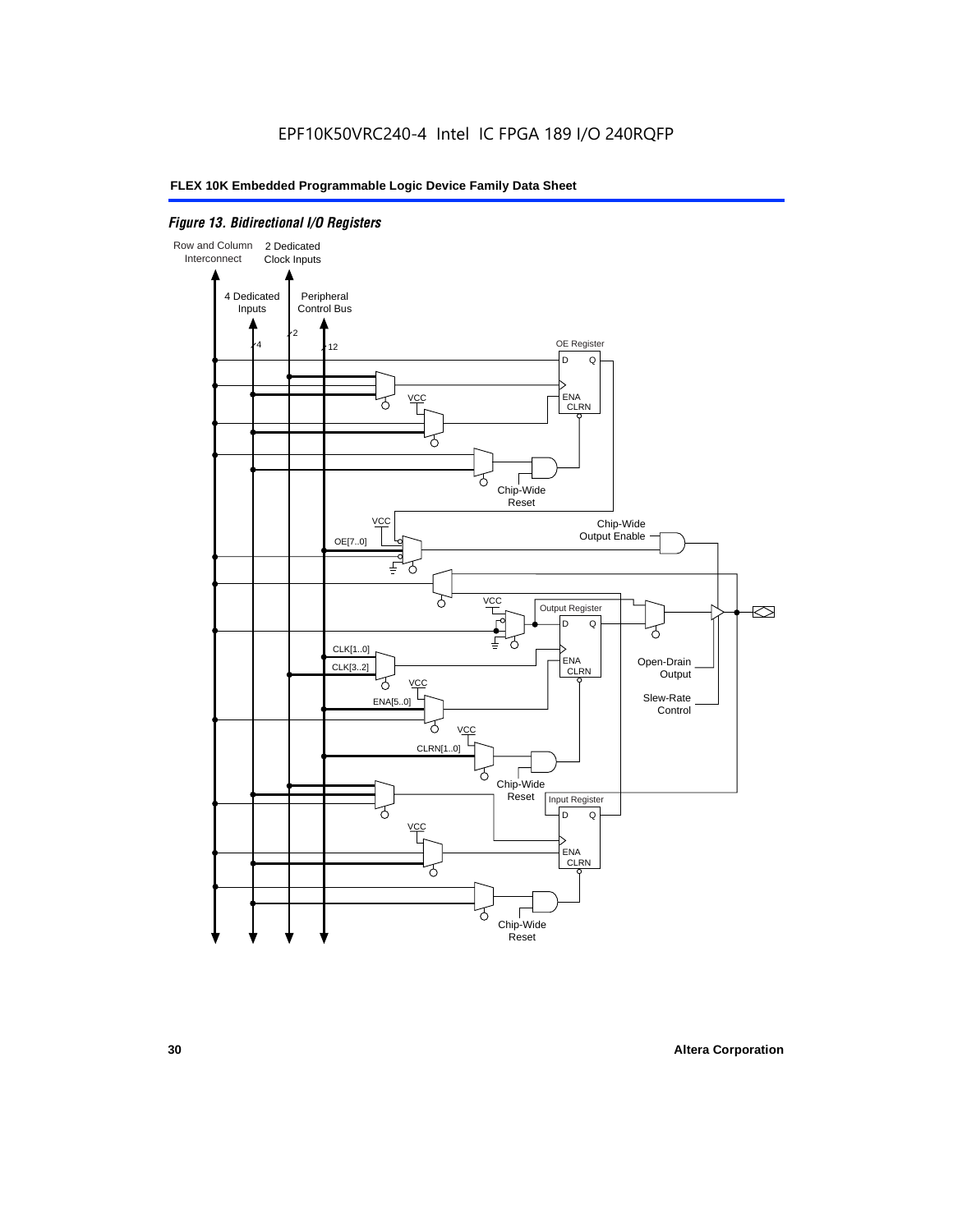Each IOE selects the clock, clear, clock enable, and output enable controls from a network of I/O control signals called the peripheral control bus. The peripheral control bus uses high-speed drivers to minimize signal skew across devices; it provides up to 12 peripheral control signals that can be allocated as follows:

- Up to eight output enable signals
- Up to six clock enable signals
- Up to two clock signals
- Up to two clear signals

If more than six clock enable or eight output enable signals are required, each IOE on the device can be controlled by clock enable and output enable signals driven by specific LEs. In addition to the two clock signals available on the peripheral control bus, each IOE can use one of two dedicated clock pins. Each peripheral control signal can be driven by any of the dedicated input pins or the first LE of each LAB in a particular row. In addition, an LE in a different row can drive a column interconnect, which causes a row interconnect to drive the peripheral control signal. The chip-wide reset signal will reset all IOE registers, overriding any other control signals.

Tables 8 and 9 list the sources for each peripheral control signal, and the rows that can drive global signals. These tables also show how the output enable, clock enable, clock, and clear signals share 12 peripheral control signals.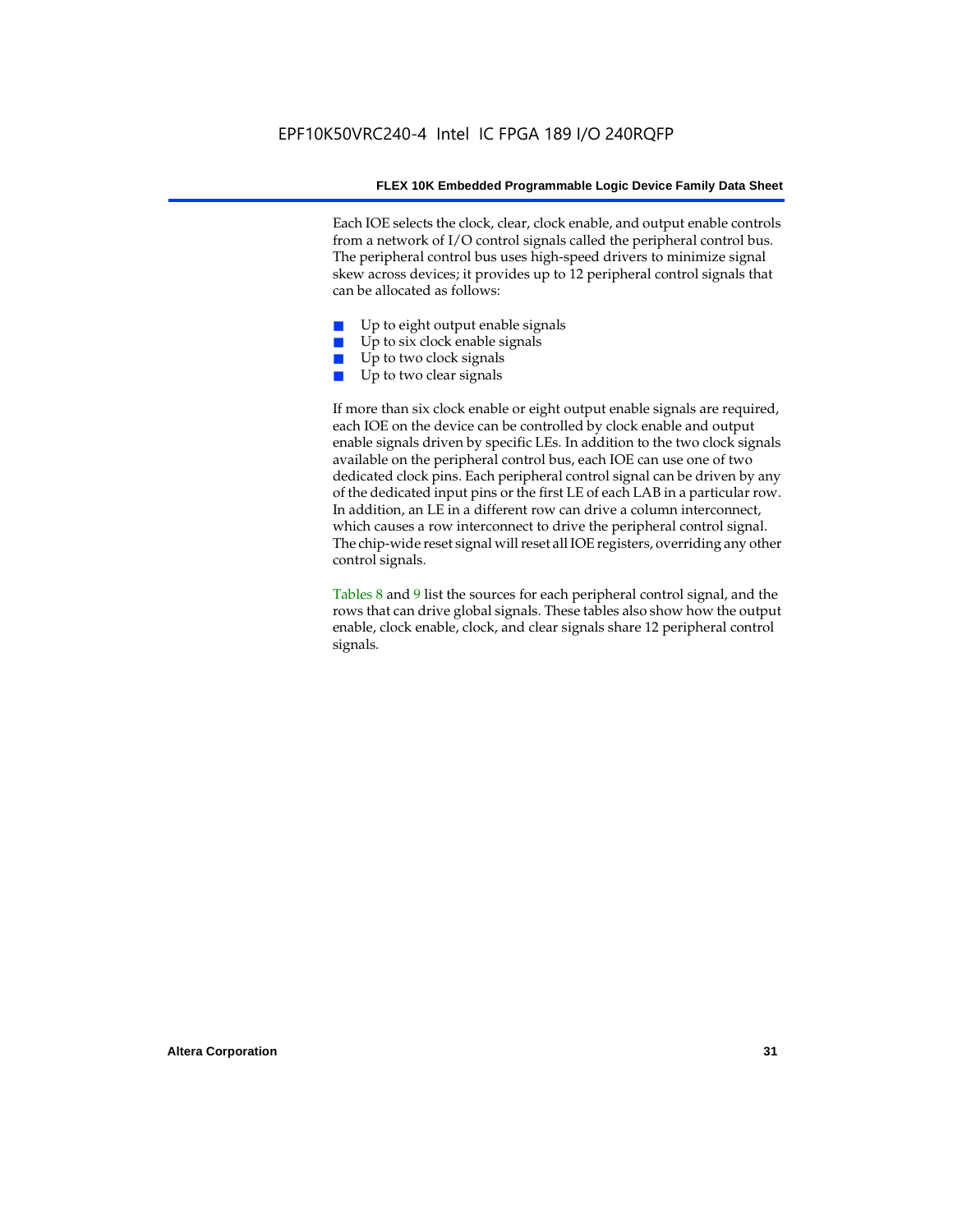| Table 8. EPF10K10, EPF10K20, EPF10K30, EPF10K40 & EPF10K50 Peripheral Bus Sources |                              |                 |                              |                 |                              |
|-----------------------------------------------------------------------------------|------------------------------|-----------------|------------------------------|-----------------|------------------------------|
| <b>Peripheral</b><br><b>Control Signal</b>                                        | <b>EPF10K10</b><br>EPF10K10A | <b>EPF10K20</b> | <b>EPF10K30</b><br>EPF10K30A | <b>EPF10K40</b> | <b>EPF10K50</b><br>EPF10K50V |
| OE0                                                                               | Row A                        | Row A           | Row A                        | Row A           | Row A                        |
| OE1                                                                               | Row A                        | Row B           | Row B                        | Row C           | Row B                        |
| OE2                                                                               | Row B                        | Row C           | Row C                        | Row D           | Row D                        |
| OE3                                                                               | Row B                        | Row D           | Row D                        | Row E           | Row F                        |
| OE4                                                                               | Row C                        | Row E           | Row E                        | Row F           | Row H                        |
| OE5                                                                               | Row C                        | Row F           | Row F                        | Row G           | Row J                        |
| CLKENA0/CLK0/GLOBAL0                                                              | Row A                        | Row A           | Row A                        | Row B           | Row A                        |
| CLKENA1/OE6/GLOBAL1                                                               | Row A                        | Row B           | Row B                        | Row C           | Row C                        |
| CLKENA2/CLR0                                                                      | Row B                        | Row C           | Row C                        | Row D           | Row E                        |
| CLKENA3/OE7/GLOBAL2                                                               | Row B                        | Row D           | Row D                        | Row E           | Row G                        |
| CLKENA4/CLR1                                                                      | Row C                        | Row E           | Row E                        | Row F           | Row I                        |
| CLKENA5/CLK1/GLOBAL3                                                              | Row C                        | Row F           | Row F                        | Row H           | Row J                        |

#### *Table 9. EPF10K70, EPF10K100, EPF10K130V & EPF10K250A Peripheral Bus Sources*

| Peripheral<br><b>Control Signal</b> | <b>EPF10K70</b> | <b>EPF10K100</b><br>EPF10K100A | <b>EPF10K130V</b> | <b>EPF10K250A</b> |
|-------------------------------------|-----------------|--------------------------------|-------------------|-------------------|
| OE0                                 | Row A           | Row A                          | Row C             | Row E             |
| OE1                                 | Row B           | Row C                          | Row E             | Row G             |
| OE <sub>2</sub>                     | Row D           | Row E                          | Row G             | Row I             |
| OE3                                 | Row I           | Row L                          | Row N             | Row P             |
| OE4                                 | Row G           | Row I                          | Row K             | Row M             |
| OE5                                 | Row H           | Row K                          | Row M             | Row O             |
| CLKENA0/CLK0/GLOBAL0                | Row E           | Row F                          | Row H             | Row J             |
| CLKENA1/OE6/GLOBAL1                 | Row C           | Row D                          | Row F             | Row H             |
| CLKENA2/CLR0                        | Row B           | Row B                          | Row D             | Row F             |
| CLKENA3/OE7/GLOBAL2                 | Row F           | Row H                          | Row J             | Row L             |
| CLKENA4/CLR1                        | Row H           | Row J                          | Row L             | Row N             |
| CLKENA5/CLK1/GLOBAL3                | Row E           | Row G                          | Row I             | Row K             |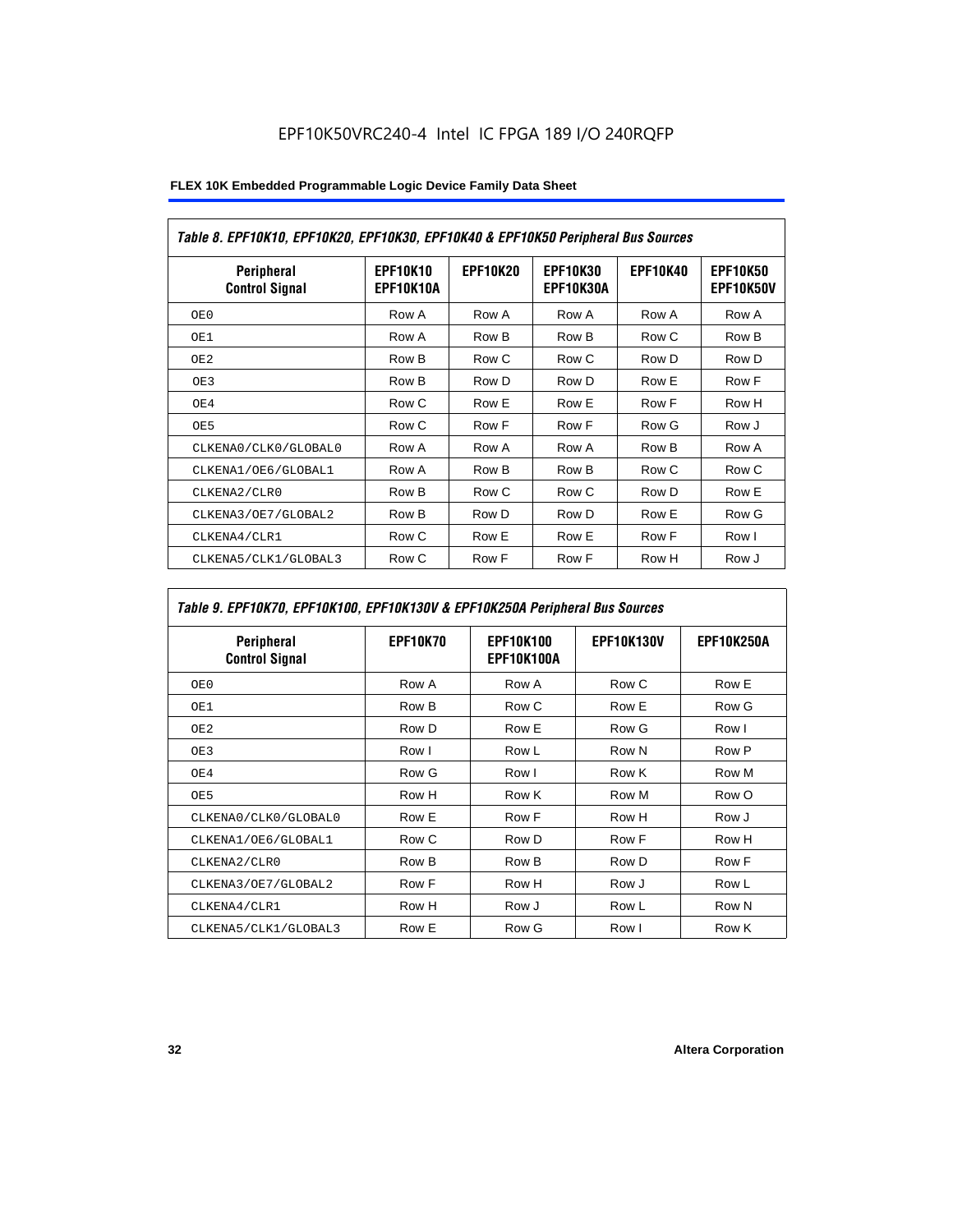Signals on the peripheral control bus can also drive the four global signals, referred to as GLOBAL0 through GLOBAL3 in Tables 8 and 9. The internally generated signal can drive the global signal, providing the same low-skew, low-delay characteristics for an internally generated signal as for a signal driven by an input. This feature is ideal for internally generated clear or clock signals with high fan-out. When a global signal is driven by internal logic, the dedicated input pin that drives that global signal cannot be used. The dedicated input pin should be driven to a known logic state (such as ground) and not be allowed to float.

When the chip-wide output enable pin is held low, it will tri-state all pins on the device. This option can be set in the Global Project Device Options menu. Additionally, the registers in the IOE can be reset by holding the chip-wide reset pin low.

#### *Row-to-IOE Connections*

When an IOE is used as an input signal, it can drive two separate row channels. The signal is accessible by all LEs within that row. When an IOE is used as an output, the signal is driven by a multiplexer that selects a signal from the row channels. Up to eight IOEs connect to each side of each row channel. See Figure 14.

#### *Figure 14. FLEX 10K Row-to-IOE Connections*

*The values for m and n are provided in Table 10.*

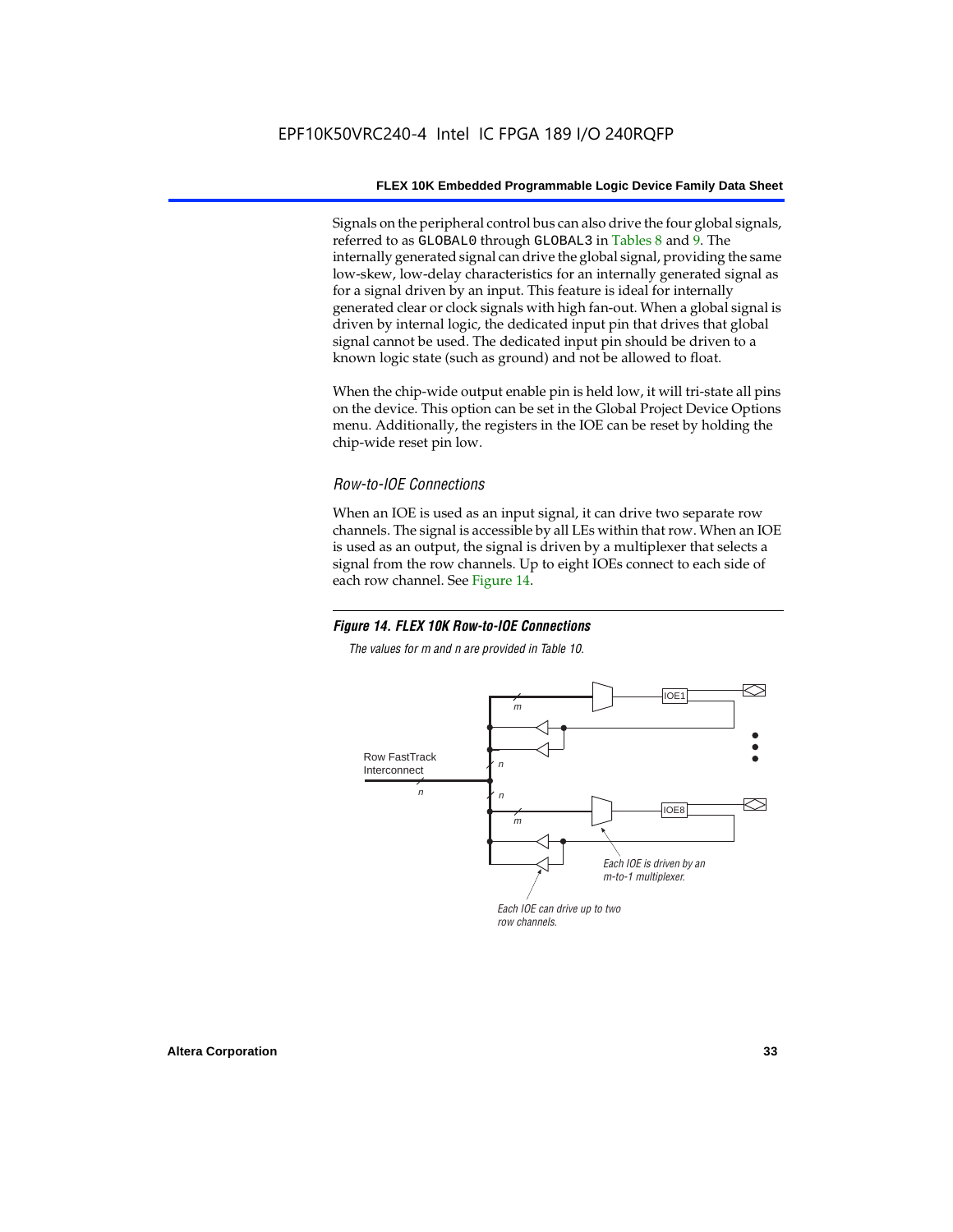| Table 10. FLEX 10K Row-to-IOE Interconnect Resources |                      |                          |  |  |  |
|------------------------------------------------------|----------------------|--------------------------|--|--|--|
| <b>Device</b>                                        | Channels per Row (n) | Row Channels per Pin (m) |  |  |  |
| EPF10K10<br>EPF10K10A                                | 144                  | 18                       |  |  |  |
| EPF10K20                                             | 144                  | 18                       |  |  |  |
| EPF10K30<br>EPF10K30A                                | 216                  | 27                       |  |  |  |
| EPF10K40                                             | 216                  | 27                       |  |  |  |
| EPF10K50<br>EPF10K50V                                | 216                  | 27                       |  |  |  |
| EPF10K70                                             | 312                  | 39                       |  |  |  |
| EPF10K100<br>EPF10K100A                              | 312                  | 39                       |  |  |  |
| EPF10K130V                                           | 312                  | 39                       |  |  |  |
| EPF10K250A                                           | 456                  | 57                       |  |  |  |

Table 10 lists the FLEX 10K row-to-IOE interconnect resources.

#### *Column-to-IOE Connections*

When an IOE is used as an input, it can drive up to two separate column channels. When an IOE is used as an output, the signal is driven by a multiplexer that selects a signal from the column channels. Two IOEs connect to each side of the column channels. Each IOE can be driven by column channels via a multiplexer. The set of column channels that each IOE can access is different for each IOE. See Figure 15.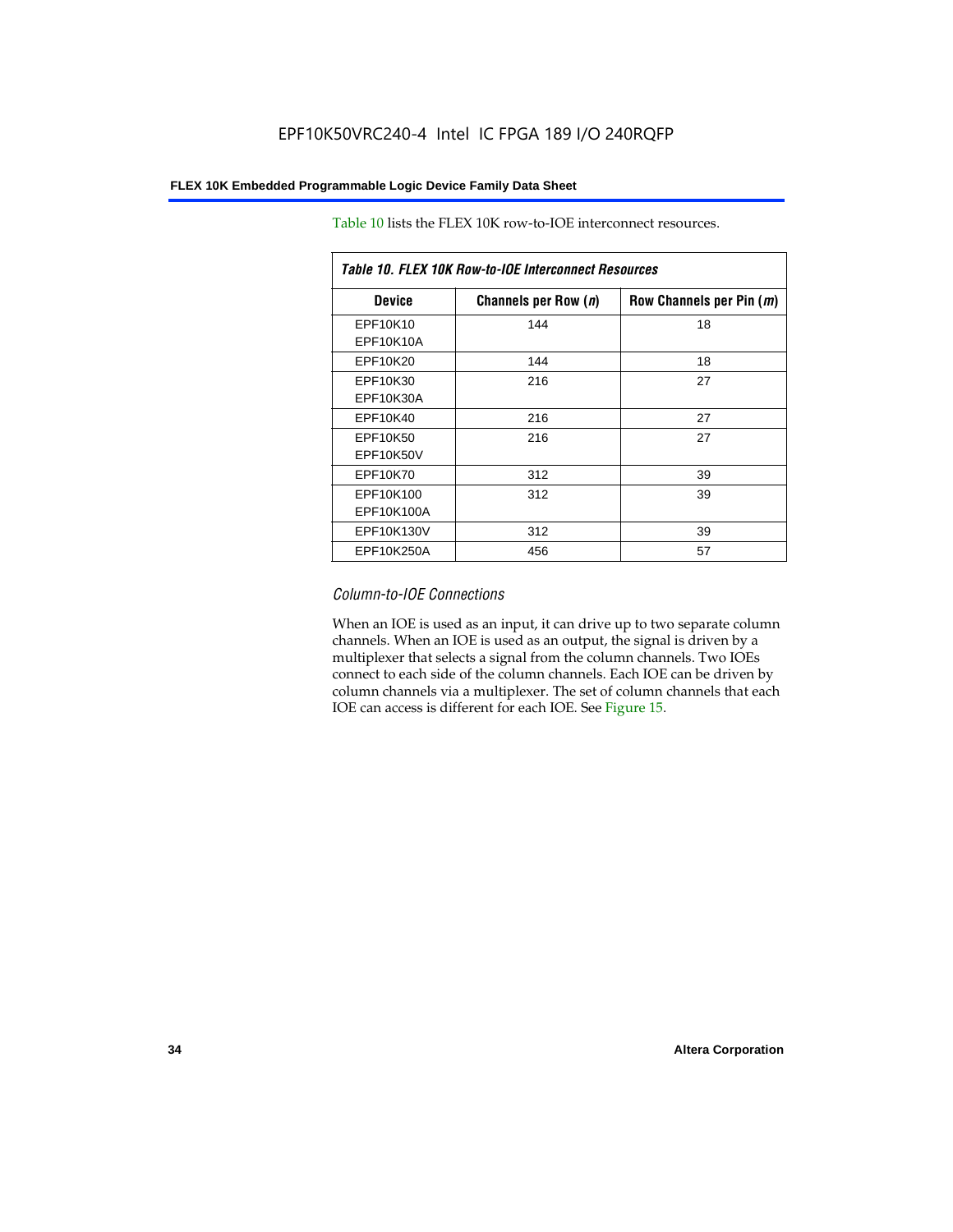#### *Figure 15. FLEX 10K Column-to-IOE Connections*

*The values for m and n are provided in Table 11.*



#### Table 11 lists the FLEX 10K column-to-IOE interconnect resources.

| Table 11, FLEX 10K Column-to-IOE Interconnect Resources |                         |                            |  |  |  |
|---------------------------------------------------------|-------------------------|----------------------------|--|--|--|
| <b>Device</b>                                           | Channels per Column (n) | Column Channel per Pin (m) |  |  |  |
| EPF10K10<br>EPF10K10A                                   | 24                      | 16                         |  |  |  |
| EPF10K20                                                | 24                      | 16                         |  |  |  |
| EPF10K30<br>EPF10K30A                                   | 24                      | 16                         |  |  |  |
| EPF10K40                                                | 24                      | 16                         |  |  |  |
| EPF10K50<br>EPF10K50V                                   | 24                      | 16                         |  |  |  |
| EPF10K70                                                | 24                      | 16                         |  |  |  |
| EPF10K100<br>EPF10K100A                                 | 24                      | 16                         |  |  |  |
| EPF10K130V                                              | 32                      | 24                         |  |  |  |
| EPF10K250A                                              | 40                      | 32                         |  |  |  |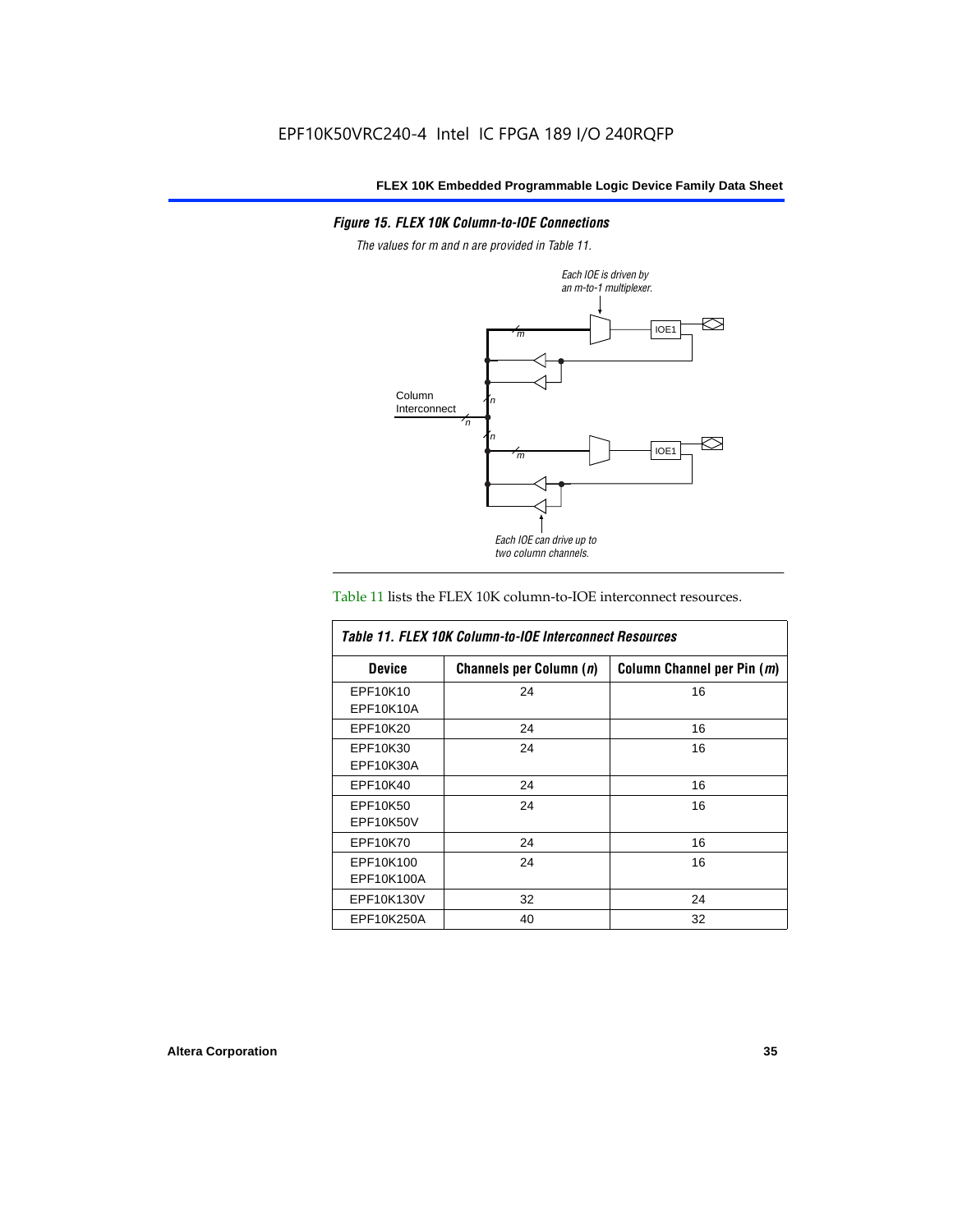# **SameFrame Pin-Outs**

FLEX 10KE devices support the SameFrame pin-out feature for FineLine BGA packages. The SameFrame pin-out feature is the arrangement of balls on FineLine BGA packages such that the lower-ballcount packages form a subset of the higher-ball-count packages. SameFrame pin-outs provide the flexibility to migrate not only from device to device within the same package, but also from one package to another. A given printed circuit board (PCB) layout can support multiple device density/package combinations. For example, a single board layout can support a range of devices from an EPF10K10A device in a 256-pin FineLine BGA package to an EPF10K100A device in a 484-pin FineLine BGA package.

The Altera software provides support to design PCBs with SameFrame pin-out devices. Devices can be defined for present and future use. The Altera software generates pin-outs describing how to lay out a board to take advantage of this migration (see Figure 16).







256-Pin FineLine BGA Package (Reduced I/O Count or Logic Requirements) 484-Pin FineLine BGA Package (Increased I/O Count or Logic Requirements)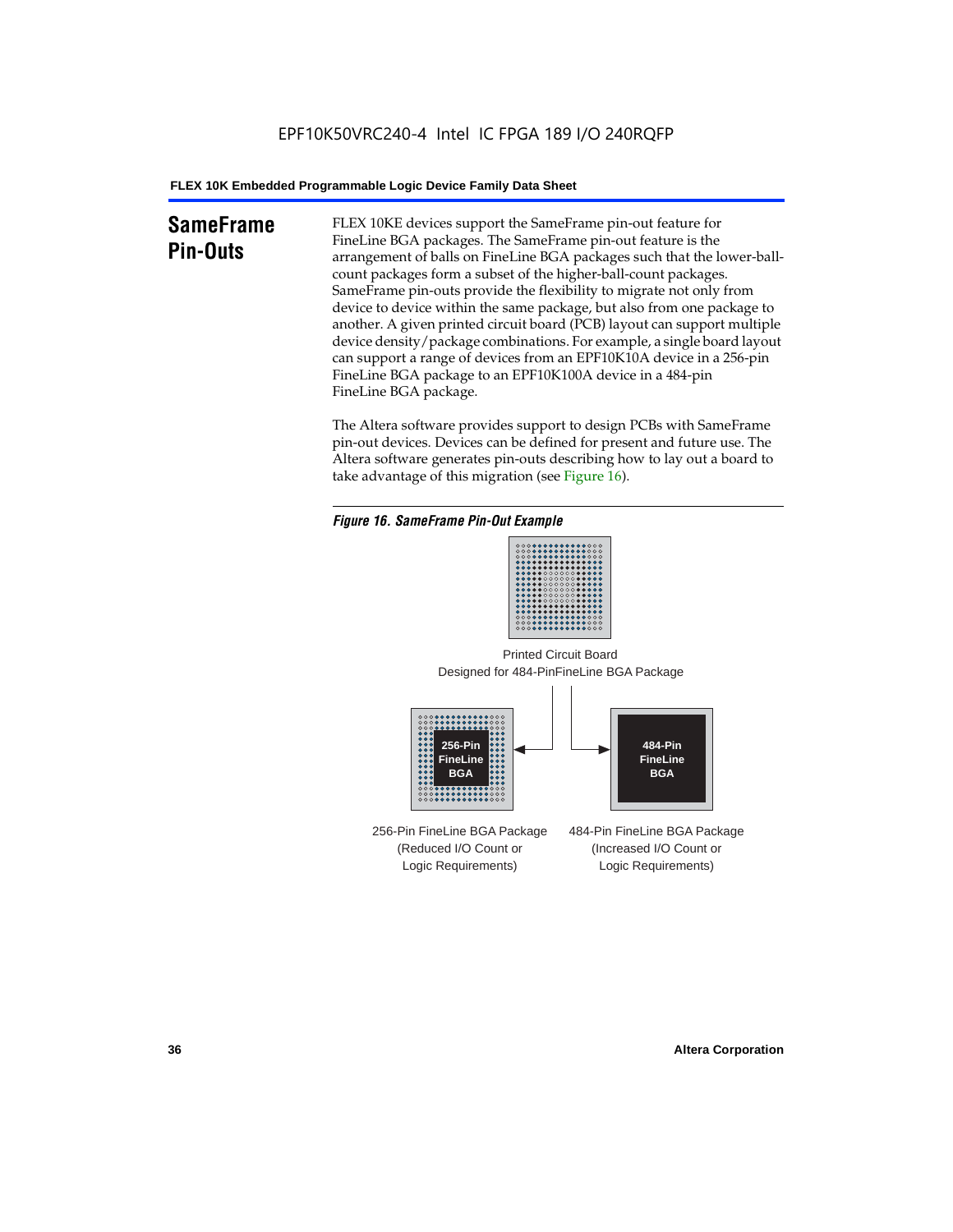| <b>ClockLock &amp;</b><br><b>ClockBoost</b><br><b>Features</b> | To support high-speed designs, selected FLEX 10K devices offer optional<br>ClockLock and ClockBoost circuitry containing a phase-locked loop (PLL)<br>that is used to increase design speed and reduce resource usage. The<br>ClockLock circuitry uses a synchronizing PLL that reduces the clock delay<br>and skew within a device. This reduction minimizes clock-to-output and<br>setup times while maintaining zero hold times. The ClockBoost circuitry,<br>which provides a clock multiplier, allows the designer to enhance device<br>area efficiency by sharing resources within the device. The ClockBoost<br>feature allows the designer to distribute a low-speed clock and multiply<br>that clock on-device. Combined, the ClockLock and ClockBoost features<br>provide significant improvements in system performance and<br>bandwidth. |
|----------------------------------------------------------------|------------------------------------------------------------------------------------------------------------------------------------------------------------------------------------------------------------------------------------------------------------------------------------------------------------------------------------------------------------------------------------------------------------------------------------------------------------------------------------------------------------------------------------------------------------------------------------------------------------------------------------------------------------------------------------------------------------------------------------------------------------------------------------------------------------------------------------------------------|
|                                                                | The ClockLock and ClockBoost features in FLEX 10K devices are enabled<br>through the Altera software. External devices are not required to use these<br>features. The output of the ClockLock and ClockBoost circuits is not<br>available at any of the device pins.                                                                                                                                                                                                                                                                                                                                                                                                                                                                                                                                                                                 |
|                                                                | The ClockLock and ClockBoost circuitry locks onto the rising edge of the<br>incoming clock. The circuit output can only drive the clock inputs of<br>registers; the generated clock cannot be gated or inverted.                                                                                                                                                                                                                                                                                                                                                                                                                                                                                                                                                                                                                                     |

The dedicated clock pin (GCLK1) supplies the clock to the ClockLock and ClockBoost circuitry. When the dedicated clock pin is driving the ClockLock or ClockBoost circuitry, it cannot drive elsewhere in the device.

In designs that require both a multiplied and non-multiplied clock, the clock trace on the board can be connected to GCLK1. With the Altera software, GCLK1 can feed both the ClockLock and ClockBoost circuitry in the FLEX 10K device. However, when both circuits are used, the other clock pin (GCLK0) cannot be used. Figure 17 shows a block diagram of how to enable both the ClockLock and ClockBoost circuits in the Altera software. The example shown is a schematic, but a similar approach applies for designs created in AHDL, VHDL, and Verilog HDL. When the ClockLock and ClockBoost circuits are used simultaneously, the input frequency parameter must be the same for both circuits. In Figure 17, the input frequency must meet the requirements specified when the ClockBoost multiplication factor is two.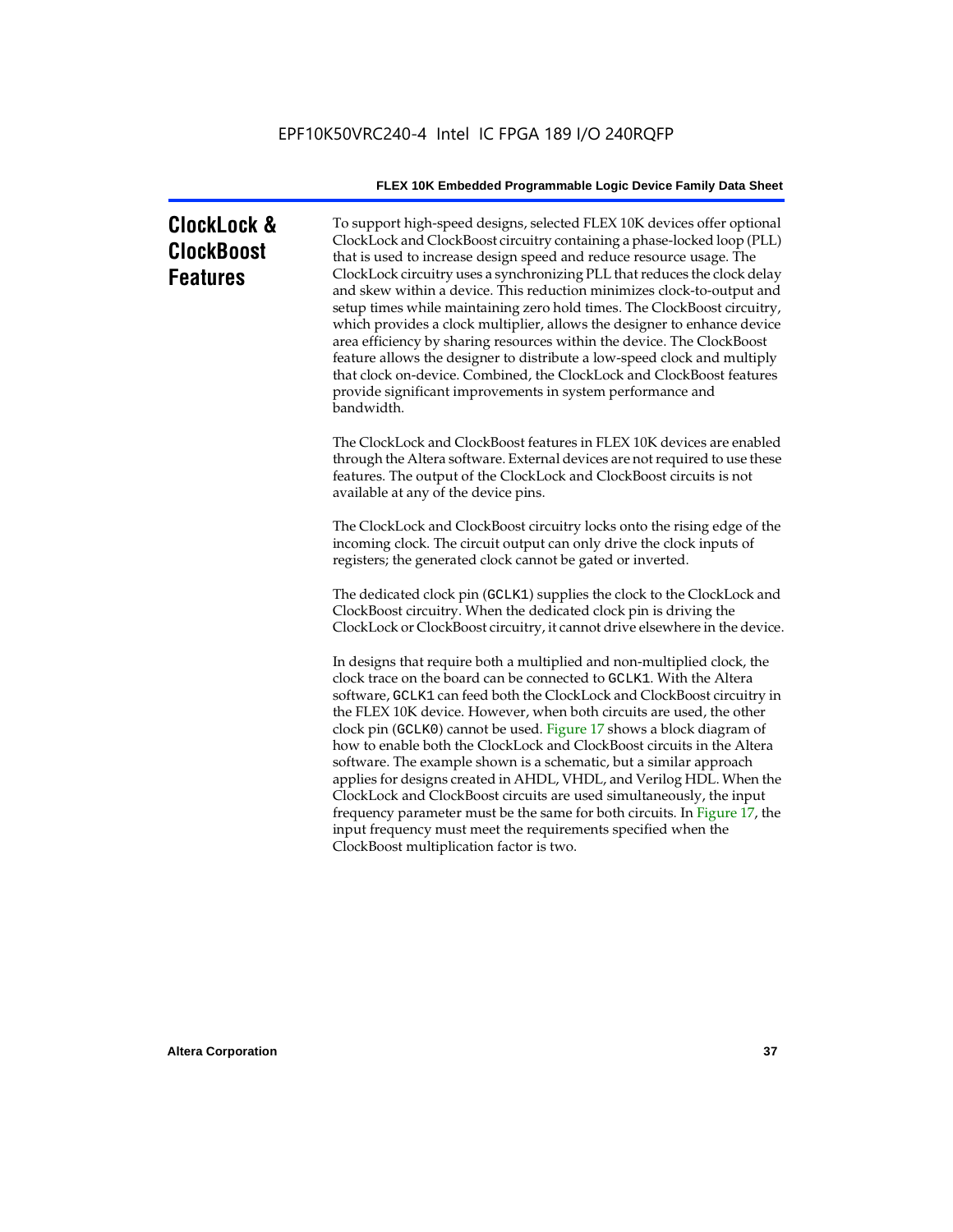

*Figure 17. Enabling ClockLock & ClockBoost in the Same Design*

To use both the ClockLock and ClockBoost circuits in the same design, designers must use Revision C EPF10K100GC503-3DX devices and MAX+PLUS II software versions 7.2 or higher. The die revision is indicated by the third digit of the nine-digit code on the top side of the device.

# **Output Configuration**

This section discusses the peripheral component interconnect (PCI) pull-up clamping diode option, slew-rate control, open-drain output option, MultiVolt I/O interface, and power sequencing for FLEX 10K devices. The PCI pull-up clamping diode, slew-rate control, and open-drain output options are controlled pin-by-pin via Altera logic options. The MultiVolt I/O interface is controlled by connecting  $V_{\text{CCIO}}$  to a different voltage than  $V_{\text{CCINT}}$ . Its effect can be simulated in the Altera software via the **Global Project Device Options** dialog box (Assign menu).

## **PCI Clamping Diodes**

The EPF10K10A and EPF10K30A devices have a pull-up clamping diode on every I/O, dedicated input, and dedicated clock pin. PCI clamping diodes clamp the transient overshoot caused by reflected waves to the  $V_{\text{CCIO}}$  value and are required for 3.3-V PCI compliance. Clamping diodes can also be used to limit overshoot in other systems.

Clamping diodes are controlled on a pin-by-pin basis via a logic option in the Altera software. When  $V_{\text{CCIO}}$  is 3.3 V, a pin that has the clamping diode turned on can be driven by a 2.5-V or 3.3-V signal, but not a 5.0-V signal. When  $V_{\text{CCIO}}$  is 2.5 V, a pin that has the clamping diode turned on can be driven by a 2.5-V signal, but not a 3.3-V or 5.0-V signal. However, a clamping diode can be turned on for a subset of pins, which allows devices to bridge between a 3.3-V PCI bus and a 5.0-V device.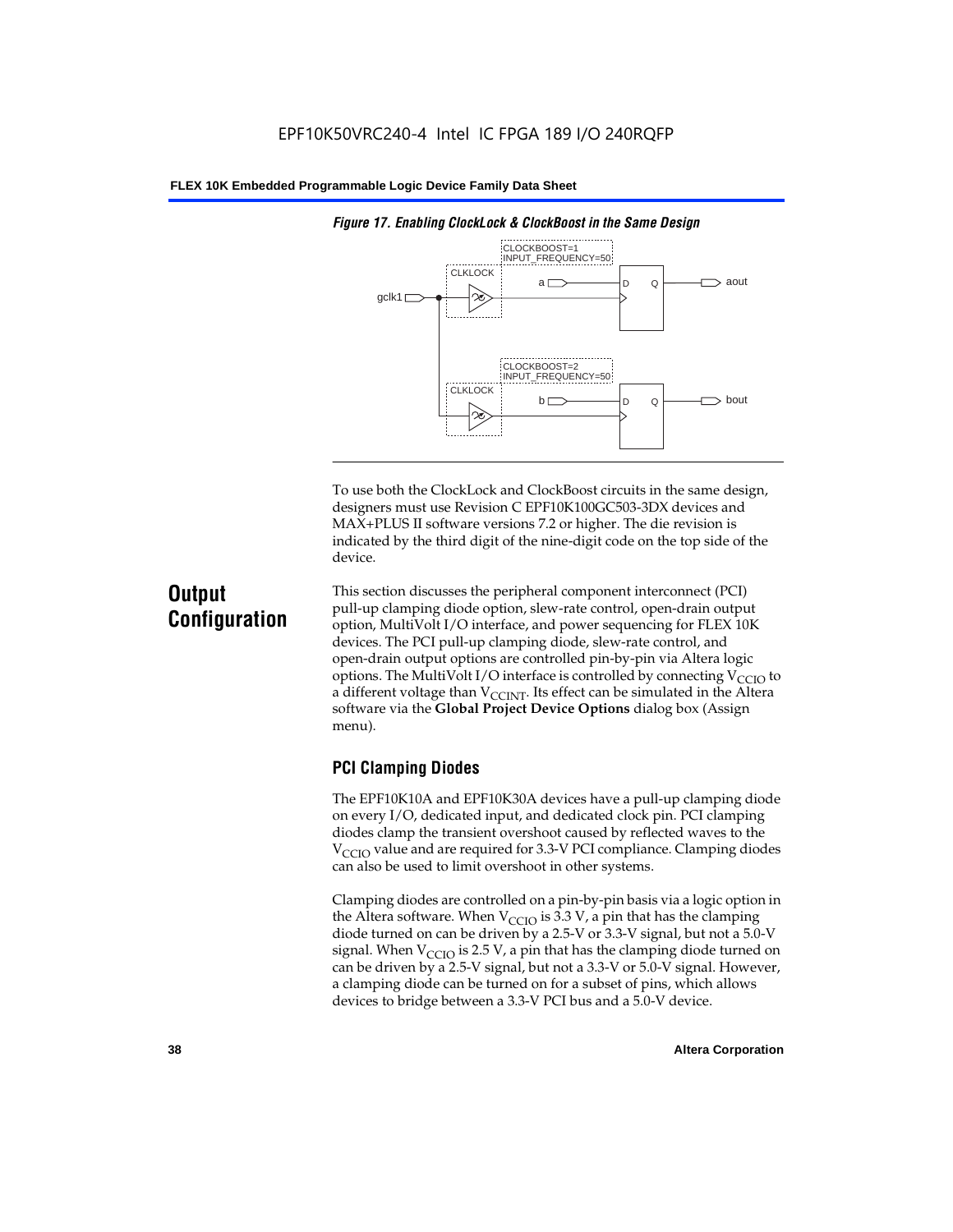### **Slew-Rate Control**

The output buffer in each IOE has an adjustable output slew rate that can be configured for low-noise or high-speed performance. A slower slew rate reduces system noise and adds a maximum delay of approximately 2.9 ns. The fast slew rate should be used for speed-critical outputs in systems that are adequately protected against noise. Designers can specify the slew rate on a pin-by-pin basis during design entry or assign a default slew rate to all pins on a device-wide basis. The slow slew rate setting affects only the falling edge of the output.

## **Open-Drain Output Option**

FLEX 10K devices provide an optional open-drain (electrically equivalent to an open-collector) output for each I/O pin. This open-drain output enables the device to provide system-level control signals (e.g., interrupt and write enable signals) that can be asserted by any of several devices. It can also provide an additional wired-OR plane. Additionally, the Altera software can convert tri-state buffers with grounded data inputs to opendrain pins automatically.

Open-drain output pins on FLEX 10K devices (with a pull-up resistor to the 5.0-V supply) can drive 5.0-V CMOS input pins that require a  $V<sub>IH</sub>$  of 3.5 V. When the open-drain pin is active, it will drive low. When the pin is inactive, the trace will be pulled up to 5.0 V by the resistor. The open-drain pin will only drive low or tri-state; it will never drive high. The rise time is dependent on the value of the pull-up resistor and load impedance. The  $I_{\text{OL}}$  current specification should be considered when selecting a pull-up resistor.

Output pins on 5.0-V FLEX 10K devices with  $V_{\text{CCIO}} = 3.3$  V or 5.0 V (with a pull-up resistor to the 5.0-V supply) can also drive 5.0-V CMOS input pins. In this case, the pull-up transistor will turn off when the pin voltage exceeds 3.3 V. Therefore, the pin does not have to be open-drain.

## **MultiVolt I/O Interface**

The FLEX 10K device architecture supports the MultiVolt I/O interface feature, which allows FLEX 10K devices to interface with systems of differing supply voltages. These devices have one set of  $V_{CC}$  pins for internal operation and input buffers (VCCINT) and another set for I/O output drivers (VCCIO).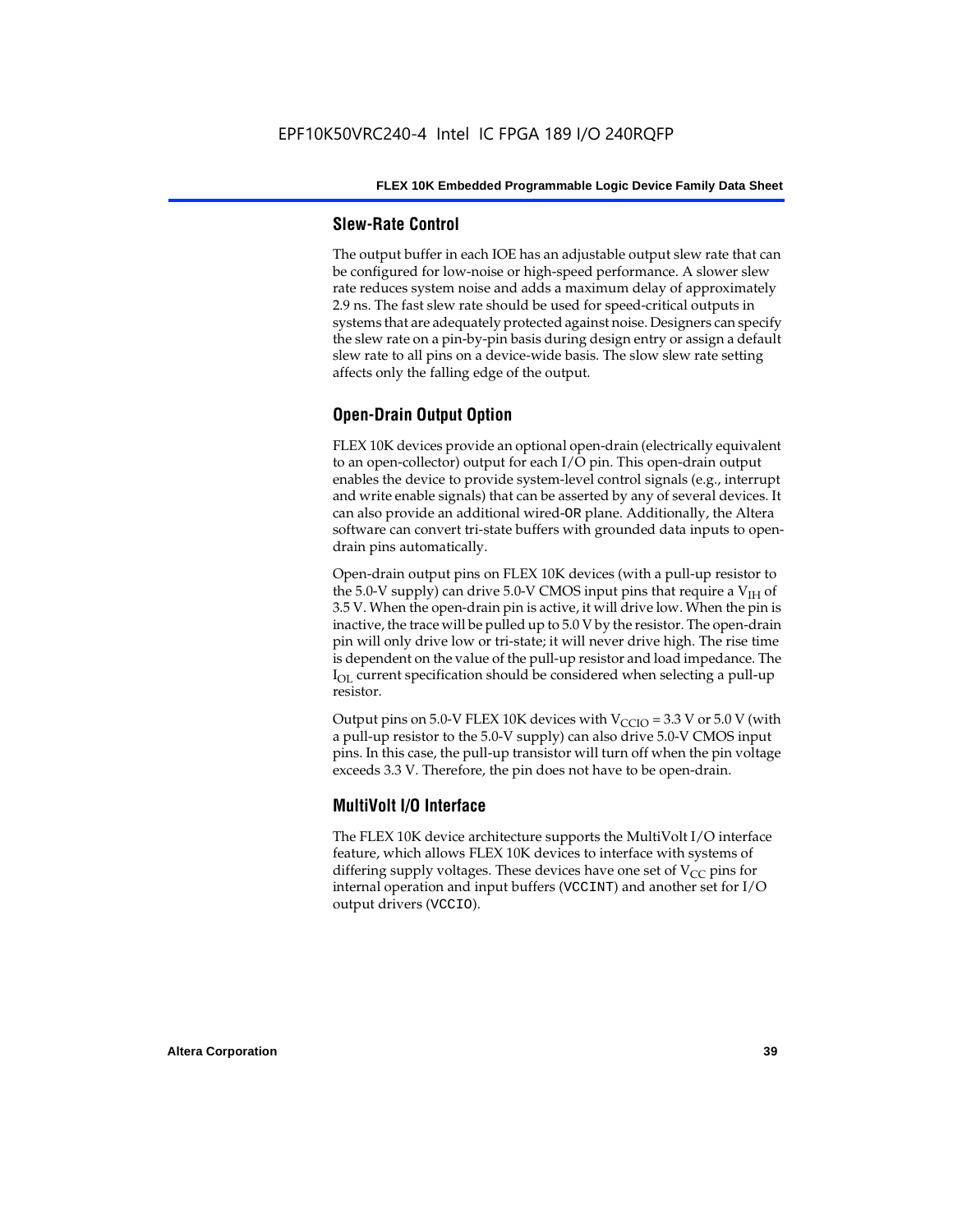Table 12 describes the FLEX 10K device supply voltages and MultiVolt I/O support levels.

| Table 12. Supply Voltages & MultiVolt I/O Support Levels |                          |                   |                  |                                         |  |  |
|----------------------------------------------------------|--------------------------|-------------------|------------------|-----------------------------------------|--|--|
| <b>Devices</b>                                           | Supply Voltage (V)       |                   |                  | <b>MultiVolt I/O Support Levels (V)</b> |  |  |
|                                                          | <b>V<sub>CCINT</sub></b> | V <sub>CCIO</sub> | Input            | <b>Output</b>                           |  |  |
| FLEX 10K (1)                                             | 5.0                      | 5.0               | 3.3 or 5.0       | 5.0                                     |  |  |
|                                                          | 5.0                      | 3.3               | 3.3 or 5.0       | 3.3 or 5.0                              |  |  |
| EPF10K50V (1)                                            | 3.3                      | 3.3               | $3.3$ or $5.0$   | 3.3 or 5.0                              |  |  |
| EPF10K130V                                               | 3.3                      | 3.3               | 3.3 or 5.0       | 3.3 or 5.0                              |  |  |
| FLEX 10KA (1)                                            | 3.3                      | 3.3               | 2.5, 3.3, or 5.0 | 3.3 or 5.0                              |  |  |
|                                                          | 3.3                      | 2.5               | 2.5, 3.3, or 5.0 | 2.5                                     |  |  |

*Note*

(1) 240-pin QFP packages do not support the MultiVolt I/O features, so they do not have separate V<sub>CCIO</sub> pins.

## **Power Sequencing & Hot-Socketing**

Because FLEX 10K devices can be used in a multi-voltage environment, they have been designed specifically to tolerate any possible power-up sequence. The  $V_{\text{CCIO}}$  and  $V_{\text{CCINT}}$  power supplies can be powered in any order.

Signals can be driven into FLEX 10KA devices before and during power up without damaging the device. Additionally, FLEX 10KA devices do not drive out during power up. Once operating conditions are reached, FLEX 10KA devices operate as specified by the user.

# **IEEE Std. 1149.1 (JTAG) Boundary-Scan Support**

All FLEX 10K devices provide JTAG BST circuitry that complies with the IEEE Std. 1149.1-1990 specification. All FLEX 10K devices can also be configured using the JTAG pins through the BitBlaster serial download cable, or ByteBlasterMV parallel port download cable, or via hardware that uses the Jam<sup>TM</sup> programming and test language. JTAG BST can be performed before or after configuration, but not during configuration. FLEX 10K devices support the JTAG instructions shown in Table 13.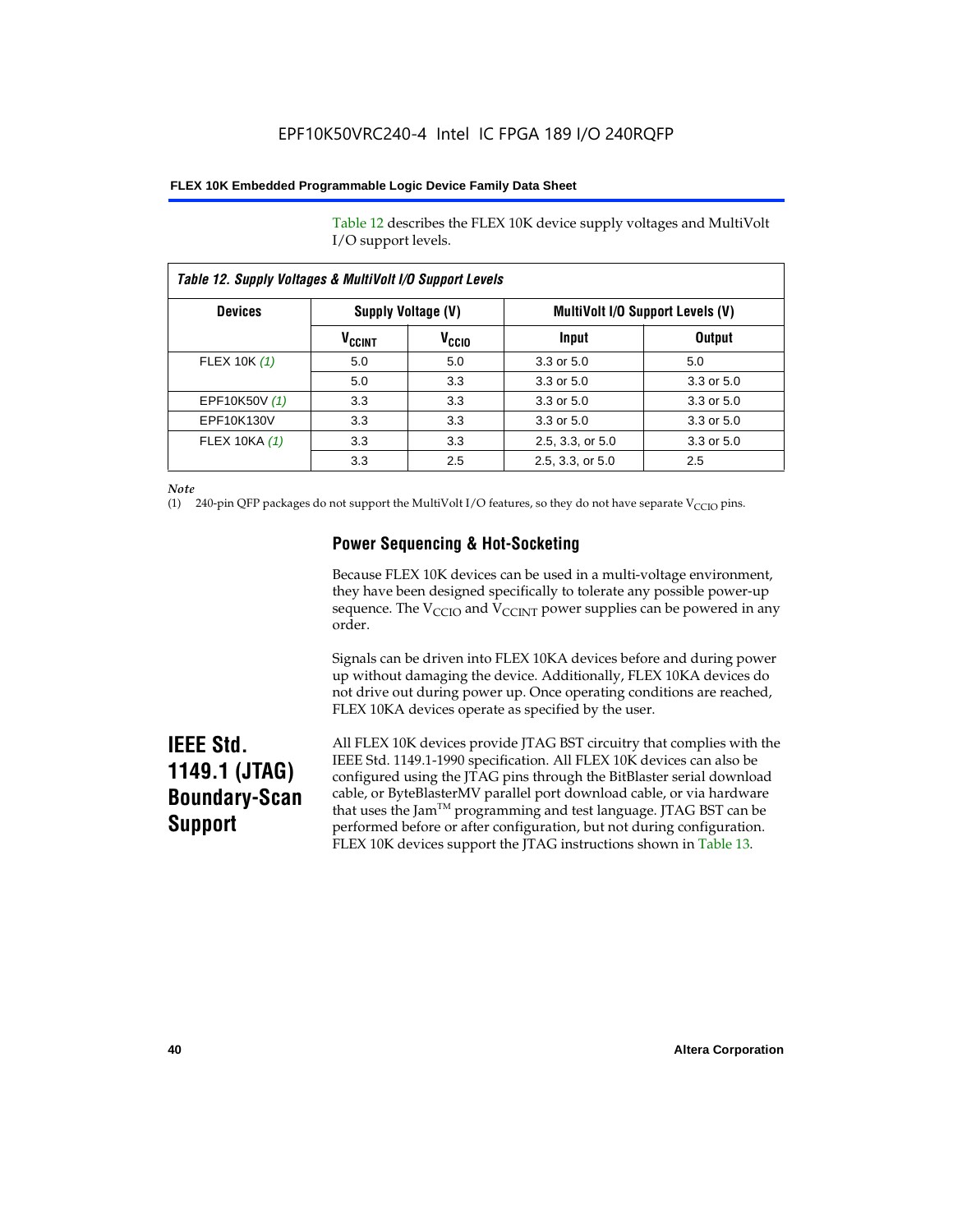|                         | Table 13. FLEX 10K JTAG Instructions                                                                                                                                                                                                        |  |  |  |  |
|-------------------------|---------------------------------------------------------------------------------------------------------------------------------------------------------------------------------------------------------------------------------------------|--|--|--|--|
| <b>JTAG Instruction</b> | <b>Description</b>                                                                                                                                                                                                                          |  |  |  |  |
| SAMPLE/PRELOAD          | Allows a snapshot of signals at the device pins to be captured and examined during<br>normal device operation, and permits an initial data pattern output at the device pins.                                                               |  |  |  |  |
| <b>EXTEST</b>           | Allows the external circuitry and board-level interconnections to be tested by forcing a<br>test pattern at the output pins and capturing test results at the input pins.                                                                   |  |  |  |  |
| <b>BYPASS</b>           | Places the 1-bit bypass register between the TDI and TDO pins, which allows the BST<br>data to pass synchronously through a selected device to adjacent devices during normal<br>device operation.                                          |  |  |  |  |
| <b>USERCODE</b>         | Selects the user electronic signature (USERCODE) register and places it between the<br>TDI and TDO pins, allowing the USERCODE to be serially shifted out of TDO.                                                                           |  |  |  |  |
| <b>IDCODE</b>           | Selects the IDCODE register and places it between $TDI$ and $TDO$ , allowing the IDCODE<br>to be serially shifted out of TDO.                                                                                                               |  |  |  |  |
| <b>ICR Instructions</b> | These instructions are used when configuring a FLEX 10K device via JTAG ports with a<br>BitBlaster, or ByteBlasterMV or MasterBlaster download cable, or using a Jam File<br>(.jam) or Jam Byte-Code File (.jbc) via an embedded processor. |  |  |  |  |

The instruction register length of FLEX 10K devices is 10 bits. The USERCODE register length in FLEX 10K devices is 32 bits; 7 bits are determined by the user, and 25 bits are predetermined. Tables 14 and 15 show the boundary-scan register length and device IDCODE information for FLEX 10K devices.

| Table 14. FLEX 10K Boundary-Scan Register Length |                                                |  |  |  |
|--------------------------------------------------|------------------------------------------------|--|--|--|
| <b>Device</b>                                    | <b>Boundary-Scan</b><br><b>Register Length</b> |  |  |  |
| EPF10K10, EPF10K10A                              | 480                                            |  |  |  |
| EPF10K20                                         | 624                                            |  |  |  |
| EPF10K30, EPF10K30A                              | 768                                            |  |  |  |
| EPF10K40                                         | 864                                            |  |  |  |
| EPF10K50, EPF10K50V                              | 960                                            |  |  |  |
| EPF10K70                                         | 1,104                                          |  |  |  |
| EPF10K100, EPF10K100A                            | 1,248                                          |  |  |  |
| EPF10K130V                                       | 1,440                                          |  |  |  |
| EPF10K250A                                       | 1,440                                          |  |  |  |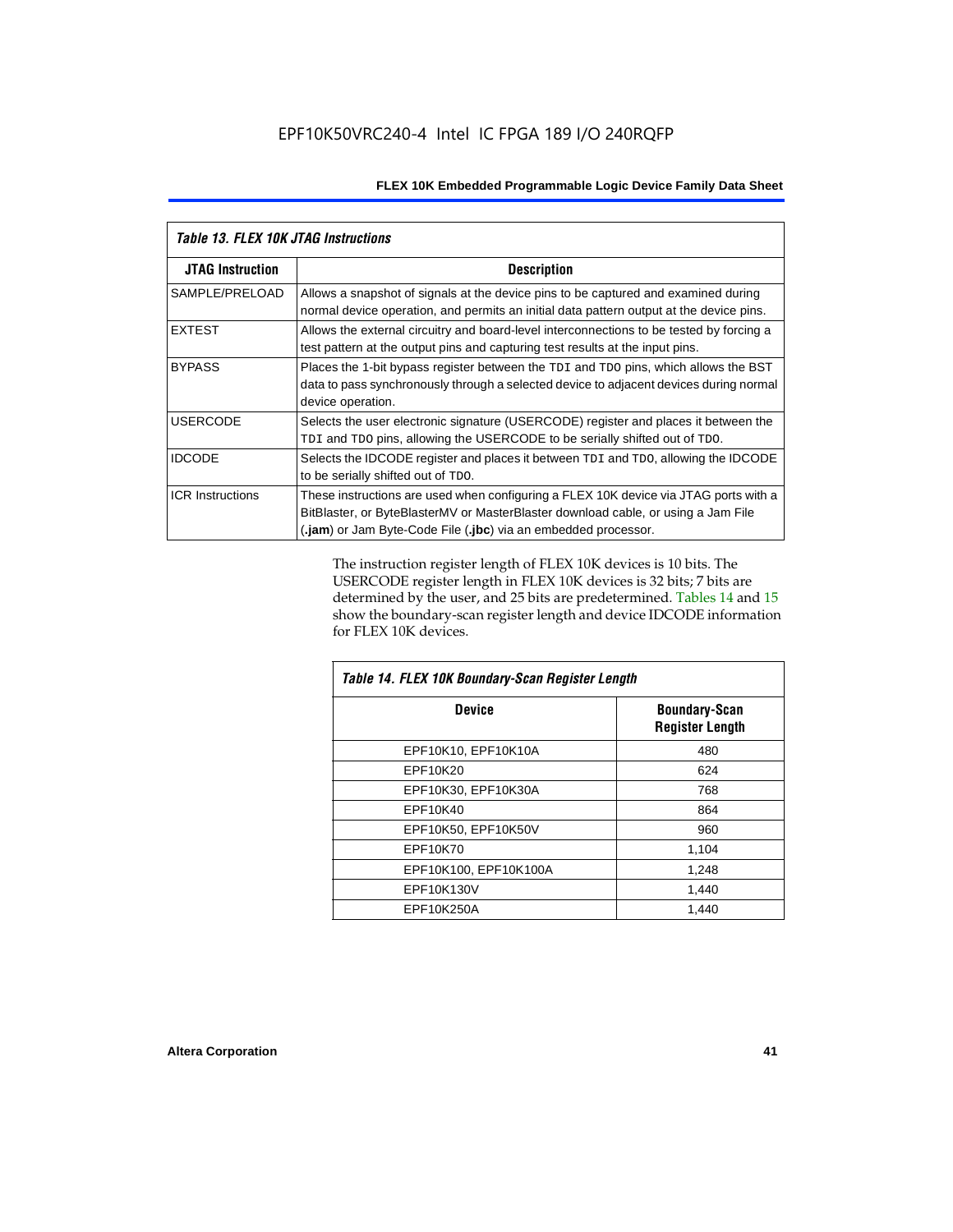| Table 15. 32-Bit FLEX 10K Device IDCODE<br>Note (1) |                            |                                           |                                                       |                    |  |  |  |  |
|-----------------------------------------------------|----------------------------|-------------------------------------------|-------------------------------------------------------|--------------------|--|--|--|--|
| <b>Device</b>                                       | <b>IDCODE (32 Bits)</b>    |                                           |                                                       |                    |  |  |  |  |
|                                                     | <b>Version</b><br>(4 Bits) | <b>Part Number</b><br>$(16 \text{ bits})$ | <b>Manufacturer's Identity</b><br>$(11 \text{ bits})$ | 1 $(1$ Bit)<br>(2) |  |  |  |  |
| EPF10K10, EPF10K10A                                 | 0000                       | 0001<br>0000<br>0001 0000                 | 00001101110                                           | $\mathbf{1}$       |  |  |  |  |
| EPF10K20                                            | 0000                       | 0000 0010 0000<br>0001                    | 00001101110                                           | 1                  |  |  |  |  |
| EPF10K30, EPF10K30A                                 | 0000                       | 0001 0000 0011 0000                       | 00001101110                                           | 1                  |  |  |  |  |
| EPF10K40                                            | 0000                       | 0000<br>0100<br>0001<br>0000              | 00001101110                                           | $\mathbf{1}$       |  |  |  |  |
| EPF10K50, EPF10K50V                                 | 0000                       | 0001 0000 0101 0000                       | 00001101110                                           | 1                  |  |  |  |  |
| EPF10K70                                            | 0000                       | 0000 0111 0000<br>0001                    | 00001101110                                           | $\mathbf{1}$       |  |  |  |  |
| EPF10K100, EPF10K100A                               | 0000                       | 0001 0000 0000<br>0000                    | 00001101110                                           | 1                  |  |  |  |  |
| EPF10K130V                                          | 0000                       | 0000<br>0001 0011 0000                    | 00001101110                                           | 1                  |  |  |  |  |
| EPF10K250A                                          | 0000                       | 0000<br>0010 0101 0000                    | 00001101110                                           | $\mathbf{1}$       |  |  |  |  |

#### *Notes:*

(1) The most significant bit (MSB) is on the left.

(2) The least significant bit (LSB) for all JTAG IDCODEs is 1.

FLEX 10K devices include weak pull-ups on JTAG pins.



**for more information, see the following documents:** 

- *Application Note 39 (IEEE 1149.1 (JTAG) Boundary-Scan Testing in Altera Devices)*
- *BitBlaster Serial Download Cable Data Sheet*
- *ByteBlasterMV Parallel Port Download Cable Data Sheet*
- *Jam Programming & Test Language Specification*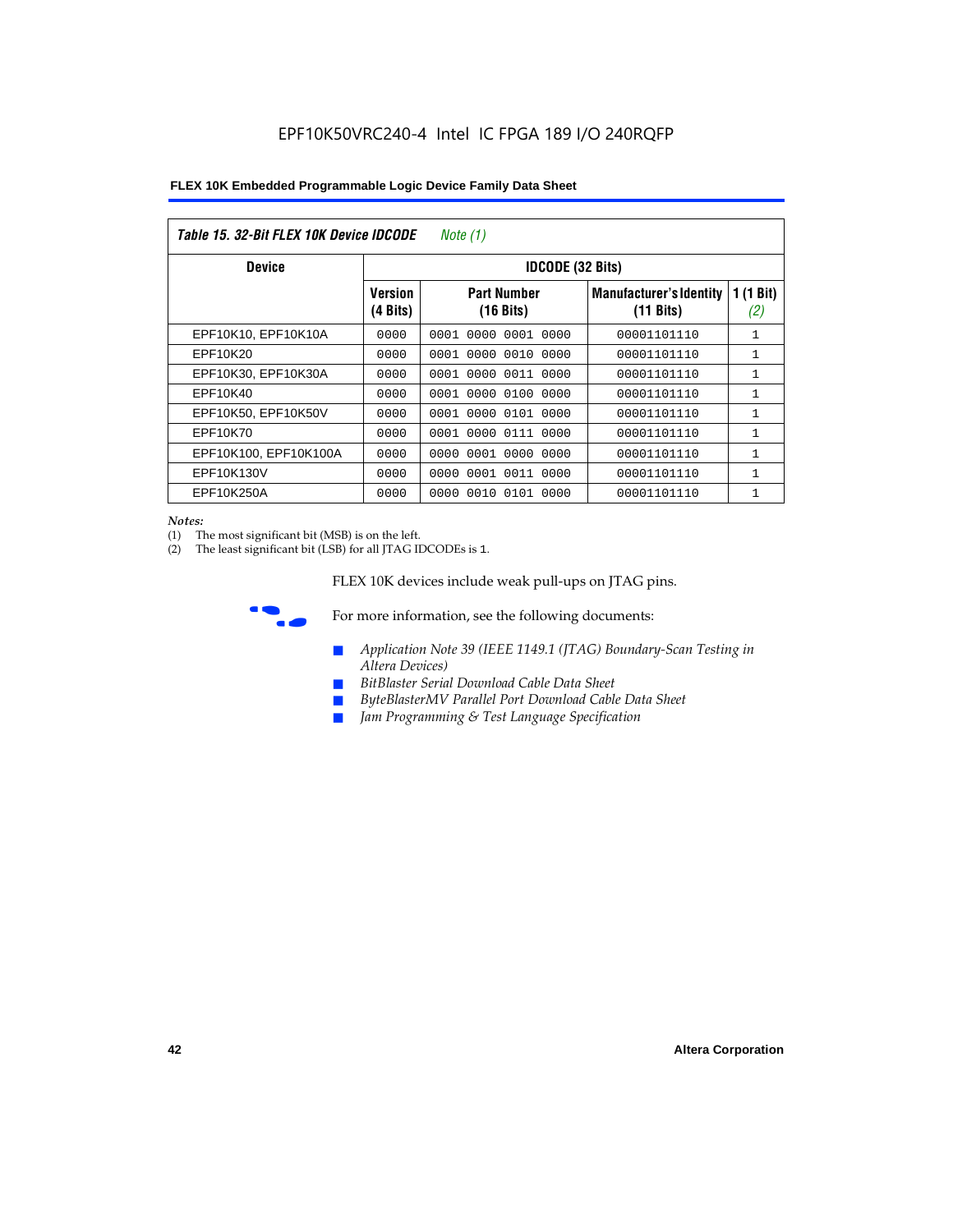Figure 18 shows the timing requirements for the JTAG signals.

*Figure 18. JTAG Waveforms*



Table 16 shows the timing parameters and values for FLEX 10K devices.

| Table 16. JTAG Timing Parameters & Values |                                                |     |            |      |  |
|-------------------------------------------|------------------------------------------------|-----|------------|------|--|
| <b>Symbol</b>                             | <b>Parameter</b>                               | Min | <b>Max</b> | Unit |  |
| t <sub>JCP</sub>                          | <b>TCK clock period</b>                        | 100 |            | ns   |  |
| t <sub>JCH</sub>                          | TCK clock high time                            | 50  |            | ns   |  |
| $t_{JCL}$                                 | TCK clock low time                             | 50  |            | ns   |  |
| tjpsu                                     | JTAG port setup time                           | 20  |            | ns   |  |
| t <sub>JPH</sub>                          | JTAG port hold time                            | 45  |            | ns   |  |
| <sup>t</sup> JPCO                         | JTAG port clock to output                      |     | 25         | ns   |  |
| t <sub>JPZX</sub>                         | JTAG port high impedance to valid output       |     | 25         | ns   |  |
| t <sub>JPXZ</sub>                         | JTAG port valid output to high impedance       |     | 25         | ns   |  |
| tussu                                     | Capture register setup time                    | 20  |            | ns   |  |
| $t_{JSH}$                                 | Capture register hold time                     | 45  |            | ns   |  |
| tjsco                                     | Update register clock to output                |     | 35         | ns   |  |
| t <sub>JSZX</sub>                         | Update register high-impedance to valid output |     | 35         | ns   |  |
| t <sub>JSXZ</sub>                         | Update register valid output to high impedance |     | 35         | ns   |  |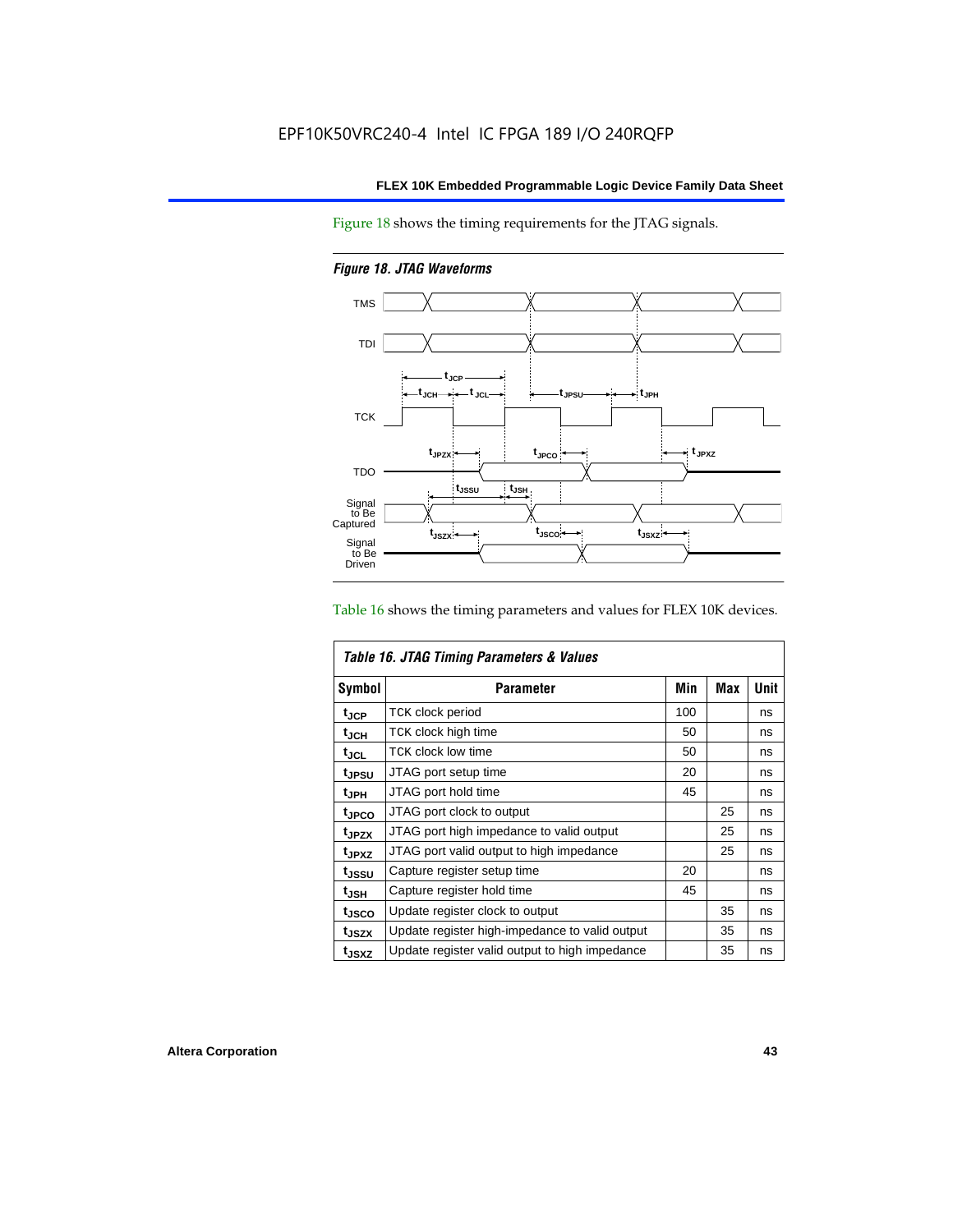**Generic Testing** Each FLEX 10K device is functionally tested. Complete testing of each configurable SRAM bit and all logic functionality ensures 100% yield. AC test measurements for FLEX 10K devices are made under conditions equivalent to those shown in Figure 19. Multiple test patterns can be used to configure devices during all stages of the production flow.

#### *Figure 19. FLEX 10K AC Test Conditions*

*Power supply transients can affect AC measurements. Simultaneous transitions of*  $V<sub>CC</sub>$ *multiple outputs should be avoided for* 464 Ω *accurate measurement. Threshold tests must* (703 Ω) ξ *not be performed under AC conditions.*  $[521 \Omega]$ *Large-amplitude, fast-ground-current* To Test Device *transients normally occur as the device* Output System *outputs discharge the load capacitances. When these transients flow through the parasitic inductance between the device* 250 Ω *ground pin and the test system ground,*  $(8.06 \text{ k}\Omega)$ C1 (includes *significant reductions in observable noise* [481 $\Omega$ ] JIG capacitance) *immunity can result. Numbers without*  Device input *parentheses are for 5.0-V devices or outputs.*  rise and fall *Numbers in parentheses are for 3.3-V devices*  times  $<$  3 ns ╧ *or outputs. Numbers in brackets are for 2.5-V devices or outputs.*

# **Operating Conditions**

Tables 17 through 21 provide information on absolute maximum ratings, recommended operating conditions, DC operating conditions, and capacitance for 5.0-V FLEX 10K devices.

| Table 17. FLEX 10K 5.0-V Device Absolute Maximum Ratings<br>Note (1) |                            |                              |        |     |              |  |
|----------------------------------------------------------------------|----------------------------|------------------------------|--------|-----|--------------|--|
| Symbol                                                               | <b>Parameter</b>           | <b>Conditions</b>            | Min    | Max | <b>Unit</b>  |  |
| $V_{\rm CC}$                                                         | Supply voltage             | With respect to ground $(2)$ | $-2.0$ | 7.0 | V            |  |
| $V_{I}$                                                              | DC input voltage           |                              | $-2.0$ | 7.0 | V            |  |
| $I_{\text{OUT}}$                                                     | DC output current, per pin |                              | $-25$  | 25  | mA           |  |
| $\mathsf{T}_{\texttt{STG}}$                                          | Storage temperature        | No bias                      | $-65$  | 150 | ° C          |  |
| $\mathsf{T}_{\mathsf{AMB}}$                                          | Ambient temperature        | Under bias                   | $-65$  | 135 | $^{\circ}$ C |  |
| $T_{\rm J}$                                                          | Junction temperature       | Ceramic packages, under bias |        | 150 | ° C          |  |
|                                                                      |                            | PQFP, TQFP, RQFP, and BGA    |        | 135 | $^{\circ}$ C |  |
|                                                                      |                            | packages, under bias         |        |     |              |  |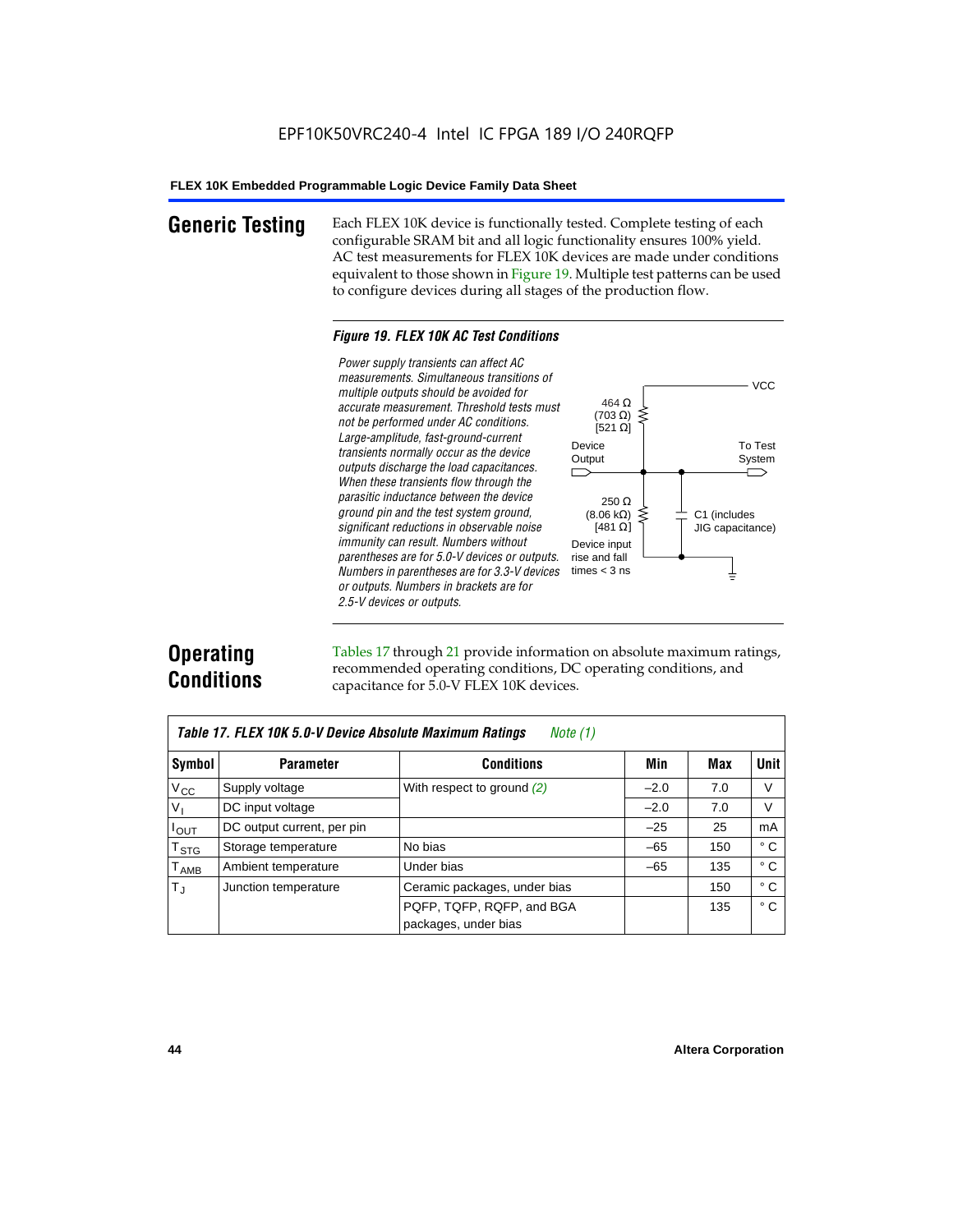|                          | Table 18. FLEX 10K 5.0-V Device Recommended Operating Conditions |                    |             |                          |              |  |  |
|--------------------------|------------------------------------------------------------------|--------------------|-------------|--------------------------|--------------|--|--|
| Symbol                   | <b>Parameter</b>                                                 | <b>Conditions</b>  | Min         | Max                      | <b>Unit</b>  |  |  |
| <b>V<sub>CCINT</sub></b> | Supply voltage for internal logic<br>and input buffers           | (3), (4)           | 4.75 (4.50) | 5.25(5.50)               | $\vee$       |  |  |
| V <sub>CCIO</sub>        | Supply voltage for output<br>buffers, 5.0-V operation            | (3), (4)           | 4.75 (4.50) | 5.25(5.50)               | $\vee$       |  |  |
|                          | Supply voltage for output<br>buffers, 3.3-V operation            | (3), (4)           | 3.00(3.00)  | 3.60(3.60)               | $\vee$       |  |  |
| $V_{I}$                  | Input voltage                                                    |                    | $-0.5$      | $V_{\text{CCINT}} + 0.5$ | V            |  |  |
| $V_{\rm O}$              | Output voltage                                                   |                    | 0           | V <sub>ccio</sub>        | $\vee$       |  |  |
| $T_A$                    | Ambient temperature                                              | For commercial use | $\Omega$    | 70                       | $^{\circ}$ C |  |  |
|                          |                                                                  | For industrial use | $-40$       | 85                       | $^{\circ}$ C |  |  |
| $T_{\rm J}$              | Operating temperature                                            | For commercial use | $\Omega$    | 85                       | °C           |  |  |
|                          |                                                                  | For industrial use | $-40$       | 100                      | $^{\circ}$ C |  |  |
| $t_{R}$                  | Input rise time                                                  |                    |             | 40                       | ns           |  |  |
| $t_F$                    | Input fall time                                                  |                    |             | 40                       | ns           |  |  |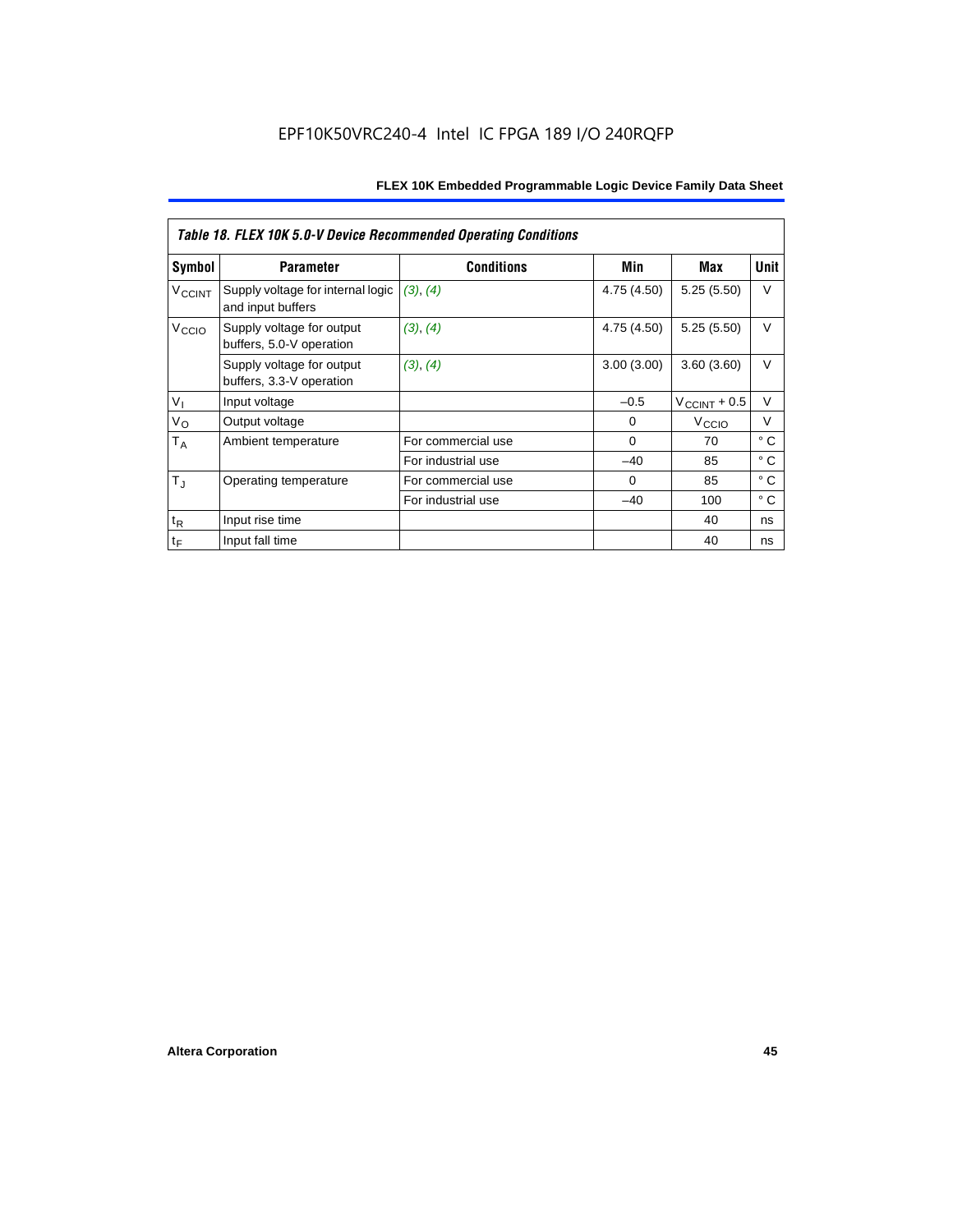## EPF10K50VRC240-4 Intel IC FPGA 189 I/O 240RQFP

|                           | Table 19. FLEX 10K 5.0-V Device DC Operating Conditions<br><i>Notes</i> $(5)$ , $(6)$ |                                                   |                         |            |                   |             |  |  |
|---------------------------|---------------------------------------------------------------------------------------|---------------------------------------------------|-------------------------|------------|-------------------|-------------|--|--|
| Symbol                    | <b>Parameter</b>                                                                      | <b>Conditions</b>                                 | Min                     | <b>Typ</b> | <b>Max</b>        | <b>Unit</b> |  |  |
| $V_{\text{IH}}$           | High-level input<br>voltage                                                           |                                                   | 2.0                     |            | $V_{CCINT} + 0.5$ | V           |  |  |
| $V_{IL}$                  | Low-level input voltage                                                               |                                                   | $-0.5$                  |            | 0.8               | V           |  |  |
| V <sub>OH</sub>           | 5.0-V high-level TTL<br>output voltage                                                | $I_{OH} = -4$ mA DC, $V_{CGIO} = 4.75$ V<br>(7)   | 2.4                     |            |                   | V           |  |  |
|                           | 3.3-V high-level TTL<br>output voltage                                                | $I_{OH} = -4$ mA DC, $V_{CGIO} = 3.00$ V<br>(7)   | 2.4                     |            |                   | V           |  |  |
|                           | 3.3-V high-level CMOS<br>output voltage                                               | $I_{OH} = -0.1$ mA DC, $V_{CCIO} = 3.00$ V<br>(7) | $V_{\text{CCIO}} - 0.2$ |            |                   | $\vee$      |  |  |
| $V_{OL}$                  | 5.0-V low-level TTL<br>output voltage                                                 | $I_{OL}$ = 12 mA DC, $V_{CCIO}$ = 4.75 V<br>(8)   |                         |            | 0.45              | $\vee$      |  |  |
|                           | 3.3-V low-level TTL<br>output voltage                                                 | $I_{OL}$ = 12 mA DC, $V_{CCIO}$ = 3.00 V<br>(8)   |                         |            | 0.45              | $\vee$      |  |  |
|                           | 3.3-V low-level CMOS<br>output voltage                                                | $I_{OL}$ = 0.1 mA DC, $V_{CCIO}$ = 3.00 V<br>(8)  |                         |            | 0.2               | $\vee$      |  |  |
| $\mathbf{I}_{\mathbf{I}}$ | Input pin leakage<br>current                                                          | $V_1 = V_{CC}$ or ground<br>(9)                   | $-10$                   |            | 10                | μA          |  |  |
| $I_{OZ}$                  | Tri-stated I/O pin<br>leakage current                                                 | $V_{O} = V_{CC}$ or ground<br>(9)                 | $-40$                   |            | 40                | μA          |  |  |
| $I_{CC0}$                 | V <sub>CC</sub> supply current<br>(standby)                                           | $V_1$ = ground, no load                           |                         | 0.5        | 10                | mA          |  |  |

| Table 20. 5.0-V Device Capacitance of EPF10K10, EPF10K20 & EPF10K30 Devices | Note (10) |  |
|-----------------------------------------------------------------------------|-----------|--|
|-----------------------------------------------------------------------------|-----------|--|

| Symbol             | <b>Parameter</b>                                                        | <b>Conditions</b>                   | Min | Max | <b>Unit</b> |
|--------------------|-------------------------------------------------------------------------|-------------------------------------|-----|-----|-------------|
| $C_{IN}$           | Input capacitance                                                       | $V_{IN} = 0 V$ , f = 1.0 MHz        |     |     | pF          |
| $C_{\text{INCLK}}$ | Input capacitance on dedicated $V_{1N} = 0$ V, f = 1.0 MHz<br>clock pin |                                     |     | 12  | pF          |
| $C_{\text{OUT}}$   | Output capacitance                                                      | $V_{\text{OUT}} = 0$ V, f = 1.0 MHz |     |     | рF          |

| Table 21. 5.0-V Device Capacitance of EPF10K40, EPF10K50, EPF10K70 & EPF10K100 Devices<br><i>Note</i> (10) |                                                                           |                               |     |     |             |  |
|------------------------------------------------------------------------------------------------------------|---------------------------------------------------------------------------|-------------------------------|-----|-----|-------------|--|
| Symbol                                                                                                     | <b>Parameter</b>                                                          | <b>Conditions</b>             | Min | Max | <b>Unit</b> |  |
| $C_{IN}$                                                                                                   | Input capacitance                                                         | $V_{IN} = 0 V$ , f = 1.0 MHz  |     | 10  | рF          |  |
| CINCLK                                                                                                     | Input capacitance on dedicated $ V_{IN} = 0 V$ , f = 1.0 MHz<br>clock pin |                               |     | 15  | pF          |  |
| $C_{OUT}$                                                                                                  | Output capacitance                                                        | $V_{OIII}$ = 0 V, f = 1.0 MHz |     | 10  | рF          |  |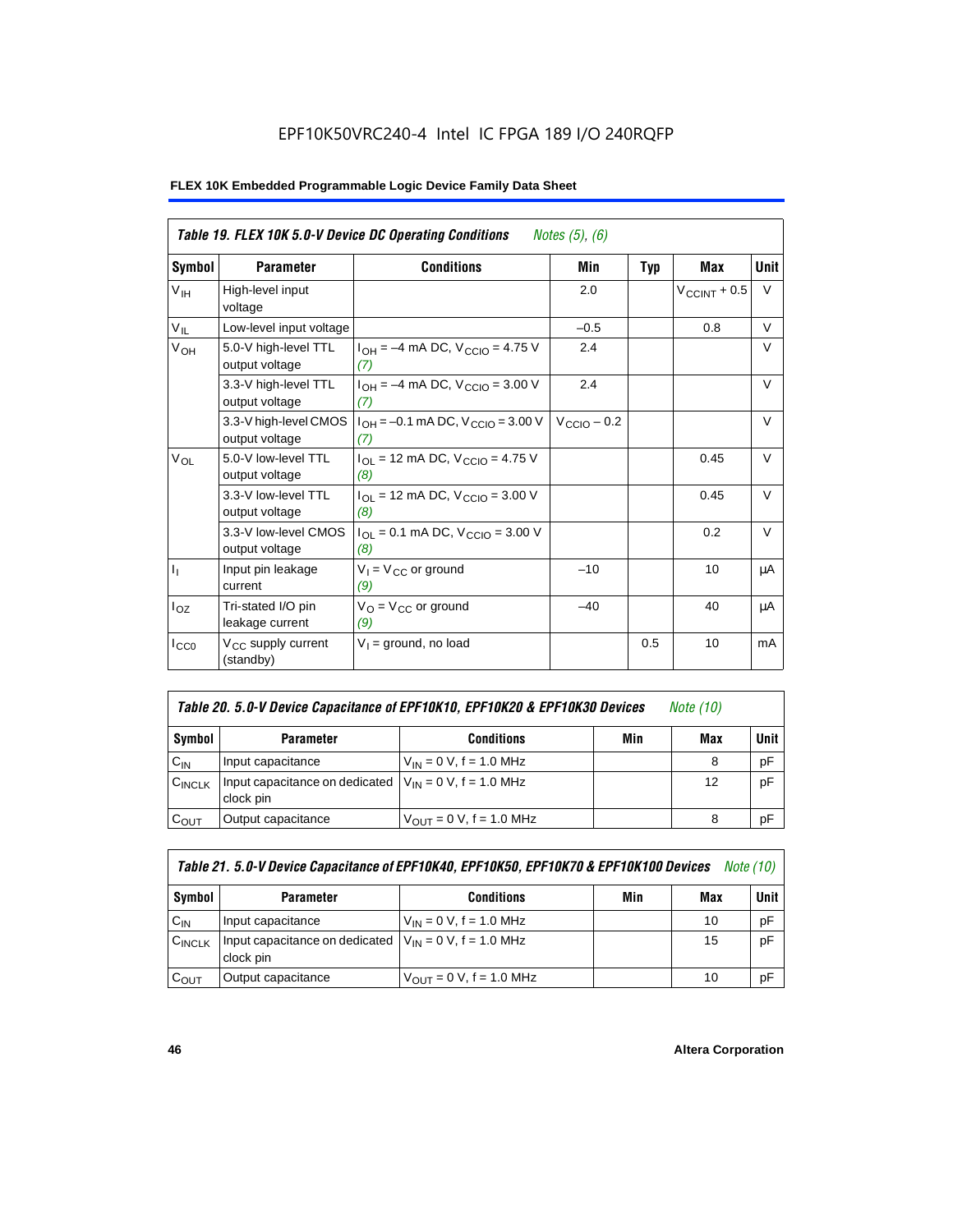#### *Notes to tables:*

- (1) See the *Operating Requirements for Altera Devices Data Sheet*.
- Minimum DC input voltage is  $-0.5$  V. During transitions, the inputs may undershoot to  $-2.0$  V for input currents less than 100 mA and periods shorter than 20 ns.
- (3) Numbers in parentheses are for industrial-temperature-range devices.<br>(4) Maximum  $V_{CC}$  rise time is 100 ms.  $V_{CC}$  must rise monotonically.
- (4) Maximum V<sub>CC</sub> rise time is 100 ms. V<sub>CC</sub> must rise monotonically.<br>(5) Typical values are for T<sub>A</sub> = 25° C and V<sub>CC</sub> = 5.0 V.
- (5) Typical values are for  $T_A = 25^\circ$  C and  $V_{CC} = 5.0$  V.<br>(6) These values are specified under the Recommende
- (6) These values are specified under the Recommended Operation Condition shown in Table 18 on page 45.<br>(7) The  $I_{OH}$  parameter refers to high-level TTL or CMOS output current.
- (7) The  $I_{OH}$  parameter refers to high-level TTL or CMOS output current.<br>(8) The  $I_{OL}$  parameter refers to low-level TTL or CMOS output current. T
- The I<sub>OL</sub> parameter refers to low-level TTL or CMOS output current. This parameter applies to open-drain pins as well as output pins.
- (9) This value is specified for normal device operation. The value may vary during power-up.
- (10) Capacitance is sample-tested only.

Figure 20 shows the typical output drive characteristics of FLEX 10K devices with 5.0-V and 3.3-V  $V_{CCIO}$ . The output driver is compliant with the 5.0-V *PCI Local Bus Specification, Revision 2.2* (for 5.0-V  $V_{\text{CCIO}}$ ).

*Figure 20. Output Drive Characteristics of FLEX 10K Devices*

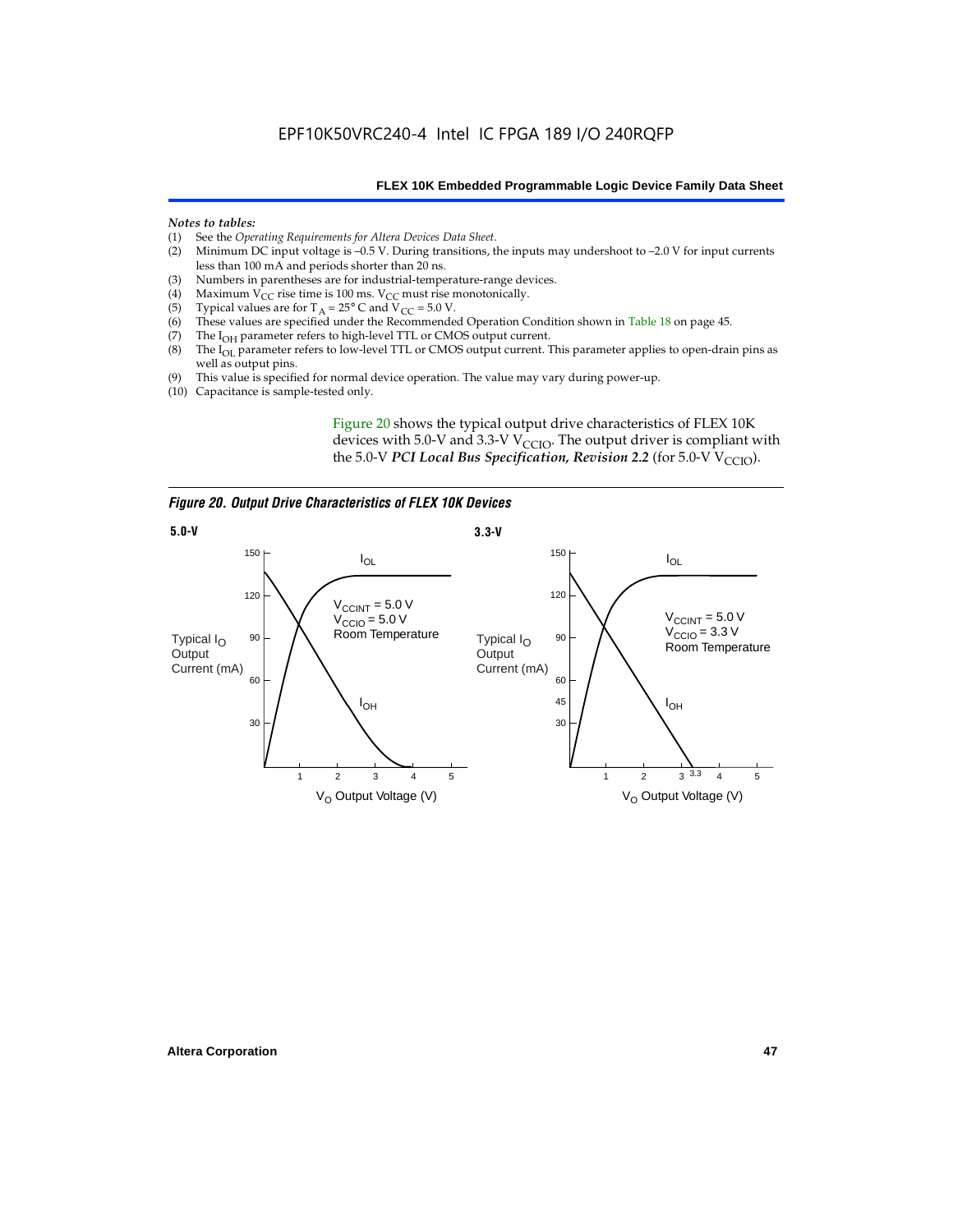Tables 22 through 25 provide information on absolute maximum ratings, recommended operating conditions, DC operating conditions, and capacitance for EPF10K50V and EPF10K130V devices.

|                           | Table 22. EPF10K50V & EPF10K130V Device Absolute Maximum Ratings | Note (1)                             |        |      |             |
|---------------------------|------------------------------------------------------------------|--------------------------------------|--------|------|-------------|
| Symbol                    | <b>Parameter</b>                                                 | <b>Conditions</b>                    | Min    | Max  | <b>Unit</b> |
| $V_{\rm CC}$              | Supply voltage                                                   | With respect to ground $(2)$         | $-0.5$ | 4.6  | V           |
| $V_{I}$                   | DC input voltage                                                 |                                      | $-2.0$ | 5.75 | V           |
| $I_{\text{OUT}}$          | DC output current, per pin                                       |                                      | $-25$  | 25   | mA          |
| $\mathsf{T}_{\text{STG}}$ | Storage temperature                                              | No bias                              | $-65$  | 150  | ° C         |
| $T_{\sf AMB}$             | Ambient temperature                                              | Under bias                           | $-65$  | 135  | ° C         |
| $\mathsf{T}_{\text{d}}$   | Junction temperature                                             | Ceramic packages, under bias         |        | 150  | ° C         |
|                           |                                                                  | RQFP and BGA packages, under<br>bias |        | 135  | ° C         |

| Table 23. EPF10K50V & EPF10K130V Device Recommended Operating Conditions |                                                        |                    |            |                   |              |  |
|--------------------------------------------------------------------------|--------------------------------------------------------|--------------------|------------|-------------------|--------------|--|
| Symbol                                                                   | <b>Parameter</b>                                       | <b>Conditions</b>  | Min        | Max               | Unit         |  |
| <b>V<sub>CCINT</sub></b>                                                 | Supply voltage for internal logic<br>and input buffers | (3), (4)           | 3.00(3.00) | 3.60(3.60)        | $\vee$       |  |
| V <sub>CCIO</sub>                                                        | Supply voltage for output<br>buffers                   | (3), (4)           | 3.00(3.00) | 3.60(3.60)        | V            |  |
| $V_{1}$                                                                  | Input voltage                                          | (5)                | $-0.5$     | 5.75              | $\vee$       |  |
| $V_{\rm O}$                                                              | Output voltage                                         |                    | $\Omega$   | V <sub>CCIO</sub> | $\vee$       |  |
| $T_A$                                                                    | Ambient temperature                                    | For commercial use | $\Omega$   | 70                | $^{\circ}$ C |  |
|                                                                          |                                                        | For industrial use | $-40$      | 85                | ° C          |  |
| $T_{\rm J}$                                                              | Operating temperature                                  | For commercial use | $\Omega$   | 85                | $^{\circ}$ C |  |
|                                                                          |                                                        | For industrial use | $-40$      | 100               | ° C          |  |
| $t_{R}$                                                                  | Input rise time                                        |                    |            | 40                | ns           |  |
| $t_F$                                                                    | Input fall time                                        |                    |            | 40                | ns           |  |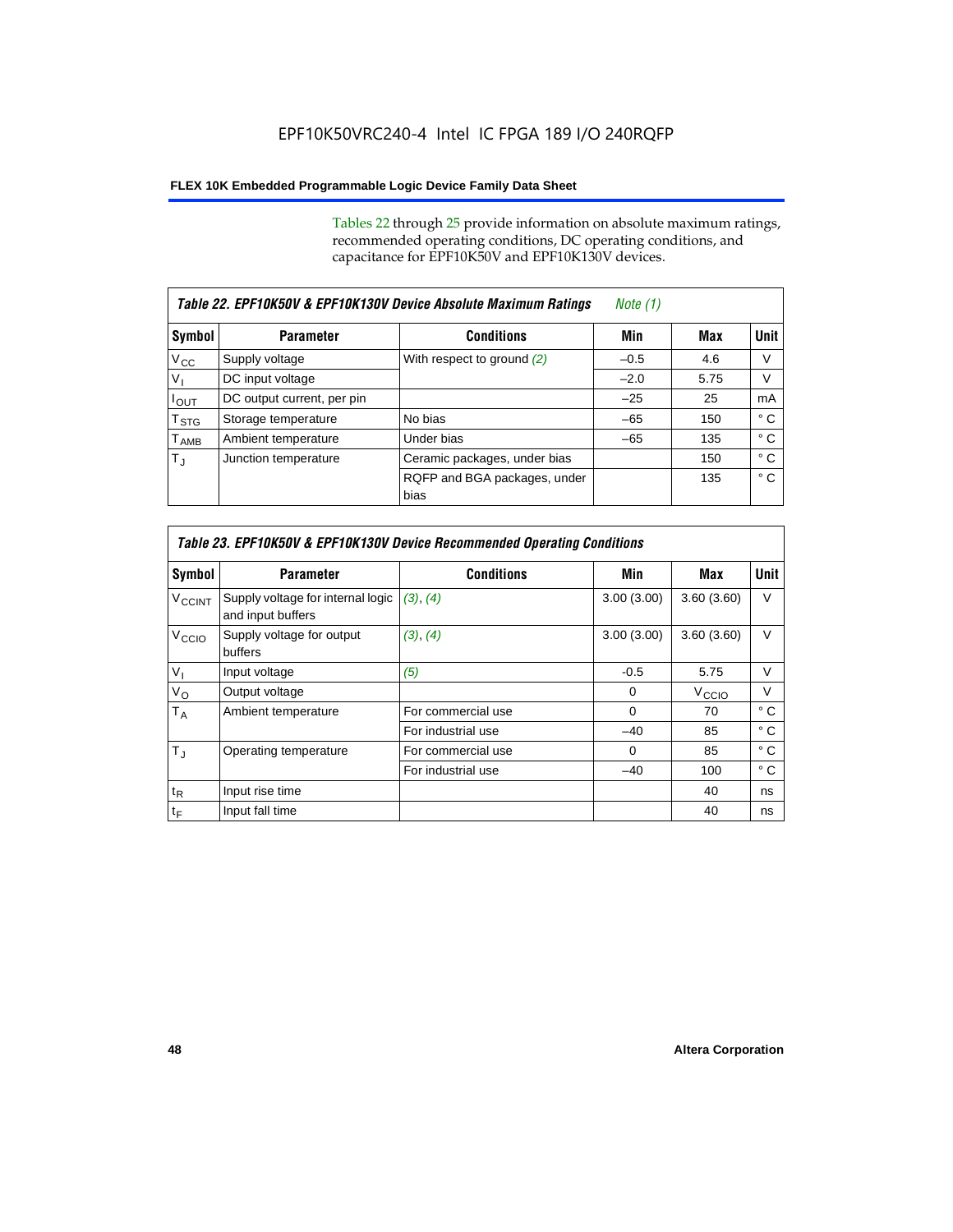| Table 24. EPF10K50V & EPF10K130V Device DC Operating Conditions<br><i>Notes <math>(6)</math>, <math>(7)</math></i> |                                          |                                          |                         |            |      |             |
|--------------------------------------------------------------------------------------------------------------------|------------------------------------------|------------------------------------------|-------------------------|------------|------|-------------|
| Symbol                                                                                                             | <b>Parameter</b>                         | <b>Conditions</b>                        | Min                     | <b>Typ</b> | Max  | <b>Unit</b> |
| V <sub>IH</sub>                                                                                                    | High-level input voltage                 |                                          | 2.0                     |            | 5.75 | V           |
| $V_{IL}$                                                                                                           | Low-level input voltage                  |                                          | $-0.5$                  |            | 0.8  | V           |
| V <sub>OH</sub>                                                                                                    | 3.3-V high-level TTL output<br>voltage   | $I_{OH} = -8$ mA DC (8)                  | 2.4                     |            |      | V           |
|                                                                                                                    | 3.3-V high-level CMOS output<br>voltage  | $I_{OH} = -0.1$ mA DC (8)                | $V_{\text{CCIO}} - 0.2$ |            |      | V           |
| V <sub>OL</sub>                                                                                                    | 3.3-V low-level TTL output<br>voltage    | $I_{\Omega I}$ = 8 mA DC (9)             |                         |            | 0.45 | V           |
|                                                                                                                    | 3.3-V low-level CMOS output<br>voltage   | $I_{\text{OI}} = 0.1 \text{ mA DC } (9)$ |                         |            | 0.2  | $\vee$      |
| $\mathsf{I}_1$                                                                                                     | Input pin leakage current                | $V_1 = 5.3$ V to -0.3 V (10)             | $-10$                   |            | 10   | μA          |
| $I_{OZ}$                                                                                                           | Tri-stated I/O pin leakage<br>current    | $V_O = 5.3 V$ to -0.3 V (10)             | $-10$                   |            | 10   | μA          |
| $I_{CC0}$                                                                                                          | $V_{\text{CC}}$ supply current (standby) | $V_1$ = ground, no load                  |                         | 0.3        | 10   | mA          |
|                                                                                                                    |                                          | $V_1$ = ground, no load (11)             |                         | 10         |      | mA          |

| Table 25. EPF10K50V & EPF10K130V Device Capacitance<br>(12) |                                                                           |                               |     |     |             |  |
|-------------------------------------------------------------|---------------------------------------------------------------------------|-------------------------------|-----|-----|-------------|--|
| Symbol                                                      | <b>Parameter</b>                                                          | <b>Conditions</b>             | Min | Max | <b>Unit</b> |  |
| $C_{IN}$                                                    | Input capacitance                                                         | $V_{IN} = 0$ V, f = 1.0 MHz   |     | 10  | pF          |  |
| CINCLK                                                      | Input capacitance on dedicated $ V_{IN} = 0 V$ , f = 1.0 MHz<br>clock pin |                               |     | 15  | pF          |  |
| $C_{OUT}$                                                   | Output capacitance                                                        | $V_{OUT} = 0 V$ , f = 1.0 MHz |     | 10  | pF          |  |

#### *Notes to tables:*

- (1) See the *Operating Requirements for Altera Devices Data Sheet*.
- Minimum DC input voltage is –0.5 V. During transitions, the inputs may undershoot to –2.0 V or overshoot to 5.75 V for input currents less than 100 mA and periods shorter than 20 ns.
- (3) Numbers in parentheses are for industrial-temperature-range devices.<br>(4) Maximum  $V_{CC}$  rise time is 100 ms.  $V_{CC}$  must rise monotonically.
- (4) Maximum  $V_{CC}$  rise time is 100 ms.  $V_{CC}$  must rise monotonically.<br>(5) EPF10K50V and EPF10K130V device inputs may be driven before
- (5) EPF10K50V and EPF10K130V device inputs may be driven before V<sub>CCINT</sub> and V<sub>CCIO</sub> are powered.<br>(6) Typical values are for T<sub>A</sub> = 25° C and V<sub>CC</sub> = 3.3 V.
- Typical values are for  $T_A = 25^\circ$  C and  $V_{CC} = 3.3$  V.
- (7) These values are specified under the EPF10K50V and EPF10K130V device Recommended Operating Conditions in Table 23 on page 48.
- (8) The  $I<sub>OH</sub>$  parameter refers to high-level TTL or CMOS output current.
- (9) The  $I_{OL}$  parameter refers to low-level TTL or CMOS output current. This parameter applies to open-drain pins as well as output pins.
- (10) This value is specified for normal device operation. The value may vary during power-up.
- (11) This parameter applies to -1 speed grade EPF10K50V devices, -2 speed grade EPF10K50V industrial temperature devices, and -2 speed grade EPF10K130V devices.
- (12) Capacitance is sample-tested only.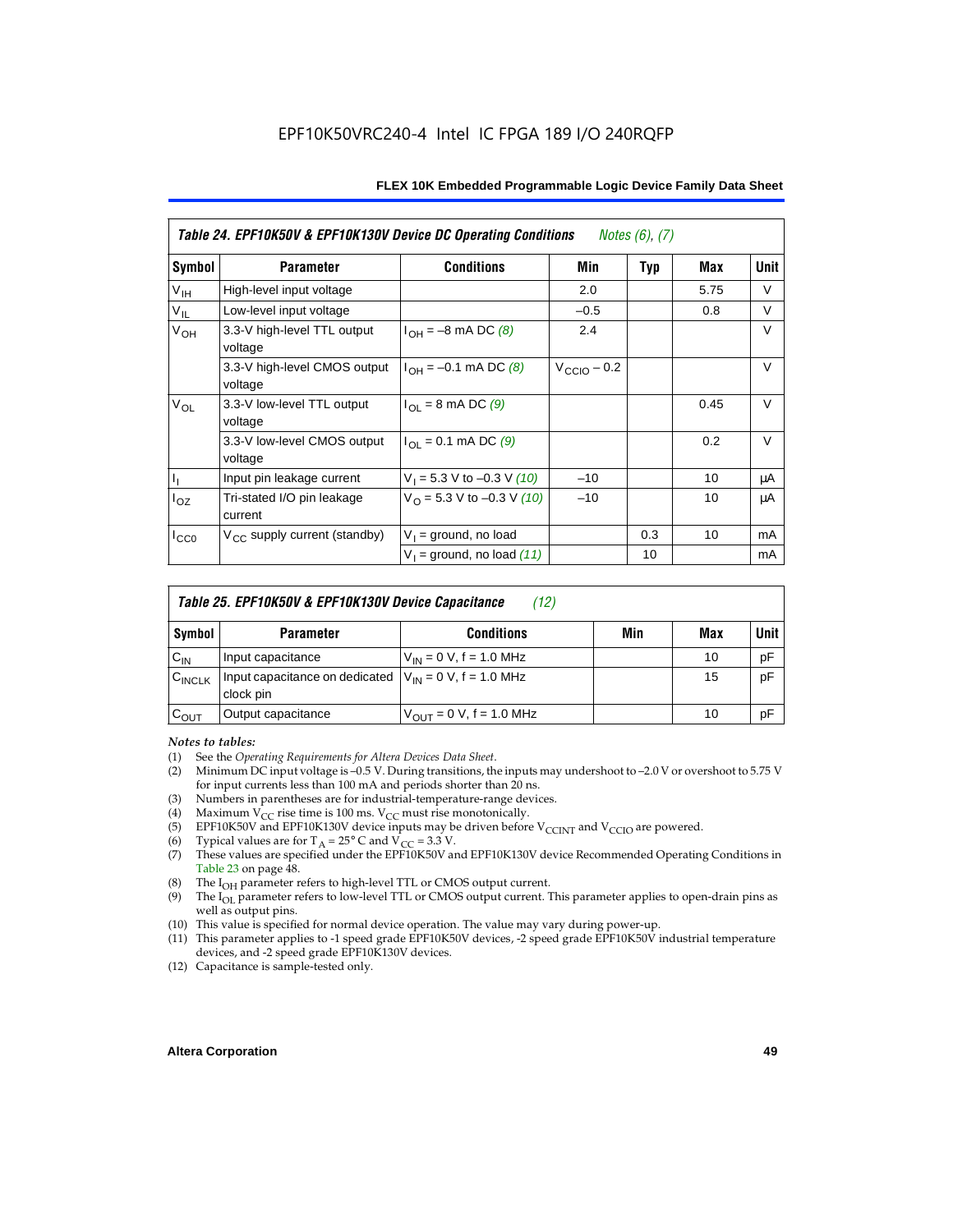Figure 21 shows the typical output drive characteristics of EPF10K50V and EPF10K130V devices.

#### *Figure 21. Output Drive Characteristics of EPF10K50V & EPF10K130V Devices*



Tables 26 through 31 provide information on absolute maximum ratings, recommended operating conditions, DC operating conditions, and capacitance for 3.3-V FLEX 10K devices.

|                  | Table 26. FLEX 10KA 3.3-V Device Absolute Maximum Ratings<br>Note (1) |                              |        |      |              |  |  |
|------------------|-----------------------------------------------------------------------|------------------------------|--------|------|--------------|--|--|
| Symbol           | <b>Parameter</b>                                                      | <b>Conditions</b>            | Min    | Max  | Unit         |  |  |
| $V_{\rm CC}$     | Supply voltage                                                        | With respect to ground $(2)$ | $-0.5$ | 4.6  | V            |  |  |
| $V_{I}$          | DC input voltage                                                      |                              | $-2.0$ | 5.75 | V            |  |  |
| $I_{OUT}$        | DC output current, per pin                                            |                              | $-25$  | 25   | mA           |  |  |
| $T_{\text{STG}}$ | Storage temperature                                                   | No bias                      | $-65$  | 150  | $^{\circ}$ C |  |  |
| $T_{\sf AMB}$    | Ambient temperature                                                   | Under bias                   | $-65$  | 135  | ° C          |  |  |
| $T_{\rm J}$      | Junction temperature                                                  | Ceramic packages, under bias |        | 150  | ° C          |  |  |
|                  |                                                                       | PQFP, TQFP, RQFP, and BGA    |        | 135  | $^{\circ}$ C |  |  |
|                  |                                                                       | packages, under bias         |        |      |              |  |  |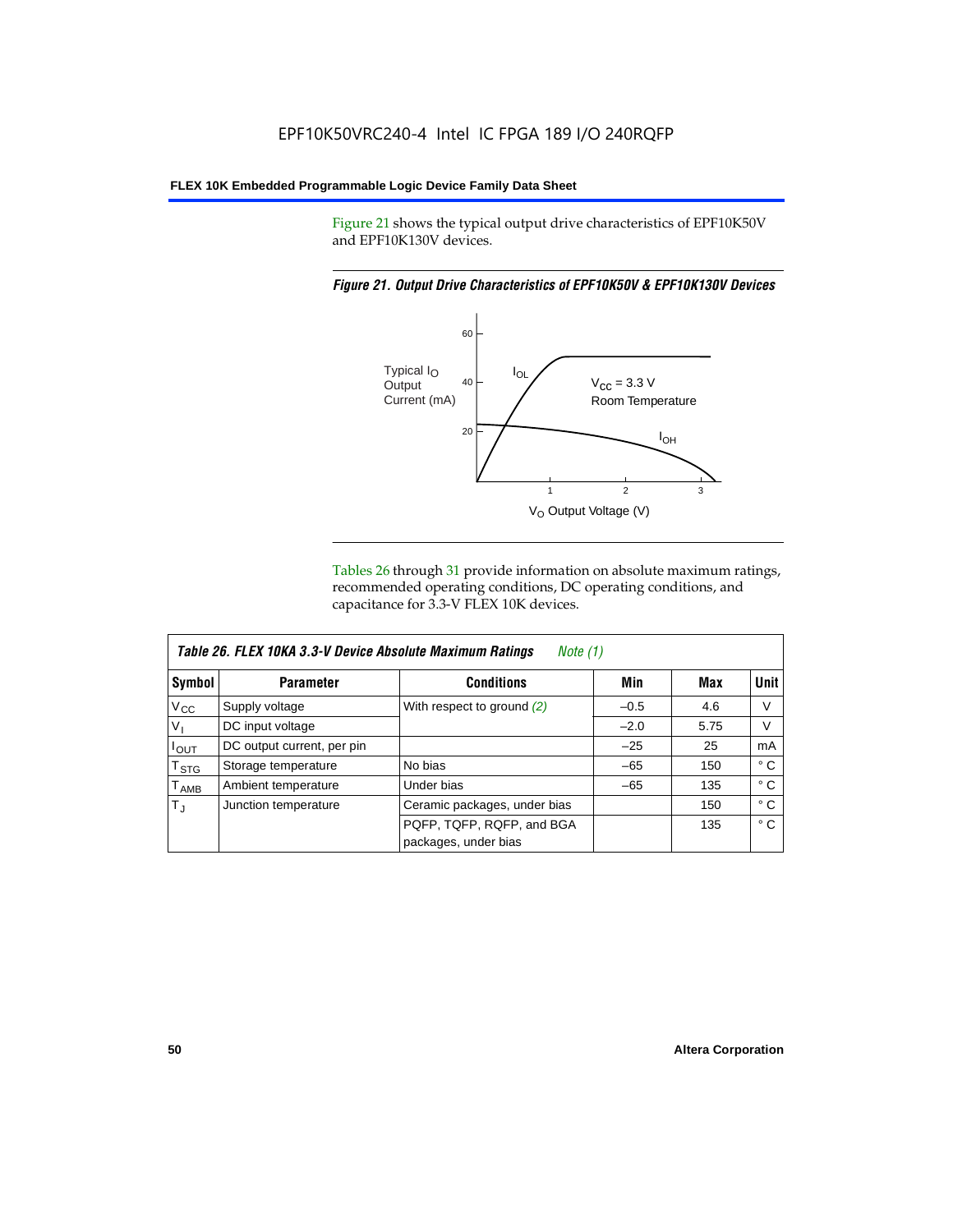| Table 27. FLEX 10KA 3.3-V Device Recommended Operating Conditions |                                                        |                    |            |                   |              |  |  |
|-------------------------------------------------------------------|--------------------------------------------------------|--------------------|------------|-------------------|--------------|--|--|
| Symbol                                                            | <b>Parameter</b>                                       | <b>Conditions</b>  | Min        | Max               | Unit         |  |  |
| VCCINT                                                            | Supply voltage for internal logic<br>and input buffers | (3), (4)           | 3.00(3.00) | 3.60(3.60)        | V            |  |  |
| V <sub>ccio</sub>                                                 | Supply voltage for output<br>buffers, 3.3-V operation  | (3), (4)           | 3.00(3.00) | 3.60(3.60)        | $\vee$       |  |  |
|                                                                   | Supply voltage for output<br>buffers, 2.5-V operation  | (3), (4)           | 2.30(2.30) | 2.70(2.70)        | $\vee$       |  |  |
| $V_{I}$                                                           | Input voltage                                          | (5)                | $-0.5$     | 5.75              | $\vee$       |  |  |
| $V_{\rm O}$                                                       | Output voltage                                         |                    | 0          | V <sub>CCIO</sub> | $\vee$       |  |  |
| $T_A$                                                             | Ambient temperature                                    | For commercial use | $\Omega$   | 70                | $^{\circ}$ C |  |  |
|                                                                   |                                                        | For industrial use | $-40$      | 85                | $^{\circ}$ C |  |  |
| $T_{\rm J}$                                                       | Operating temperature                                  | For commercial use | $\Omega$   | 85                | ° C          |  |  |
|                                                                   |                                                        | For industrial use | $-40$      | 100               | ° C          |  |  |
| $t_{R}$                                                           | Input rise time                                        |                    |            | 40                | ns           |  |  |
| $t_F$                                                             | Input fall time                                        |                    |            | 40                | ns           |  |  |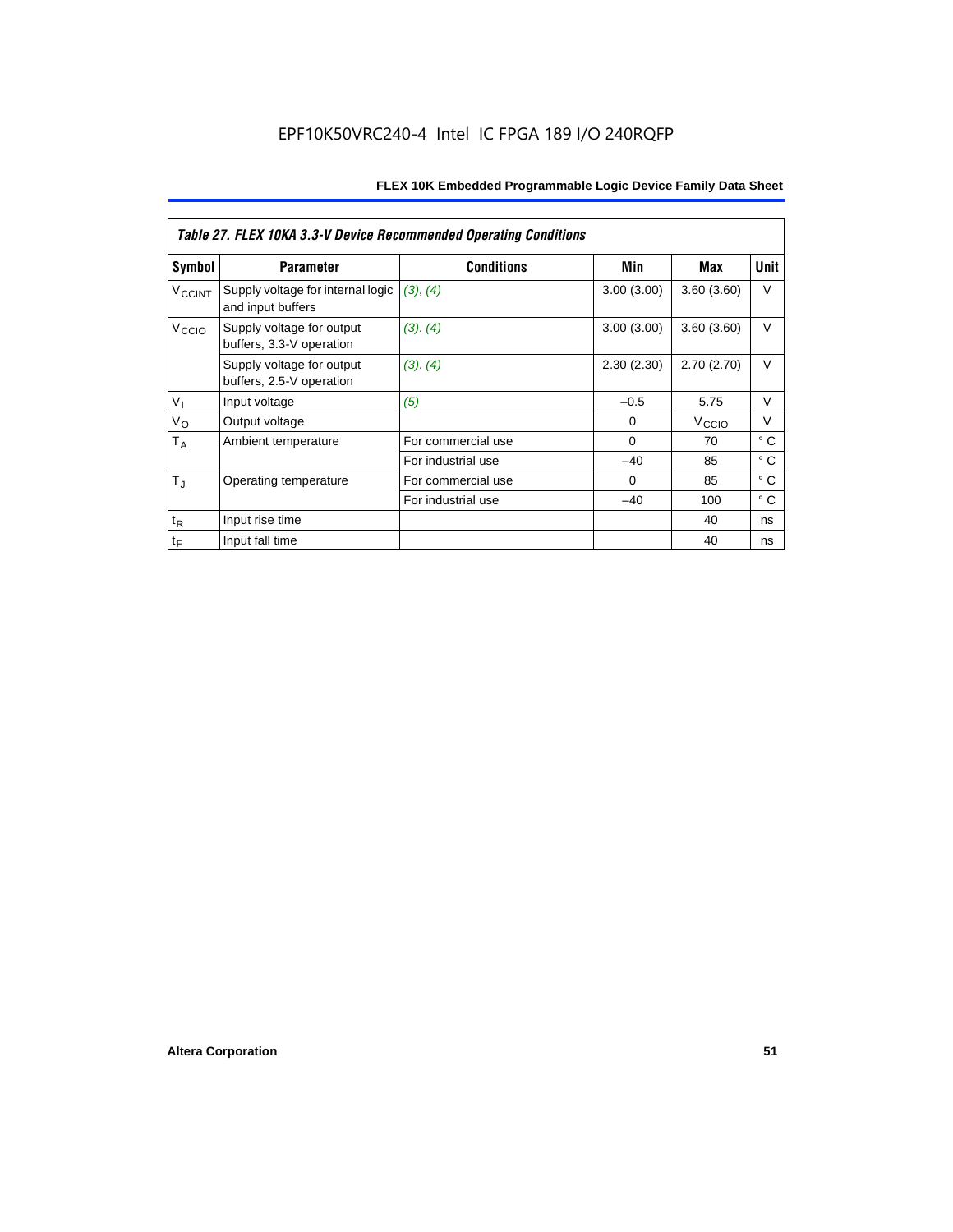## EPF10K50VRC240-4 Intel IC FPGA 189 I/O 240RQFP

| Table 28. FLEX 10KA 3.3-V Device DC Operating Conditions<br>Notes $(6)$ , $(7)$ |                                          |                                                                                        |                                                             |            |                              |        |
|---------------------------------------------------------------------------------|------------------------------------------|----------------------------------------------------------------------------------------|-------------------------------------------------------------|------------|------------------------------|--------|
| Symbol                                                                          | <b>Parameter</b>                         | <b>Conditions</b>                                                                      | Min                                                         | <b>Typ</b> | <b>Max</b>                   | Unit   |
| $V_{\text{IH}}$                                                                 | High-level input voltage                 |                                                                                        | $1.7$ or<br>$0.5 \times V_{CCINT}$<br>whichever is<br>lower |            | 5.75                         | $\vee$ |
| $V_{IL}$                                                                        | Low-level input voltage                  |                                                                                        | $-0.5$                                                      |            | $0.3 \times V_{CCINT}$       | $\vee$ |
| V <sub>OH</sub>                                                                 | 3.3-V high-level TTL output<br>voltage   | $I_{OH} = -11$ mA DC,<br>$V_{\text{CCIO}} = 3.00 V (8)$                                | 2.4                                                         |            |                              | $\vee$ |
|                                                                                 | 3.3-V high-level CMOS output<br>voltage  | $I_{OH} = -0.1$ mA DC,<br>$V_{\text{CCIO}} = 3.00 \text{ V } (8)$                      | $V_{\text{CCIO}} - 0.2$                                     |            |                              | $\vee$ |
|                                                                                 | 3.3-V high-level PCI output<br>voltage   | $I_{OH} = -0.5$ mA DC,<br>$V_{\text{CCIO}} = 3.00$ to 3.60 V (8)                       | $0.9 \times V_{\text{CCIO}}$                                |            |                              | $\vee$ |
|                                                                                 | 2.5-V high-level output voltage          | $I_{OH} = -0.1$ mA DC,<br>$V_{\text{CCIO}} = 2.30 \text{ V } (8)$                      | 2.1                                                         |            |                              | $\vee$ |
|                                                                                 |                                          | $I_{OH} = -1$ mA DC,<br>$V_{\text{CCIO}} = 2.30 \text{ V } (8)$                        | 2.0                                                         |            |                              | $\vee$ |
|                                                                                 |                                          | $I_{OH} = -2$ mA DC,<br>$V_{\text{CCIO}} = 2.30 V (8)$                                 | 1.7                                                         |            |                              | $\vee$ |
| $V_{OL}$                                                                        | 3.3-V low-level TTL output<br>voltage    | $I_{OL}$ = 9 mA DC,<br>$V_{\text{CCIO}} = 3.00 V (9)$                                  |                                                             |            | 0.45                         | $\vee$ |
|                                                                                 | 3.3-V low-level CMOS output<br>voltage   | $I_{\text{OI}} = 0.1 \text{ mA} \text{ DC},$<br>$V_{\text{CCIO}} = 3.00 \text{ V} (9)$ |                                                             |            | 0.2                          | $\vee$ |
|                                                                                 | 3.3-V low-level PCI output<br>voltage    | $I_{OL}$ = 1.5 mA DC,<br>$V_{\text{CCIO}} = 3.00$ to 3.60 V (9)                        |                                                             |            | $0.1 \times V_{\text{CCIO}}$ | $\vee$ |
|                                                                                 | 2.5-V low-level output voltage           | $I_{OL} = 0.1$ mA DC,<br>$V_{\text{CCIO}} = 2.30 \text{ V} (9)$                        |                                                             |            | 0.2                          | $\vee$ |
|                                                                                 |                                          | $I_{\Omega}$ = 1 mA DC,<br>$V_{\text{CCIO}} = 2.30 V (9)$                              |                                                             |            | 0.4                          | $\vee$ |
|                                                                                 |                                          | $I_{OL} = 2$ mA DC,<br>$V_{\text{CCIO}} = 2.30 V (9)$                                  |                                                             |            | 0.7                          | $\vee$ |
| $I_1$                                                                           | Input pin leakage current                | $V_1 = 5.3$ V to -0.3 V (10)                                                           | $-10$                                                       |            | 10                           | μA     |
| $I_{OZ}$                                                                        | Tri-stated I/O pin leakage<br>current    | $V_O = 5.3 V to -0.3 V (10)$                                                           | $-10$                                                       |            | 10                           | μA     |
| $I_{CC0}$                                                                       | V <sub>CC</sub> supply current (standby) | $V_1$ = ground, no load                                                                |                                                             | 0.3        | 10                           | mA     |
|                                                                                 |                                          | $V_1$ = ground, no load (11)                                                           |                                                             | 10         |                              | mA     |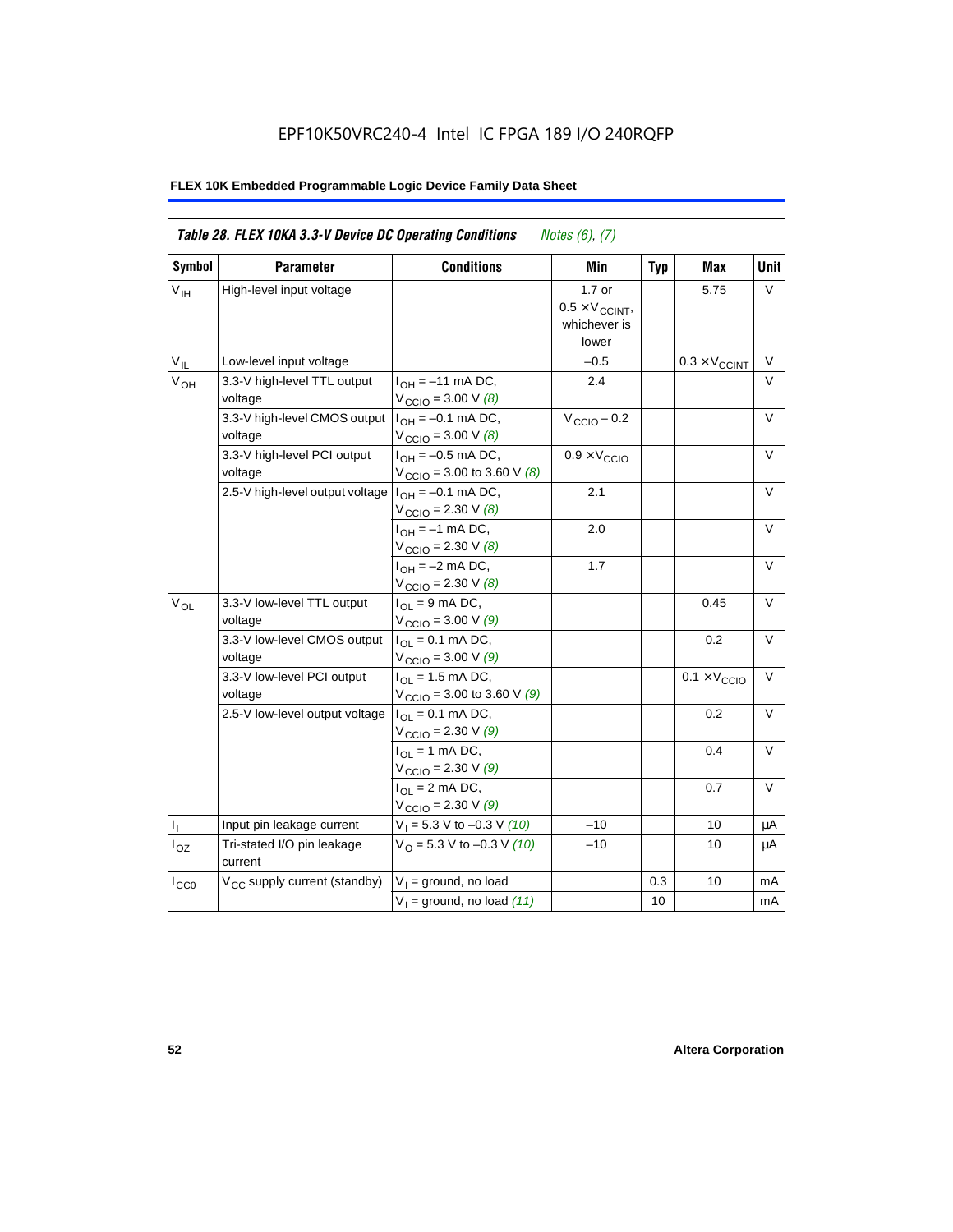## EPF10K50VRC240-4 Intel IC FPGA 189 I/O 240RQFP

#### **FLEX 10K Embedded Programmable Logic Device Family Data Sheet**

| Table 29. 3.3-V Device Capacitance of EPF10K10A & EPF10K30A Devices |                                                                           |                               | <i>Note</i> (12) |     |        |
|---------------------------------------------------------------------|---------------------------------------------------------------------------|-------------------------------|------------------|-----|--------|
| Symbol                                                              | <b>Parameter</b>                                                          | <b>Conditions</b>             | Min              | Max | Unit I |
| $C_{IN}$                                                            | Input capacitance                                                         | $V_{IN} = 0 V$ , f = 1.0 MHz  |                  | 8   | pF     |
| $C_{\text{INCLK}}$                                                  | Input capacitance on dedicated $ V_{IN} = 0 V$ , f = 1.0 MHz<br>clock pin |                               |                  | 12  | pF     |
| $C_{OUT}$                                                           | Output capacitance                                                        | $V_{OUT} = 0 V$ , f = 1.0 MHz |                  | 8   | pF     |

#### *Table 30. 3.3-V Device Capacitance of EPF10K100A Devices Note (12)*

| Symbol    | <b>Parameter</b>                                                          | <b>Conditions</b>                   | Min | Max | <b>Unit</b> |
|-----------|---------------------------------------------------------------------------|-------------------------------------|-----|-----|-------------|
| $C_{IN}$  | Input capacitance                                                         | $V_{IN} = 0 V$ , f = 1.0 MHz        |     | 10  | pF          |
| CINCLK    | Input capacitance on dedicated $ V_{1N}  = 0$ V, f = 1.0 MHz<br>clock pin |                                     |     | 15  | pF          |
| $C_{OUT}$ | Output capacitance                                                        | $V_{\text{OUT}} = 0$ V, f = 1.0 MHz |     | 10  | pF          |

#### *Table 31. 3.3-V Device Capacitance of EPF10K250A Devices Note (12)*

| Symbol             | <b>Parameter</b>                                                         | <b>Conditions</b>                   | Min | Max | <b>Unit</b> |
|--------------------|--------------------------------------------------------------------------|-------------------------------------|-----|-----|-------------|
| $C_{\text{IN}}$    | Input capacitance                                                        | $V_{IN} = 0$ V, f = 1.0 MHz         |     | 10  | pF          |
| $C_{\text{INCLK}}$ | Input capacitance on dedicated $V_{IN} = 0 V$ , f = 1.0 MHz<br>clock pin |                                     |     | 15  | pF          |
| $C_{\text{OUT}}$   | Output capacitance                                                       | $V_{\text{OUT}} = 0$ V, f = 1.0 MHz |     | 10  | pF          |

#### *Notes to tables:*

- (1) See the *Operating Requirements for Altera Devices Data Sheet*.
- (2) Minimum DC voltage input is –0.5 V. During transitions, the inputs may undershoot to –2.0 V or overshoot to 5.75 V for input currents less than 100 mA and periods shorter than 20 ns.
- (3) Numbers in parentheses are for industrial-temperature-range devices.
- (4) Maximum V<sub>CC</sub> rise time is 100 ms, and V<sub>CC</sub> must rise monotonically.<br>(5) ELEX 10KA device inputs may be driven before V<sub>CCINT</sub> and V<sub>CCIO</sub> ar
- (5) FLEX 10KA device inputs may be driven before  $V_{CCTN}$  and  $V_{CCTO}$  are powered.<br>(6) Typical values are for T<sub>A</sub> = 25° C and  $V_{CC}$  = 3.3 V.
- (6) Typical values are for  $T_A = 25^\circ$  C and  $V_{CC} = 3.3$  V.<br>(7) These values are specified under the Recommende
- These values are specified under the Recommended Operating Conditions shown in Table 27 on page 51.
- (8) The  $I_{OH}$  parameter refers to high-level TTL, PCI, or CMOS output current. The  $I_{OH}$  parameter refers to low-level TTL, PCI, or CMOS output current. The
- The I<sub>OL</sub> parameter refers to low-level TTL, PCI, or CMOS output current. This parameter applies to open-drain pins as well as output pins.
- (10) This value is specified for normal device operation. The value may vary during power-up.
- (11) This parameter applies to all -1 speed grade commercial temperature devices and all -2 speed grade industrial-temperature devices.
- (12) Capacitance is sample-tested only.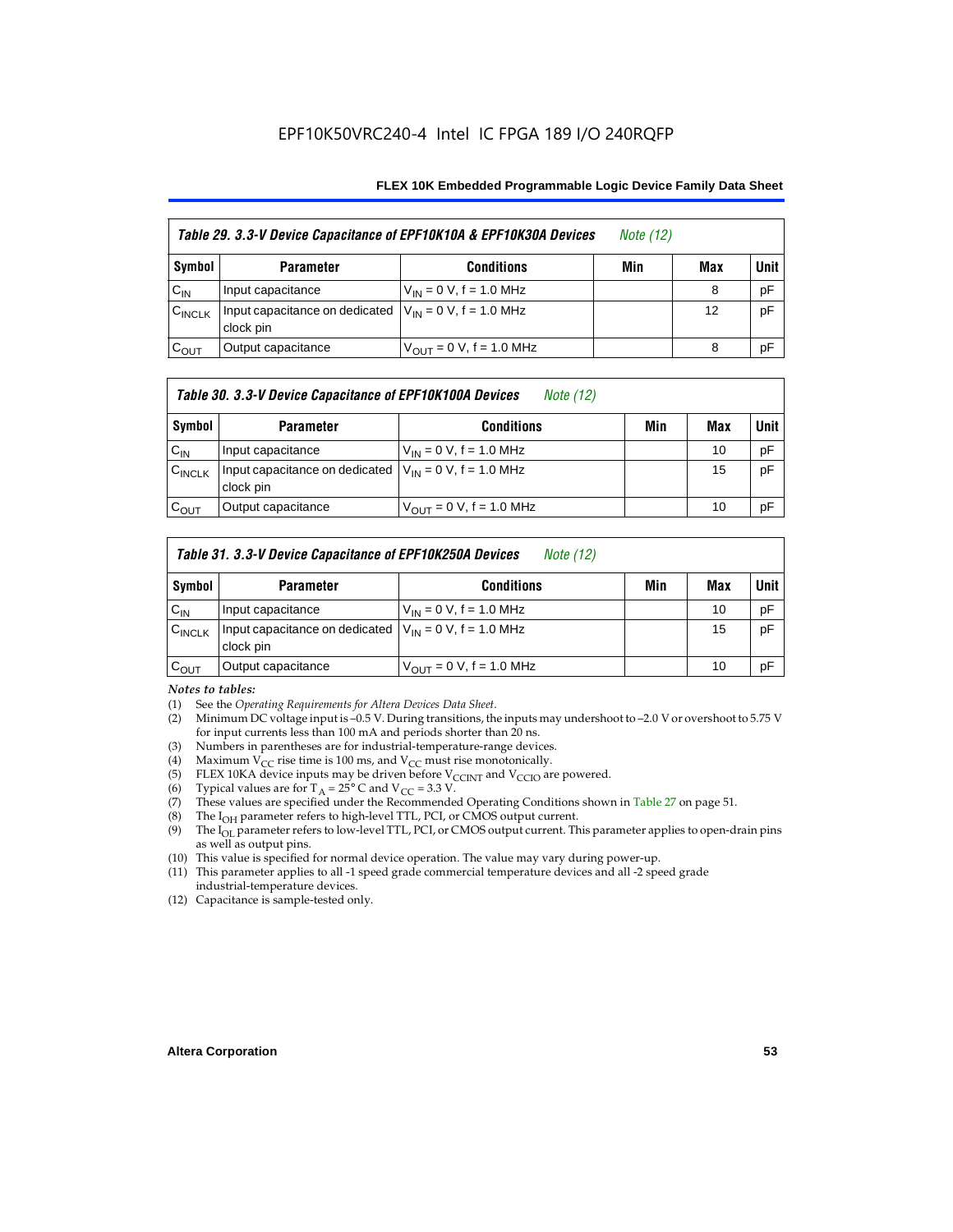Figure 22 shows the typical output drive characteristics of EPF10K10A, EPF10K30A, EPF10K100A, and EPF10K250A devices with 3.3-V and 2.5-V V<sub>CCIO</sub>. The output driver is compliant with the 3.3-V PCI Local Bus *Specification, Revision 2.2* (with 3.3-V V<sub>CCIO</sub>). Moreover, device analysis shows that the EPF10K10A, EPF10K30A, and EPF 10K100A devices can drive a 5.0-V PCI bus with eight or fewer loads.

*Figure 22. Output Drive Characteristics for EPF10K10A, EPF10K30A & EPF10K100A Devices*



Figure 23 shows the typical output drive characteristics of the EPF10K250A device with 3.3-V and 2.5-V  $V_{\text{CCIO}}$ .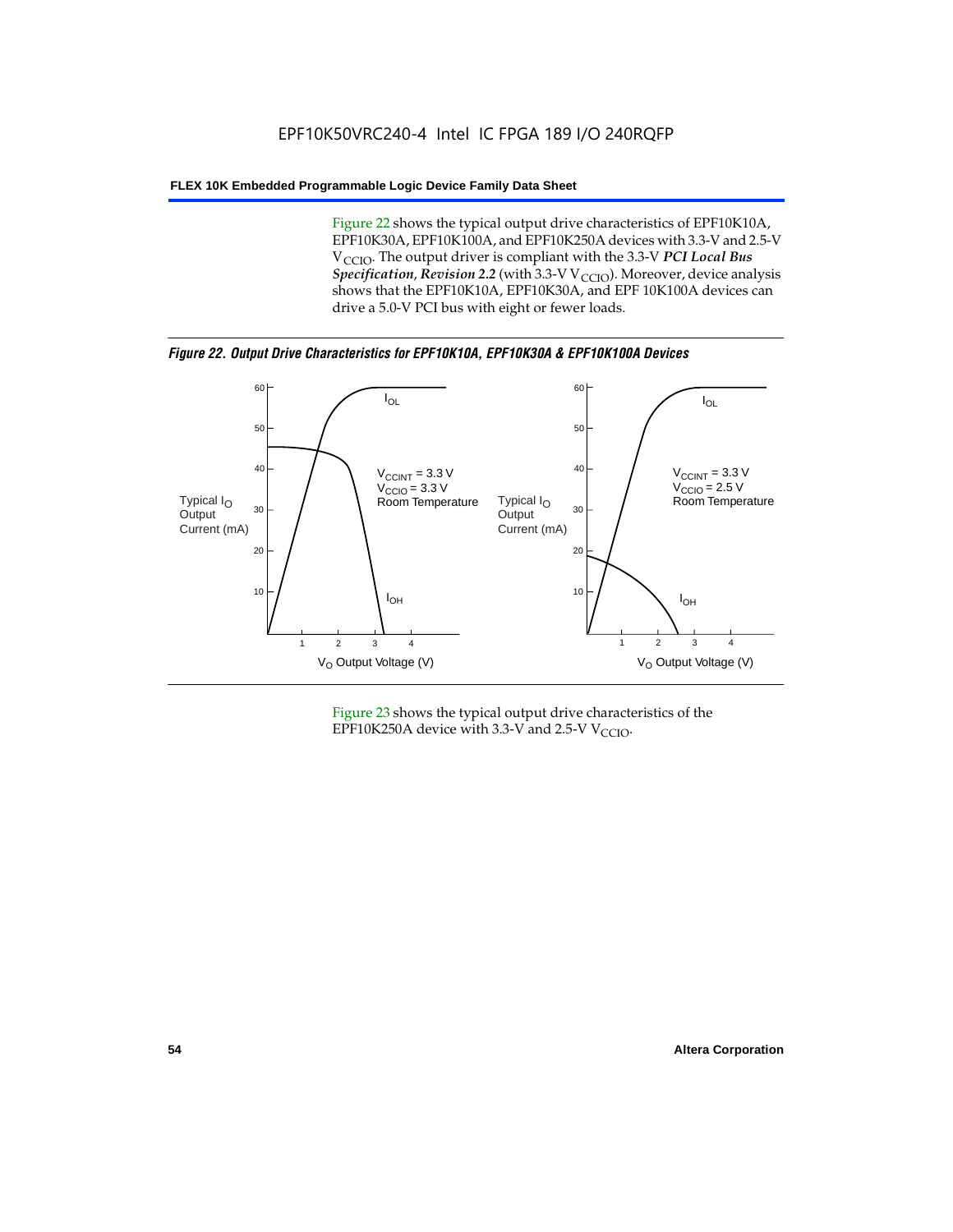



**Timing Model** The continuous, high-performance FastTrack Interconnect routing resources ensure predictable performance and accurate simulation and timing analysis. This predictable performance contrasts with that of FPGAs, which use a segmented connection scheme and therefore have unpredictable performance.

> Device performance can be estimated by following the signal path from a source, through the interconnect, to the destination. For example, the registered performance between two LEs on the same row can be calculated by adding the following parameters:

- **E** LE register clock-to-output delay  $(t_{CO})$ <br> **E** Interconnect delay  $(t_{CMBOW})$
- Interconnect delay (*t<sub>SAMEROW</sub>*)
- LE look-up table delay  $(t_{LUT})$
- LE register setup time ( $t_{SI}$ )

The routing delay depends on the placement of the source and destination LEs. A more complex registered path may involve multiple combinatorial LEs between the source and destination LEs.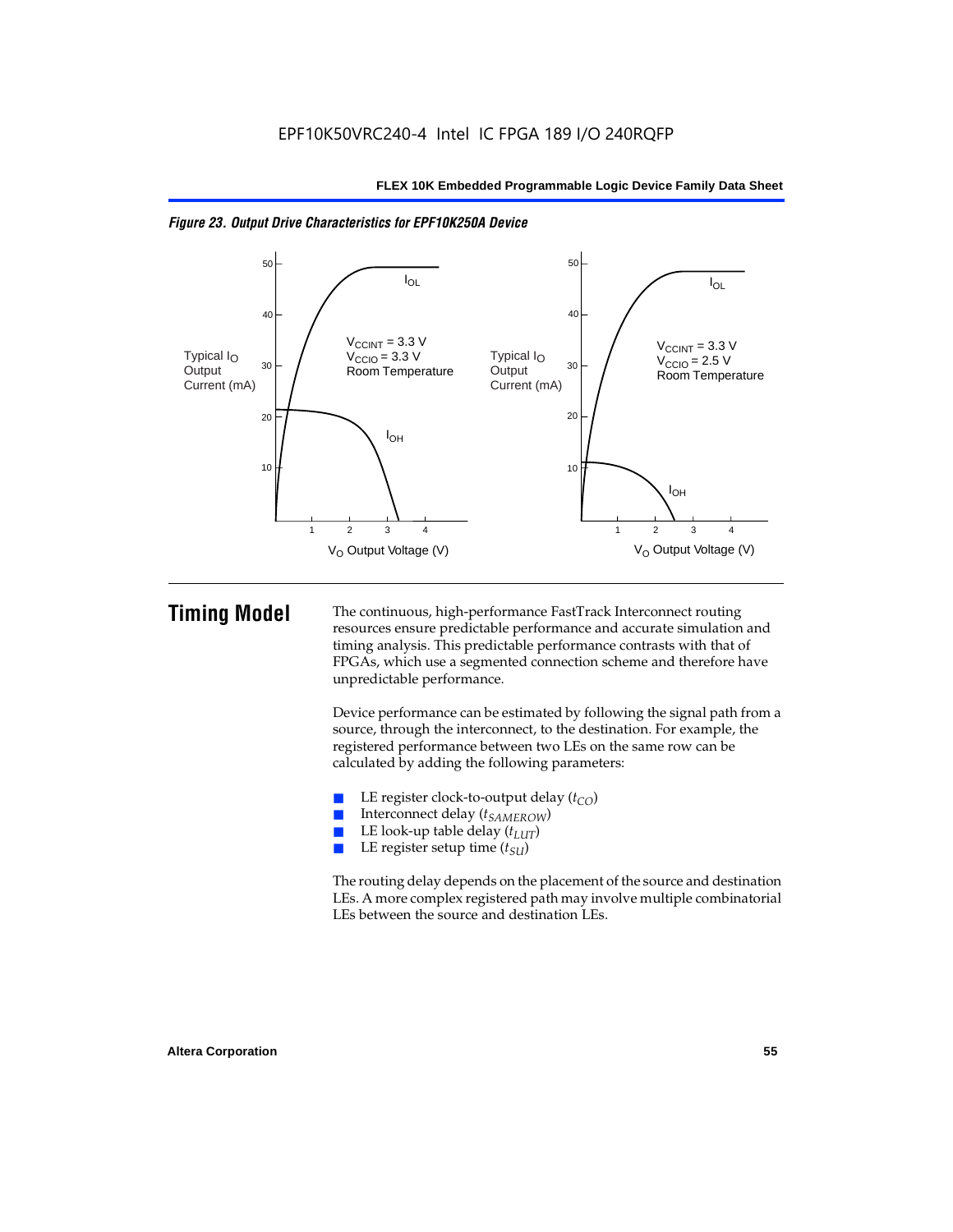Timing simulation and delay prediction are available with the MAX+PLUS II Simulator and Timing Analyzer, or with industrystandard EDA tools. The Simulator offers both pre-synthesis functional simulation to evaluate logic design accuracy and post-synthesis timing simulation with 0.1-ns resolution. The Timing Analyzer provides pointto-point timing delay information, setup and hold time analysis, and device-wide performance analysis.

Figure 24 shows the overall timing model, which maps the possible paths to and from the various elements of the FLEX 10K device.

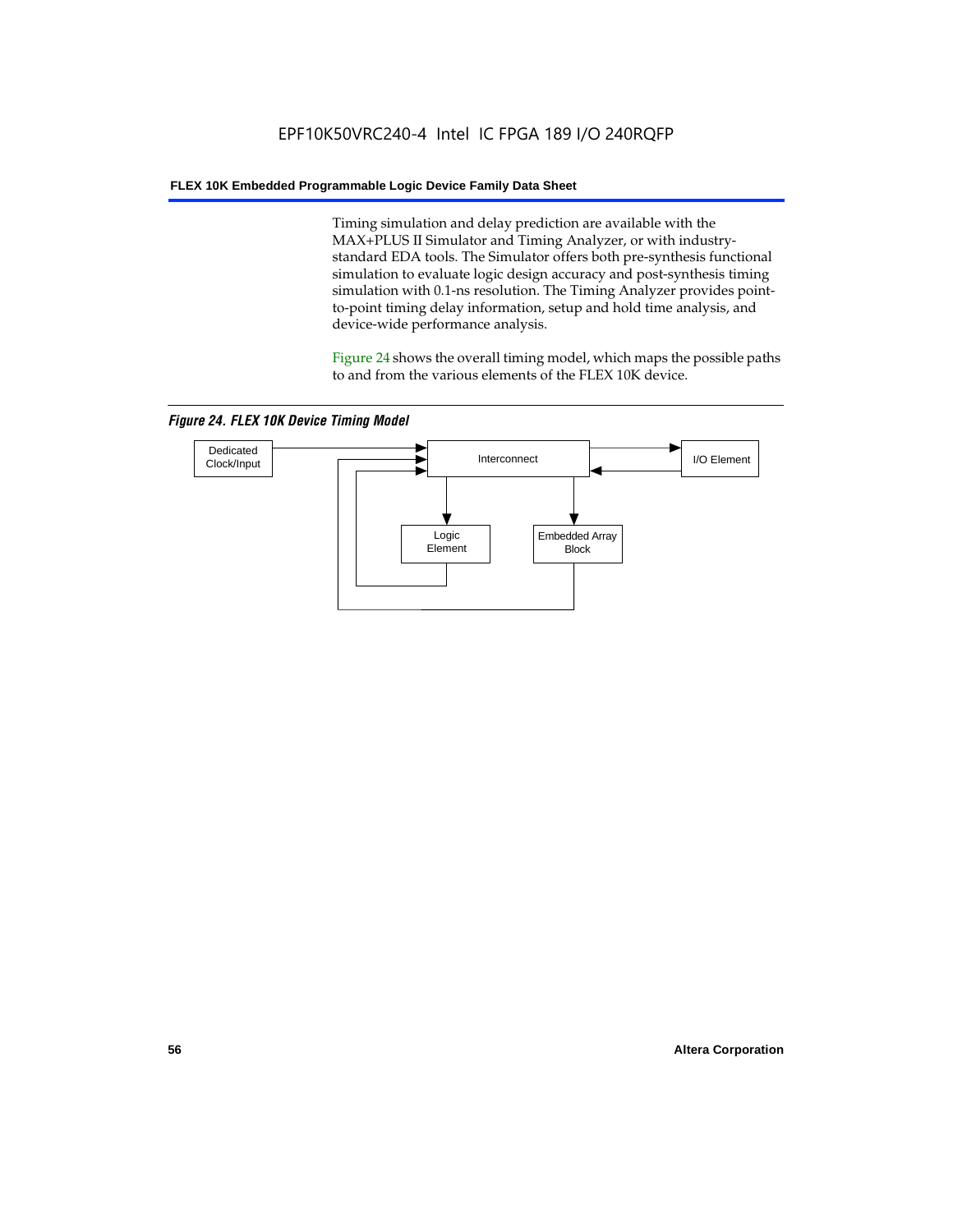Figures 25 through 27 show the delays that correspond to various paths and functions within the LE, IOE, and EAB timing models.



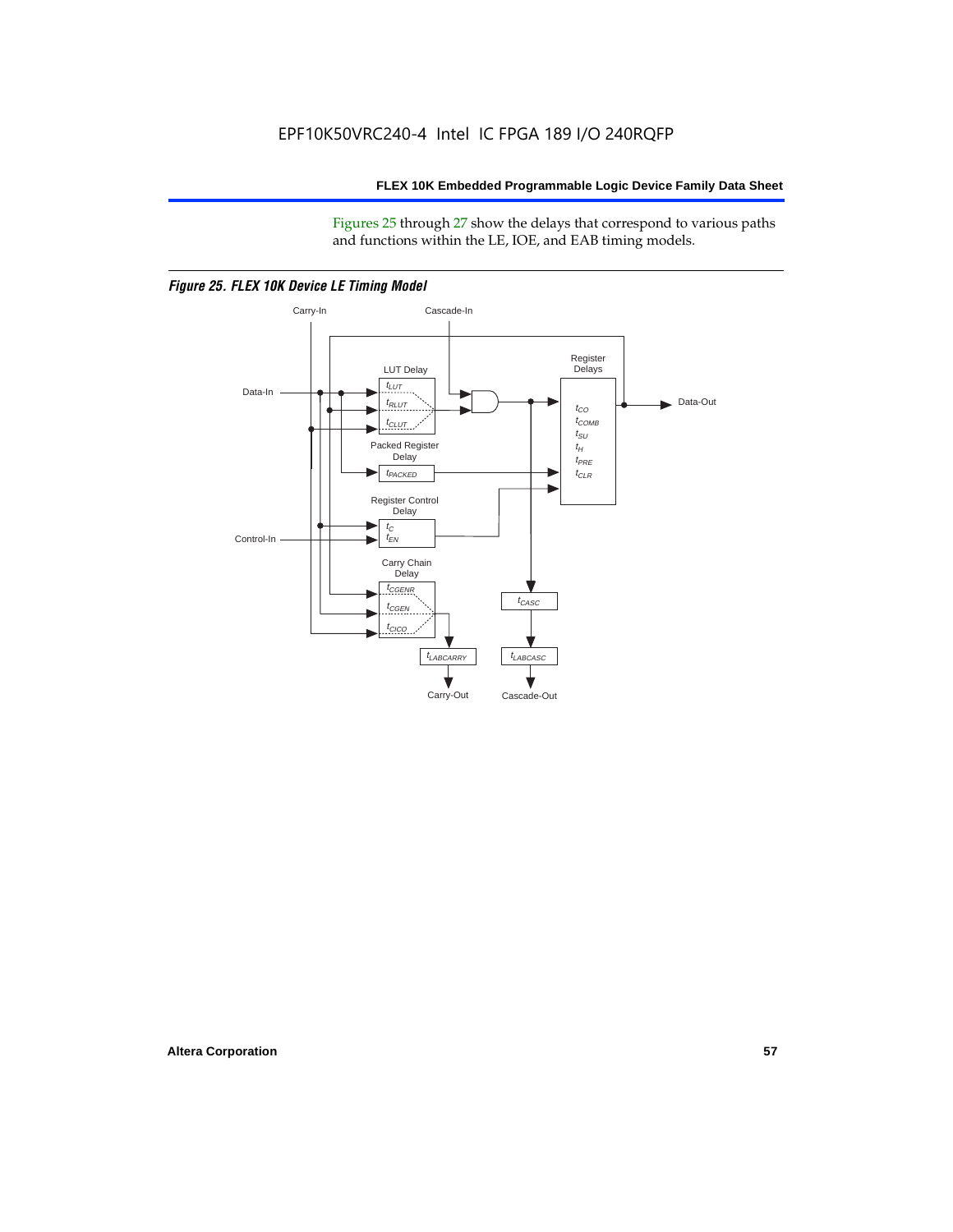

## *Figure 26. FLEX 10K Device IOE Timing Model*

*Figure 27. FLEX 10K Device EAB Timing Model*



Figures 28 shows the timing model for bidirectional I/O pin timing.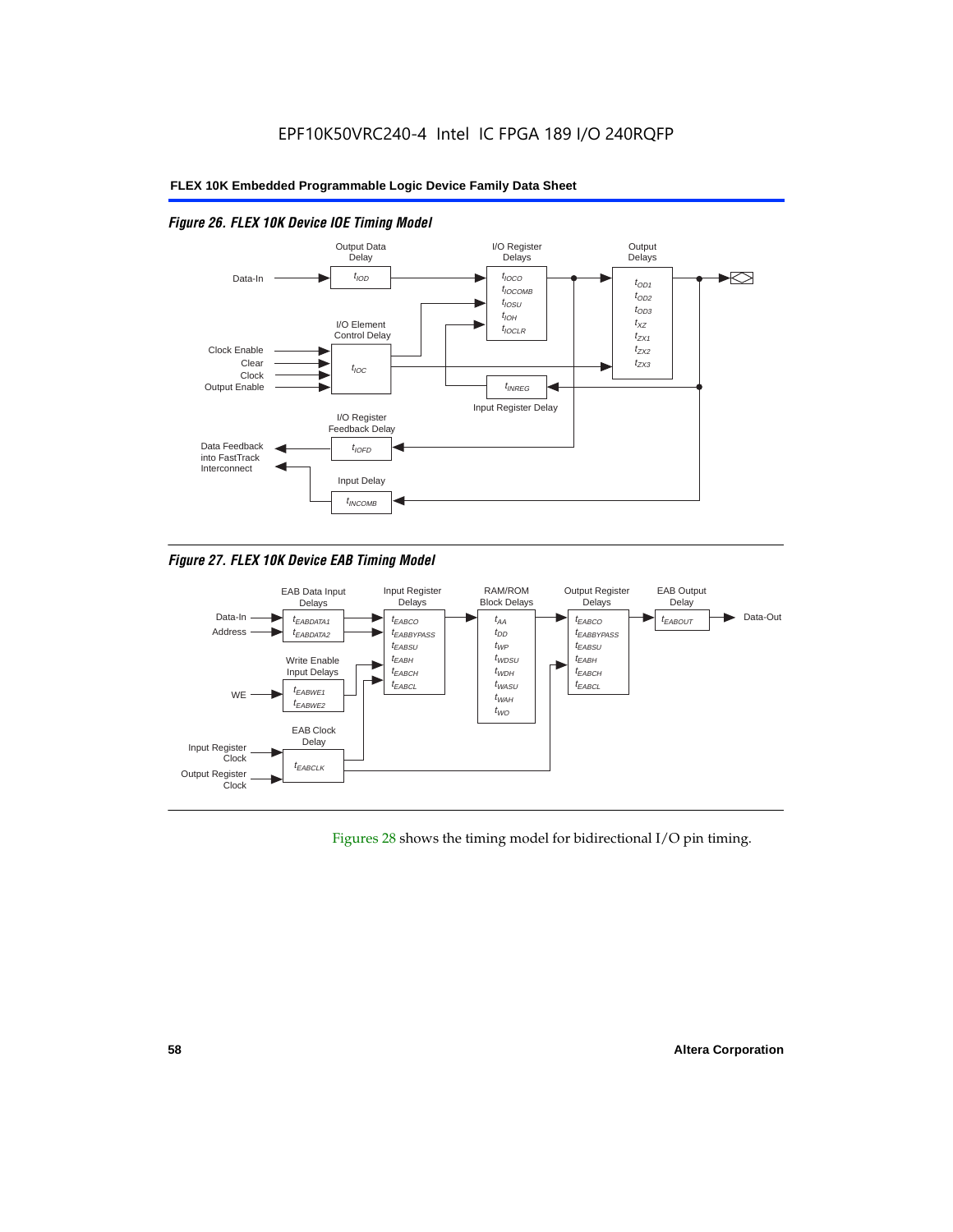

Tables 32 through 36 describe the FLEX 10K device internal timing parameters. These internal timing parameters are expressed as worst-case values. Using hand calculations, these parameters can be used to estimate design performance. However, before committing designs to silicon, actual worst-case performance should be modeled using timing simulation and analysis. Tables 37 through 38 describe FLEX 10K external timing parameters.

| Table JL. LL Thinny Mithopalameters (Fail Tor 2)<br>IVUUU(1) |                                         |                   |  |  |
|--------------------------------------------------------------|-----------------------------------------|-------------------|--|--|
| Symbol                                                       | <b>Parameter</b>                        | <b>Conditions</b> |  |  |
| $t_{LUT}$                                                    | LUT delay for data-in                   |                   |  |  |
| $t_{CLUT}$                                                   | LUT delay for carry-in                  |                   |  |  |
| $t_{RLUT}$                                                   | LUT delay for LE register feedback      |                   |  |  |
| <sup>t</sup> PACKED                                          | Data-in to packed register delay        |                   |  |  |
| $t_{EN}$                                                     | LE register enable delay                |                   |  |  |
| $t_{CICO}$                                                   | Carry-in to carry-out delay             |                   |  |  |
| $t_{CGEN}$                                                   | Data-in to carry-out delay              |                   |  |  |
| $t_{CGENR}$                                                  | LE register feedback to carry-out delay |                   |  |  |
| t <sub>CASC</sub>                                            | Cascade-in to cascade-out delay         |                   |  |  |
| $t_C$                                                        | LE register control signal delay        |                   |  |  |
| $t_{CO}$                                                     | LE register clock-to-output delay       |                   |  |  |
| $t_{COMB}$                                                   | Combinatorial delay                     |                   |  |  |

*Table 32. LE Timing Microparameters (Part 1 of 2) Note (1)*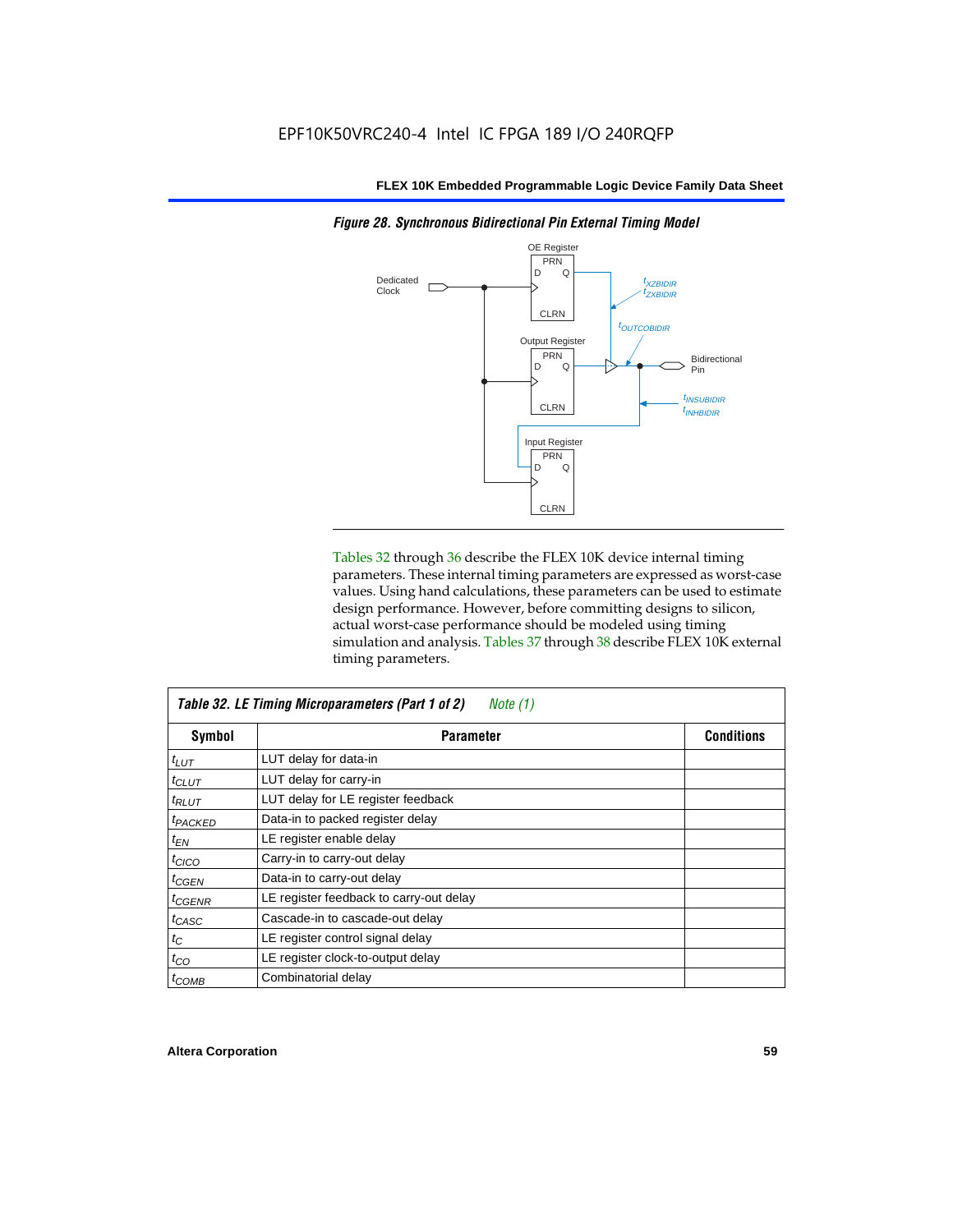| Table 32. LE Timing Microparameters (Part 2 of 2)<br>Note (1) |                                                                                                                                         |                   |  |  |  |
|---------------------------------------------------------------|-----------------------------------------------------------------------------------------------------------------------------------------|-------------------|--|--|--|
| <b>Symbol</b>                                                 | <b>Parameter</b>                                                                                                                        | <b>Conditions</b> |  |  |  |
| $t_{\rm SU}$                                                  | LE register setup time for data and enable signals before clock; LE register<br>recovery time after asynchronous clear, preset, or load |                   |  |  |  |
| $t_H$                                                         | LE register hold time for data and enable signals after clock                                                                           |                   |  |  |  |
| $t_{PRE}$                                                     | LE register preset delay                                                                                                                |                   |  |  |  |
| $t_{CLR}$                                                     | LE register clear delay                                                                                                                 |                   |  |  |  |
| $t_{CH}$                                                      | Minimum clock high time from clock pin                                                                                                  |                   |  |  |  |
| $t_{CL}$                                                      | Minimum clock low time from clock pin                                                                                                   |                   |  |  |  |

# *Table 33. IOE Timing Microparameters Note (1)*

| Symbol              | <b>Parameter</b>                                                                                                         |                    |
|---------------------|--------------------------------------------------------------------------------------------------------------------------|--------------------|
| t <sub>IOD</sub>    | IOE data delay                                                                                                           |                    |
| $t_{\text{IOC}}$    | IOE register control signal delay                                                                                        |                    |
| $t_{IOCO}$          | IOE register clock-to-output delay                                                                                       |                    |
| $t_{IOCOMB}$        | IOE combinatorial delay                                                                                                  |                    |
| $t_{IOSU}$          | IOE register setup time for data and enable signals before clock; IOE register<br>recovery time after asynchronous clear |                    |
| $t_{IOH}$           | IOE register hold time for data and enable signals after clock                                                           |                    |
| $t_{IOCLR}$         | IOE register clear time                                                                                                  |                    |
| $t_{OD1}$           | Output buffer and pad delay, slow slew rate = off, $V_{\text{CCIO}} = V_{\text{CCINT}}$                                  | $C1 = 35$ pF $(2)$ |
| $t_{OD2}$           | Output buffer and pad delay, slow slew rate = off, $V_{CCIO}$ = low voltage                                              | $C1 = 35$ pF $(3)$ |
| $t_{OD3}$           | Output buffer and pad delay, slow slew rate $=$ on                                                                       | $C1 = 35$ pF $(4)$ |
| $t_{XZ}$            | IOE output buffer disable delay                                                                                          |                    |
| $t_{ZX1}$           | IOE output buffer enable delay, slow slew rate = off, $V_{\text{CCIO}} = V_{\text{CCINT}}$                               | $C1 = 35$ pF $(2)$ |
| $t_{ZX2}$           | IOE output buffer enable delay, slow slew rate = off, $V_{\text{CCIO}}$ = low voltage                                    | $C1 = 35$ pF $(3)$ |
| $t_{ZX3}$           | IOE output buffer enable delay, slow slew rate $=$ on                                                                    | $C1 = 35$ pF $(4)$ |
| <sup>t</sup> INREG  | IOE input pad and buffer to IOE register delay                                                                           |                    |
| $t_{IOFD}$          | IOE register feedback delay                                                                                              |                    |
| <sup>t</sup> INCOMB | IOE input pad and buffer to FastTrack Interconnect delay                                                                 |                    |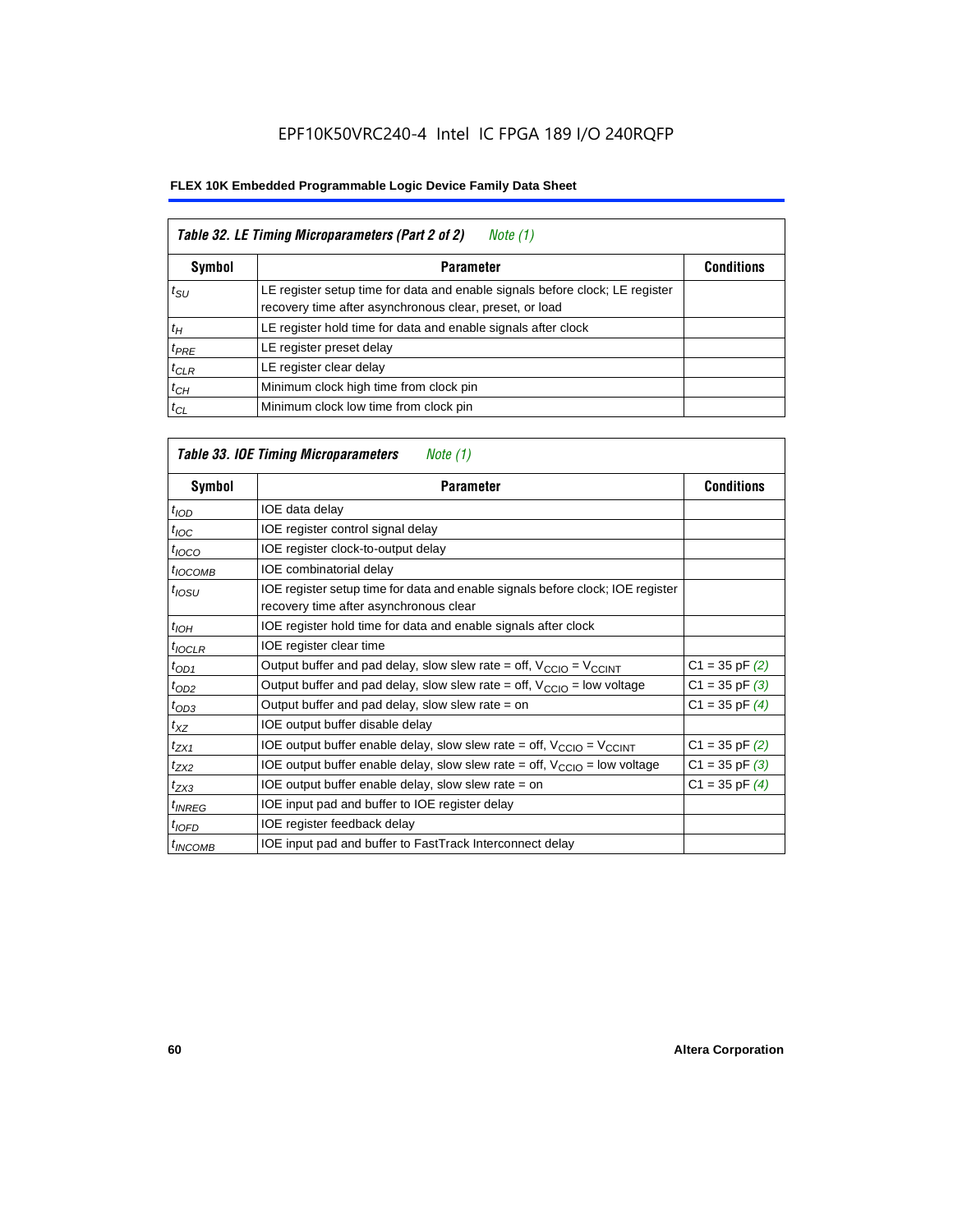|                        | <b>Table 34. EAB Timing Microparameters</b><br>Note (1) |                   |
|------------------------|---------------------------------------------------------|-------------------|
| Symbol                 | <b>Parameter</b>                                        | <b>Conditions</b> |
| $t_{EABDATA1}$         | Data or address delay to EAB for combinatorial input    |                   |
| <sup>t</sup> EABDATA2  | Data or address delay to EAB for registered input       |                   |
| $t_{EABWE1}$           | Write enable delay to EAB for combinatorial input       |                   |
| t <sub>EABWE2</sub>    | Write enable delay to EAB for registered input          |                   |
| <b><i>EABCLK</i></b>   | EAB register clock delay                                |                   |
| $t_{EABCO}$            | EAB register clock-to-output delay                      |                   |
| <sup>t</sup> EABBYPASS | Bypass register delay                                   |                   |
| t <sub>EABSU</sub>     | EAB register setup time before clock                    |                   |
| $t_{EABH}$             | EAB register hold time after clock                      |                   |
| $t_{AA}$               | Address access delay                                    |                   |
| $t_{WP}$               | Write pulse width                                       |                   |
| $t_{WDSU}$             | Data setup time before falling edge of write pulse      | (5)               |
| $t_{WDH}$              | Data hold time after falling edge of write pulse        | (5)               |
| $t_{WASU}$             | Address setup time before rising edge of write pulse    | (5)               |
| $t_{WAH}$              | Address hold time after falling edge of write pulse     | (5)               |
| $t_{WO}$               | Write enable to data output valid delay                 |                   |
| $t_{DD}$               | Data-in to data-out valid delay                         |                   |
| $t_{EABOUT}$           | Data-out delay                                          |                   |
| t <sub>EABCH</sub>     | Clock high time                                         |                   |
| <sup>t</sup> EABCL     | Clock low time                                          |                   |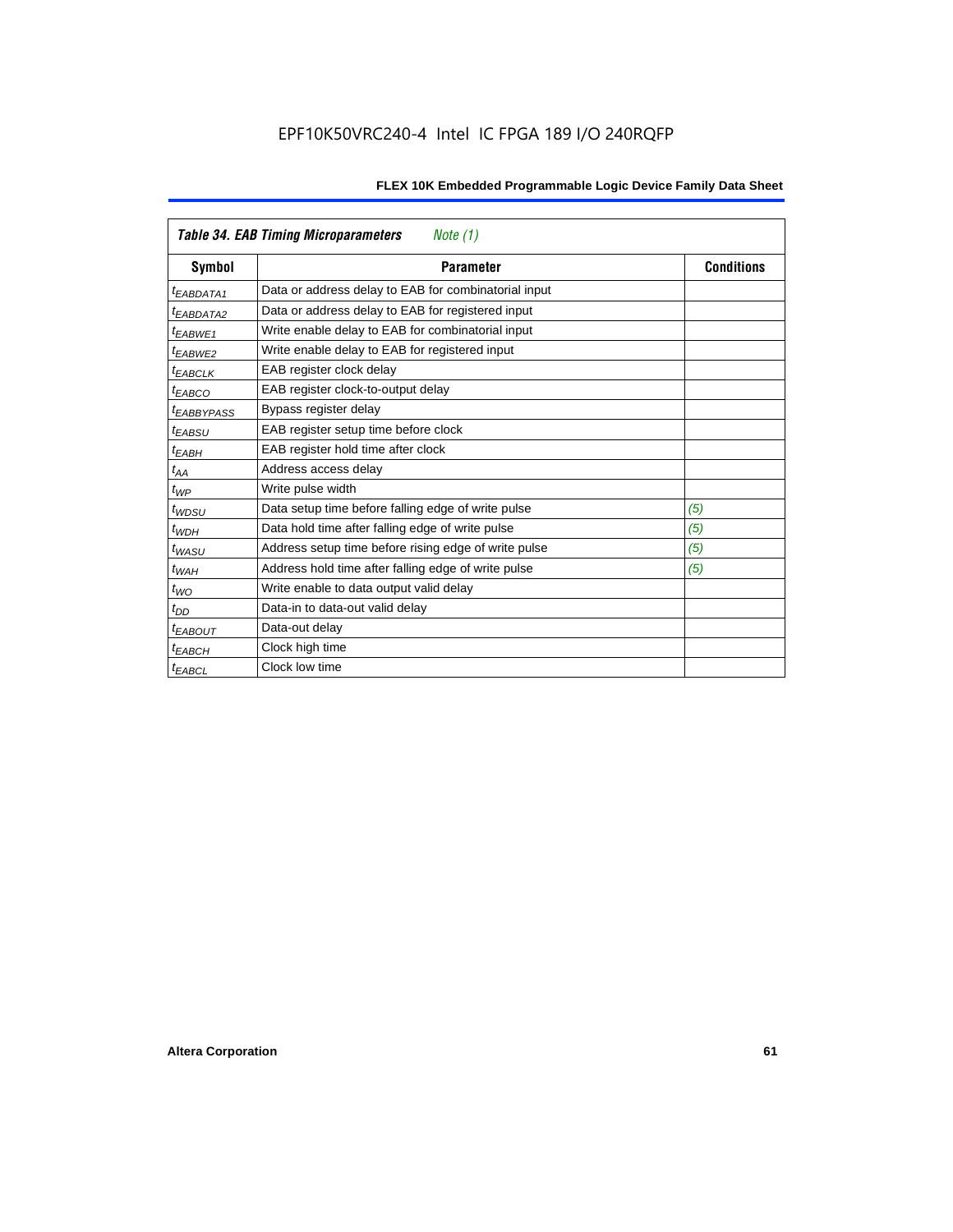|  | FLEX 10K Embedded Programmable Logic Device Family Data Sheet |
|--|---------------------------------------------------------------|
|--|---------------------------------------------------------------|

|                        | <b>Table 35. EAB Timing Macroparameters</b><br>Notes $(1)$ , $(6)$                        |                   |
|------------------------|-------------------------------------------------------------------------------------------|-------------------|
| Symbol                 | <b>Parameter</b>                                                                          | <b>Conditions</b> |
| t <sub>EABAA</sub>     | EAB address access delay                                                                  |                   |
| <sup>t</sup> EABRCCOMB | EAB asynchronous read cycle time                                                          |                   |
| <sup>t</sup> EABRCREG  | EAB synchronous read cycle time                                                           |                   |
| <sup>t</sup> EABWP     | EAB write pulse width                                                                     |                   |
| <sup>t</sup> EABWCCOMB | EAB asynchronous write cycle time                                                         |                   |
| <sup>t</sup> EABWCREG  | EAB synchronous write cycle time                                                          |                   |
| <sup>t</sup> EABDD     | EAB data-in to data-out valid delay                                                       |                   |
| <sup>t</sup> EABDATACO | EAB clock-to-output delay when using output registers                                     |                   |
| <sup>t</sup> EABDATASU | EAB data/address setup time before clock when using input register                        |                   |
| <sup>t</sup> EABDATAH  | EAB data/address hold time after clock when using input register                          |                   |
| <sup>t</sup> EABWESU   | EAB WE setup time before clock when using input register                                  |                   |
| <sup>t</sup> EABWEH    | EAB WE hold time after clock when using input register                                    |                   |
| <sup>t</sup> EABWDSU   | EAB data setup time before falling edge of write pulse when not using input<br>registers  |                   |
| $t_{EABWDH}$           | EAB data hold time after falling edge of write pulse when not using input                 |                   |
|                        | registers                                                                                 |                   |
| <sup>t</sup> EABWASU   | EAB address setup time before rising edge of write pulse when not using                   |                   |
|                        | input registers                                                                           |                   |
| <sup>t</sup> EABWAH    | EAB address hold time after falling edge of write pulse when not using input<br>registers |                   |
| $t_{EABWO}$            | EAB write enable to data output valid delay                                               |                   |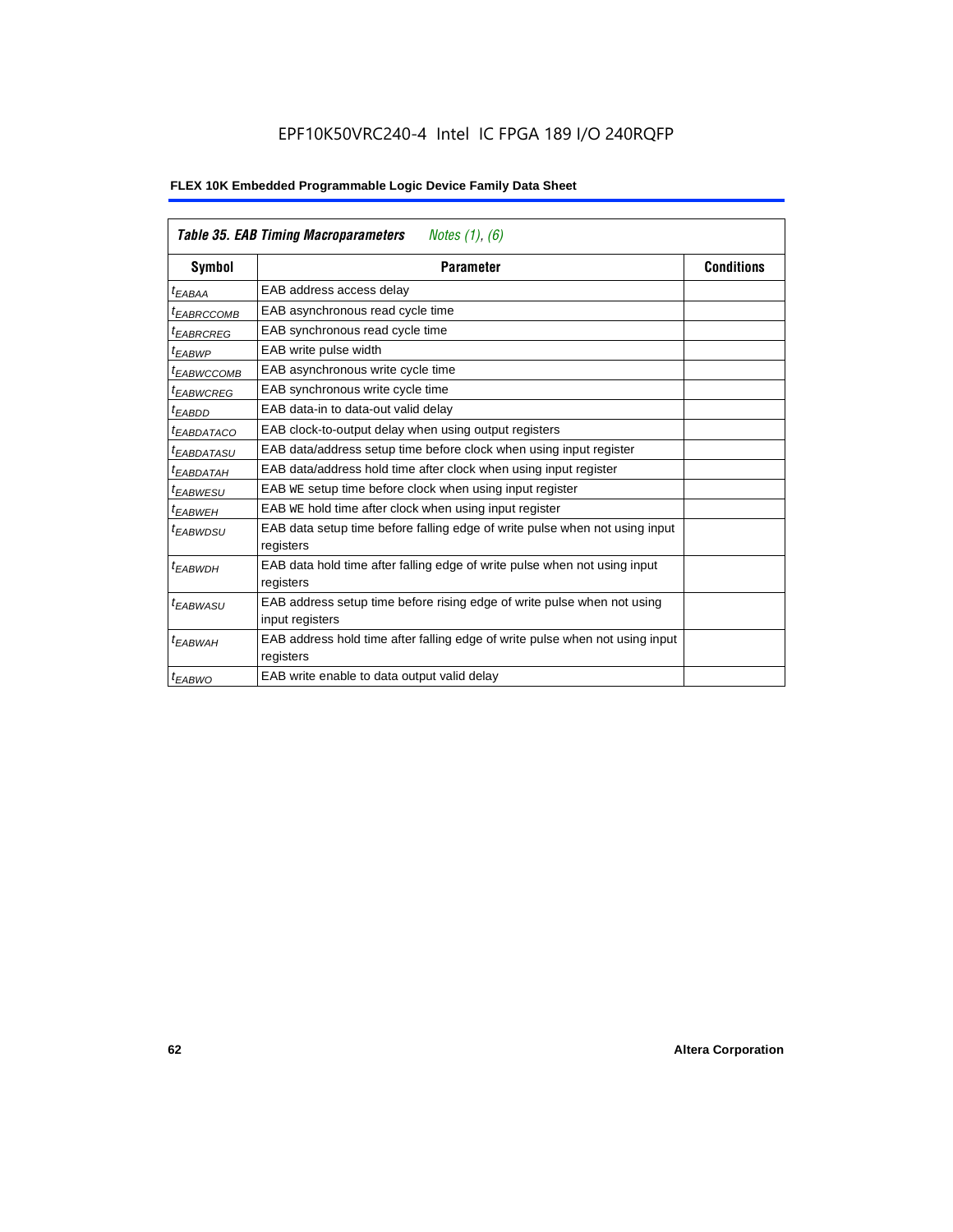|                            | Table 36. Interconnect Timing Microparameters<br>Note (1)                                                               |                   |  |  |  |  |
|----------------------------|-------------------------------------------------------------------------------------------------------------------------|-------------------|--|--|--|--|
| Symbol                     | <b>Parameter</b>                                                                                                        | <b>Conditions</b> |  |  |  |  |
| <sup>t</sup> DIN2IOE       | Delay from dedicated input pin to IOE control input                                                                     | (7)               |  |  |  |  |
| $t_{DCLK2LE}$              | Delay from dedicated clock pin to LE or EAB clock                                                                       | (7)               |  |  |  |  |
| <sup>t</sup> DIN2DATA      | Delay from dedicated input or clock to LE or EAB data                                                                   | (7)               |  |  |  |  |
| <sup>t</sup> DCLK2IOE      | Delay from dedicated clock pin to IOE clock                                                                             | (7)               |  |  |  |  |
| t <sub>DIN2LE</sub>        | Delay from dedicated input pin to LE or EAB control input                                                               | (7)               |  |  |  |  |
| <sup>t</sup> SAMELAB       | Routing delay for an LE driving another LE in the same LAB                                                              |                   |  |  |  |  |
| <sup>t</sup> SAMEROW       | Routing delay for a row IOE, LE, or EAB driving a row IOE, LE, or EAB in the<br>same row                                | (7)               |  |  |  |  |
| <sup>t</sup> SAMECOLUMN    | Routing delay for an LE driving an IOE in the same column                                                               | (7)               |  |  |  |  |
| <i><b>IDIFFROW</b></i>     | Routing delay for a column IOE, LE, or EAB driving an LE or EAB in a different<br>row                                   | (7)               |  |  |  |  |
| <i>t</i> TWOROWS           | Routing delay for a row IOE or EAB driving an LE or EAB in a different row                                              | (7)               |  |  |  |  |
| <sup>t</sup> LEPERIPH      | Routing delay for an LE driving a control signal of an IOE via the peripheral<br>control bus                            | (7)               |  |  |  |  |
| t <sub>LABCARRY</sub>      | Routing delay for the carry-out signal of an LE driving the carry-in signal of a<br>different LE in a different LAB     |                   |  |  |  |  |
| <i>t<sub>LABCASC</sub></i> | Routing delay for the cascade-out signal of an LE driving the cascade-in<br>signal of a different LE in a different LAB |                   |  |  |  |  |

|                    | <b>Table 37. External Timing Parameters</b><br>Notes (8), (10)                                          |                   |  |  |  |
|--------------------|---------------------------------------------------------------------------------------------------------|-------------------|--|--|--|
| Symbol             | <b>Parameter</b>                                                                                        | <b>Conditions</b> |  |  |  |
| <sup>t</sup> DRR   | Register-to-register delay via four LEs, three row interconnects, and four local $(9)$<br>interconnects |                   |  |  |  |
| t <sub>insu</sub>  | Setup time with global clock at IOE register                                                            |                   |  |  |  |
| $t_{\rm INH}$      | Hold time with global clock at IOE register                                                             |                   |  |  |  |
| <sup>I</sup> OUTCO | Clock-to-output delay with global clock at IOE register                                                 |                   |  |  |  |

## *Table 38. External Bidirectional Timing Parameters Note (10)*

| Symbol                  | <b>Parameter</b>                                                               | <b>Condition</b> |
|-------------------------|--------------------------------------------------------------------------------|------------------|
| <sup>t</sup> INSUBIDIR  | Setup time for bidirectional pins with global clock at adjacent LE register    |                  |
| <sup>t</sup> INHBIDIR   | Hold time for bidirectional pins with global clock at adjacent LE register     |                  |
| <sup>t</sup> outcobidir | Clock-to-output delay for bidirectional pins with global clock at IOE register |                  |
| <sup>t</sup> xzbidir    | Synchronous IOE output buffer disable delay                                    |                  |
| <sup>t</sup> zxbidir    | Synchronous IOE output buffer enable delay, slow slew rate = off               |                  |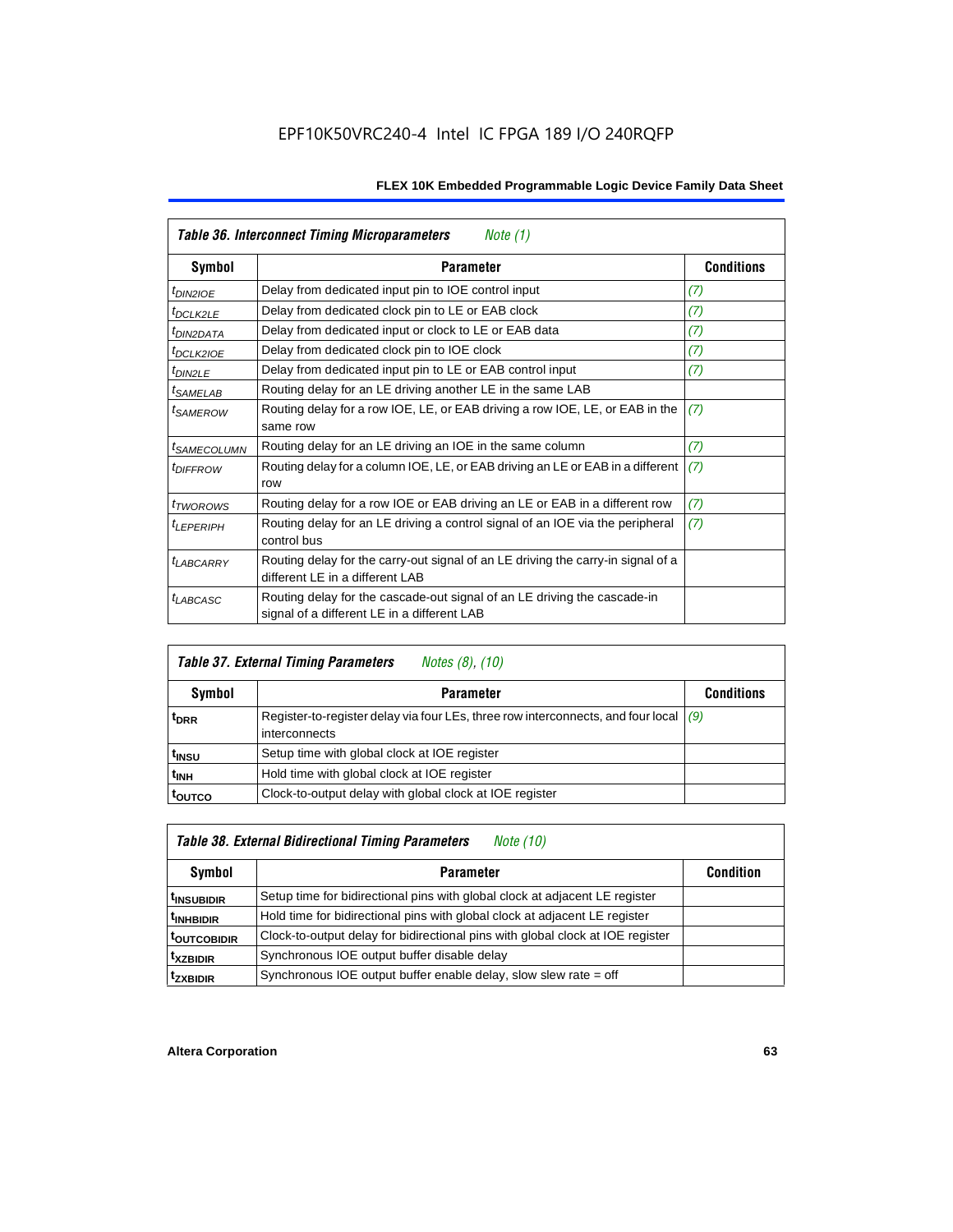## EPF10K50VRC240-4 Intel IC FPGA 189 I/O 240RQFP

#### **FLEX 10K Embedded Programmable Logic Device Family Data Sheet**

#### *Notes to tables:*

| (1) Microparameters are timing delays contributed by individual architectural elements. These parameters cannot be |
|--------------------------------------------------------------------------------------------------------------------|
| measured explicitly.                                                                                               |

| (2) Operating conditions: $V_{CCIO} = 5.0 V \pm 5%$ for commercial use in FLEX 10K devices. |  |  |  |
|---------------------------------------------------------------------------------------------|--|--|--|
|                                                                                             |  |  |  |

 $V<sub>CCIO</sub>$  = 5.0 V  $\pm$  10% for industrial use in FLEX 10K devices.

 $V_{\text{CCIO}} = 3.3 \text{ V} \pm 10\%$  for commercial or industrial use in FLEX 10KA devices.

(3) Operating conditions:  $V_{\text{CCIO}} = 3.3 V \pm 10\%$  for commercial or industrial use in FLEX 10K devices.

 $V_{\text{CCIO}} = 2.5 \text{ V} \pm 0.2 \text{ V}$  for commercial or industrial use in FLEX 10KA devices.

- (4) Operating conditions:  $V_{\text{CCIO}} = 2.5 V$ , 3.3 V, or 5.0 V.<br>(5) Because the RAM in the EAB is self-timed, this param
- (5) Because the RAM in the EAB is self-timed, this parameter can be ignored when the WE signal is registered.<br>(6) EAB macroparameters are internal parameters that can simplify predicting the behavior of an EAB at its bou
- EAB macroparameters are internal parameters that can simplify predicting the behavior of an EAB at its boundary; these parameters are calculated by summing selected microparameters.
- (7) These parameters are worst-case values for typical applications. Post-compilation timing simulation and timing analysis are required to determine actual worst-case performance.
- (8) External reference timing parameters are factory-tested, worst-case values specified by Altera. A representative subset of signal paths is tested to approximate typical device applications.
- (9) Contact Altera Applications for test circuit specifications and test conditions.
- (10) These timing parameters are sample-tested only.

Figures 29 and 30 show the asynchronous and synchronous timing waveforms, respectively, for the EAB macroparameters in Table 34.

#### *Figure 29. EAB Asynchronous Timing Waveforms*

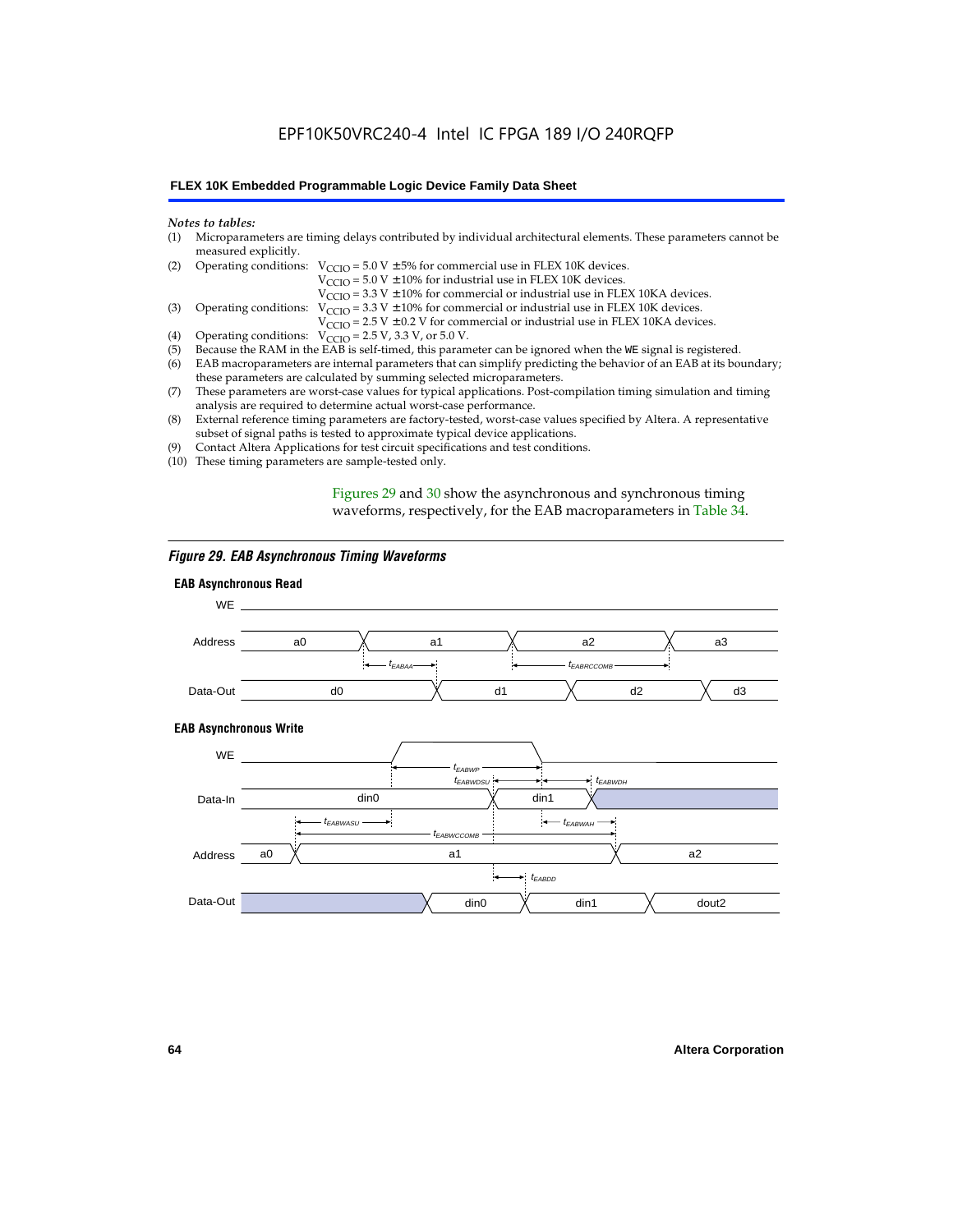## *Figure 30. EAB Synchronous Timing Waveforms*





#### **EAB Synchronous Write (EAB Output Registers Used)**

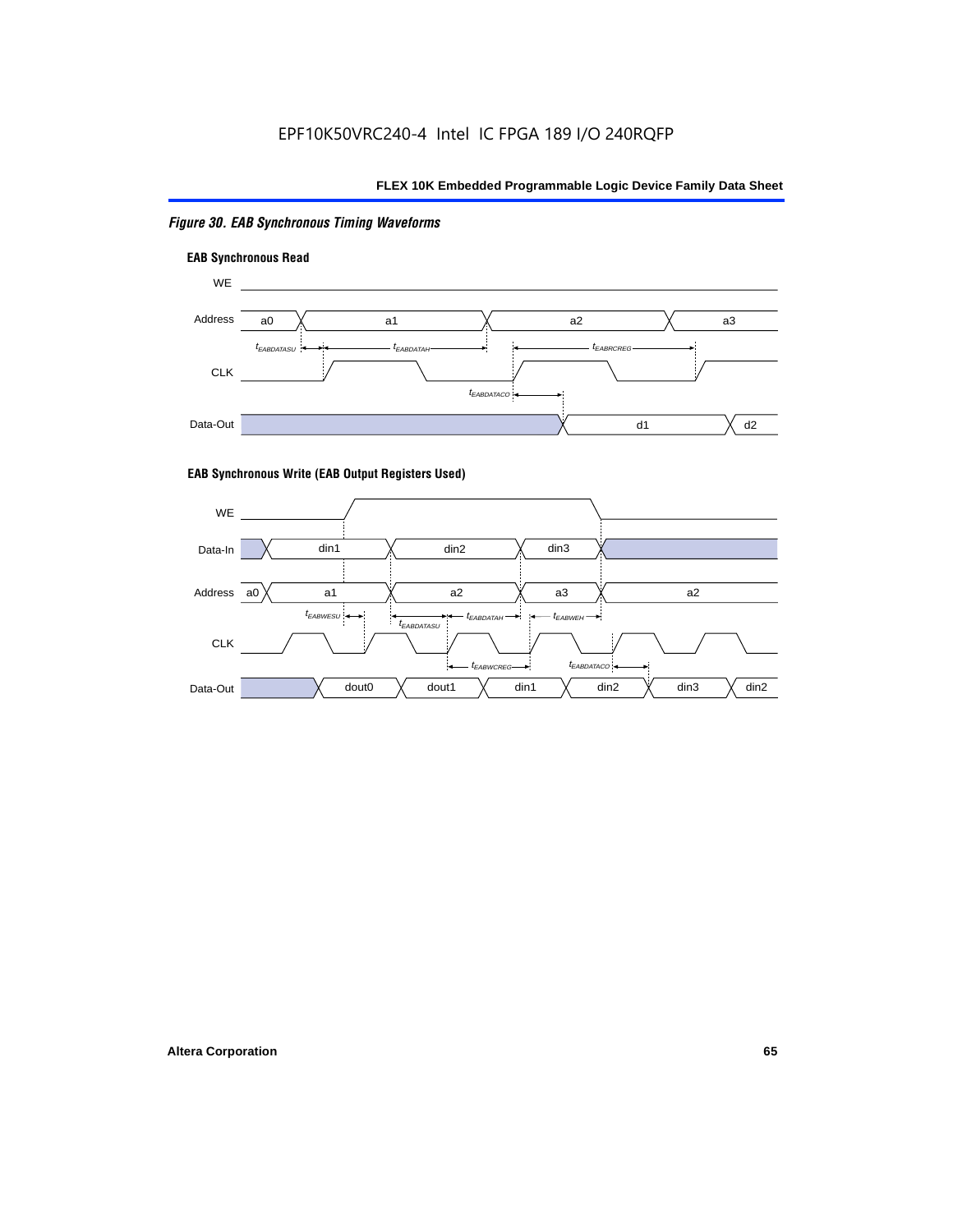Tables 39 through 47 show EPF10K10 and EPF10K20 device internal and external timing parameters.

| Symbol            | -3 Speed Grade |     | -4 Speed Grade |     | <b>Unit</b> |
|-------------------|----------------|-----|----------------|-----|-------------|
|                   | Min            | Max | Min            | Max |             |
| $t_{LUT}$         |                | 1.4 |                | 1.7 | ns          |
| $t_{CLUT}$        |                | 0.6 |                | 0.7 | ns          |
| $t_{RLUT}$        |                | 1.5 |                | 1.9 | ns          |
| <b>t</b> PACKED   |                | 0.6 |                | 0.9 | ns          |
| $t_{EN}$          |                | 1.0 |                | 1.2 | ns          |
| $t_{CICO}$        |                | 0.2 |                | 0.3 | ns          |
| $t_{\text{GEN}}$  |                | 0.9 |                | 1.2 | ns          |
| $t_{GENR}$        |                | 0.9 |                | 1.2 | ns          |
| $t_{CASC}$        |                | 0.8 |                | 0.9 | ns          |
| $t_C$             |                | 1.3 |                | 1.5 | ns          |
| $t_{CO}$          |                | 0.9 |                | 1.1 | ns          |
| $t_{\text{COMB}}$ |                | 0.5 |                | 0.6 | ns          |
| $t_{\text{SU}}$   | 1.3            |     | 2.5            |     | ns          |
| $t_H$             | 1.4            |     | 1.6            |     | ns          |
| $t_{PRE}$         |                | 1.0 |                | 1.2 | ns          |
| $t_{\text{CLR}}$  |                | 1.0 |                | 1.2 | ns          |
| $t_{CH}$          | 4.0            |     | 4.0            |     | ns          |
| $t_{CL}$          | 4.0            |     | 4.0            |     | ns          |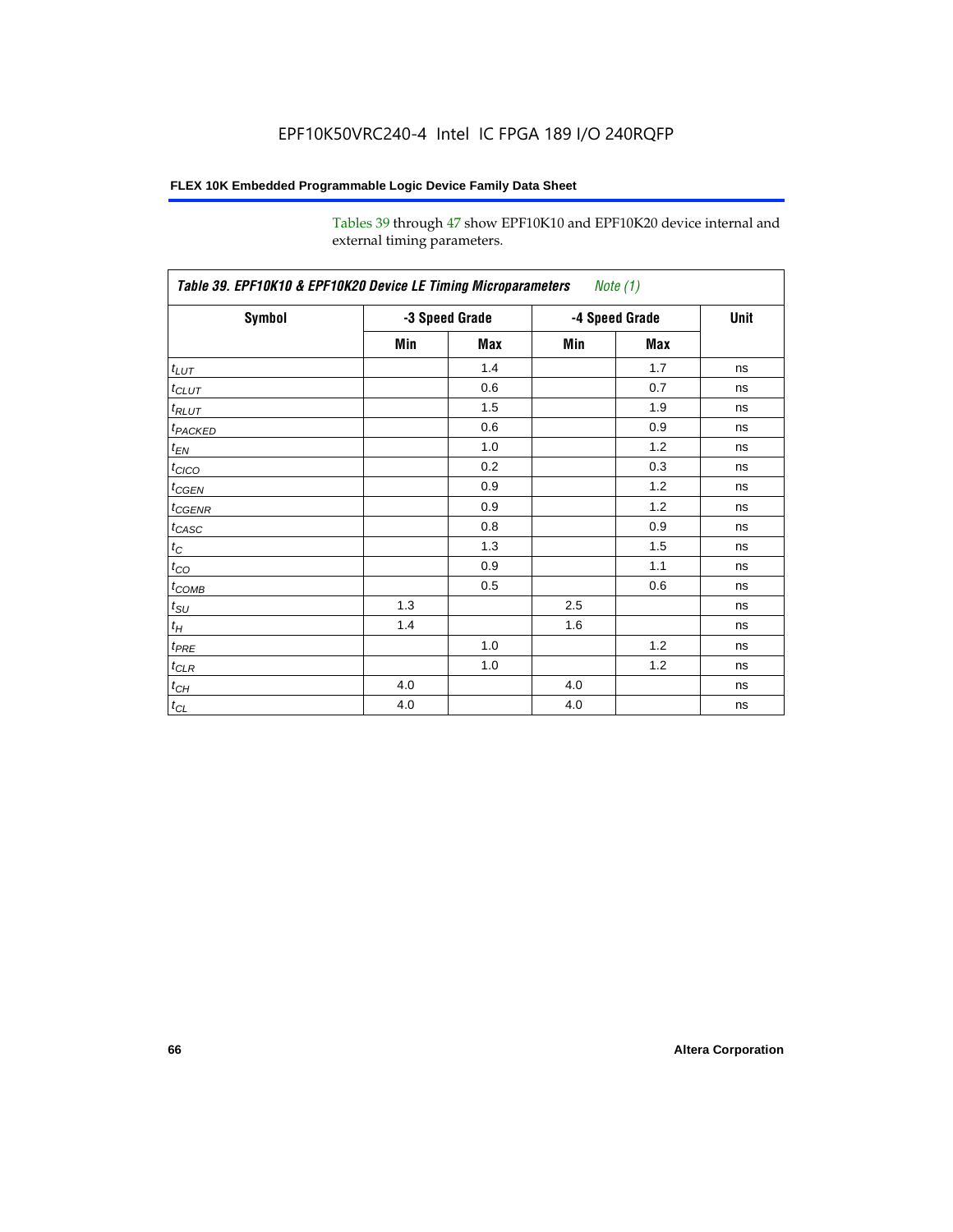| <b>Symbol</b>       | -3 Speed Grade |     | -4 Speed Grade |      | <b>Unit</b> |
|---------------------|----------------|-----|----------------|------|-------------|
|                     | Min            | Max | Min            | Max  |             |
| t <sub>IOD</sub>    |                | 1.3 |                | 1.6  | ns          |
| $t_{\text{IOC}}$    |                | 0.5 |                | 0.7  | ns          |
| $t_{\text{IOCO}}$   |                | 0.2 |                | 0.2  | ns          |
| t <sub>IOCOMB</sub> |                | 0.0 |                | 0.0  | ns          |
| $t_{IOSU}$          | 2.8            |     | 3.2            |      | ns          |
| $t_{IOH}$           | 1.0            |     | 1.2            |      | ns          |
| $t_{IOCLR}$         |                | 1.0 |                | 1.2  | ns          |
| $t_{OD1}$           |                | 2.6 |                | 3.5  | ns          |
| $t_{OD2}$           |                | 4.9 |                | 6.4  | ns          |
| $t_{OD3}$           |                | 6.3 |                | 8.2  | ns          |
| $t_{XZ}$            |                | 4.5 |                | 5.4  | ns          |
| $t_{ZX1}$           |                | 4.5 |                | 5.4  | ns          |
| $t_{ZX2}$           |                | 6.8 |                | 8.3  | ns          |
| $t_{ZX3}$           |                | 8.2 |                | 10.1 | ns          |
| $t_{INREG}$         |                | 6.0 |                | 7.5  | ns          |
| $t_{IOFD}$          |                | 3.1 |                | 3.5  | ns          |
| t <sub>INCOMB</sub> |                | 3.1 |                | 3.5  | ns          |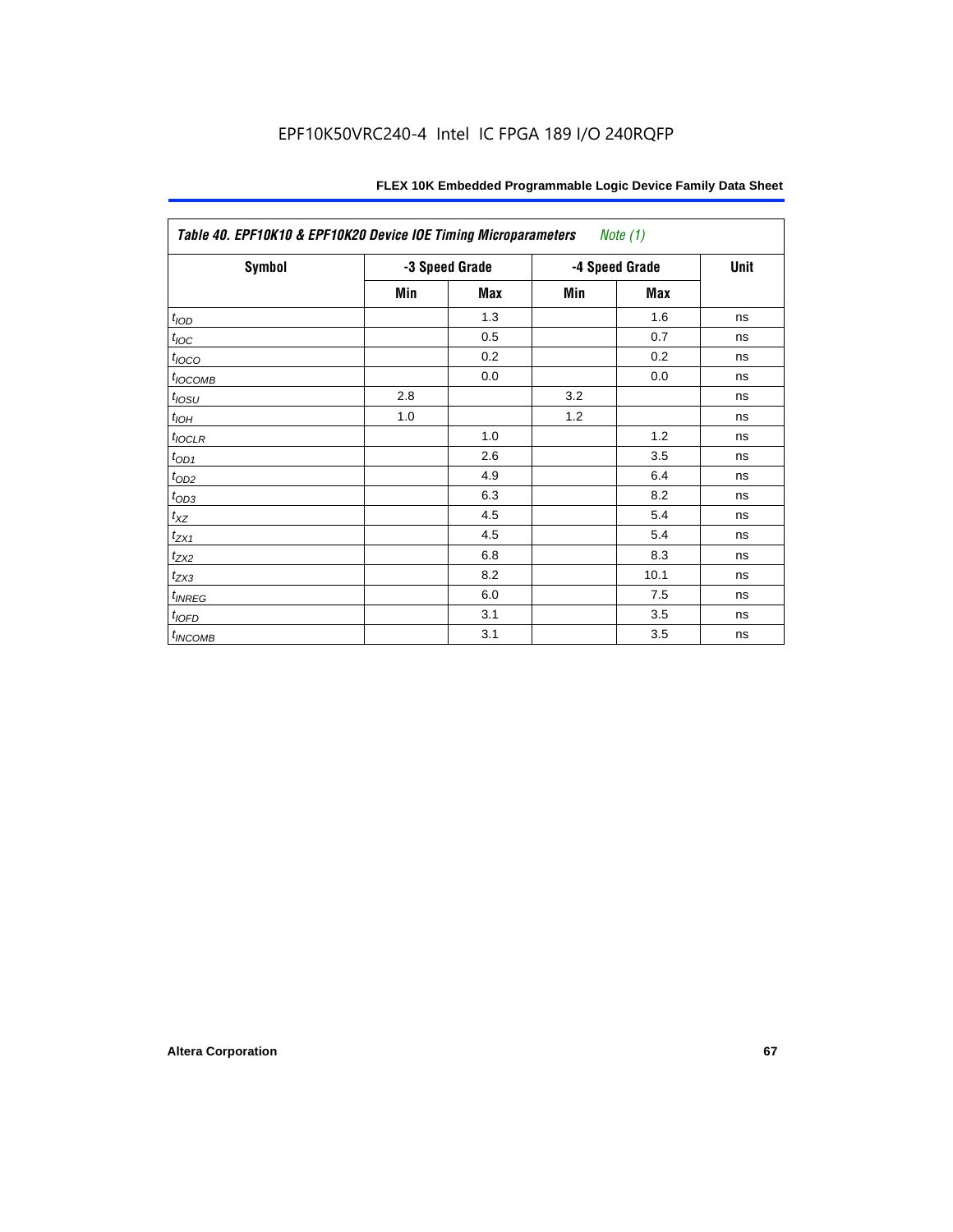## EPF10K50VRC240-4 Intel IC FPGA 189 I/O 240RQFP

| Symbol                 | -3 Speed Grade |            | -4 Speed Grade |            | Unit |
|------------------------|----------------|------------|----------------|------------|------|
|                        | Min            | <b>Max</b> | Min            | <b>Max</b> |      |
| <sup>t</sup> EABDATA1  |                | 1.5        |                | 1.9        | ns   |
| <sup>t</sup> EABDATA2  |                | 4.8        |                | 6.0        | ns   |
| t <sub>EABWE1</sub>    |                | 1.0        |                | 1.2        | ns   |
| <sup>t</sup> EABWE2    |                | 5.0        |                | 6.2        | ns   |
| <sup>t</sup> EABCLK    |                | 1.0        |                | 2.2        | ns   |
| t <sub>EABCO</sub>     |                | 0.5        |                | 0.6        | ns   |
| <sup>t</sup> EABBYPASS |                | 1.5        |                | 1.9        | ns   |
| $t_{EABSU}$            | 1.5            |            | 1.8            |            | ns   |
| $t_{EABH}$             | 2.0            |            | 2.5            |            | ns   |
| $t_{AA}$               |                | 8.7        |                | 10.7       | ns   |
| $t_{\mathit{WP}}$      | 5.8            |            | 7.2            |            | ns   |
| $t_{WDSU}$             | 1.6            |            | 2.0            |            | ns   |
| $t_{WDH}$              | 0.3            |            | 0.4            |            | ns   |
| $t_{WASU}$             | 0.5            |            | 0.6            |            | ns   |
| $t_{W\underline{AH}}$  | 1.0            |            | 1.2            |            | ns   |
| $t_{WO}$               |                | 5.0        |                | 6.2        | ns   |
| $t_{DD}$               |                | 5.0        |                | 6.2        | ns   |
| <sup>t</sup> EABOUT    |                | 0.5        |                | 0.6        | ns   |
| $t_{EABCH}$            | 4.0            |            | 4.0            |            | ns   |
| $t_{EABCL}$            | 5.8            |            | 7.2            |            | ns   |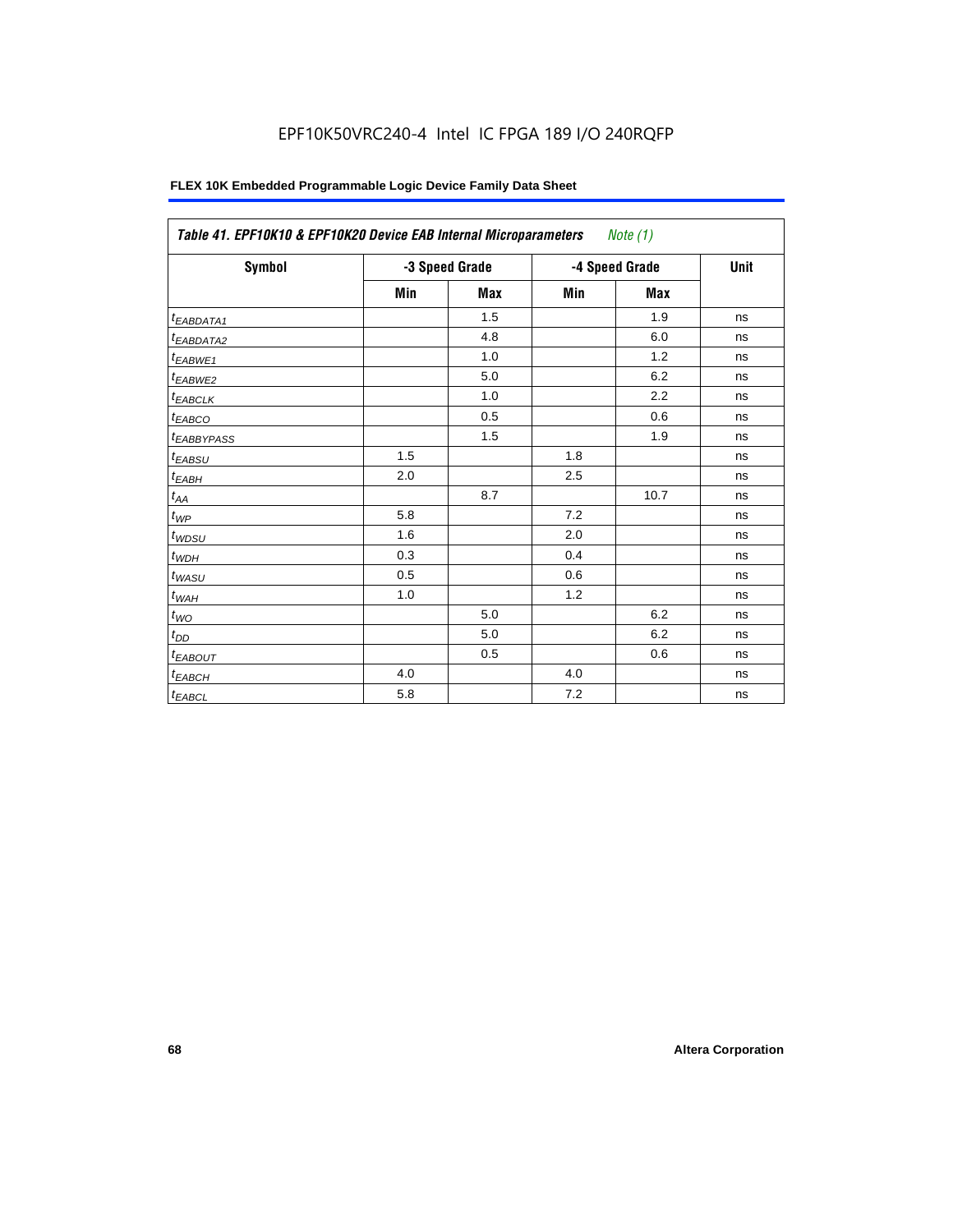| Table 42. EPF10K10 & EPF10K20 Device EAB Internal Timing Macroparameters<br>Note (1) |                |            |                |            |             |
|--------------------------------------------------------------------------------------|----------------|------------|----------------|------------|-------------|
| Symbol                                                                               | -3 Speed Grade |            | -4 Speed Grade |            | <b>Unit</b> |
|                                                                                      | Min            | <b>Max</b> | Min            | <b>Max</b> |             |
| $t_{EABA}$                                                                           |                | 13.7       |                | 17.0       | ns          |
| <sup>t</sup> EABRCCOMB                                                               | 13.7           |            | 17.0           |            | ns          |
| <sup>t</sup> EABRCREG                                                                | 9.7            |            | 11.9           |            | ns          |
| <sup>t</sup> EABWP                                                                   | 5.8            |            | 7.2            |            | ns          |
| <sup>t</sup> EABWCCOMB                                                               | 7.3            |            | 9.0            |            | ns          |
| <sup>t</sup> EABWCREG                                                                | 13.0           |            | 16.0           |            | ns          |
| t <sub>EABDD</sub>                                                                   |                | 10.0       |                | 12.5       | ns          |
| <b><i>EABDATACO</i></b>                                                              |                | 2.0        |                | 3.4        | ns          |
| <sup>t</sup> EABDATASU                                                               | 5.3            |            | 5.6            |            | ns          |
| <sup>t</sup> EABDATAH                                                                | 0.0            |            | 0.0            |            | ns          |
| <sup>t</sup> EABWESU                                                                 | 5.5            |            | 5.8            |            | ns          |
| <sup>t</sup> EABWEH                                                                  | 0.0            |            | 0.0            |            | ns          |
| <sup>t</sup> EABWDSU                                                                 | 5.5            |            | 5.8            |            | ns          |
| <sup>t</sup> EABWDH                                                                  | 0.0            |            | 0.0            |            | ns          |
| t <sub>EABWASU</sub>                                                                 | 2.1            |            | 2.7            |            | ns          |
| <sup>t</sup> EABWAH                                                                  | 0.0            |            | 0.0            |            | ns          |
| <sup>t</sup> EABWO                                                                   |                | 9.5        |                | 11.8       | ns          |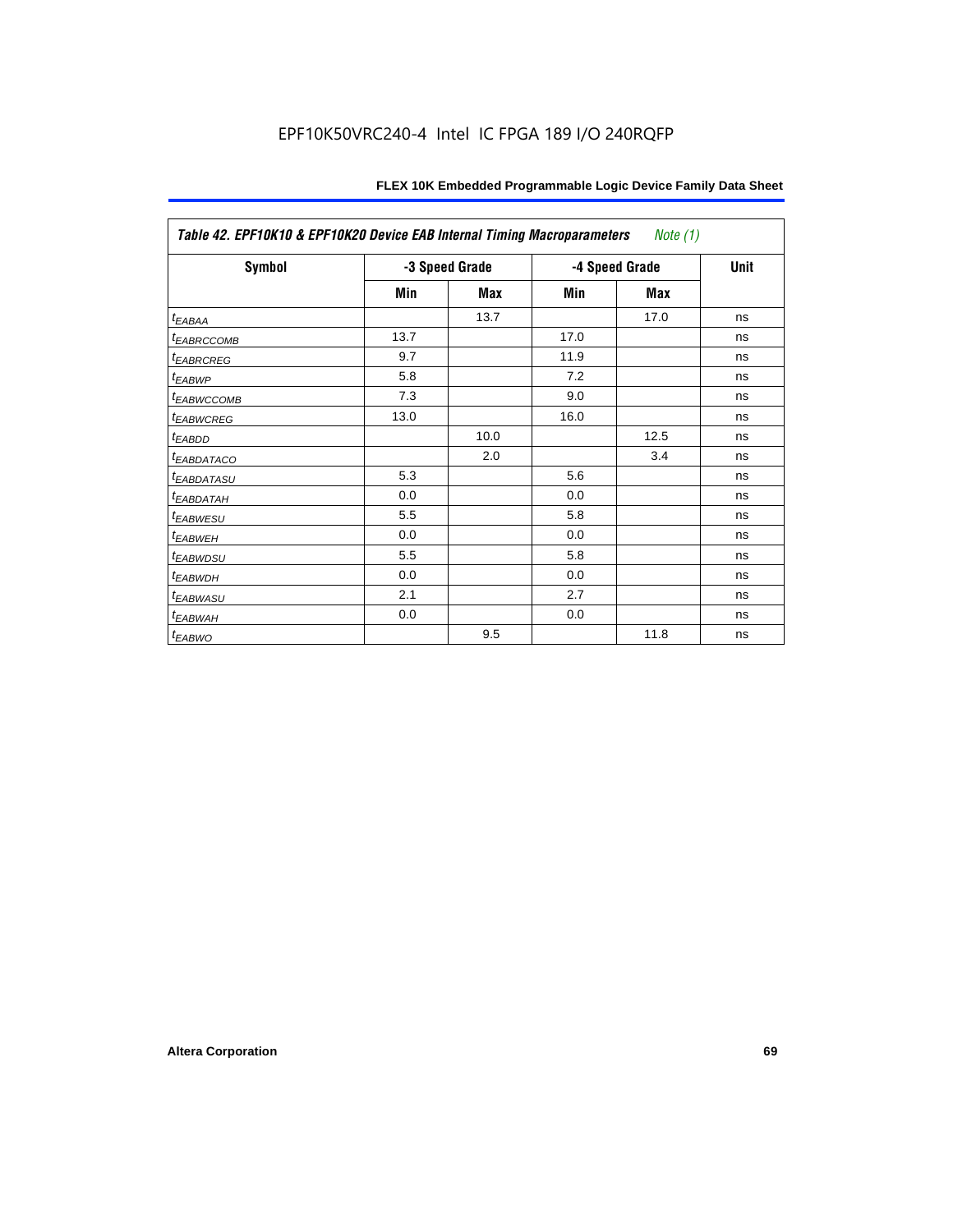| <b>Symbol</b>              | -3 Speed Grade |            | -4 Speed Grade |            | <b>Unit</b> |
|----------------------------|----------------|------------|----------------|------------|-------------|
|                            | Min            | <b>Max</b> | Min            | <b>Max</b> |             |
| <sup>t</sup> DIN2IOE       |                | 4.8        |                | 6.2        | ns          |
| $t_{DIN2LE}$               |                | 2.6        |                | 3.8        | ns          |
| <sup>t</sup> DIN2DATA      |                | 4.3        |                | 5.2        | ns          |
| <sup>t</sup> DCLK2IOE      |                | 3.4        |                | 4.0        | ns          |
| <sup>t</sup> DCLK2LE       |                | 2.6        |                | 3.8        | ns          |
| <sup>t</sup> SAMELAB       |                | 0.6        |                | 0.6        | ns          |
| <sup>t</sup> SAMEROW       |                | 3.6        |                | 3.8        | ns          |
| <sup>t</sup> SAMECOLUMN    |                | 0.9        |                | 1.1        | ns          |
| <i>t<sub>DIFFROW</sub></i> |                | 4.5        |                | 4.9        | ns          |
| <sup>t</sup> TWOROWS       |                | 8.1        |                | 8.7        | ns          |
| <sup>t</sup> LEPERIPH      |                | 3.3        |                | 3.9        | ns          |
| <sup>I</sup> LABCARRY      |                | 0.5        |                | 0.8        | ns          |
| <sup>t</sup> LABCASC       |                | 2.7        |                | 3.0        | ns          |

| Symbol                  | -3 Speed Grade |     | -4 Speed Grade |     | Unit |
|-------------------------|----------------|-----|----------------|-----|------|
|                         | Min            | Max | Min            | Max |      |
| $t_{DIN2IOE}$           |                | 5.2 |                | 6.6 | ns   |
| <sup>t</sup> DIN2LE     |                | 2.6 |                | 3.8 | ns   |
| <sup>I</sup> DIN2DATA   |                | 4.3 |                | 5.2 | ns   |
| <sup>I</sup> DCLK2IOE   |                | 4.3 |                | 4.0 | ns   |
| t <sub>DCLK2LE</sub>    |                | 2.6 |                | 3.8 | ns   |
| <sup>I</sup> SAMELAB    |                | 0.6 |                | 0.6 | ns   |
| <sup>t</sup> SAMEROW    |                | 3.7 |                | 3.9 | ns   |
| <sup>t</sup> SAMECOLUMN |                | 1.4 |                | 1.6 | ns   |
| <sup>t</sup> DIFFROW    |                | 5.1 |                | 5.5 | ns   |
| <sup>t</sup> TWOROWS    |                | 8.8 |                | 9.4 | ns   |
| <sup>t</sup> LEPERIPH   |                | 4.7 |                | 5.6 | ns   |
| <b>LABCARRY</b>         |                | 0.5 |                | 0.8 | ns   |
| <sup>t</sup> LABCASC    |                | 2.7 |                | 3.0 | ns   |

<u> 1980 - Johann Barn, mars ann an t-Amhain Aonaichte ann an t-Aonaichte ann an t-Aonaichte ann an t-Aonaichte a</u>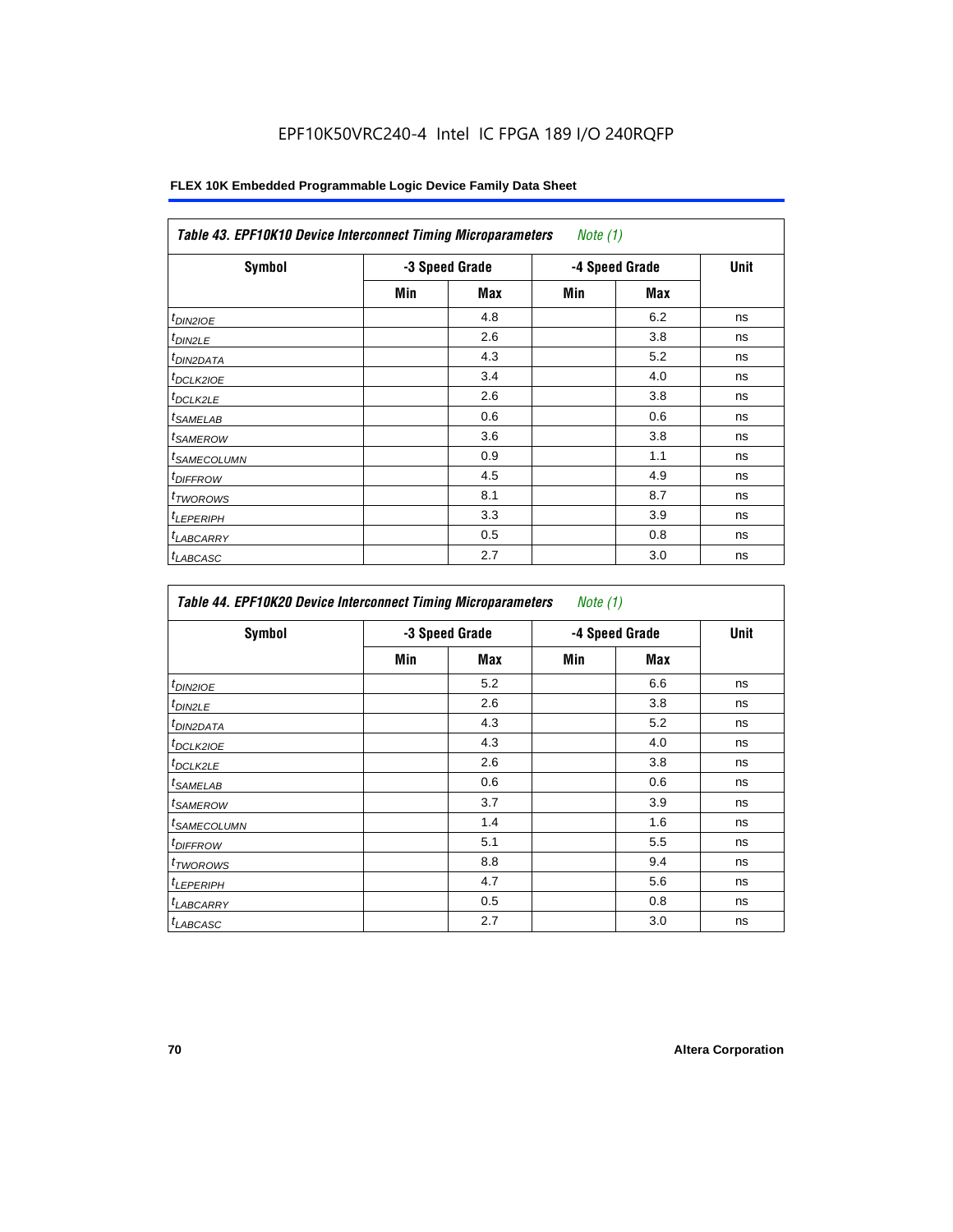| Table 45. EPF10K10 & EPF10K20 Device External Timing Parameters<br>Note $(1)$ |                |            |                |      |             |  |
|-------------------------------------------------------------------------------|----------------|------------|----------------|------|-------------|--|
| Symbol                                                                        | -3 Speed Grade |            | -4 Speed Grade |      | <b>Unit</b> |  |
|                                                                               | Min            | <b>Max</b> | Min            | Max  |             |  |
| t <sub>DRR</sub>                                                              |                | 16.1       |                | 20.0 | ns          |  |
| $t_{INSU}$ (2), (3)                                                           | 5.5            |            | 6.0            |      | ns          |  |
| $t_{INH}$ (3)                                                                 | 0.0            |            | 0.0            |      | ns          |  |
| $\vert$ toutco (3)                                                            | 2.0            | 6.7        | 2.0            | 8.4  | ns          |  |

| Table 46. EPF10K10 Device External Bidirectional Timing Parameters<br>Note $(1)$ |                |            |                |      |             |  |
|----------------------------------------------------------------------------------|----------------|------------|----------------|------|-------------|--|
| Symbol                                                                           | -3 Speed Grade |            | -4 Speed Grade |      | <b>Unit</b> |  |
|                                                                                  | Min            | <b>Max</b> | Min            | Max  |             |  |
| <sup>t</sup> INSUBIDIR                                                           | 4.5            |            | 5.6            |      | ns          |  |
| <sup>t</sup> INHBIDIR                                                            | 0.0            |            | 0.0            |      | ns          |  |
| <sup>t</sup> OUTCOBIDIR                                                          | 2.0            | 6.7        | 2.0            | 8.4  | ns          |  |
| <b>txzbidir</b>                                                                  |                | 10.5       |                | 13.4 | ns          |  |
| <sup>t</sup> zxbidir                                                             |                | 10.5       |                | 13.4 | ns          |  |

| Table 47. EPF10K20 Device External Bidirectional Timing Parameters<br><i>Note</i> $(1)$ |                |      |                |      |             |  |
|-----------------------------------------------------------------------------------------|----------------|------|----------------|------|-------------|--|
| Symbol                                                                                  | -3 Speed Grade |      | -4 Speed Grade |      | <b>Unit</b> |  |
|                                                                                         | Min            | Max  | Min            | Max  |             |  |
| <sup>t</sup> INSUBIDIR                                                                  | 4.6            |      | 5.7            |      | ns          |  |
| <sup>t</sup> INHBIDIR                                                                   | 0.0            |      | 0.0            |      | ns          |  |
| <b>TOUTCOBIDIR</b>                                                                      | 2.0            | 6.7  | 2.0            | 8.4  | ns          |  |
| <sup>t</sup> xzbidir                                                                    |                | 10.5 |                | 13.4 | ns          |  |
| <sup>t</sup> zxbidir                                                                    |                | 10.5 |                | 13.4 | ns          |  |

*Notes to tables:*

(1) All timing parameters are described in Tables 32 through 38 in this data sheet.

(2) Using an LE to register the signal may provide a lower setup time.

(3) This parameter is specified by characterization.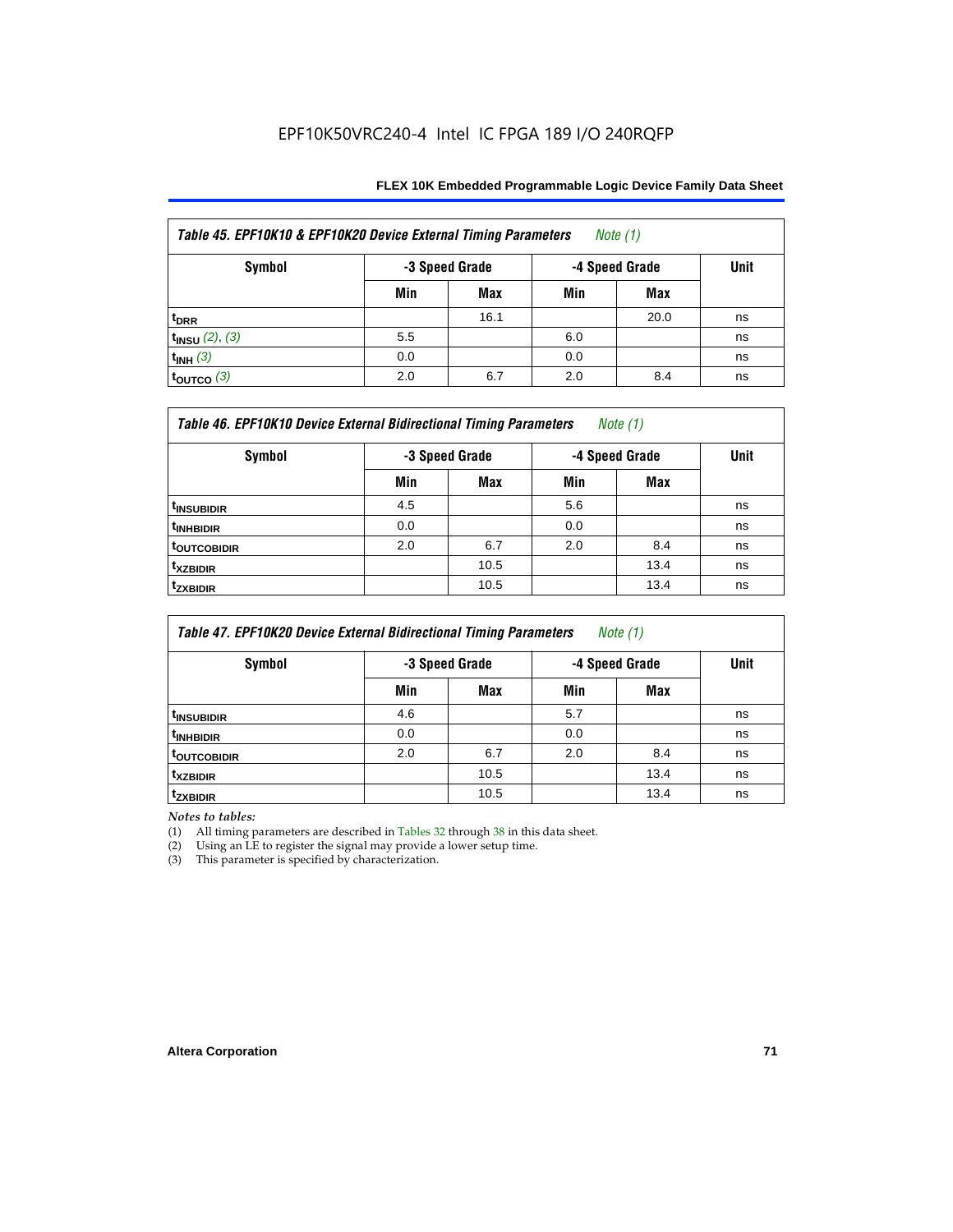Tables 48 through 56 show EPF10K30, EPF10K40, and EPF10K50 device internal and external timing parameters.

| Symbol                     |     | -3 Speed Grade | -4 Speed Grade | <b>Unit</b> |    |
|----------------------------|-----|----------------|----------------|-------------|----|
|                            |     |                |                |             |    |
|                            | Min | Max            | Min            | Max         |    |
| $t_{LUT}$                  |     | 1.3            |                | 1.8         | ns |
| $t_{CLUT}$                 |     | 0.6            |                | 0.6         | ns |
| $t_{RLUT}$                 |     | 1.5            |                | 2.0         | ns |
| <b>t</b> <sub>PACKED</sub> |     | 0.5            |                | 0.8         | ns |
| $t_{EN}$                   |     | 0.9            |                | 1.5         | ns |
| $t_{CICO}$                 |     | 0.2            |                | 0.4         | ns |
| $t_{CGEN}$                 |     | 0.9            |                | 1.4         | ns |
| $t_{\text{GENR}}$          |     | 0.9            |                | 1.4         | ns |
| $t_{CASC}$                 |     | 1.0            |                | 1.2         | ns |
| $t_C$                      |     | 1.3            |                | 1.6         | ns |
| $t_{CO}$                   |     | 0.9            |                | 1.2         | ns |
| $t_{\text{COMB}}$          |     | 0.6            |                | 0.6         | ns |
| $t_{\text{SU}}$            | 1.4 |                | 1.4            |             | ns |
| $t_H$                      | 0.9 |                | 1.3            |             | ns |
| $t_{PRE}$                  |     | 0.9            |                | 1.2         | ns |
| $t_{\text{CLR}}$           |     | 0.9            |                | 1.2         | ns |
| $t_{CH}$                   | 4.0 |                | 4.0            |             | ns |
| $t_{CL}$                   | 4.0 |                | 4.0            |             | ns |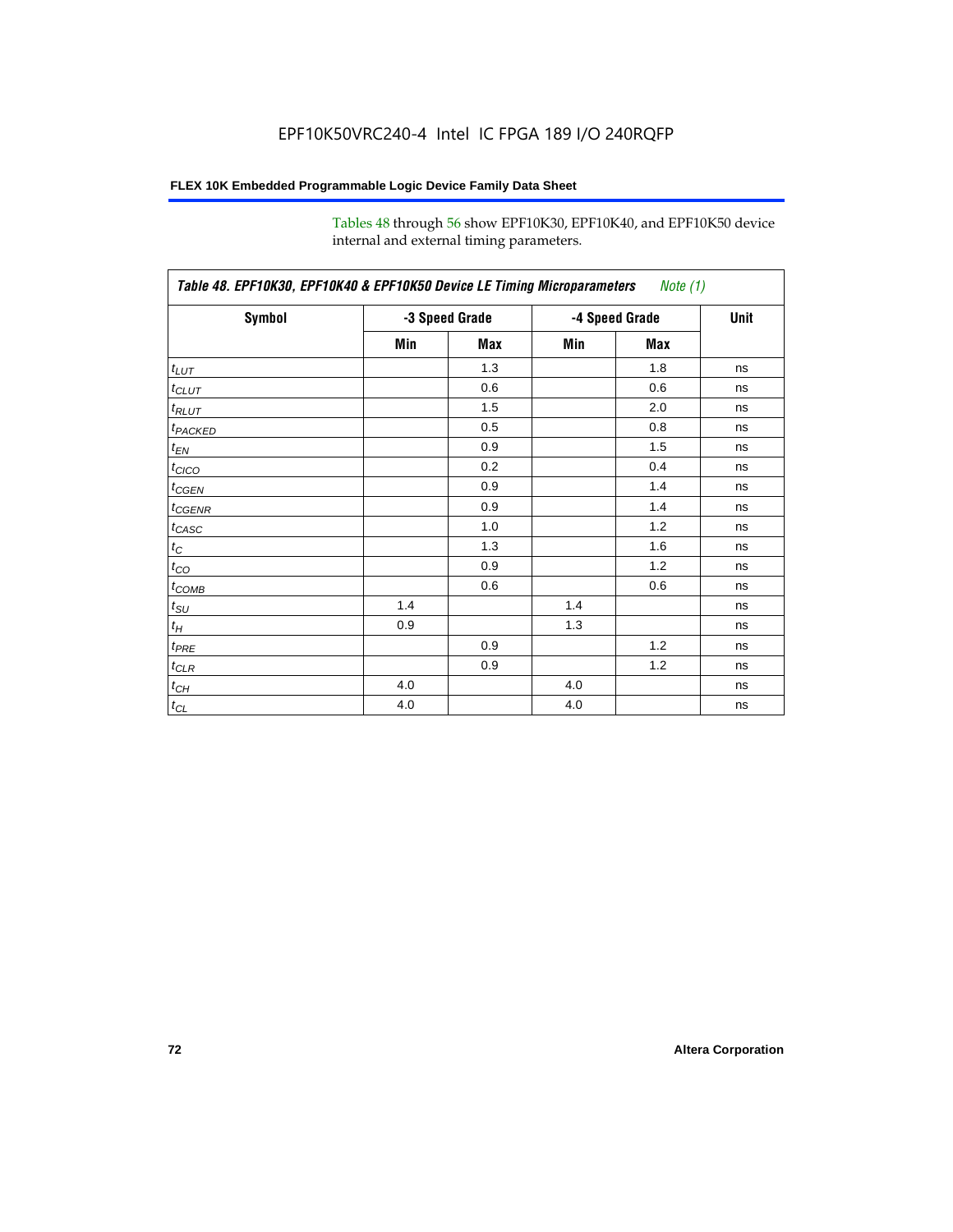| Table 49. EPF10K30, EPF10K40 & EPF10K50 Device IOE Timing Microparameters<br>Note (1) |     |                |     |                |    |  |  |  |
|---------------------------------------------------------------------------------------|-----|----------------|-----|----------------|----|--|--|--|
| <b>Symbol</b>                                                                         |     | -3 Speed Grade |     | -4 Speed Grade |    |  |  |  |
|                                                                                       | Min | <b>Max</b>     | Min | Max            |    |  |  |  |
| t <sub>IOD</sub>                                                                      |     | 0.4            |     | 0.6            | ns |  |  |  |
| $t_{\text{IOC}}$                                                                      |     | 0.5            |     | 0.9            | ns |  |  |  |
| $t_{IOCO}$                                                                            |     | 0.4            |     | 0.5            | ns |  |  |  |
| t <sub>IOCOMB</sub>                                                                   |     | 0.0            |     | 0.0            | ns |  |  |  |
| $t_{IOSU}$                                                                            | 3.1 |                | 3.5 |                | ns |  |  |  |
| $t_{IOH}$                                                                             | 1.0 |                | 1.9 |                | ns |  |  |  |
| $t_{IOCLR}$                                                                           |     | 1.0            |     | 1.2            | ns |  |  |  |
| $t_{OD1}$                                                                             |     | 3.3            |     | 3.6            | ns |  |  |  |
| $t_{OD2}$                                                                             |     | 5.6            |     | 6.5            | ns |  |  |  |
| $t_{OD3}$                                                                             |     | 7.0            |     | 8.3            | ns |  |  |  |
| $t_{\mathsf{XZ}}$                                                                     |     | 5.2            |     | 5.5            | ns |  |  |  |
| $t_{ZX1}$                                                                             |     | 5.2            |     | 5.5            | ns |  |  |  |
| $t_{ZX2}$                                                                             |     | 7.5            |     | 8.4            | ns |  |  |  |
| $t_{ZX3}$                                                                             |     | 8.9            |     | 10.2           | ns |  |  |  |
| $t_{INREG}$                                                                           |     | 7.7            |     | 10.0           | ns |  |  |  |
| $t_{IOFD}$                                                                            |     | 3.3            |     | 4.0            | ns |  |  |  |
| $t_{INCOMB}$                                                                          |     | 3.3            |     | 4.0            | ns |  |  |  |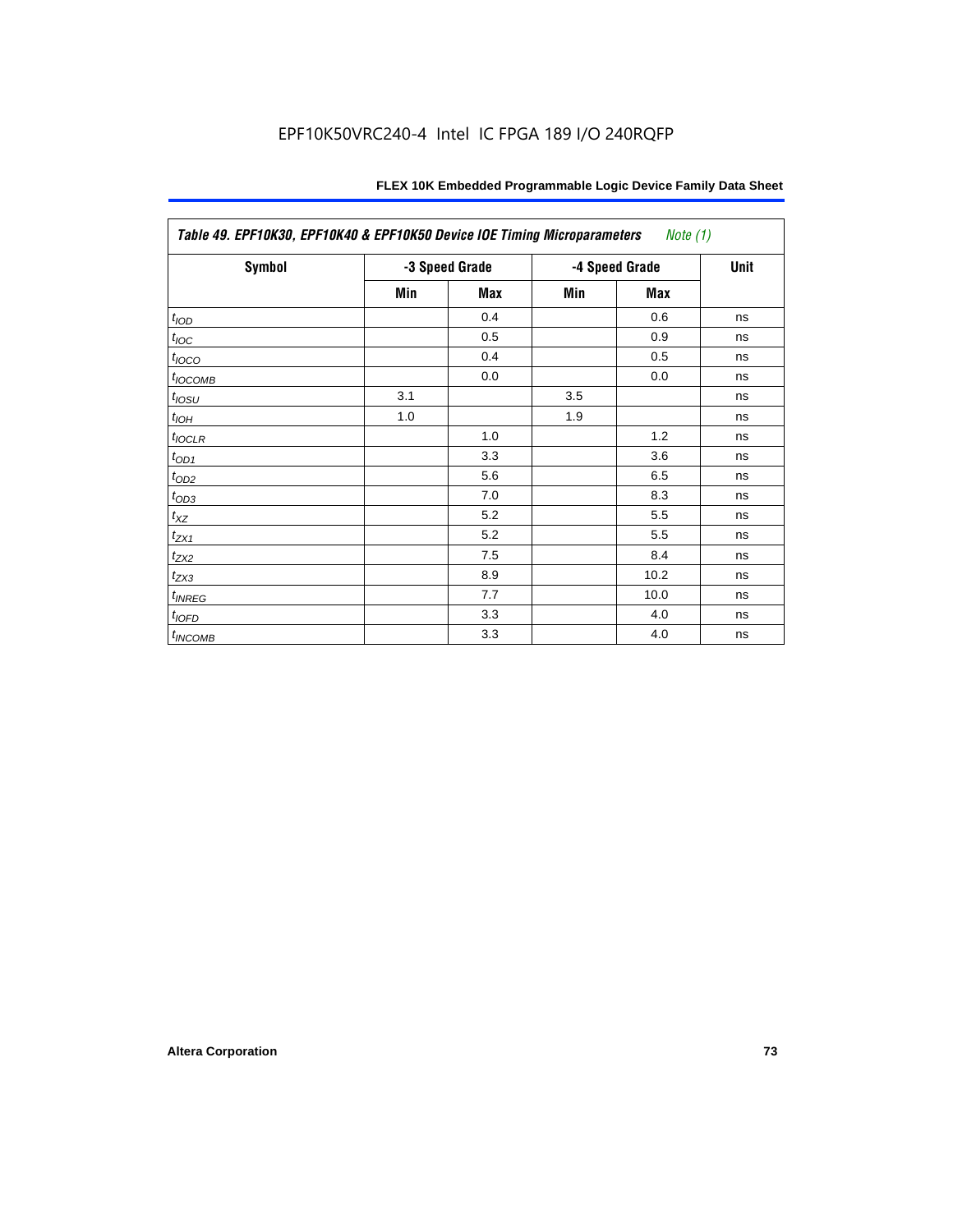| <b>Symbol</b>          |     | -3 Speed Grade |     | -4 Speed Grade | <b>Unit</b> |
|------------------------|-----|----------------|-----|----------------|-------------|
|                        | Min | <b>Max</b>     | Min | <b>Max</b>     |             |
| <sup>t</sup> EABDATA1  |     | 1.5            |     | 1.9            | ns          |
| <sup>t</sup> EABDATA2  |     | 4.8            |     | 6.0            | ns          |
| t <sub>EABWE1</sub>    |     | 1.0            |     | 1.2            | ns          |
| <sup>t</sup> EABWE2    |     | 5.0            |     | 6.2            | ns          |
| <sup>t</sup> EABCLK    |     | 1.0            |     | 2.2            | ns          |
| t <sub>EABCO</sub>     |     | 0.5            |     | 0.6            | ns          |
| <sup>t</sup> EABBYPASS |     | 1.5            |     | 1.9            | ns          |
| t <sub>EABSU</sub>     | 1.5 |                | 1.8 |                | ns          |
| $t_{EABH}$             | 2.0 |                | 2.5 |                | ns          |
| $t_{AA}$               |     | 8.7            |     | 10.7           | ns          |
| $t_{\mathit{WP}}$      | 5.8 |                | 7.2 |                | ns          |
| $t_{WDSU}$             | 1.6 |                | 2.0 |                | ns          |
| $t_{WDH}$              | 0.3 |                | 0.4 |                | ns          |
| $t_{WASU}$             | 0.5 |                | 0.6 |                | ns          |
| $t_{W\underline{AH}}$  | 1.0 |                | 1.2 |                | ns          |
| $t_{WO}$               |     | 5.0            |     | 6.2            | ns          |
| $t_{DD}$               |     | 5.0            |     | 6.2            | ns          |
| <sup>t</sup> EABOUT    |     | 0.5            |     | 0.6            | ns          |
| $t_{EABCH}$            | 4.0 |                | 4.0 |                | ns          |
| $t_{EABCL}$            | 5.8 |                | 7.2 |                | ns          |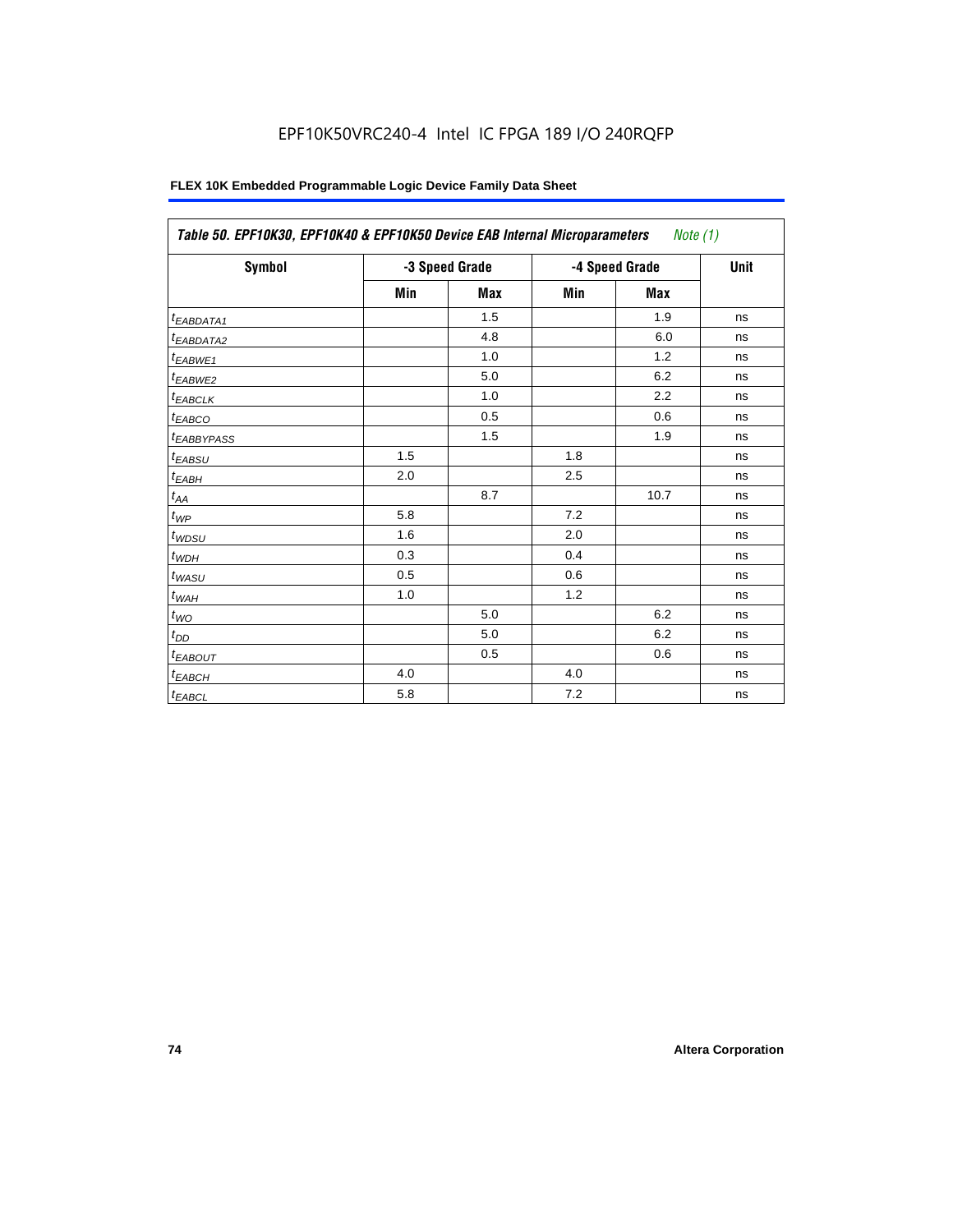| Table 51. EPF10K30, EPF10K40 & EPF10K50 Device EAB Internal Timing Macroparameters |      |                |      |                |             |  |  |
|------------------------------------------------------------------------------------|------|----------------|------|----------------|-------------|--|--|
| <b>Symbol</b>                                                                      |      | -3 Speed Grade |      | -4 Speed Grade | <b>Unit</b> |  |  |
|                                                                                    | Min  | <b>Max</b>     | Min  | Max            |             |  |  |
| $t_{EABA}$                                                                         |      | 13.7           |      | 17.0           | ns          |  |  |
| <b><i>EABRCCOMB</i></b>                                                            | 13.7 |                | 17.0 |                | ns          |  |  |
| <b><i>EABRCREG</i></b>                                                             | 9.7  |                | 11.9 |                | ns          |  |  |
| <sup>t</sup> EABWP                                                                 | 5.8  |                | 7.2  |                | ns          |  |  |
| <b><i>EABWCCOMB</i></b>                                                            | 7.3  |                | 9.0  |                | ns          |  |  |
| <b><i>EABWCREG</i></b>                                                             | 13.0 |                | 16.0 |                | ns          |  |  |
| <sup>t</sup> EABDD                                                                 |      | 10.0           |      | 12.5           | ns          |  |  |
| <i>EABDATACO</i>                                                                   |      | 2.0            |      | 3.4            | ns          |  |  |
| <sup>T</sup> EABDATASU                                                             | 5.3  |                | 5.6  |                | ns          |  |  |
| <sup>t</sup> EABDATAH                                                              | 0.0  |                | 0.0  |                | ns          |  |  |
| <b><i>EABWESU</i></b>                                                              | 5.5  |                | 5.8  |                | ns          |  |  |
| <sup>t</sup> EABWEH                                                                | 0.0  |                | 0.0  |                | ns          |  |  |
| <sup>t</sup> EABWDSU                                                               | 5.5  |                | 5.8  |                | ns          |  |  |
| <sup>t</sup> EABWDH                                                                | 0.0  |                | 0.0  |                | ns          |  |  |
| <sup>t</sup> EABWASU                                                               | 2.1  |                | 2.7  |                | ns          |  |  |
| <sup>t</sup> EABWAH                                                                | 0.0  |                | 0.0  |                | ns          |  |  |
| $t_{EABWO}$                                                                        |      | 9.5            |      | 11.8           | ns          |  |  |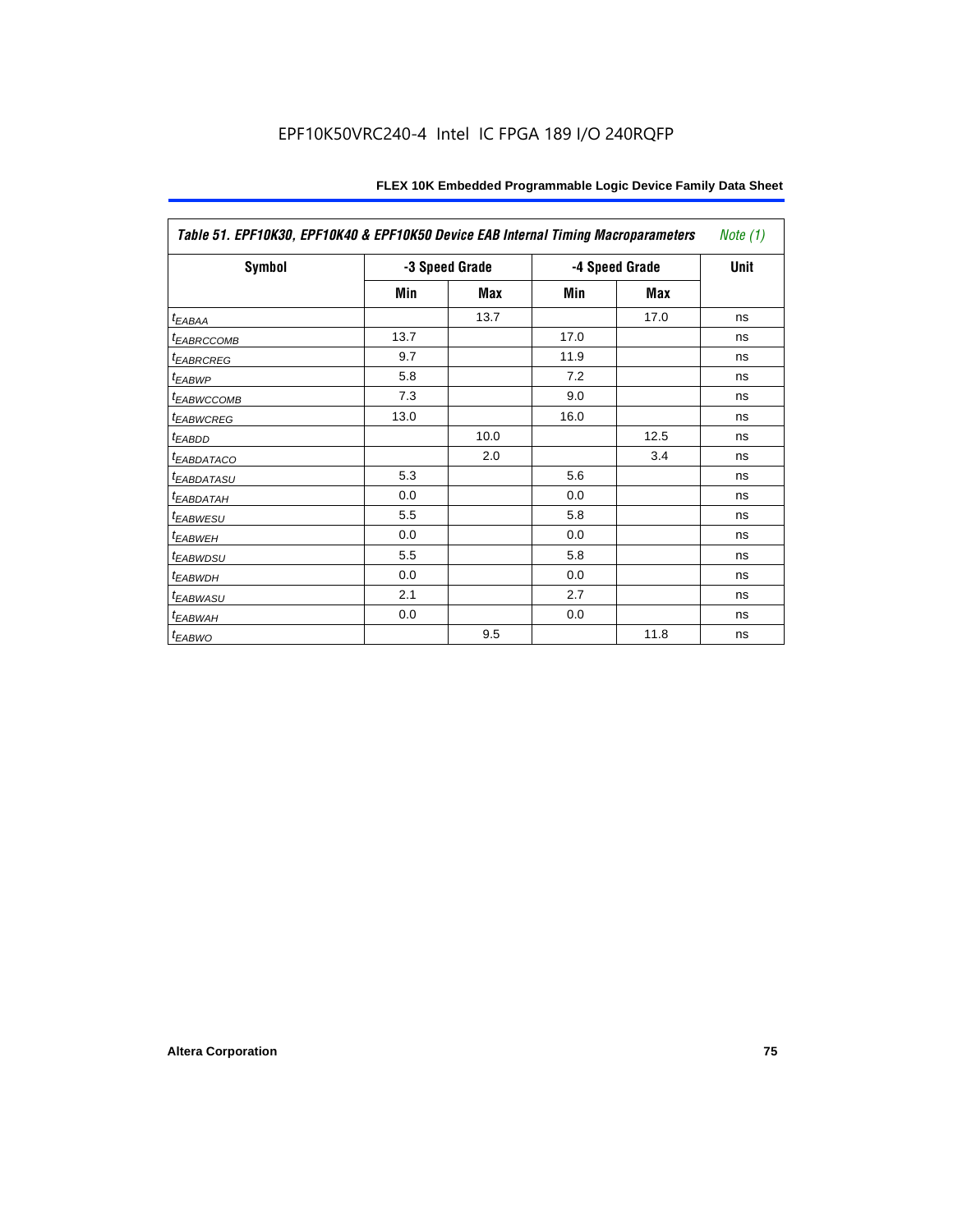| <b>Table 52. EPF10K30 Device Interconnect Timing Microparameters</b><br><i>Note</i> $(1)$ |     |                |     |                |             |  |  |  |
|-------------------------------------------------------------------------------------------|-----|----------------|-----|----------------|-------------|--|--|--|
| Symbol                                                                                    |     | -3 Speed Grade |     | -4 Speed Grade | <b>Unit</b> |  |  |  |
|                                                                                           | Min | Max            | Min | <b>Max</b>     |             |  |  |  |
| $t_{DIN2IOE}$                                                                             |     | 6.9            |     | 8.7            | ns          |  |  |  |
| $t_{DIN2LE}$                                                                              |     | 3.6            |     | 4.8            | ns          |  |  |  |
| <sup>t</sup> DIN2DATA                                                                     |     | 5.5            |     | 7.2            | ns          |  |  |  |
| <sup>t</sup> DCLK2IOE                                                                     |     | 4.6            |     | 6.2            | ns          |  |  |  |
| <sup>t</sup> DCLK2LE                                                                      |     | 3.6            |     | 4.8            | ns          |  |  |  |
| <sup>t</sup> SAMELAB                                                                      |     | 0.3            |     | 0.3            | ns          |  |  |  |
| <sup>t</sup> SAMEROW                                                                      |     | 3.3            |     | 3.7            | ns          |  |  |  |
| <sup>t</sup> SAMECOLUMN                                                                   |     | 2.5            |     | 2.7            | ns          |  |  |  |
| <i><b>IDIFFROW</b></i>                                                                    |     | 5.8            |     | 6.4            | ns          |  |  |  |
| <sup>t</sup> TWOROWS                                                                      |     | 9.1            |     | 10.1           | ns          |  |  |  |
| <sup>t</sup> LEPERIPH                                                                     |     | 6.2            |     | 7.1            | ns          |  |  |  |
| <sup>t</sup> LABCARRY                                                                     |     | 0.4            |     | 0.6            | ns          |  |  |  |
| <sup>t</sup> LABCASC                                                                      |     | 2.4            |     | 3.0            | ns          |  |  |  |

| Symbol                  |     | -3 Speed Grade |     | -4 Speed Grade | Unit |
|-------------------------|-----|----------------|-----|----------------|------|
|                         | Min | Max            | Min | Max            |      |
| $t_{DINZIOE}$           |     | 7.6            |     | 9.4            | ns   |
| <sup>t</sup> DIN2LE     |     | 3.6            |     | 4.8            | ns   |
| <sup>I</sup> DIN2DATA   |     | 5.5            |     | 7.2            | ns   |
| <sup>I</sup> DCLK2IOE   |     | 4.6            |     | 6.2            | ns   |
| t <sub>DCLK2LE</sub>    |     | 3.6            |     | 4.8            | ns   |
| <sup>I</sup> SAMELAB    |     | 0.3            |     | 0.3            | ns   |
| <sup>I</sup> SAMEROW    |     | 3.3            |     | 3.7            | ns   |
| <sup>t</sup> SAMECOLUMN |     | 3.1            |     | 3.2            | ns   |
| <sup>I</sup> DIFFROW    |     | 6.4            |     | 6.4            | ns   |
| <sup>t</sup> TWOROWS    |     | 9.7            |     | 10.6           | ns   |
| <sup>t</sup> LEPERIPH   |     | 6.4            |     | 7.1            | ns   |
| <b>LABCARRY</b>         |     | 0.4            |     | 0.6            | ns   |
| <sup>t</sup> LABCASC    |     | 2.4            |     | 3.0            | ns   |

<u> 1980 - Johann Barn, mars ann an t-Amhain Aonaich an t-Aonaich an t-Aonaich an t-Aonaich an t-Aonaich an t-Aon</u>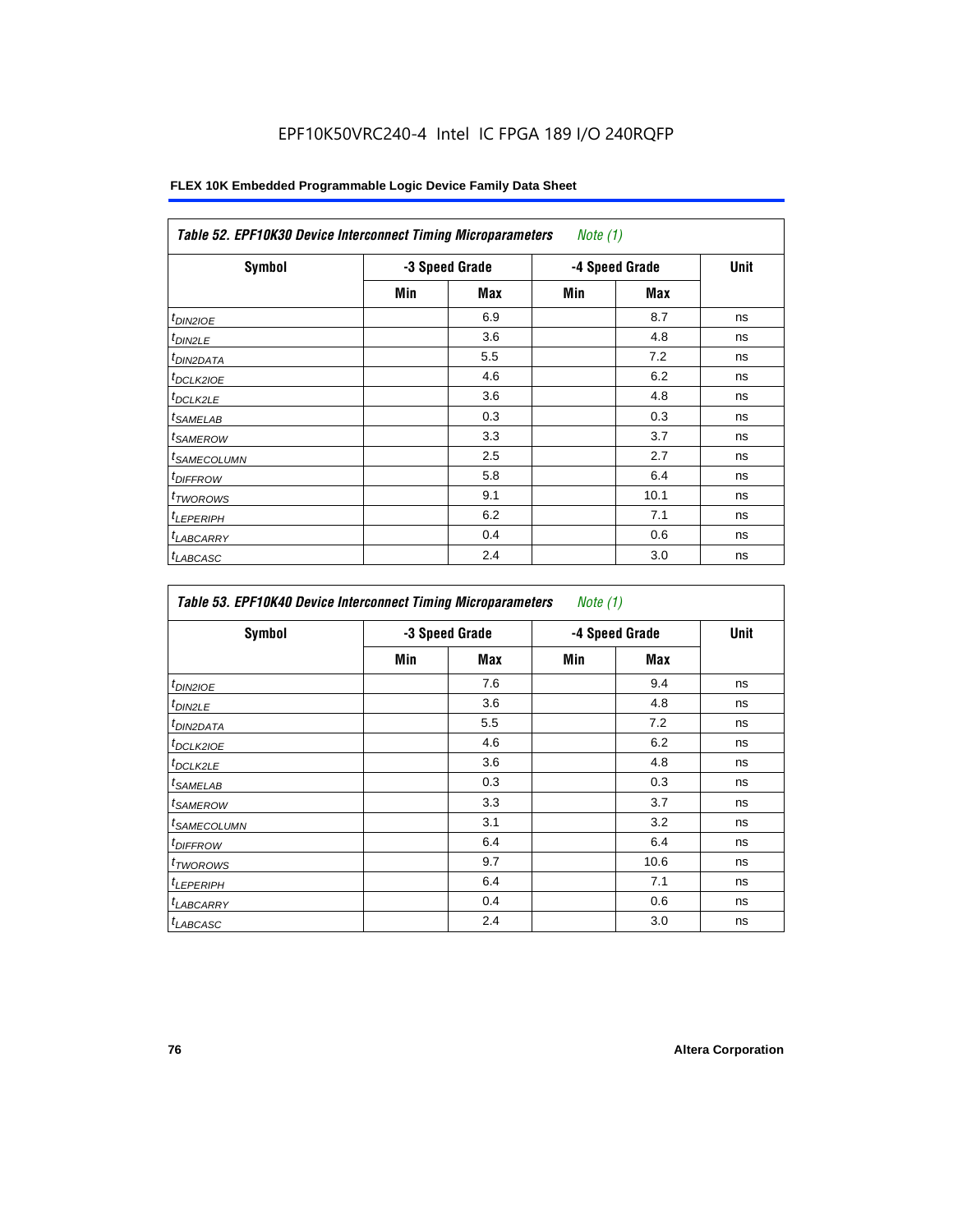| Table 54. EPF10K50 Device Interconnect Timing Microparameters<br>Note $(1)$ |                |      |     |                |             |  |  |  |
|-----------------------------------------------------------------------------|----------------|------|-----|----------------|-------------|--|--|--|
| Symbol                                                                      | -3 Speed Grade |      |     | -4 Speed Grade | <b>Unit</b> |  |  |  |
|                                                                             | Min            | Max  | Min | Max            |             |  |  |  |
| $t_{DIN2IOE}$                                                               |                | 8.4  |     | 10.2           | ns          |  |  |  |
| t <sub>DIN2LE</sub>                                                         |                | 3.6  |     | 4.8            | ns          |  |  |  |
| t <sub>DIN2DATA</sub>                                                       |                | 5.5  |     | 7.2            | ns          |  |  |  |
| t <sub>DCLK2IOE</sub>                                                       |                | 4.6  |     | 6.2            | ns          |  |  |  |
| $t_{DCLK2LE}$                                                               |                | 3.6  |     | 4.8            | ns          |  |  |  |
| <i>t<sub>SAMELAB</sub></i>                                                  |                | 0.3  |     | 0.3            | ns          |  |  |  |
| <i>t<sub>SAMEROW</sub></i>                                                  |                | 3.3  |     | 3.7            | ns          |  |  |  |
| <sup>t</sup> SAMECOLUMN                                                     |                | 3.9  |     | 4.1            | ns          |  |  |  |
| <i>t<sub>DIFFROW</sub></i>                                                  |                | 7.2  |     | 7.8            | ns          |  |  |  |
| <i>t</i> <sub>TWOROWS</sub>                                                 |                | 10.5 |     | 11.5           | ns          |  |  |  |
| <b><i>ILEPERIPH</i></b>                                                     |                | 7.5  |     | 8.2            | ns          |  |  |  |
| t <sub>LABCARRY</sub>                                                       |                | 0.4  |     | 0.6            | ns          |  |  |  |
| $t_{LABCASC}$                                                               |                | 2.4  |     | 3.0            | ns          |  |  |  |

| Table 55. EPF10K30, EPF10K40 & EPF10K50 Device External Timing Parameters<br>Note $(1)$ |                |      |                |      |    |  |  |  |
|-----------------------------------------------------------------------------------------|----------------|------|----------------|------|----|--|--|--|
| <b>Symbol</b>                                                                           | -3 Speed Grade |      | -4 Speed Grade | Unit |    |  |  |  |
|                                                                                         | Min            | Max  | Min            | Max  |    |  |  |  |
| <sup>t</sup> DRR                                                                        |                | 17.2 |                | 21.1 | ns |  |  |  |
| $t_{INSU}$ (2), (3)                                                                     | 5.7            |      | 6.4            |      | ns |  |  |  |
| $t_{INH}$ (3)                                                                           | 0.0            |      | 0.0            |      | ns |  |  |  |
| $t_{\text{OUTCO}}$ (3)                                                                  | 2.0            | 8.8  | 2.0            | 11.2 | ns |  |  |  |

| Table 56. EPF10K30, EPF10K40 & EPF10K50 Device External Bidirectional Timing Parameters<br>Note $(1)$ |                                  |      |     |             |    |  |  |  |  |
|-------------------------------------------------------------------------------------------------------|----------------------------------|------|-----|-------------|----|--|--|--|--|
| Symbol                                                                                                | -3 Speed Grade<br>-4 Speed Grade |      |     | <b>Unit</b> |    |  |  |  |  |
|                                                                                                       | Min                              | Max  | Min | Max         |    |  |  |  |  |
| <sup>t</sup> INSUBIDIR                                                                                | 4.1                              |      | 4.6 |             | ns |  |  |  |  |
| <sup>t</sup> INHBIDIR                                                                                 | 0.0                              |      | 0.0 |             | ns |  |  |  |  |
| t <sub>outcobidir</sub>                                                                               | 2.0                              | 8.8  | 2.0 | 11.2        | ns |  |  |  |  |
| <sup>t</sup> xzbidir                                                                                  |                                  | 12.3 |     | 15.0        | ns |  |  |  |  |
| <sup>t</sup> zxbidir                                                                                  |                                  | 12.3 |     | 15.0        | ns |  |  |  |  |

r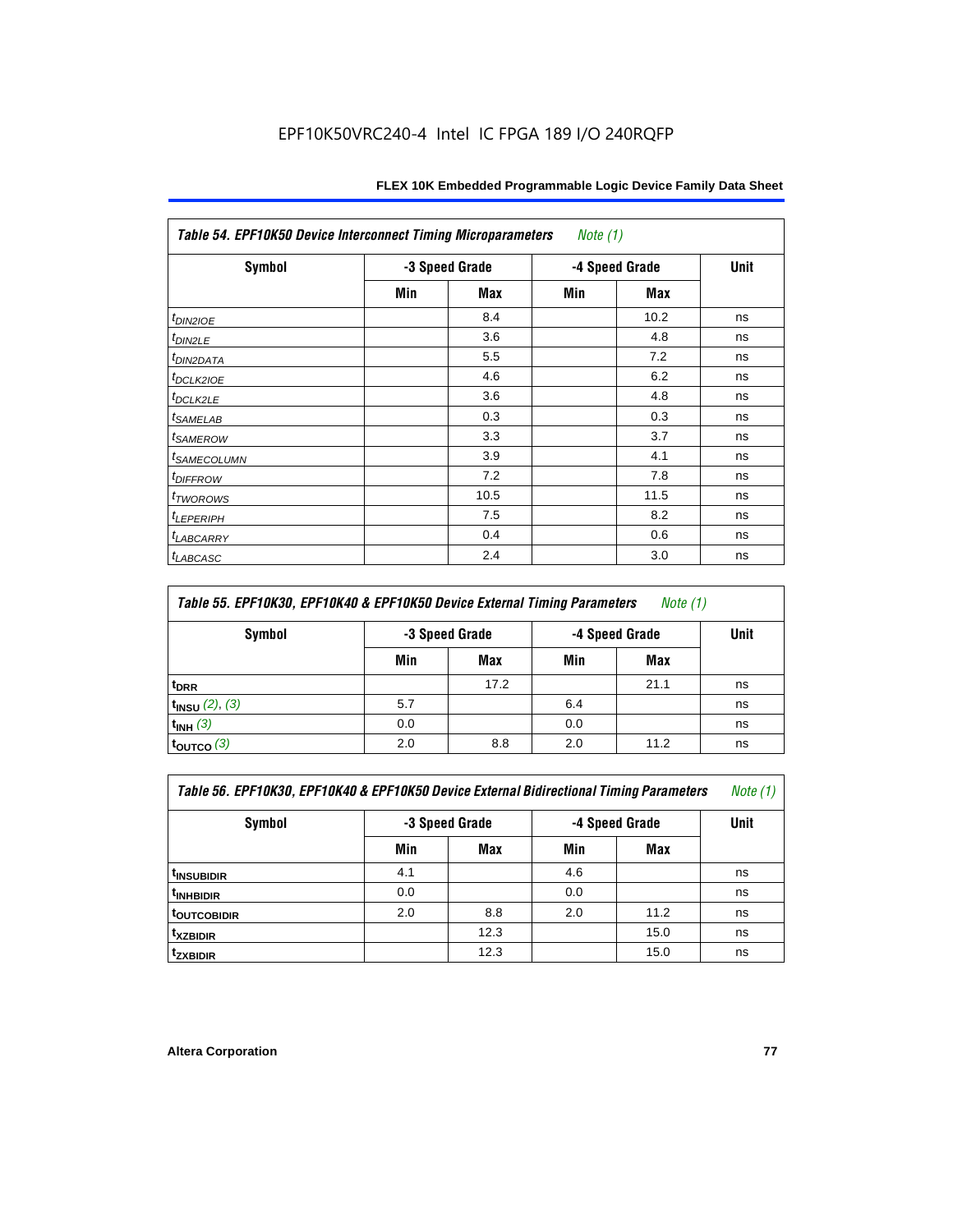#### *Notes to tables:*

- (1) All timing parameters are described in Tables 32 through 38 in this data sheet.
- (2) Using an LE to register the signal may provide a lower setup time.
- (3) This parameter is specified by characterization.

Tables 57 through 63 show EPF10K70 device internal and external timing parameters.

| <b>Table 57. EPF10K70 Device LE Timing Microparameters</b><br>Note (1) |     |                |     |                |     |                |    |  |
|------------------------------------------------------------------------|-----|----------------|-----|----------------|-----|----------------|----|--|
| <b>Symbol</b>                                                          |     | -2 Speed Grade |     | -3 Speed Grade |     | -4 Speed Grade |    |  |
|                                                                        | Min | Max            | Min | <b>Max</b>     | Min | <b>Max</b>     |    |  |
| $t_{LUT}$                                                              |     | 1.3            |     | 1.5            |     | 2.0            | ns |  |
| $t$ CLUT                                                               |     | 0.4            |     | 0.4            |     | 0.5            | ns |  |
| $t_{RLUT}$                                                             |     | 1.5            |     | 1.6            |     | 2.0            | ns |  |
| t <sub>PACKED</sub>                                                    |     | 0.8            |     | 0.9            |     | 1.3            | ns |  |
| $t_{EN}$                                                               |     | 0.8            |     | 0.9            |     | 1.2            | ns |  |
| $t_{CICO}$                                                             |     | 0.2            |     | 0.2            |     | 0.3            | ns |  |
| $t_{GEN}$                                                              |     | 1.0            |     | 1.1            |     | 1.4            | ns |  |
| $t_{\text{GENR}}$                                                      |     | 1.1            |     | 1.2            |     | 1.5            | ns |  |
| $t_{CASC}$                                                             |     | 1.0            |     | 1.1            |     | 1.3            | ns |  |
| $t_C$                                                                  |     | 0.7            |     | 0.8            |     | 1.0            | ns |  |
| $t_{CO}$                                                               |     | 0.9            |     | 1.0            |     | 1.4            | ns |  |
| $t_{COMB}$                                                             |     | 0.4            |     | 0.5            |     | 0.7            | ns |  |
| $t_{\text{SU}}$                                                        | 1.9 |                | 2.1 |                | 2.6 |                | ns |  |
| $t_H$                                                                  | 2.1 |                | 2.3 |                | 3.1 |                | ns |  |
| $t_{PRE}$                                                              |     | 0.9            |     | 1.0            |     | 1.4            | ns |  |
| $t_{CLR}$                                                              |     | 0.9            |     | 1.0            |     | 1.4            | ns |  |
| $t_{CH}$                                                               | 4.0 |                | 4.0 |                | 4.0 |                | ns |  |
| $t_{CL}$                                                               | 4.0 |                | 4.0 |                | 4.0 |                | ns |  |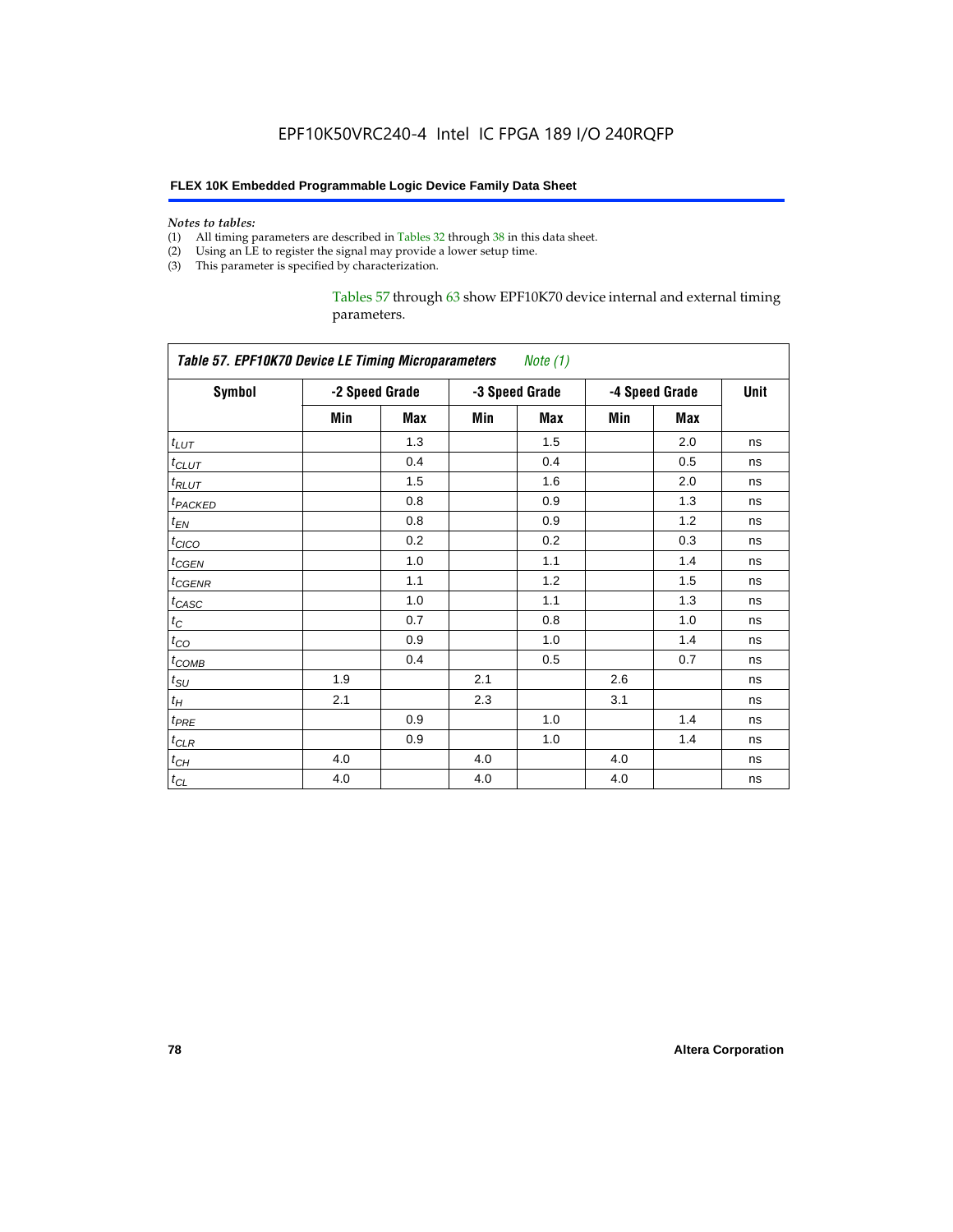| Table 58. EPF10K70 Device IOE Timing Microparameters<br>Note (1) |                |     |     |                |                |      |    |  |  |
|------------------------------------------------------------------|----------------|-----|-----|----------------|----------------|------|----|--|--|
| Symbol                                                           | -2 Speed Grade |     |     | -3 Speed Grade | -4 Speed Grade | Unit |    |  |  |
|                                                                  | Min            | Max | Min | Max            | Min            | Max  |    |  |  |
| t <sub>IOD</sub>                                                 |                | 0.0 |     | 0.0            |                | 0.0  | ns |  |  |
| $t_{\text{loc}}$                                                 |                | 0.4 |     | 0.5            |                | 0.7  | ns |  |  |
| $t_{IOCO}$                                                       |                | 0.4 |     | 0.4            |                | 0.9  | ns |  |  |
| $t_{IOCOMB}$                                                     |                | 0.0 |     | 0.0            |                | 0.0  | ns |  |  |
| $t_{IOSU}$                                                       | 4.5            |     | 5.0 |                | 6.2            |      | ns |  |  |
| $t_{IOH}$                                                        | 0.4            |     | 0.5 |                | 0.7            |      | ns |  |  |
| $t_{IOCLR}$                                                      |                | 0.6 |     | 0.7            |                | 1.6  | ns |  |  |
| $t_{OD1}$                                                        |                | 3.6 |     | 4.0            |                | 5.0  | ns |  |  |
| $t_{OD2}$                                                        |                | 5.6 |     | 6.3            |                | 7.3  | ns |  |  |
| $t_{\rm OD3}$                                                    |                | 6.9 |     | 7.7            |                | 8.7  | ns |  |  |
| $t_{XZ}$                                                         |                | 5.5 |     | 6.2            |                | 6.8  | ns |  |  |
| $t_{ZX1}$                                                        |                | 5.5 |     | 6.2            |                | 6.8  | ns |  |  |
| $t_{ZX2}$                                                        |                | 7.5 |     | 8.5            |                | 9.1  | ns |  |  |
| $t_{ZX3}$                                                        |                | 8.8 |     | 9.9            |                | 10.5 | ns |  |  |
| $t_{INREG}$                                                      |                | 8.0 |     | 9.0            |                | 10.2 | ns |  |  |
| $t_{IOFD}$                                                       |                | 7.2 |     | 8.1            |                | 10.3 | ns |  |  |
| $t_{INCOMB}$                                                     |                | 7.2 |     | 8.1            |                | 10.3 | ns |  |  |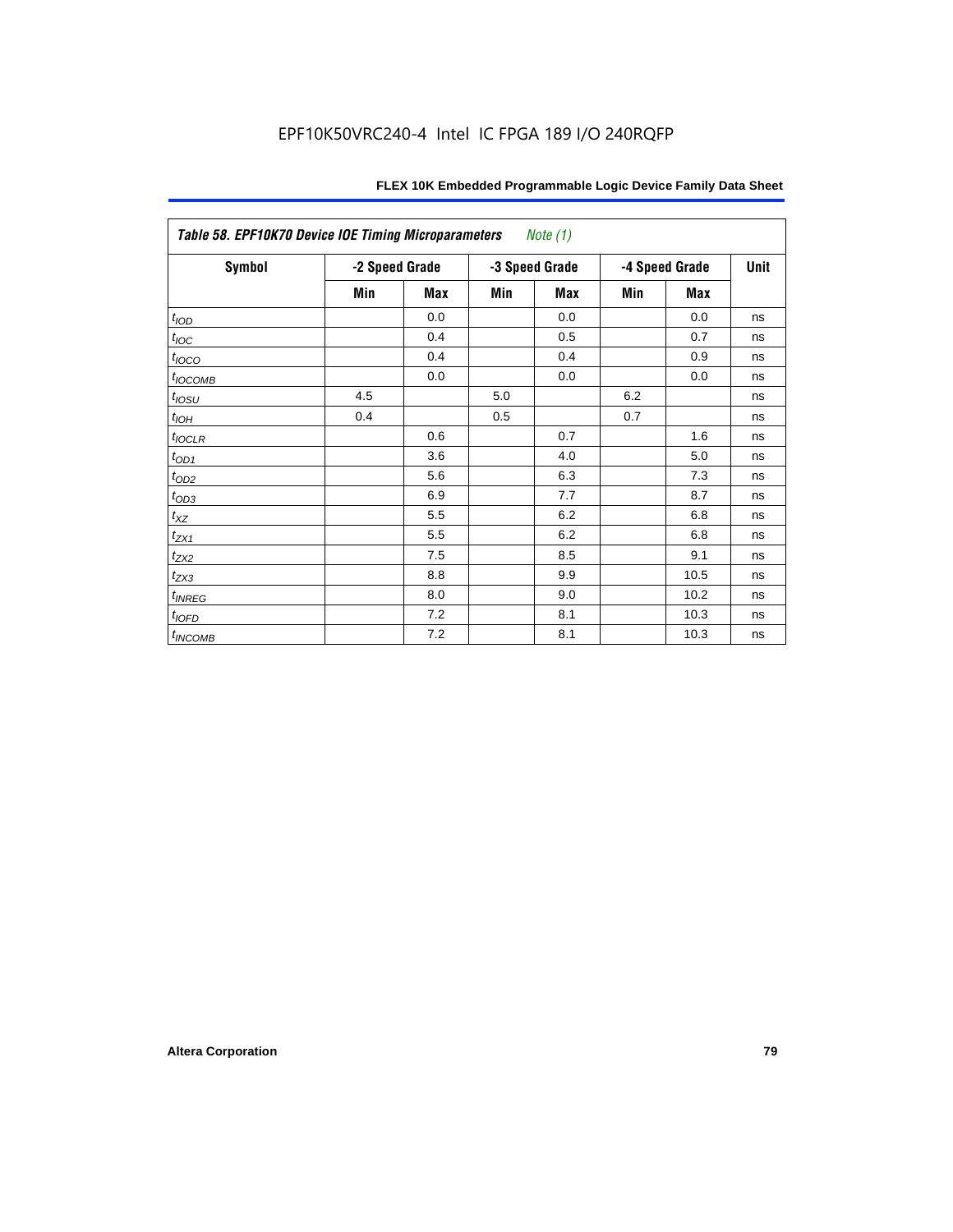| FLEX 10K Embedded Programmable Logic Device Family Data Sheet |  |
|---------------------------------------------------------------|--|
|---------------------------------------------------------------|--|

| Table 59. EPF10K70 Device EAB Internal Microparameters<br>Note $(1)$ |                |            |                |            |                |             |    |  |  |  |
|----------------------------------------------------------------------|----------------|------------|----------------|------------|----------------|-------------|----|--|--|--|
| Symbol                                                               | -2 Speed Grade |            | -3 Speed Grade |            | -4 Speed Grade | <b>Unit</b> |    |  |  |  |
|                                                                      | Min            | <b>Max</b> | Min            | <b>Max</b> | Min            | <b>Max</b>  |    |  |  |  |
| $t_{EABDATA1}$                                                       |                | 1.3        |                | 1.5        |                | 1.9         | ns |  |  |  |
| $t_{EABDATA2}$                                                       |                | 4.3        |                | 4.8        |                | 6.0         | ns |  |  |  |
| t <sub>EABWE1</sub>                                                  |                | 0.9        |                | 1.0        |                | 1.2         | ns |  |  |  |
| t <sub>EABWE2</sub>                                                  |                | 4.5        |                | 5.0        |                | 6.2         | ns |  |  |  |
| $t_{EABCLK}$                                                         |                | 0.9        |                | 1.0        |                | 2.2         | ns |  |  |  |
| $t_{EABCO}$                                                          |                | 0.4        |                | 0.5        |                | 0.6         | ns |  |  |  |
| <b><i>EABBYPASS</i></b>                                              |                | 1.3        |                | 1.5        |                | 1.9         | ns |  |  |  |
| $t_{EABSU}$                                                          | 1.3            |            | 1.5            |            | 1.8            |             | ns |  |  |  |
| $t_{EABH}$                                                           | 1.8            |            | 2.0            |            | 2.5            |             | ns |  |  |  |
| $t_{AA}$                                                             |                | 7.8        |                | 8.7        |                | 10.7        | ns |  |  |  |
| $t_{\mathit{WP}}$                                                    | 5.2            |            | 5.8            |            | 7.2            |             | ns |  |  |  |
| $t_{W\!D\!S\!U}$                                                     | 1.4            |            | 1.6            |            | 2.0            |             | ns |  |  |  |
| $t_{WDH}$                                                            | 0.3            |            | 0.3            |            | 0.4            |             | ns |  |  |  |
| $t_{WASU}$                                                           | 0.4            |            | 0.5            |            | 0.6            |             | ns |  |  |  |
| $t_{W\!A H}$                                                         | 0.9            |            | 1.0            |            | 1.2            |             | ns |  |  |  |
| $t_{WO}$                                                             |                | 4.5        |                | 5.0        |                | 6.2         | ns |  |  |  |
| $t_{DD}$                                                             |                | 4.5        |                | 5.0        |                | 6.2         | ns |  |  |  |
| <sup>t</sup> EABOUT                                                  |                | 0.4        |                | 0.5        |                | 0.6         | ns |  |  |  |
| $t_{EABCH}$                                                          | 4.0            |            | 4.0            |            | 4.0            |             | ns |  |  |  |
| $t_{EABCL}$                                                          | 5.2            |            | 5.8            |            | 7.2            |             | ns |  |  |  |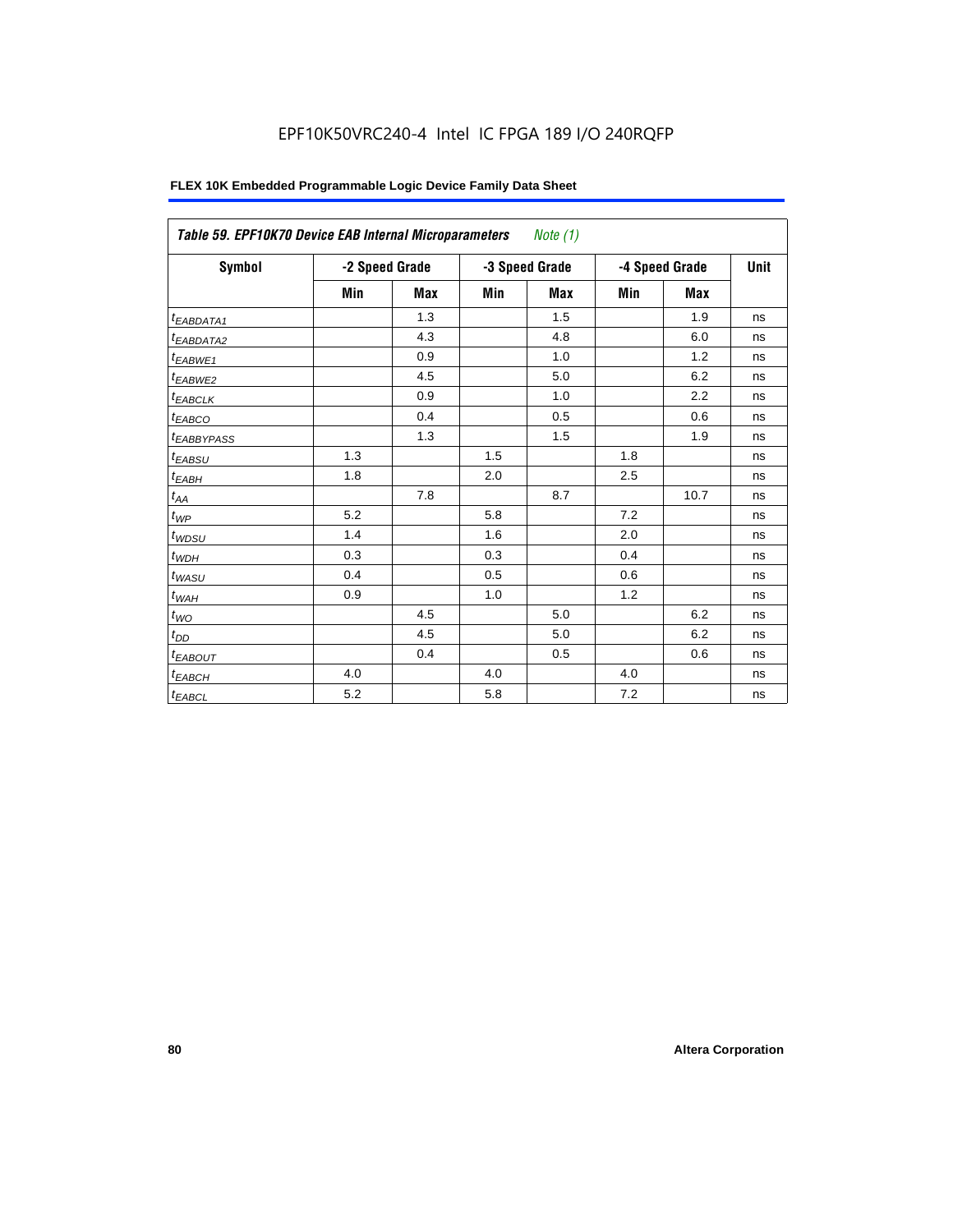|                         | Table 60. EPF10K70 Device EAB Internal Timing Macroparameters<br>Note $(1)$ |                |      |                |                |             |    |  |  |  |  |  |
|-------------------------|-----------------------------------------------------------------------------|----------------|------|----------------|----------------|-------------|----|--|--|--|--|--|
| Symbol                  |                                                                             | -2 Speed Grade |      | -3 Speed Grade | -4 Speed Grade | <b>Unit</b> |    |  |  |  |  |  |
|                         | Min                                                                         | Max            | Min  | Max            | Min            | Max         |    |  |  |  |  |  |
| t <sub>EABAA</sub>      |                                                                             | 12.1           |      | 13.7           |                | 17.0        | ns |  |  |  |  |  |
| <sup>t</sup> EABRCCOMB  | 12.1                                                                        |                | 13.7 |                | 17.0           |             | ns |  |  |  |  |  |
| <sup>t</sup> EABRCREG   | 8.6                                                                         |                | 9.7  |                | 11.9           |             | ns |  |  |  |  |  |
| <sup>t</sup> EABWP      | 5.2                                                                         |                | 5.8  |                | 7.2            |             | ns |  |  |  |  |  |
| <sup>t</sup> EABWCCOMB  | 6.5                                                                         |                | 7.3  |                | 9.0            |             | ns |  |  |  |  |  |
| <sup>t</sup> EABWCREG   | 11.6                                                                        |                | 13.0 |                | 16.0           |             | ns |  |  |  |  |  |
| t <sub>EABDD</sub>      |                                                                             | 8.8            |      | 10.0           |                | 12.5        | ns |  |  |  |  |  |
| <b><i>EABDATACO</i></b> |                                                                             | 1.7            |      | 2.0            |                | 3.4         | ns |  |  |  |  |  |
| <sup>t</sup> EABDATASU  | 4.7                                                                         |                | 5.3  |                | 5.6            |             | ns |  |  |  |  |  |
| <sup>t</sup> EABDATAH   | 0.0                                                                         |                | 0.0  |                | 0.0            |             | ns |  |  |  |  |  |
| <sup>t</sup> EABWESU    | 4.9                                                                         |                | 5.5  |                | 5.8            |             | ns |  |  |  |  |  |
| <sup>t</sup> EABWEH     | 0.0                                                                         |                | 0.0  |                | 0.0            |             | ns |  |  |  |  |  |
| <sup>t</sup> EABWDSU    | 1.8                                                                         |                | 2.1  |                | 2.7            |             | ns |  |  |  |  |  |
| <sup>t</sup> EABWDH     | 0.0                                                                         |                | 0.0  |                | 0.0            |             | ns |  |  |  |  |  |
| <sup>t</sup> EABWASU    | 4.1                                                                         |                | 4.7  |                | 5.8            |             | ns |  |  |  |  |  |
| <sup>t</sup> EABWAH     | 0.0                                                                         |                | 0.0  |                | 0.0            |             | ns |  |  |  |  |  |
| <sup>t</sup> EABWO      |                                                                             | 8.4            |      | 9.5            |                | 11.8        | ns |  |  |  |  |  |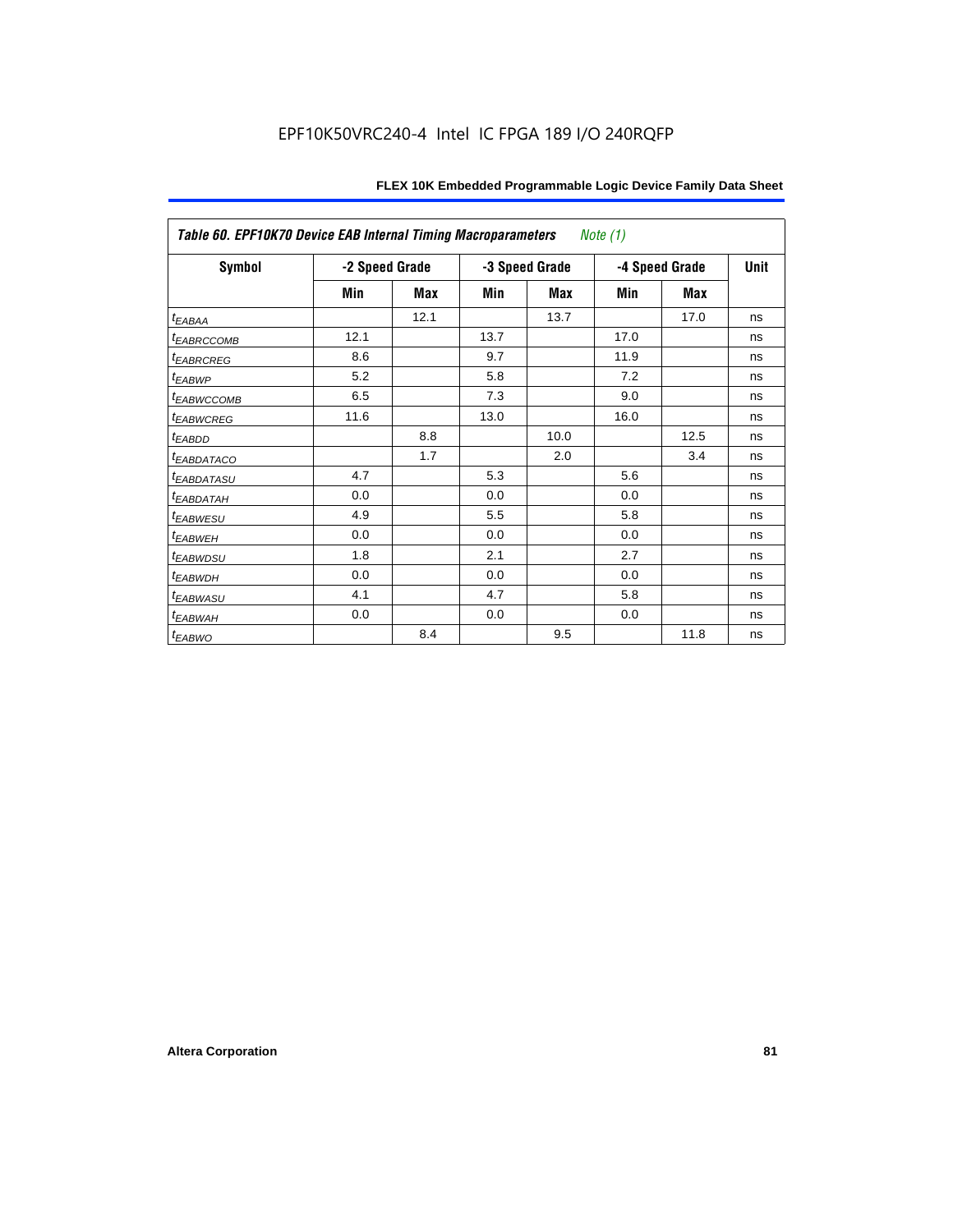| <b>Table 61. EPF10K70 Device Interconnect Timing Microparameters</b><br>Note $(1)$ |                |      |     |                |                |      |    |  |  |  |
|------------------------------------------------------------------------------------|----------------|------|-----|----------------|----------------|------|----|--|--|--|
| Symbol                                                                             | -2 Speed Grade |      |     | -3 Speed Grade | -4 Speed Grade | Unit |    |  |  |  |
|                                                                                    | Min            | Max  | Min | Max            | Min            | Max  |    |  |  |  |
| $t_{DINZIOE}$                                                                      |                | 6.6  |     | 7.3            |                | 8.8  | ns |  |  |  |
| $t_{DIN2LE}$                                                                       |                | 4.2  |     | 4.8            |                | 6.0  | ns |  |  |  |
| <sup>t</sup> DIN2DATA                                                              |                | 6.5  |     | 7.1            |                | 10.8 | ns |  |  |  |
| <sup>t</sup> DCLK2IOE                                                              |                | 5.5  |     | 6.2            |                | 7.7  | ns |  |  |  |
| <sup>t</sup> DCLK2LE                                                               |                | 4.2  |     | 4.8            |                | 6.0  | ns |  |  |  |
| <sup>t</sup> SAMELAB                                                               |                | 0.4  |     | 0.4            |                | 0.5  | ns |  |  |  |
| <sup>t</sup> SAMEROW                                                               |                | 4.8  |     | 4.9            |                | 5.5  | ns |  |  |  |
| <sup>t</sup> SAMECOLUMN                                                            |                | 3.3  |     | 3.4            |                | 3.7  | ns |  |  |  |
| <i><b>IDIFFROW</b></i>                                                             |                | 8.1  |     | 8.3            |                | 9.2  | ns |  |  |  |
| <sup>T</sup> TWOROWS                                                               |                | 12.9 |     | 13.2           |                | 14.7 | ns |  |  |  |
| <sup>t</sup> LEPERIPH                                                              |                | 5.5  |     | 5.7            |                | 6.5  | ns |  |  |  |
| <b>LABCARRY</b>                                                                    |                | 0.8  |     | 0.9            |                | 1.1  | ns |  |  |  |
| <sup>t</sup> LABCASC                                                               |                | 2.7  |     | 3.0            |                | 3.2  | ns |  |  |  |

| Table 62. EPF10K70 Device External Timing Parameters<br><i>Note</i> $(1)$ |     |                |     |                |                |             |    |  |  |
|---------------------------------------------------------------------------|-----|----------------|-----|----------------|----------------|-------------|----|--|--|
| Symbol                                                                    |     | -2 Speed Grade |     | -3 Speed Grade | -4 Speed Grade | <b>Unit</b> |    |  |  |
|                                                                           | Min | Max            | Min | Max            | Min            | Max         |    |  |  |
| t <sub>DRR</sub>                                                          |     | 17.2           |     | 19.1           |                | 24.2        | ns |  |  |
| $t_{INSU}$ (2), (3)                                                       | 6.6 |                | 7.3 |                | 8.0            |             | ns |  |  |
| $t_{INH}$ (3)                                                             | 0.0 |                | 0.0 |                | 0.0            |             | ns |  |  |
| $t_{\text{OUTCO}}(3)$                                                     | 2.0 | 9.9            | 2.0 | 11.1           | 2.0            | 14.3        | ns |  |  |

*Table 63. EPF10K70 Device External Bidirectional Timing Parameters Note (1)*

| Symbol                  | -2 Speed Grade |      |     | -3 Speed Grade | -4 Speed Grade | <b>Unit</b> |    |
|-------------------------|----------------|------|-----|----------------|----------------|-------------|----|
|                         | Min            | Max  | Min | <b>Max</b>     | Min            | <b>Max</b>  |    |
| <sup>t</sup> INSUBIDIR  | 7.4            |      | 8.1 |                | 10.4           |             | ns |
| <sup>T</sup> INHBIDIR   | 0.0            |      | 0.0 |                | 0.0            |             | ns |
| <sup>t</sup> OUTCOBIDIR | 2.0            | 9.9  | 2.0 | 11.1           | 2.0            | 14.3        | ns |
| <sup>t</sup> xzbidir    |                | 13.7 |     | 15.4           |                | 18.5        | ns |
| <sup>t</sup> zxbidir    |                | 13.7 |     | 15.4           |                | 18.5        | ns |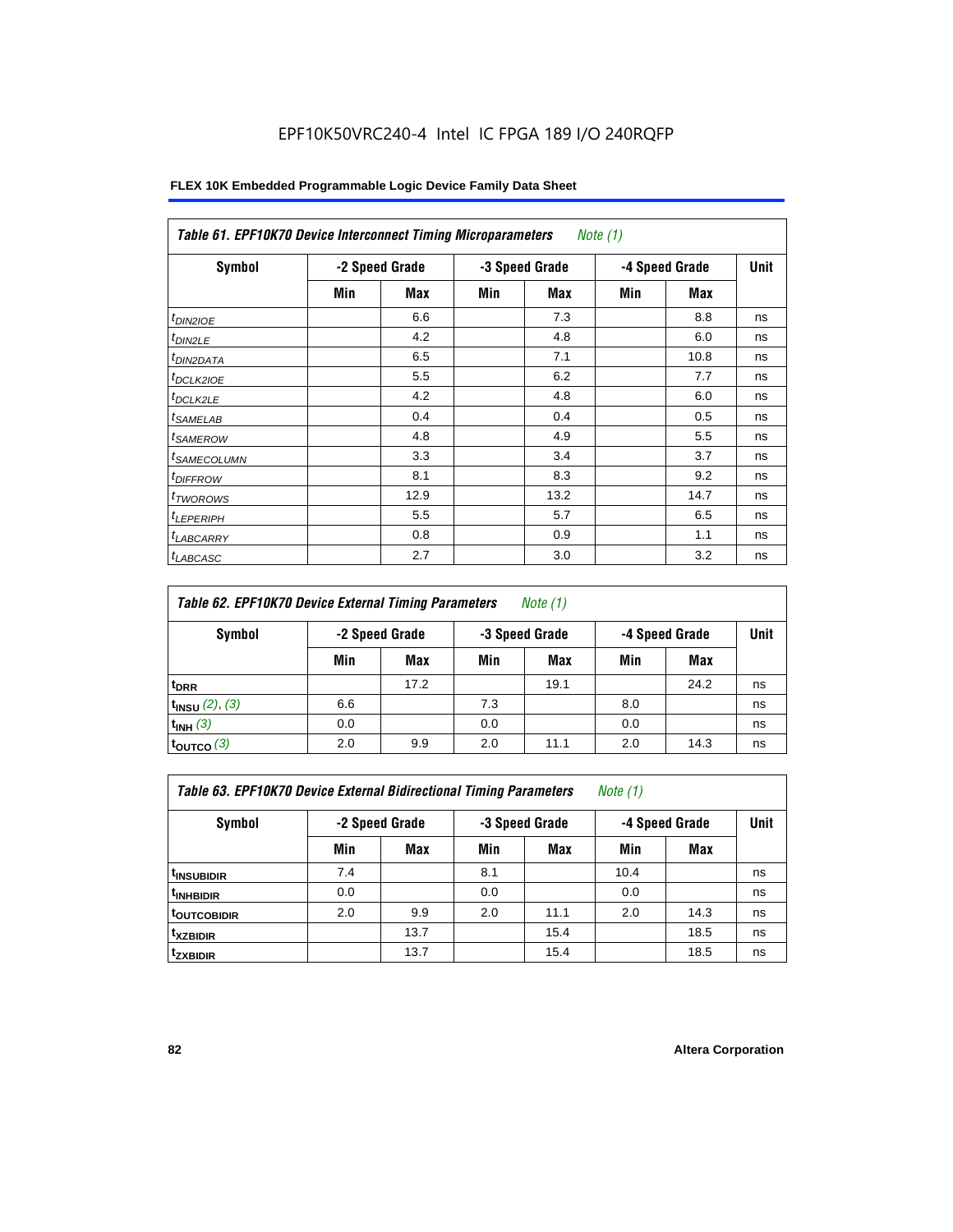#### *Notes to tables:*

- (1) All timing parameters are described in Tables 32 through 38 in this data sheet.
- (2) Using an LE to register the signal may provide a lower setup time.
- (3) This parameter is specified by characterization.

Tables 64 through 70 show EPF10K100 device internal and external timing parameters.

|                     |     |                  |     |                |     | -4 Speed Grade |      |
|---------------------|-----|------------------|-----|----------------|-----|----------------|------|
| <b>Symbol</b>       |     | -3DX Speed Grade |     | -3 Speed Grade |     |                | Unit |
|                     | Min | Max              | Min | Max            | Min | <b>Max</b>     |      |
| $t_{LUT}$           |     | 1.5              |     | 1.5            |     | 2.0            | ns   |
| $t_{CLUT}$          |     | 0.4              |     | 0.4            |     | 0.5            | ns   |
| $t_{RLUT}$          |     | 1.6              |     | 1.6            |     | 2.0            | ns   |
| t <sub>PACKED</sub> |     | 0.9              |     | 0.9            |     | 1.3            | ns   |
| $t_{EN}$            |     | 0.9              |     | 0.9            |     | 1.2            | ns   |
| $t_{CICO}$          |     | 0.2              |     | 0.2            |     | 0.3            | ns   |
| $t_{CSEN}$          |     | 1.1              |     | 1.1            |     | 1.4            | ns   |
| $t_{GENR}$          |     | 1.2              |     | 1.2            |     | 1.5            | ns   |
| $t_{CASC}$          |     | 1.1              |     | 1.1            |     | 1.3            | ns   |
| $t_C$               |     | 0.8              |     | 0.8            |     | 1.0            | ns   |
| $t_{CO}$            |     | 1.0              |     | 1.0            |     | 1.4            | ns   |
| $t_{COMB}$          |     | 0.5              |     | 0.5            |     | 0.7            | ns   |
| $t_{\text{SU}}$     | 2.1 |                  | 2.1 |                | 2.6 |                | ns   |
| $t_H$               | 2.3 |                  | 2.3 |                | 3.1 |                | ns   |
| $t_{PRE}$           |     | 1.0              |     | 1.0            |     | 1.4            | ns   |
| $t_{CLR}$           |     | 1.0              |     | 1.0            |     | 1.4            | ns   |
| $t_{CH}$            | 4.0 |                  | 4.0 |                | 4.0 |                | ns   |
| $t_{CL}$            | 4.0 |                  | 4.0 |                | 4.0 |                | ns   |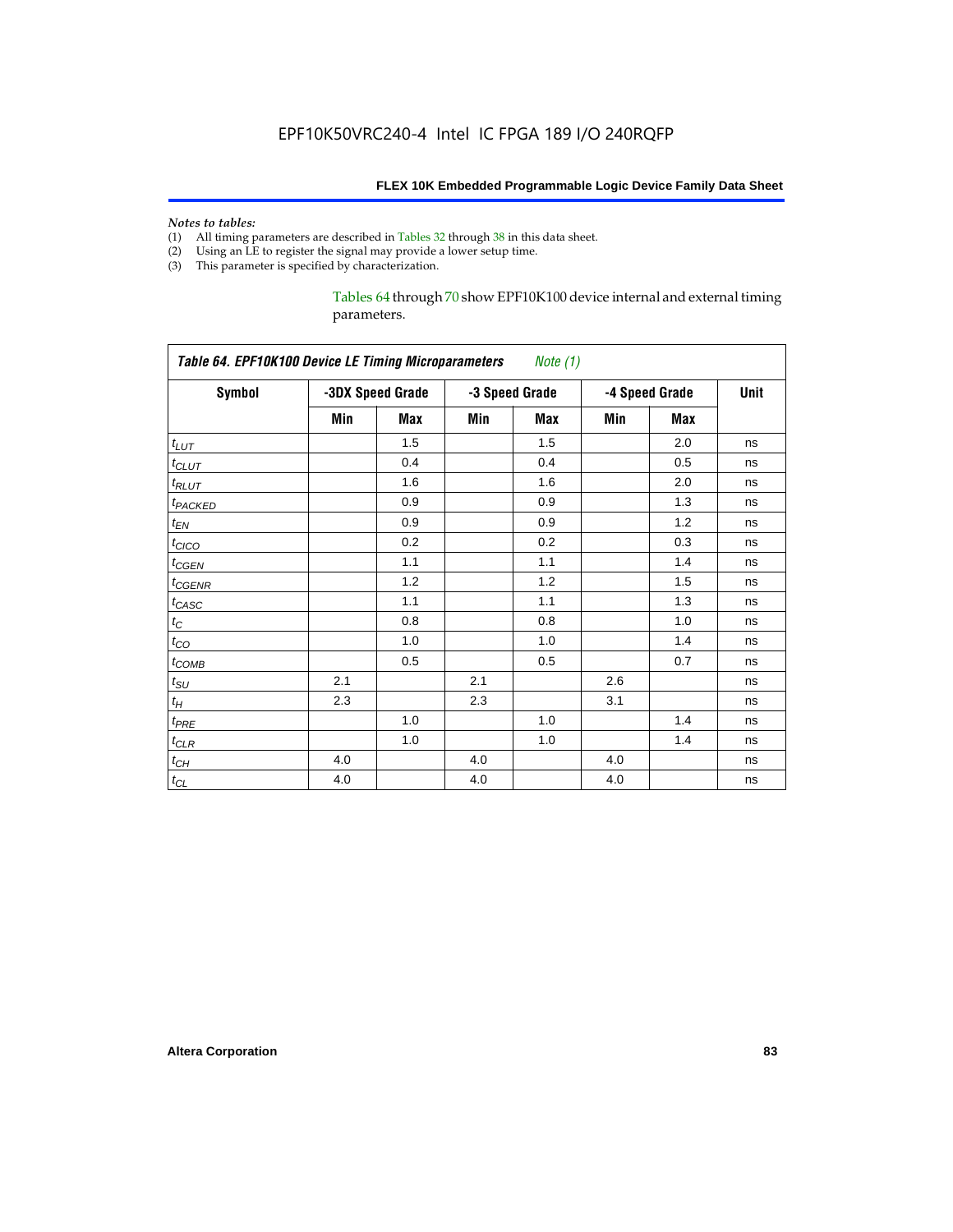| <b>Symbol</b>                                                          | -3DX Speed Grade |     |     | -3 Speed Grade |     | -4 Speed Grade | <b>Unit</b> |
|------------------------------------------------------------------------|------------------|-----|-----|----------------|-----|----------------|-------------|
|                                                                        | Min              | Max | Min | <b>Max</b>     | Min | <b>Max</b>     |             |
| t <sub>IOD</sub>                                                       |                  | 0.0 |     | 0.0            |     | 0.0            | ns          |
| $t_{\text{IOC}}$                                                       |                  | 0.5 |     | 0.5            |     | 0.7            | ns          |
| $t_{IOCO}$                                                             |                  | 0.4 |     | 0.4            |     | 0.9            | ns          |
| $t_{IOCOMB}$                                                           |                  | 0.0 |     | 0.0            |     | 0.0            | ns          |
| $t_{IOSU}$                                                             | 5.5              |     | 5.5 |                | 6.7 |                | ns          |
| $t_{IOH}$                                                              | 0.5              |     | 0.5 |                | 0.7 |                | ns          |
| $t_{IOCLR}$                                                            |                  | 0.7 |     | 0.7            |     | 1.6            | ns          |
| $t_{OD1}$                                                              |                  | 4.0 |     | 4.0            |     | 5.0            | ns          |
| $t_{OD2}$                                                              |                  | 6.3 |     | 6.3            |     | 7.3            | ns          |
| $t_{OD3}$                                                              |                  | 7.7 |     | 7.7            |     | 8.7            | ns          |
| $t_{XZ}$                                                               |                  | 6.2 |     | 6.2            |     | 6.8            | ns          |
| $t_{ZX1}$                                                              |                  | 6.2 |     | 6.2            |     | 6.8            | ns          |
| $t_{ZX2}$                                                              |                  | 8.5 |     | 8.5            |     | 9.1            | ns          |
| $t_{ZX3}$                                                              |                  | 9.9 |     | 9.9            |     | 10.5           | ns          |
| t <sub>INREG</sub> without ClockLock or<br><b>ClockBoost circuitry</b> |                  | 9.0 |     | 9.0            |     | 10.5           | ns          |
| t <sub>INREG</sub> with ClockLock or<br>ClockBoost circuitry           |                  | 3.0 |     | -              |     |                | ns          |
| $t_{IOFD}$                                                             |                  | 8.1 |     | 8.1            |     | 10.3           | ns          |
| <sup>t</sup> INCOMB                                                    |                  | 8.1 |     | 8.1            |     | 10.3           | ns          |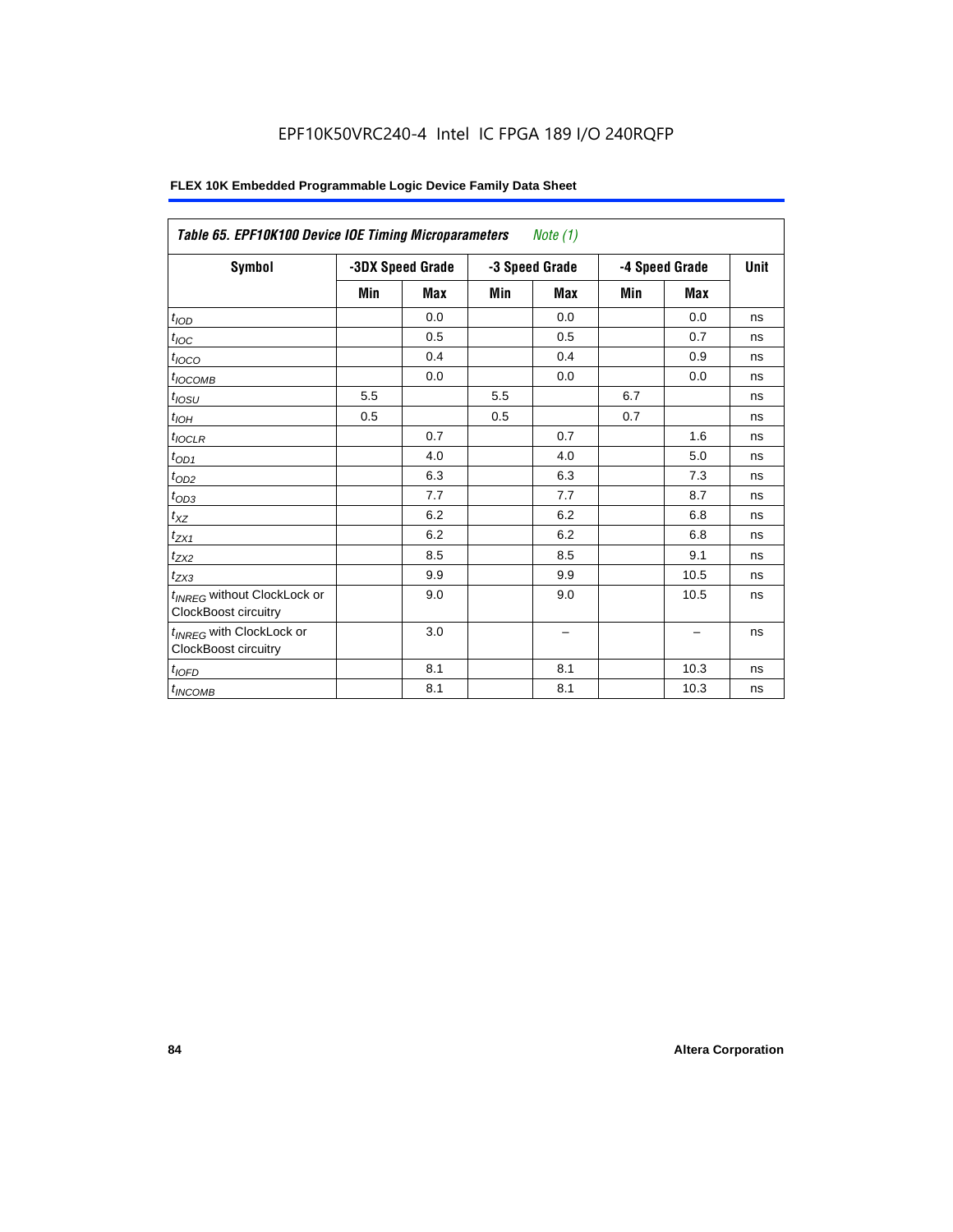| Table 66. EPF10K100 Device EAB Internal Microparameters<br>Note (1) |     |                  |     |                |     |                |      |  |  |  |
|---------------------------------------------------------------------|-----|------------------|-----|----------------|-----|----------------|------|--|--|--|
| Symbol                                                              |     | -3DX Speed Grade |     | -3 Speed Grade |     | -4 Speed Grade | Unit |  |  |  |
|                                                                     | Min | <b>Max</b>       | Min | Max            | Min | <b>Max</b>     |      |  |  |  |
| t <sub>EABDATA1</sub>                                               |     | 1.5              |     | 1.5            |     | 1.9            | ns   |  |  |  |
| t <sub>EABDATA2</sub>                                               |     | 4.8              |     | 4.8            |     | 6.0            | ns   |  |  |  |
| t <sub>EABWE1</sub>                                                 |     | 1.0              |     | 1.0            |     | 1.2            | ns   |  |  |  |
| t <sub>EABWE2</sub>                                                 |     | 5.0              |     | 5.0            |     | 6.2            | ns   |  |  |  |
| $t_{EABCLK}$                                                        |     | 1.0              |     | 1.0            |     | 2.2            | ns   |  |  |  |
| $t_{EABCO}$                                                         |     | 0.5              |     | 0.5            |     | 0.6            | ns   |  |  |  |
| <i><b>EABBYPASS</b></i>                                             |     | 1.5              |     | 1.5            |     | 1.9            | ns   |  |  |  |
| $t_{EABSU}$                                                         | 1.5 |                  | 1.5 |                | 1.8 |                | ns   |  |  |  |
| $t_{EABH}$                                                          | 2.0 |                  | 2.0 |                | 2.5 |                | ns   |  |  |  |
| $t_{\mathit{AA}}$                                                   |     | 8.7              |     | 8.7            |     | 10.7           | ns   |  |  |  |
| $t_{\mathit{WP}}$                                                   | 5.8 |                  | 5.8 |                | 7.2 |                | ns   |  |  |  |
| $t_{\textit{WDSU}}$                                                 | 1.6 |                  | 1.6 |                | 2.0 |                | ns   |  |  |  |
| $t_{WDH}$                                                           | 0.3 |                  | 0.3 |                | 0.4 |                | ns   |  |  |  |
| $t_{WASU}$                                                          | 0.5 |                  | 0.5 |                | 0.6 |                | ns   |  |  |  |
| $t_{WAH}$                                                           | 1.0 |                  | 1.0 |                | 1.2 |                | ns   |  |  |  |
| $t_{WO}$                                                            |     | 5.0              |     | 5.0            |     | 6.2            | ns   |  |  |  |
| $t_{DD}$                                                            |     | 5.0              |     | 5.0            |     | 6.2            | ns   |  |  |  |
| $t_{EABOUT}$                                                        |     | 0.5              |     | 0.5            |     | 0.6            | ns   |  |  |  |
| $t_{EABCH}$                                                         | 4.0 |                  | 4.0 |                | 4.0 |                | ns   |  |  |  |
| $t_{EABCL}$                                                         | 5.8 |                  | 5.8 |                | 7.2 |                | ns   |  |  |  |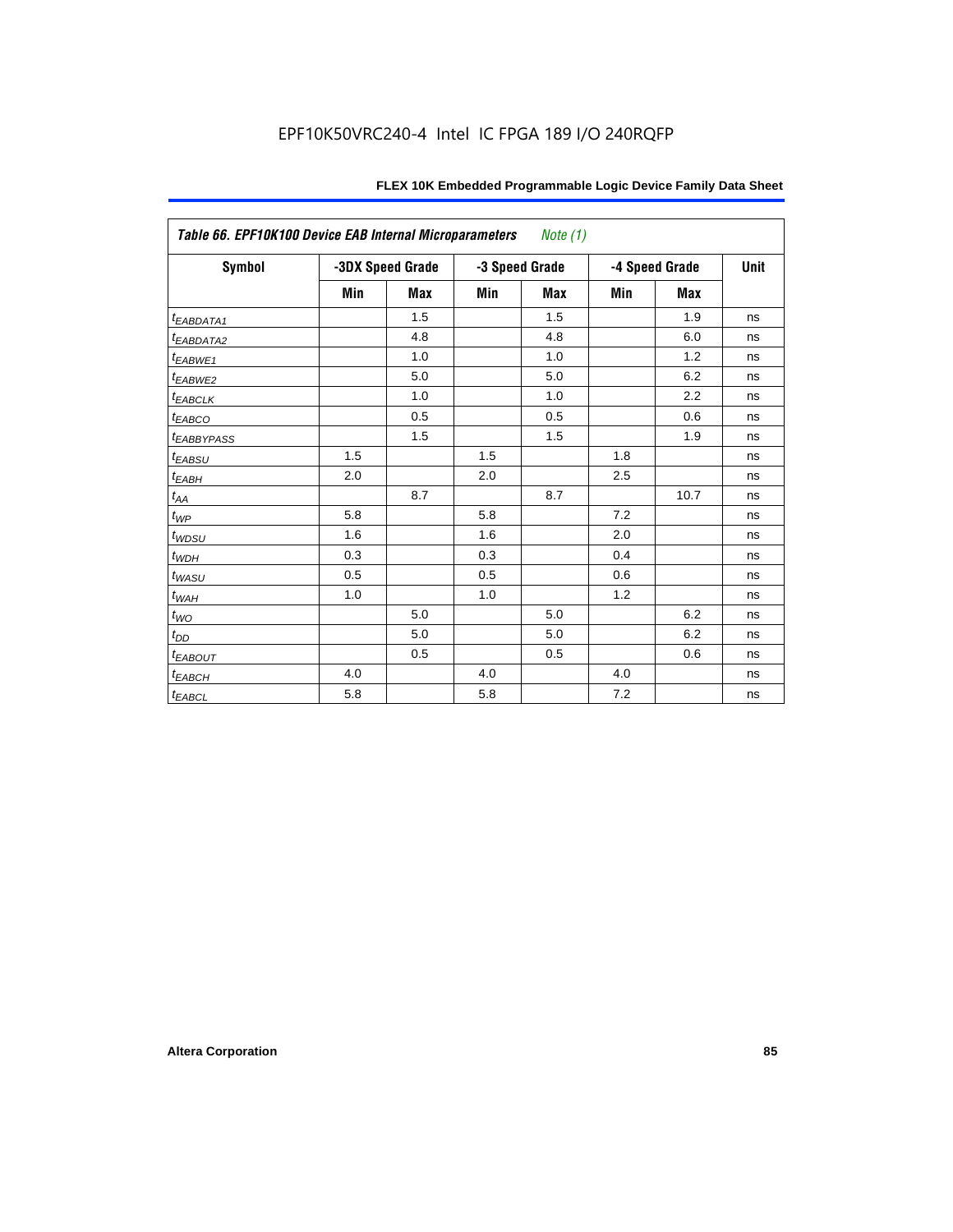|                        | Table 67. EPF10K100 Device EAB Internal Timing Macroparameters<br>Note (1) |                  |      |                |      |                |             |  |  |  |  |
|------------------------|----------------------------------------------------------------------------|------------------|------|----------------|------|----------------|-------------|--|--|--|--|
| Symbol                 |                                                                            | -3DX Speed Grade |      | -3 Speed Grade |      | -4 Speed Grade | <b>Unit</b> |  |  |  |  |
|                        | Min                                                                        | Max              | Min  | Max            | Min  | Max            |             |  |  |  |  |
| t <sub>EABAA</sub>     |                                                                            | 13.7             |      | 13.7           |      | 17.0           | ns          |  |  |  |  |
| <sup>t</sup> EABRCCOMB | 13.7                                                                       |                  | 13.7 |                | 17.0 |                | ns          |  |  |  |  |
| <sup>t</sup> EABRCREG  | 9.7                                                                        |                  | 9.7  |                | 11.9 |                | ns          |  |  |  |  |
| t <sub>EABWP</sub>     | 5.8                                                                        |                  | 5.8  |                | 7.2  |                | ns          |  |  |  |  |
| <sup>t</sup> EABWCCOMB | 7.3                                                                        |                  | 7.3  |                | 9.0  |                | ns          |  |  |  |  |
| <sup>t</sup> EABWCREG  | 13.0                                                                       |                  | 13.0 |                | 16.0 |                | ns          |  |  |  |  |
| <sup>t</sup> EABDD     |                                                                            | 10.0             |      | 10.0           |      | 12.5           | ns          |  |  |  |  |
| <sup>t</sup> EABDATACO |                                                                            | 2.0              |      | 2.0            |      | 3.4            | ns          |  |  |  |  |
| <sup>t</sup> EABDATASU | 5.3                                                                        |                  | 5.3  |                | 5.6  |                | ns          |  |  |  |  |
| <sup>t</sup> EABDATAH  | 0.0                                                                        |                  | 0.0  |                | 0.0  |                | ns          |  |  |  |  |
| <sup>t</sup> EABWESU   | 5.5                                                                        |                  | 5.5  |                | 5.8  |                | ns          |  |  |  |  |
| <sup>t</sup> EABWEH    | 0.0                                                                        |                  | 0.0  |                | 0.0  |                | ns          |  |  |  |  |
| <sup>t</sup> EABWDSU   | 5.5                                                                        |                  | 5.5  |                | 5.8  |                | ns          |  |  |  |  |
| <sup>t</sup> EABWDH    | 0.0                                                                        |                  | 0.0  |                | 0.0  |                | ns          |  |  |  |  |
| <sup>t</sup> EABWASU   | 2.1                                                                        |                  | 2.1  |                | 2.7  |                | ns          |  |  |  |  |
| <sup>t</sup> EABWAH    | 0.0                                                                        |                  | 0.0  |                | 0.0  |                | ns          |  |  |  |  |
| <sup>t</sup> EABWO     |                                                                            | 9.5              |      | 9.5            |      | 11.8           | ns          |  |  |  |  |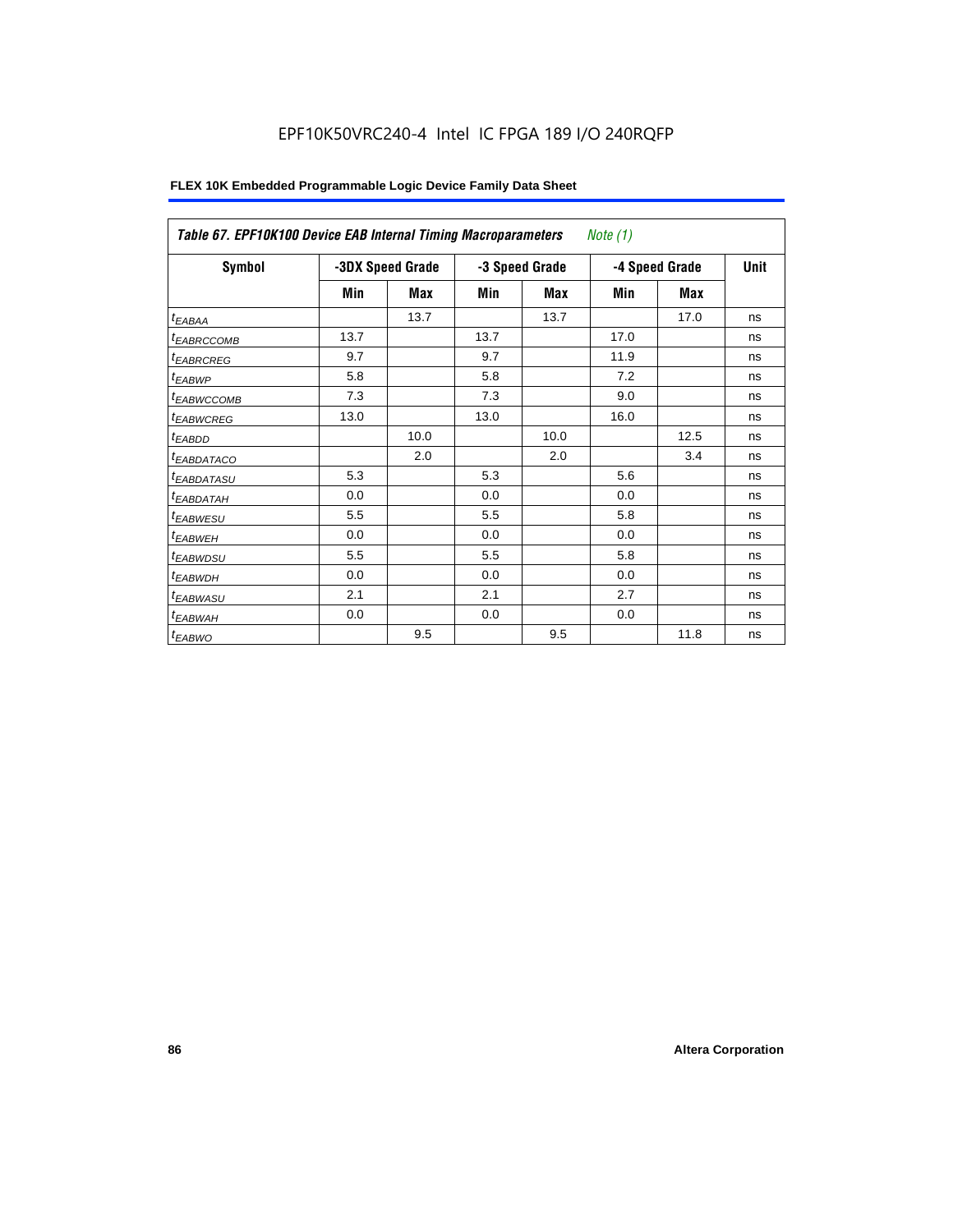| <b>Table 68. EPF10K100 Device Interconnect Timing Microparameters</b><br>Note (1) |                  |      |                |            |                |      |      |  |  |  |  |
|-----------------------------------------------------------------------------------|------------------|------|----------------|------------|----------------|------|------|--|--|--|--|
| <b>Symbol</b>                                                                     | -3DX Speed Grade |      | -3 Speed Grade |            | -4 Speed Grade |      | Unit |  |  |  |  |
|                                                                                   | Min              | Max  | Min            | <b>Max</b> | Min            | Max  |      |  |  |  |  |
| $t_{DINZIOE}$                                                                     |                  | 10.3 |                | 10.3       |                | 12.2 | ns   |  |  |  |  |
| $t_{DIN2LE}$                                                                      |                  | 4.8  |                | 4.8        |                | 6.0  | ns   |  |  |  |  |
| <sup>t</sup> DIN2DATA                                                             |                  | 7.3  |                | 7.3        |                | 11.0 | ns   |  |  |  |  |
| t <sub>DCLK2IOE</sub> without ClockLock or<br><b>ClockBoost circuitry</b>         |                  | 6.2  |                | 6.2        |                | 7.7  | ns   |  |  |  |  |
| t <sub>DCLK2IOE</sub> with ClockLock or ClockBoost<br>circuitry                   |                  | 2.3  |                |            |                |      | ns   |  |  |  |  |
| t <sub>DCLK2LE</sub> without ClockLock or<br><b>ClockBoost circuitry</b>          |                  | 4.8  |                | 4.8        |                | 6.0  | ns   |  |  |  |  |
| t <sub>DCLK2LE</sub> with ClockLock or ClockBoost<br>circuitry                    |                  | 2.3  |                |            |                |      | ns   |  |  |  |  |
| <sup>t</sup> SAMELAB                                                              |                  | 0.4  |                | 0.4        |                | 0.5  | ns   |  |  |  |  |
| <i>t</i> SAMEROW                                                                  |                  | 4.9  |                | 4.9        |                | 5.5  | ns   |  |  |  |  |
| <sup>t</sup> SAMECOLUMN                                                           |                  | 5.1  |                | 5.1        |                | 5.4  | ns   |  |  |  |  |
| <i>t<sub>DIFFROW</sub></i>                                                        |                  | 10.0 |                | 10.0       |                | 10.9 | ns   |  |  |  |  |
| $t_{TWOROWS}$                                                                     |                  | 14.9 |                | 14.9       |                | 16.4 | ns   |  |  |  |  |
| t <sub>LEPERIPH</sub>                                                             |                  | 6.9  |                | 6.9        |                | 8.1  | ns   |  |  |  |  |
| <b><i>LABCARRY</i></b>                                                            |                  | 0.9  |                | 0.9        |                | 1.1  | ns   |  |  |  |  |
| $t_{LABCASC}$                                                                     |                  | 3.0  |                | 3.0        |                | 3.2  | ns   |  |  |  |  |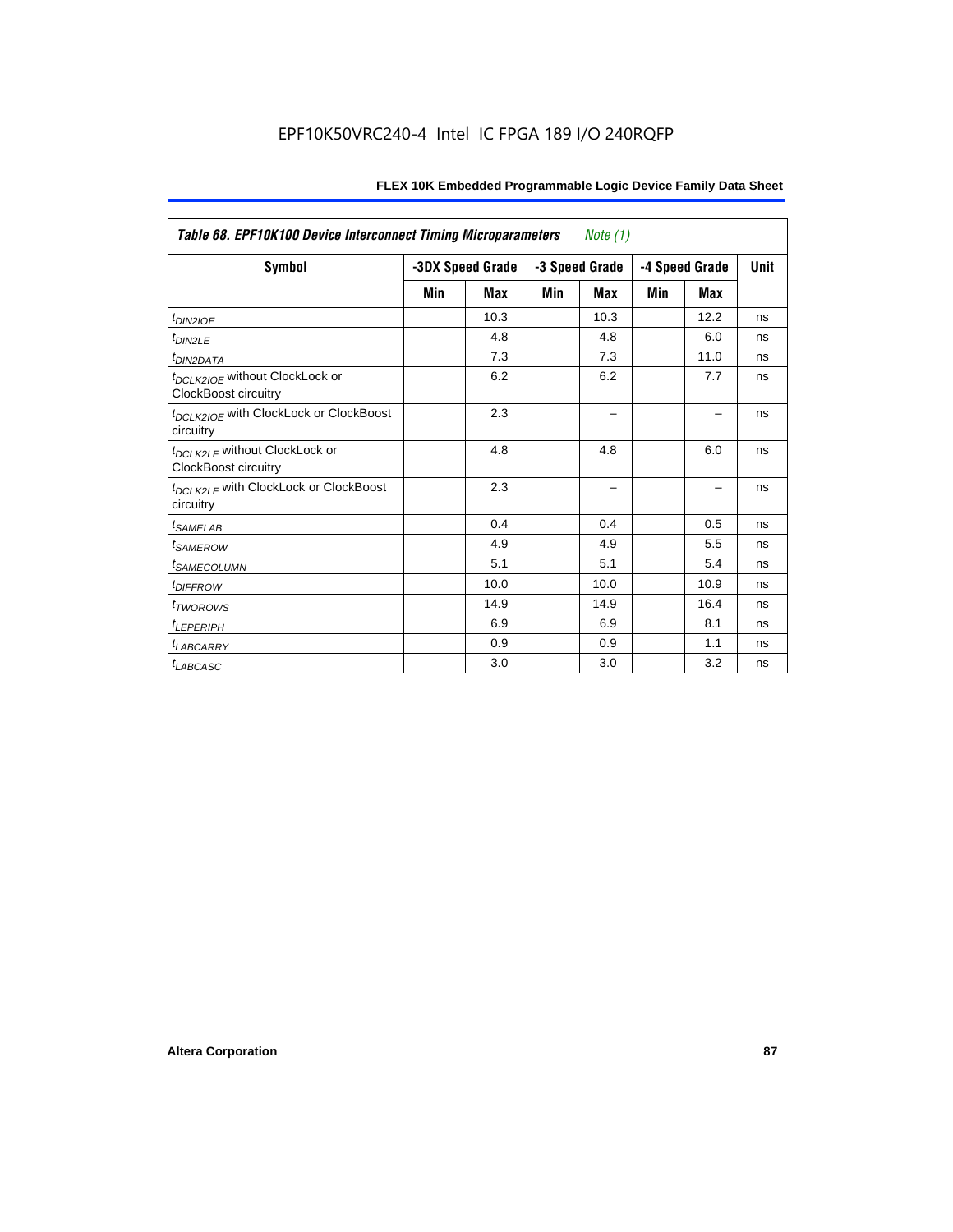| Table 69. EPF10K100 Device External Timing Parameters |     |                  |     | Note (1)       |     |                |    |  |
|-------------------------------------------------------|-----|------------------|-----|----------------|-----|----------------|----|--|
| Symbol                                                |     | -3DX Speed Grade |     | -3 Speed Grade |     | -4 Speed Grade |    |  |
|                                                       | Min | Max              | Min | Max            | Min | Max            |    |  |
| t <sub>DRR</sub>                                      |     | 19.1             |     | 19.1           |     | 24.2           | ns |  |
| $t_{INSU}$ (2), (3), (4)                              | 7.8 |                  | 7.8 |                | 8.5 |                | ns |  |
| toutco $(3)$ , $(4)$                                  | 2.0 | 11.1             | 2.0 | 11.1           | 2.0 | 14.3           | ns |  |
| $t_{INH}$ (3)                                         | 0.0 |                  | 0.0 |                | 0.0 |                | ns |  |
| $t_{INSU}$ (2), (3), (5)                              | 6.2 |                  |     |                |     |                | ns |  |
| toutco $(3)$ , $(5)$                                  | 2.0 | 6.7              |     |                |     |                | ns |  |

| Table 70. EPF10K100 Device External Bidirectional Timing Parameters<br><i>Note</i> $(1)$ |     |                  |     |                |                |             |    |
|------------------------------------------------------------------------------------------|-----|------------------|-----|----------------|----------------|-------------|----|
| <b>Symbol</b>                                                                            |     | -3DX Speed Grade |     | -3 Speed Grade | -4 Speed Grade | <b>Unit</b> |    |
|                                                                                          | Min | Max              | Min | Max            | Min            | Max         |    |
| $t_{INSUBIDIR}$ (4)                                                                      | 8.1 |                  | 8.1 |                | 10.4           |             | ns |
| $t_{INHBIDIR}$ (4)                                                                       | 0.0 |                  | 0.0 |                | 0.0            |             | ns |
| toutcobidir $(4)$                                                                        | 2.0 | 11.1             | 2.0 | 11.1           | 2.0            | 14.3        | ns |
| $t_{XZBIDIR}$ (4)                                                                        |     | 15.3             |     | 15.3           |                | 18.4        | ns |
| $t_{ZXBIDIR}$ $(4)$                                                                      |     | 15.3             |     | 15.3           |                | 18.4        | ns |
| $t_{INSUBIDIR}$ (5)                                                                      | 9.1 |                  |     |                |                |             | ns |
| $t_{INHBIDIR}$ (5)                                                                       | 0.0 |                  |     |                |                |             | ns |
| toutcobidir $(5)$                                                                        | 2.0 | 7.2              |     |                |                |             | ns |
| $t_{XZBIDIR}$ (5)                                                                        |     | 14.3             |     |                |                |             | ns |
| $t_{ZXBIDIR}$ (5)                                                                        |     | 14.3             |     |                |                |             | ns |

*Notes to tables:*

(1) All timing parameters are described in Tables 32 through 38 in this data sheet.

(2) Using an LE to register the signal may provide a lower setup time.

(3) This parameter is specified by characterization.

(4) This parameter is measured without the use of the ClockLock or ClockBoost circuits.

(5) This parameter is measured with the use of the ClockLock or ClockBoost circuits.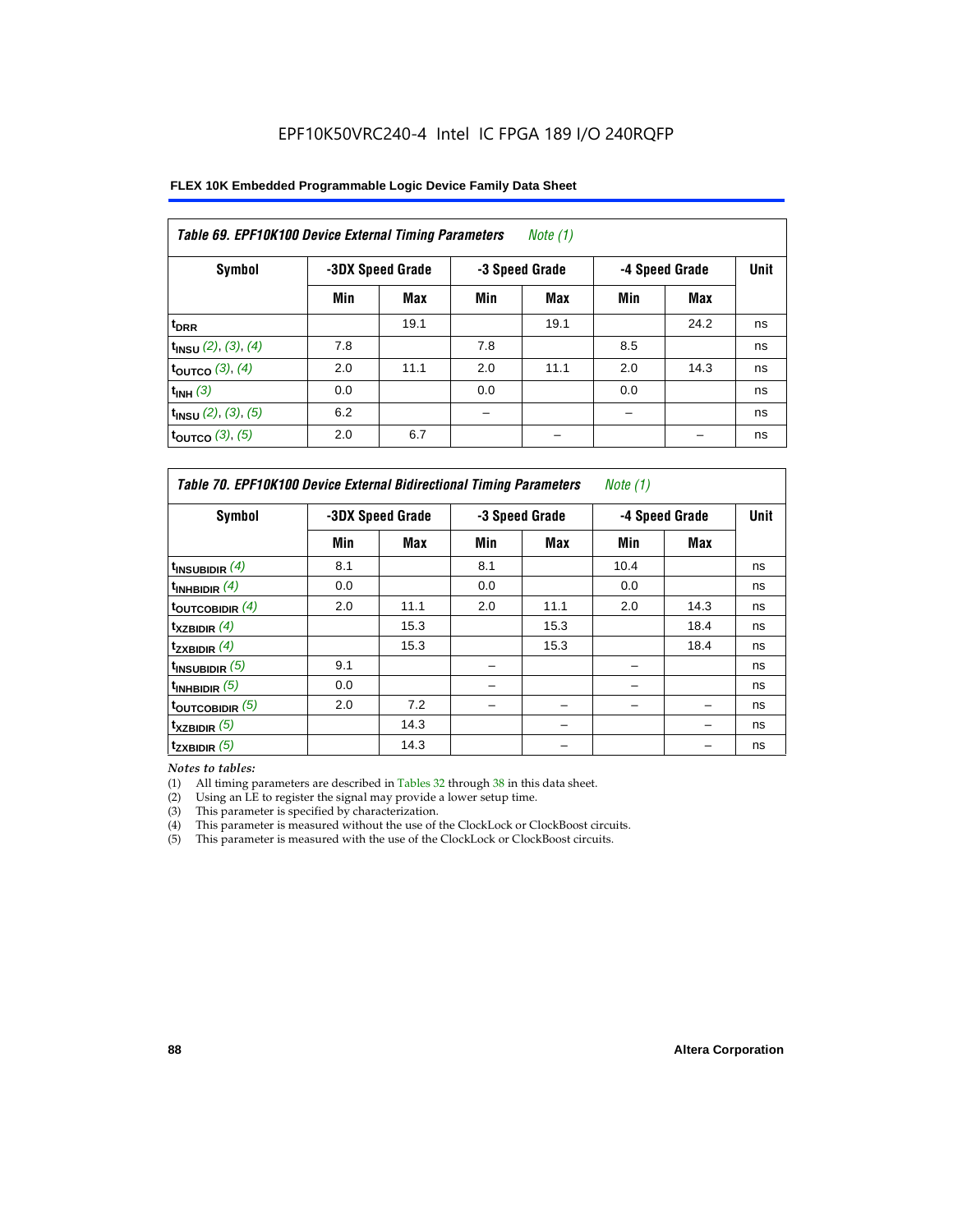Tables 71 through 77 show EPF10K50V device internal and external timing parameters.

| Table 71. EPF10K50V Device LE Timing Microparameters Note (1) |     |                |     |                |     |                |     |                |             |
|---------------------------------------------------------------|-----|----------------|-----|----------------|-----|----------------|-----|----------------|-------------|
| Symbol                                                        |     | -1 Speed Grade |     | -2 Speed Grade |     | -3 Speed Grade |     | -4 Speed Grade | <b>Unit</b> |
|                                                               | Min | Max            | Min | Max            | Min | Max            | Min | Max            |             |
| $t_{LUT}$                                                     |     | 0.9            |     | 1.0            |     | 1.3            |     | 1.6            | ns          |
| $t_{CLUT}$                                                    |     | 0.1            |     | 0.5            |     | 0.6            |     | 0.6            | ns          |
| $t_{RLUT}$                                                    |     | 0.5            |     | 0.8            |     | 0.9            |     | 1.0            | ns          |
| t <sub>PACKED</sub>                                           |     | 0.4            |     | 0.4            |     | 0.5            |     | 0.7            | ns          |
| $t_{EN}$                                                      |     | 0.7            |     | 0.9            |     | 1.1            |     | 1.4            | ns          |
| t <sub>CICO</sub>                                             |     | 0.2            |     | 0.2            |     | 0.2            |     | 0.3            | ns          |
| $t_{CGEN}$                                                    |     | 0.8            |     | 0.7            |     | 0.8            |     | 1.2            | ns          |
| $t_{\text{GENR}}$                                             |     | 0.4            |     | 0.3            |     | 0.3            |     | 0.4            | ns          |
| $t_{CASC}$                                                    |     | 0.7            |     | 0.7            |     | 0.8            |     | 0.9            | ns          |
| $t_{\rm C}$                                                   |     | 0.3            |     | 1.0            |     | 1.3            |     | 1.5            | ns          |
| $t_{CO}$                                                      |     | 0.5            |     | 0.7            |     | 0.9            |     | 1.0            | ns          |
| $t_{COMB}$                                                    |     | 0.4            |     | 0.4            |     | 0.5            |     | 0.6            | ns          |
| $t_{\rm SU}$                                                  | 0.8 |                | 1.6 |                | 2.2 |                | 2.5 |                | ns          |
| $t_{\!H}$                                                     | 0.5 |                | 0.8 |                | 1.0 |                | 1.4 |                | ns          |
| $t_{PRE}$                                                     |     | 0.8            |     | 0.4            |     | 0.5            |     | 0.5            | ns          |
| $t_{CLR}$                                                     |     | 0.8            |     | 0.4            |     | 0.5            |     | 0.5            | ns          |
| $t_{\mathbb{C} H}$                                            | 2.0 |                | 4.0 |                | 4.0 |                | 4.0 |                | ns          |
| $t_{CL}$                                                      | 2.0 |                | 4.0 |                | 4.0 |                | 4.0 |                | ns          |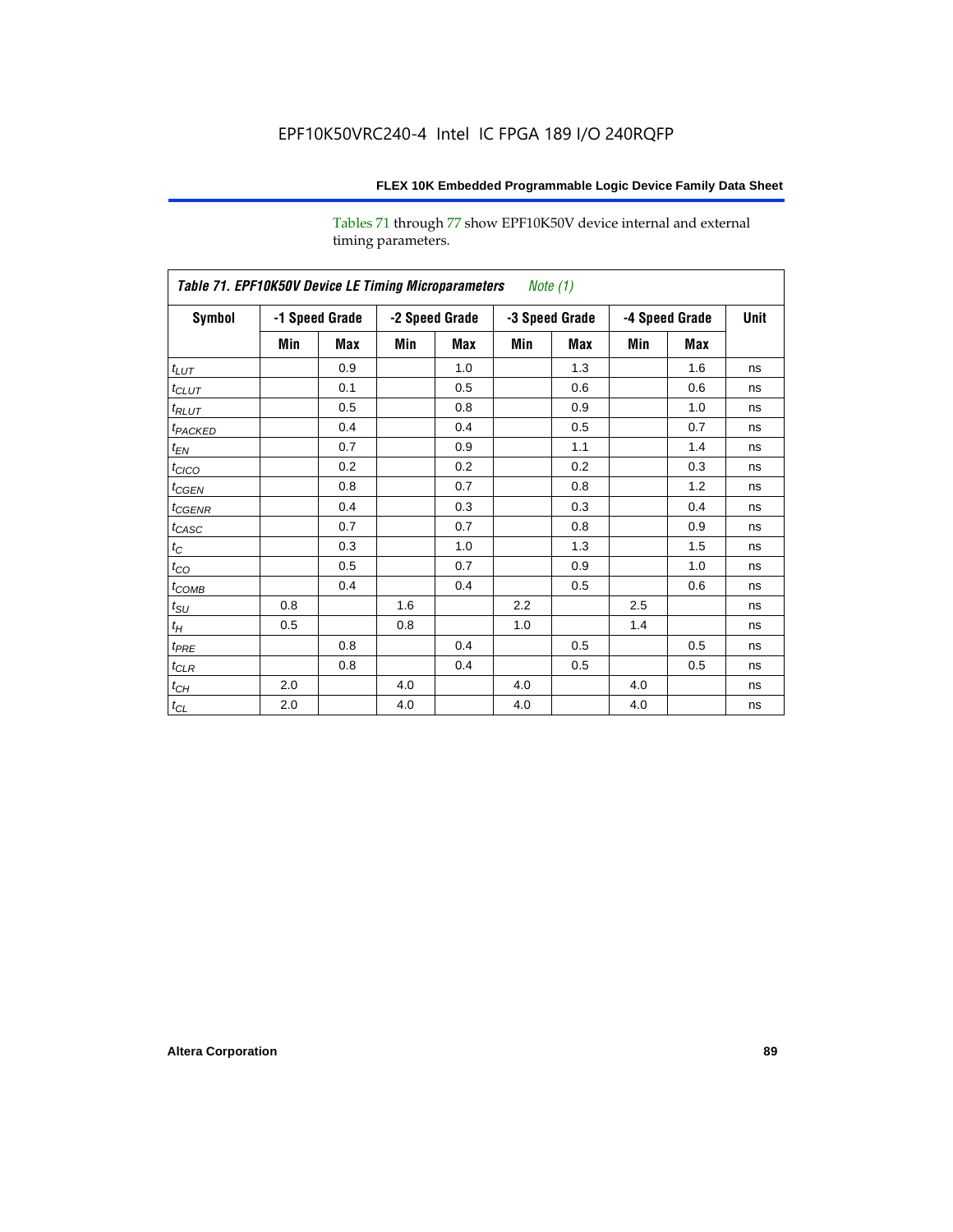| <b>Symbol</b>    |     | -1 Speed Grade |     | -2 Speed Grade | -3 Speed Grade |     | -4 Speed Grade |                          | <b>Unit</b> |
|------------------|-----|----------------|-----|----------------|----------------|-----|----------------|--------------------------|-------------|
|                  | Min | <b>Max</b>     | Min | <b>Max</b>     | Min            | Max | Min            | <b>Max</b>               |             |
| t <sub>IOD</sub> |     | 1.2            |     | 1.6            |                | 1.9 |                | 2.1                      | ns          |
| $t_{\text{IOC}}$ |     | 0.3            |     | 0.4            |                | 0.5 |                | 0.5                      | ns          |
| $t_{IOCO}$       |     | 0.3            |     | 0.3            |                | 0.4 |                | 0.4                      | ns          |
| $t_{IOCOMB}$     |     | 0.0            |     | 0.0            |                | 0.0 |                | 0.0                      | ns          |
| $t_{IOSU}$       | 2.8 |                | 2.8 |                | 3.4            |     | 3.9            |                          | ns          |
| $t_{IOH}$        | 0.7 |                | 0.8 |                | 1.0            |     | 1.4            |                          | ns          |
| $t_{IOCLR}$      |     | 0.5            |     | 0.6            |                | 0.7 |                | 0.7                      | ns          |
| $t_{OD1}$        |     | 2.8            |     | 3.2            |                | 3.9 |                | 4.7                      | ns          |
| $t_{OD2}$        |     |                |     |                |                |     |                | $\overline{\phantom{0}}$ | ns          |
| $t_{OD3}$        |     | 6.5            |     | 6.9            |                | 7.6 |                | 8.4                      | ns          |
| $t_{XZ}$         |     | 2.8            |     | 3.1            |                | 3.8 |                | 4.6                      | ns          |
| $t_{ZX1}$        |     | 2.8            |     | 3.1            |                | 3.8 |                | 4.6                      | ns          |
| $t_{ZX2}$        |     |                |     |                |                | -   |                |                          | ns          |
| $t_{ZX3}$        |     | 6.5            |     | 6.8            |                | 7.5 |                | 8.3                      | ns          |
| $t_{INREG}$      |     | 5.0            |     | 5.7            |                | 7.0 |                | 9.0                      | ns          |
| $t_{IOFD}$       |     | 1.5            |     | 1.9            |                | 2.3 |                | 2.7                      | ns          |
| $t_{INCOMB}$     |     | 1.5            |     | 1.9            |                | 2.3 |                | 2.7                      | ns          |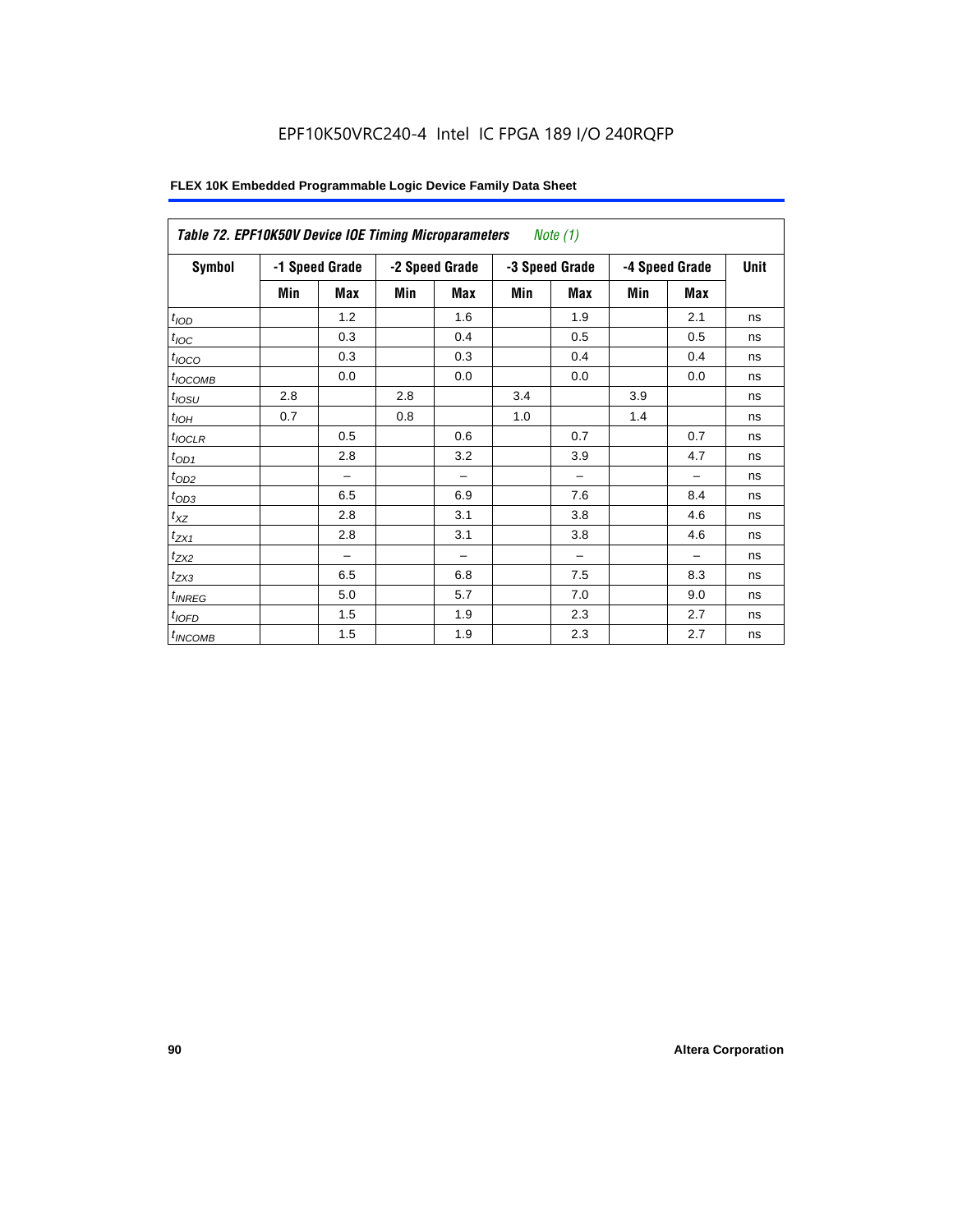|                         | Table 73. EPF10K50V Device EAB Internal Microparameters<br>Note (1) |                |     |                |            |                |     |                |             |
|-------------------------|---------------------------------------------------------------------|----------------|-----|----------------|------------|----------------|-----|----------------|-------------|
| <b>Symbol</b>           |                                                                     | -1 Speed Grade |     | -2 Speed Grade |            | -3 Speed Grade |     | -4 Speed Grade | <b>Unit</b> |
|                         | Min                                                                 | <b>Max</b>     | Min | <b>Max</b>     | <b>Min</b> | <b>Max</b>     | Min | <b>Max</b>     |             |
| $t_{EABDATA1}$          |                                                                     | 1.7            |     | 2.8            |            | 3.4            |     | 4.6            | ns          |
| t <sub>EABDATA2</sub>   |                                                                     | 4.9            |     | 3.9            |            | 4.8            |     | 5.9            | ns          |
| t <sub>EABWE1</sub>     |                                                                     | 0.0            |     | 2.5            |            | 3.0            |     | 3.7            | ns          |
| t <sub>EABWE2</sub>     |                                                                     | 4.0            |     | 4.1            |            | 5.0            |     | 6.2            | ns          |
| $t_{EABCLK}$            |                                                                     | 0.4            |     | 0.8            |            | 1.0            |     | 1.2            | ns          |
| $t_{EABCO}$             |                                                                     | 0.1            |     | 0.2            |            | 0.3            |     | 0.4            | ns          |
| <i><b>EABBYPASS</b></i> |                                                                     | 0.9            |     | 1.1            |            | 1.3            |     | 1.6            | ns          |
| $t_{EABSU}$             | 0.8                                                                 |                | 1.5 |                | 1.8        |                | 2.2 |                | ns          |
| $t_{EABH}$              | 0.8                                                                 |                | 1.6 |                | 2.0        |                | 2.5 |                | ns          |
| $t_{AA}$                |                                                                     | 5.5            |     | 8.2            |            | 10.0           |     | 12.4           | ns          |
| $t_{WP}$                | 6.0                                                                 |                | 4.9 |                | 6.0        |                | 7.4 |                | ns          |
| $t_{WDSU}$              | 0.1                                                                 |                | 0.8 |                | 1.0        |                | 1.2 |                | ns          |
| $t_{WDH}$               | 0.1                                                                 |                | 0.2 |                | 0.3        |                | 0.4 |                | ns          |
| $t_{WASU}$              | 0.1                                                                 |                | 0.4 |                | 0.5        |                | 0.6 |                | ns          |
| $t_{WAH}$               | 0.1                                                                 |                | 0.8 |                | 1.0        |                | 1.2 |                | ns          |
| $t_{WO}$                |                                                                     | 2.8            |     | 4.3            |            | 5.3            |     | 6.5            | ns          |
| $t_{DD}$                |                                                                     | 2.8            |     | 4.3            |            | 5.3            |     | 6.5            | ns          |
| $t_{EABOUT}$            |                                                                     | 0.5            |     | 0.4            |            | 0.5            |     | 0.6            | ns          |
| $t_{EABCH}$             | 2.0                                                                 |                | 4.0 |                | 4.0        |                | 4.0 |                | ns          |
| $t_{EABCL}$             | 6.0                                                                 |                | 4.9 |                | 6.0        |                | 7.4 |                | ns          |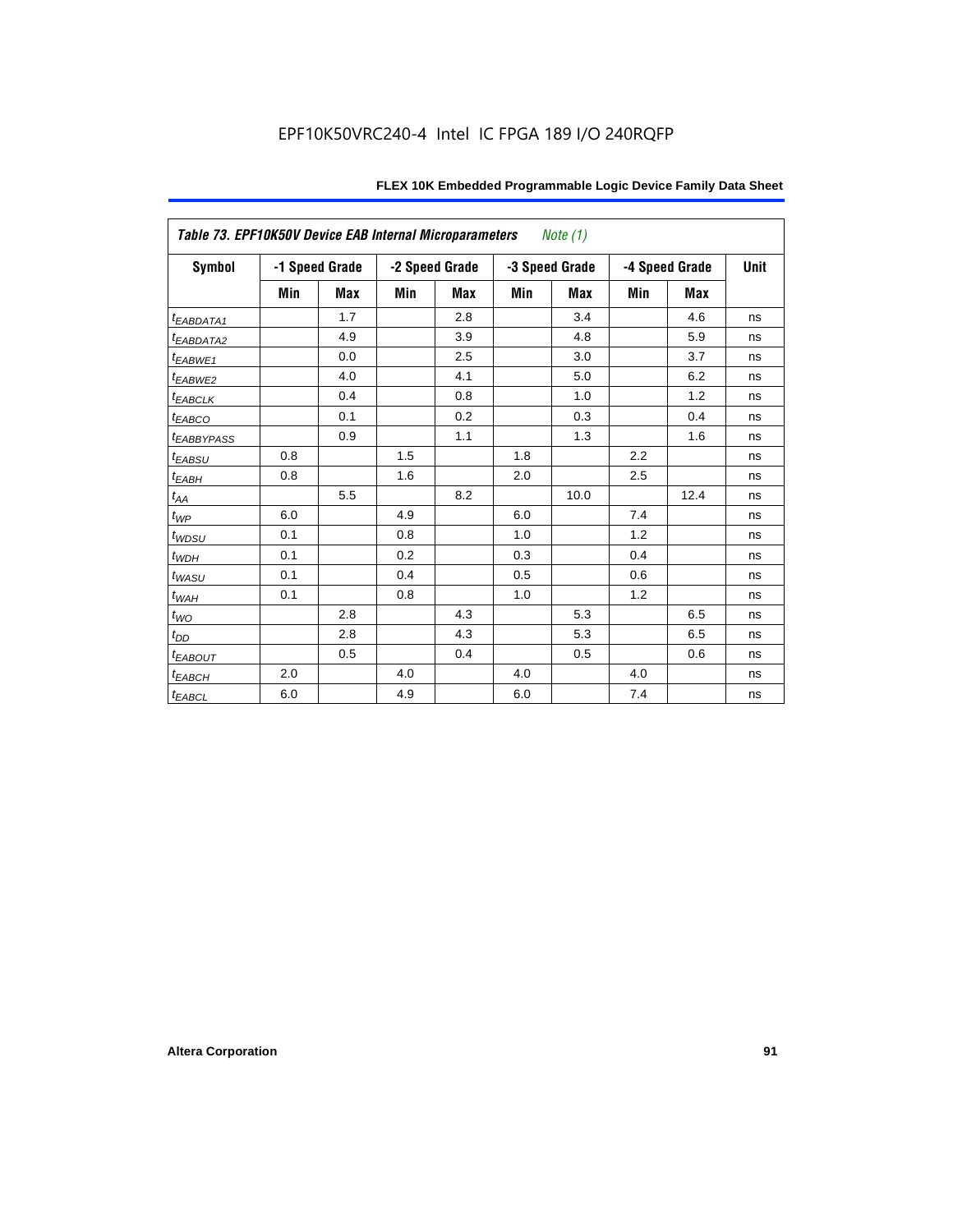| Table 74. EPF10K50V Device EAB Internal Timing Macroparameters |      |                |      |                |      | Note (1)       |      |                |    |
|----------------------------------------------------------------|------|----------------|------|----------------|------|----------------|------|----------------|----|
| <b>Symbol</b>                                                  |      | -1 Speed Grade |      | -2 Speed Grade |      | -3 Speed Grade |      | -4 Speed Grade |    |
|                                                                | Min  | Max            | Min  | <b>Max</b>     | Min  | <b>Max</b>     | Min  | Max            |    |
| $t_{EABA\underline{A}}$                                        |      | 9.5            |      | 13.6           |      | 16.5           |      | 20.8           | ns |
| <sup>t</sup> EABRCCOMB                                         | 9.5  |                | 13.6 |                | 16.5 |                | 20.8 |                | ns |
| <sup>t</sup> EABRCREG                                          | 6.1  |                | 8.8  |                | 10.8 |                | 13.4 |                | ns |
| <sup>t</sup> EABWP                                             | 6.0  |                | 4.9  |                | 6.0  |                | 7.4  |                | ns |
| <sup>t</sup> EABWCCOMB                                         | 6.2  |                | 6.1  |                | 7.5  |                | 9.2  |                | ns |
| <sup>t</sup> EABWCREG                                          | 12.0 |                | 11.6 |                | 14.2 |                | 17.4 |                | ns |
| <sup>t</sup> EABDD                                             |      | 6.8            |      | 9.7            |      | 11.8           |      | 14.9           | ns |
| <sup>t</sup> EABDATACO                                         |      | 1.0            |      | 1.4            |      | 1.8            |      | 2.2            | ns |
| <sup>t</sup> EABDATASU                                         | 5.3  |                | 4.6  |                | 5.6  |                | 6.9  |                | ns |
| <sup>t</sup> EABDATAH                                          | 0.0  |                | 0.0  |                | 0.0  |                | 0.0  |                | ns |
| <sup>t</sup> EABWESU                                           | 4.4  |                | 4.8  |                | 5.8  |                | 7.2  |                | ns |
| <sup>t</sup> EABWEH                                            | 0.0  |                | 0.0  |                | 0.0  |                | 0.0  |                | ns |
| <sup>t</sup> EABWDSU                                           | 1.8  |                | 1.1  |                | 1.4  |                | 2.1  |                | ns |
| <sup>t</sup> EABWDH                                            | 0.0  |                | 0.0  |                | 0.0  |                | 0.0  |                | ns |
| <sup>t</sup> EABWASU                                           | 4.5  |                | 4.6  |                | 5.6  |                | 7.4  |                | ns |
| <sup>t</sup> EABWAH                                            | 0.0  |                | 0.0  |                | 0.0  |                | 0.0  |                | ns |
| $t_{EABWO}$                                                    |      | 5.1            |      | 9.4            |      | 11.4           |      | 14.0           | ns |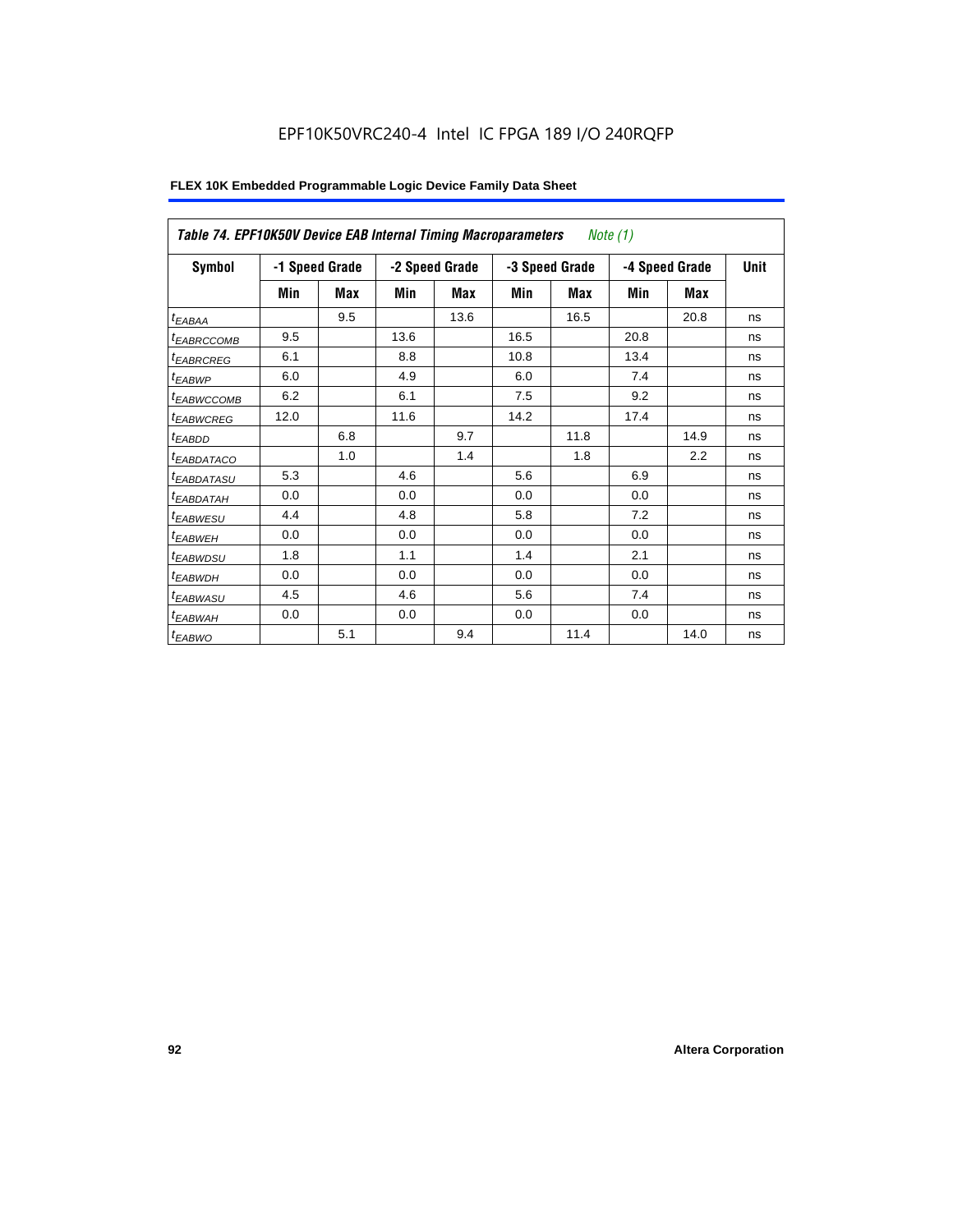| <b>Table 75. EPF10K50V Device Interconnect Timing Microparameters</b><br>Note (1) |     |                |     |                |                |     |     |                |             |
|-----------------------------------------------------------------------------------|-----|----------------|-----|----------------|----------------|-----|-----|----------------|-------------|
| Symbol                                                                            |     | -1 Speed Grade |     | -2 Speed Grade | -3 Speed Grade |     |     | -4 Speed Grade | <b>Unit</b> |
|                                                                                   | Min | Max            | Min | Max            | Min            | Max | Min | Max            |             |
| $t_{DINZIOE}$                                                                     |     | 4.7            |     | 6.0            |                | 7.1 |     | 8.2            | ns          |
| t <sub>DIN2LE</sub>                                                               |     | 2.5            |     | 2.6            |                | 3.1 |     | 3.9            | ns          |
| <sup>t</sup> DIN2DATA                                                             |     | 4.4            |     | 5.9            |                | 6.8 |     | 7.7            | ns          |
| t <sub>DCLK2IOE</sub>                                                             |     | 2.5            |     | 3.9            |                | 4.7 |     | 5.5            | ns          |
| t <sub>DCLK2LE</sub>                                                              |     | 2.5            |     | 2.6            |                | 3.1 |     | 3.9            | ns          |
| <sup>t</sup> SAMELAB                                                              |     | 0.2            |     | 0.2            |                | 0.3 |     | 0.3            | ns          |
| <i>t<sub>SAMEROW</sub></i>                                                        |     | 2.8            |     | 3.0            |                | 3.2 |     | 3.4            | ns          |
| <sup>t</sup> SAMECOLUMN                                                           |     | 3.0            |     | 3.2            |                | 3.4 |     | 3.6            | ns          |
| <i>t<sub>DIFFROW</sub></i>                                                        |     | 5.8            |     | 6.2            |                | 6.6 |     | 7.0            | ns          |
| t <sub>TWOROWS</sub>                                                              |     | 8.6            |     | 9.2            |                | 9.8 |     | 10.4           | ns          |
| $t_{LEPERIPH}$                                                                    |     | 4.5            |     | 5.5            |                | 6.1 |     | 7.0            | ns          |
| t <sub>LABCARRY</sub>                                                             |     | 0.3            |     | 0.4            |                | 0.5 |     | 0.7            | ns          |
| <i>t<sub>LABCASC</sub></i>                                                        |     | 0.0            |     | 1.3            |                | 1.6 |     | 2.0            | ns          |

# *Table 76. EPF10K50V Device External Timing Parameters Note (1)*

| Symbol                   |     | -1 Speed Grade | -2 Speed Grade |      | -3 Speed Grade |      | -4 Speed Grade |      | <b>Unit</b> |
|--------------------------|-----|----------------|----------------|------|----------------|------|----------------|------|-------------|
|                          | Min | Max            | Min            | Max  | Min            | Max  | Min            | Max  |             |
| t <sub>DRR</sub>         |     | 11.2           |                | 14.0 |                | 17.2 |                | 21.1 | ns          |
| $t_{INSU}$ (2), (3)      | 5.5 |                | 4.2            |      | 5.2            |      | 6.9            |      | ns          |
| $t_{INH}$ (3)            | 0.0 |                | 0.0            |      | 0.0            |      | 0.0            |      | ns          |
| $\tt_{\text{OUTCO}}$ (3) | 2.0 | 5.9            | 2.0            | 7.8  | 2.0            | 9.5  | 2.0            | 11.1 | ns          |

*Table 77. EPF10K50V Device External Bidirectional Timing Parameters Note (1)*

| <b>Symbol</b>           |     | -1 Speed Grade | -2 Speed Grade |     |     | -3 Speed Grade | -4 Speed Grade |            | Unit |
|-------------------------|-----|----------------|----------------|-----|-----|----------------|----------------|------------|------|
|                         | Min | Max            | Min            | Max | Min | <b>Max</b>     | Min            | <b>Max</b> |      |
| <sup>t</sup> INSUBIDIR  | 2.0 |                | 2.8            |     | 3.5 |                | 4.1            |            | ns   |
| <sup>t</sup> INHBIDIR   | 0.0 |                | 0.0            |     | 0.0 |                | 0.0            |            | ns   |
| <sup>t</sup> outcobidir | 2.0 | 5.9            | 2.0            | 7.8 | 2.0 | 9.5            | 2.0            | 11.1       | ns   |
| <sup>t</sup> xzbidir    |     | 8.0            |                | 9.8 |     | 11.8           |                | 14.3       | ns   |
| <sup>t</sup> zxbidir    |     | 8.0            |                | 9.8 |     | 11.8           |                | 14.3       | ns   |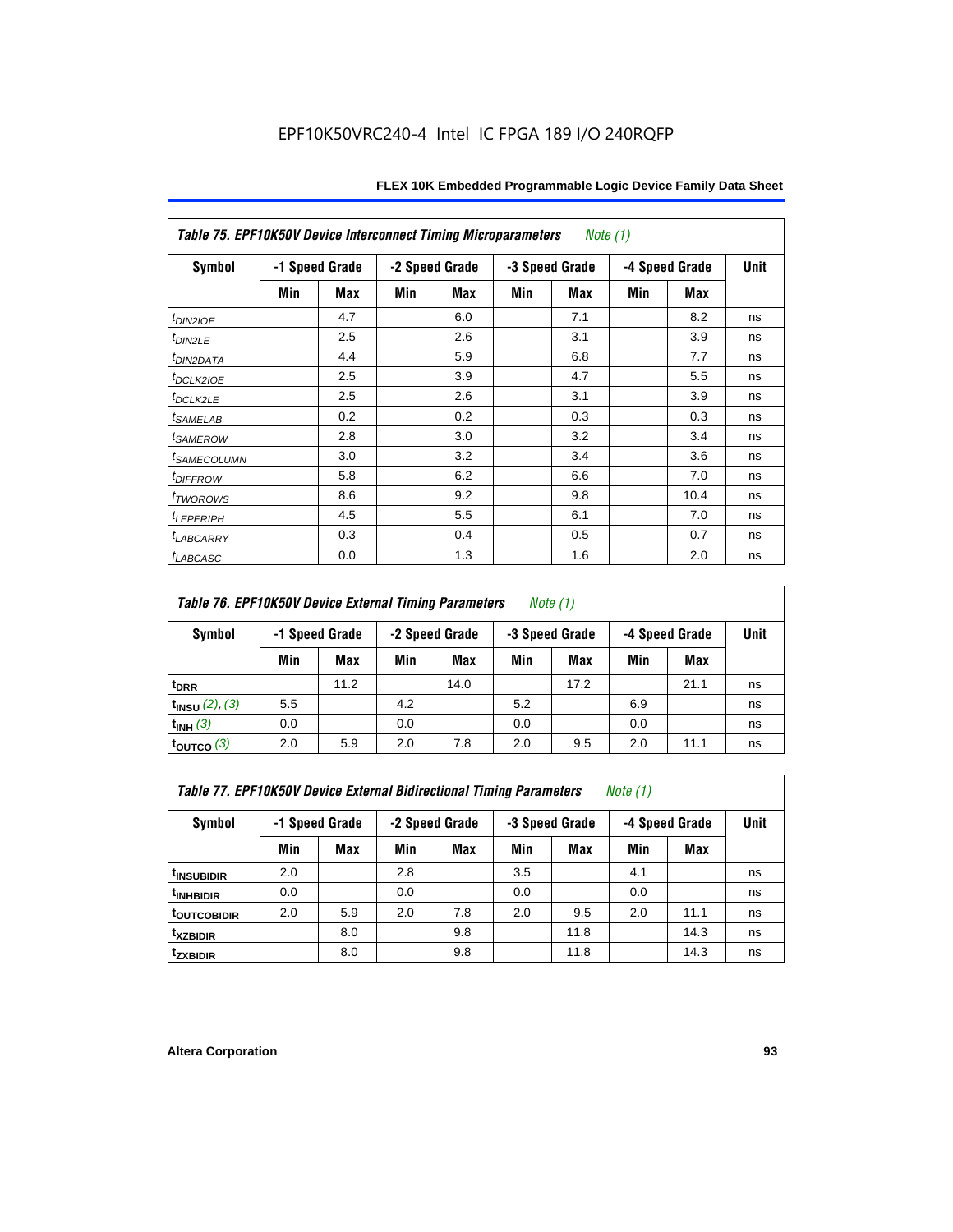#### *Notes to tables:*

- (1) All timing parameters are described in Tables 32 through 38 in this data sheet.
- (2) Using an LE to register the signal may provide a lower setup time.
- (3) This parameter is specified by characterization.

## Tables 78 through 84 show EPF10K130V device internal and external timing parameters.

| Table 78. EPF10K130V Device LE Timing Microparameters Note (1) |     |                |     |                |     |                |      |
|----------------------------------------------------------------|-----|----------------|-----|----------------|-----|----------------|------|
| <b>Symbol</b>                                                  |     | -2 Speed Grade |     | -3 Speed Grade |     | -4 Speed Grade | Unit |
|                                                                | Min | Max            | Min | Max            | Min | Max            |      |
| $t_{LUT}$                                                      |     | 1.3            |     | 1.8            |     | 2.3            | ns   |
| $t_{CLUT}$                                                     |     | 0.5            |     | 0.7            |     | 0.9            | ns   |
| $t_{RLUT}$                                                     |     | 1.2            |     | 1.7            |     | 2.2            | ns   |
| t <sub>PACKED</sub>                                            |     | 0.5            |     | 0.6            |     | 0.7            | ns   |
| $t_{EN}$                                                       |     | 0.6            |     | 0.8            |     | 1.0            | ns   |
| $t_{CICO}$                                                     |     | 0.2            |     | 0.3            |     | 0.4            | ns   |
| $t_{GEN}$                                                      |     | 0.3            |     | 0.4            |     | 0.5            | ns   |
| t <sub>CGENR</sub>                                             |     | 0.7            |     | 1.0            |     | 1.3            | ns   |
| $t_{CASC}$                                                     |     | 0.9            |     | 1.2            |     | 1.5            | ns   |
| $t_C$                                                          |     | 1.9            |     | 2.4            |     | 3.0            | ns   |
| $t_{CO}$                                                       |     | 0.6            |     | 0.9            |     | 1.1            | ns   |
| $t_{COMB}$                                                     |     | 0.5            |     | 0.7            |     | 0.9            | ns   |
| $t_{\rm SU}$                                                   | 0.2 |                | 0.2 |                | 0.3 |                | ns   |
| $t_H$                                                          | 0.0 |                | 0.0 |                | 0.0 |                | ns   |
| $t_{PRE}$                                                      |     | 2.4            |     | 3.1            |     | 3.9            | ns   |
| $t_{CLR}$                                                      |     | 2.4            |     | 3.1            |     | 3.9            | ns   |
| $t_{CH}$                                                       | 4.0 |                | 4.0 |                | 4.0 |                | ns   |
| $t_{CL}$                                                       | 4.0 |                | 4.0 |                | 4.0 |                | ns   |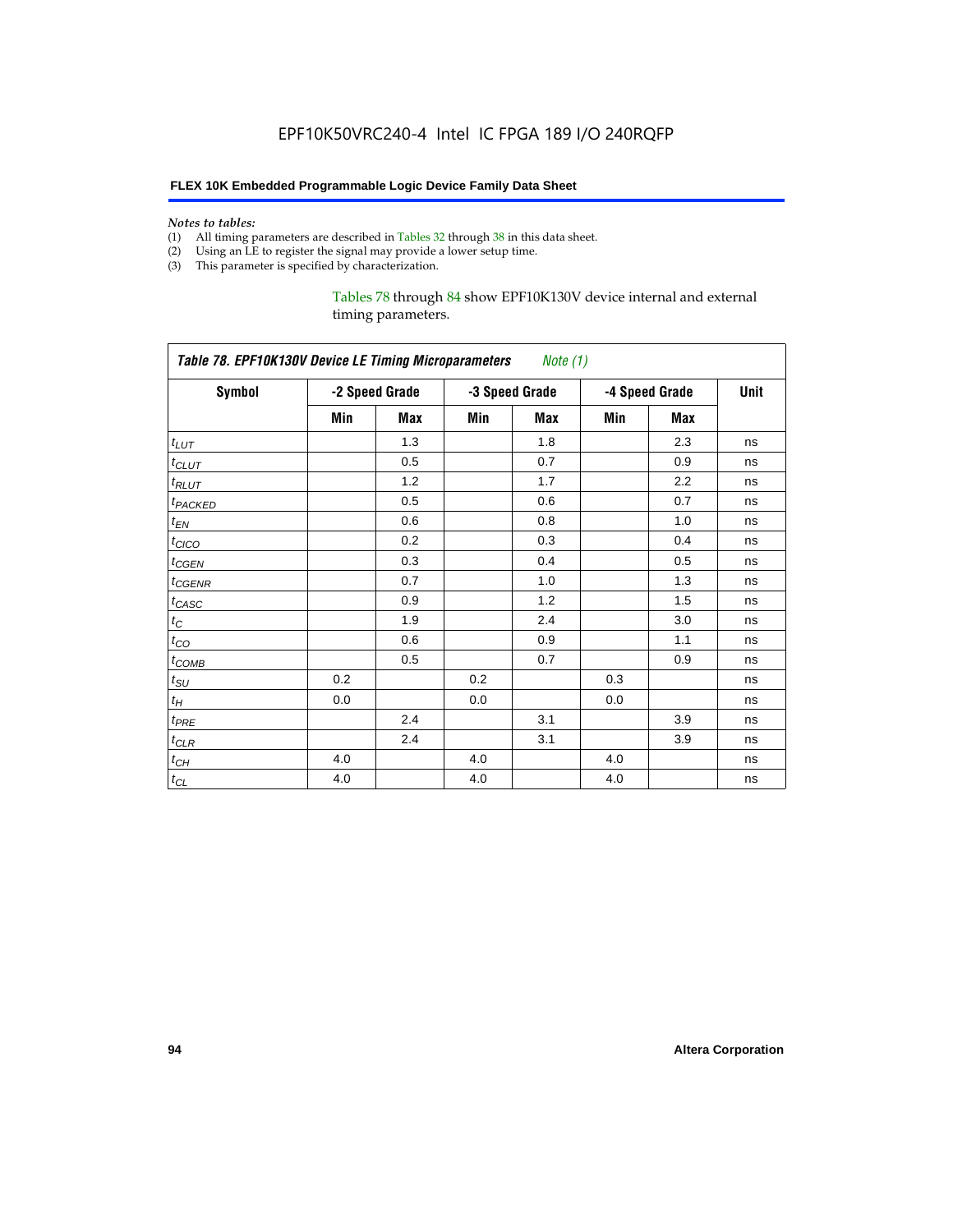| Table 79. EPF10K130V Device IOE Timing Microparameters<br><i>Note</i> $(1)$ |                |            |     |                |     |                |      |  |
|-----------------------------------------------------------------------------|----------------|------------|-----|----------------|-----|----------------|------|--|
| <b>Symbol</b>                                                               | -2 Speed Grade |            |     | -3 Speed Grade |     | -4 Speed Grade | Unit |  |
|                                                                             | Min            | <b>Max</b> | Min | <b>Max</b>     | Min | <b>Max</b>     |      |  |
| t <sub>IOD</sub>                                                            |                | 1.3        |     | 1.6            |     | 2.0            | ns   |  |
| $t_{\text{loc}}$                                                            |                | 0.4        |     | 0.5            |     | 0.7            | ns   |  |
| $t_{IOCO}$                                                                  |                | 0.3        |     | 0.4            |     | 0.5            | ns   |  |
| $t_{IOCOMB}$                                                                |                | 0.0        |     | 0.0            |     | 0.0            | ns   |  |
| $t_{IOSU}$                                                                  | 2.6            |            | 3.3 |                | 3.8 |                | ns   |  |
| $t_{IOH}$                                                                   | 0.0            |            | 0.0 |                | 0.0 |                | ns   |  |
| $t_{IOCLR}$                                                                 |                | 1.7        |     | 2.2            |     | 2.7            | ns   |  |
| $t_{OD1}$                                                                   |                | 3.5        |     | 4.4            |     | 5.0            | ns   |  |
| $t_{OD2}$                                                                   |                |            |     |                |     |                | ns   |  |
| $t_{OD3}$                                                                   |                | 8.2        |     | 8.1            |     | 9.7            | ns   |  |
| $t_{XZ}$                                                                    |                | 4.9        |     | 6.3            |     | 7.4            | ns   |  |
| $t_{ZX1}$                                                                   |                | 4.9        |     | 6.3            |     | 7.4            | ns   |  |
| $t_{ZX2}$                                                                   |                | -          |     |                |     |                | ns   |  |
| $t_{ZX3}$                                                                   |                | 9.6        |     | 10.0           |     | 12.1           | ns   |  |
| $t_{INREG}$                                                                 |                | 7.9        |     | 10.0           |     | 12.6           | ns   |  |
| $t_{IOFD}$                                                                  |                | 6.2        |     | 7.9            |     | 9.9            | ns   |  |
| $t_{INCOMB}$                                                                |                | 6.2        |     | 7.9            |     | 9.9            | ns   |  |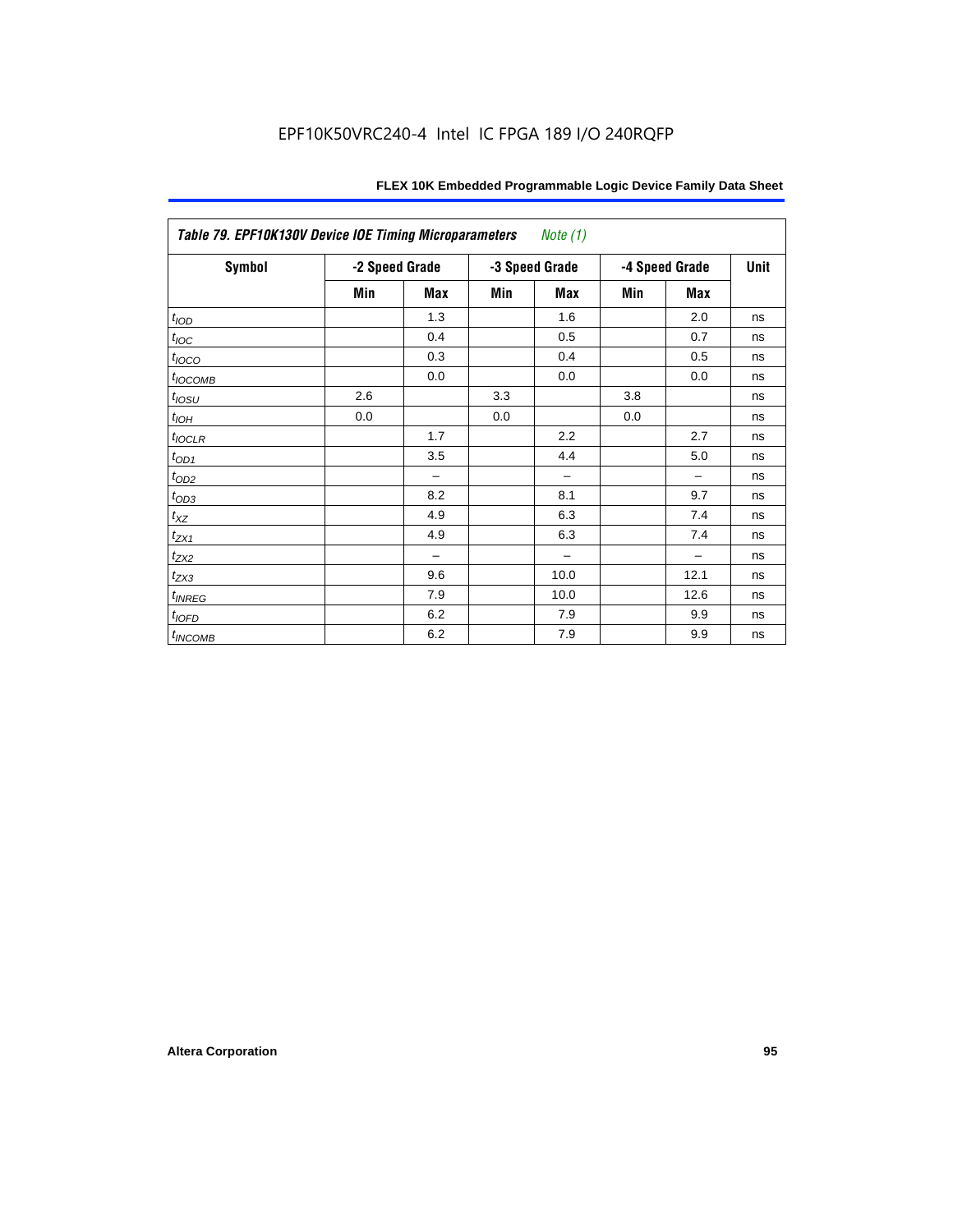| FLEX 10K Embedded Programmable Logic Device Family Data Sheet |  |
|---------------------------------------------------------------|--|
|---------------------------------------------------------------|--|

| Note $(1)$<br>Table 80. EPF10K130V Device EAB Internal Microparameters |     |                |     |                |     |                |    |  |  |  |  |
|------------------------------------------------------------------------|-----|----------------|-----|----------------|-----|----------------|----|--|--|--|--|
| Symbol                                                                 |     | -2 Speed Grade |     | -3 Speed Grade |     | -4 Speed Grade |    |  |  |  |  |
|                                                                        | Min | <b>Max</b>     | Min | Max            | Min | Max            |    |  |  |  |  |
| t <sub>EABDATA1</sub>                                                  |     | 1.9            |     | 2.4            |     | 2.4            | ns |  |  |  |  |
| t <sub>EABDATA2</sub>                                                  |     | 3.7            |     | 4.7            |     | 4.7            | ns |  |  |  |  |
| $t_{EABWE1}$                                                           |     | 1.9            |     | 2.4            |     | 2.4            | ns |  |  |  |  |
| t <sub>EABWE2</sub>                                                    |     | 3.7            |     | 4.7            |     | 4.7            | ns |  |  |  |  |
| <sup>t</sup> EABCLK                                                    |     | 0.7            |     | 0.9            |     | 0.9            | ns |  |  |  |  |
| t <sub>EABCO</sub>                                                     |     | 0.5            |     | 0.6            |     | 0.6            | ns |  |  |  |  |
| <sup>t</sup> EABBYPASS                                                 |     | 0.6            |     | 0.8            |     | 0.8            | ns |  |  |  |  |
| t <sub>EABSU</sub>                                                     | 1.4 |                | 1.8 |                | 1.8 |                | ns |  |  |  |  |
| t <sub>ЕАВН</sub>                                                      | 0.0 |                | 0.0 |                | 0.0 |                | ns |  |  |  |  |
| $t_{AA}$                                                               |     | 5.6            |     | 7.1            |     | 7.1            | ns |  |  |  |  |
| $t_{WP}$                                                               | 3.7 |                | 4.7 |                | 4.7 |                | ns |  |  |  |  |
| $t_{WDSU}$                                                             | 4.6 |                | 5.9 |                | 5.9 |                | ns |  |  |  |  |
| $t_{WDH}$                                                              | 0.0 |                | 0.0 |                | 0.0 |                | ns |  |  |  |  |
| $t_{WASU}$                                                             | 3.9 |                | 5.0 |                | 5.0 |                | ns |  |  |  |  |
| $t_{\sf WAH}$                                                          | 0.0 |                | 0.0 |                | 0.0 |                | ns |  |  |  |  |
| $t_{WO}$                                                               |     | 5.6            |     | 7.1            |     | 7.1            | ns |  |  |  |  |
| $t_{DD}$                                                               |     | 5.6            |     | 7.1            |     | 7.1            | ns |  |  |  |  |
| <b><i>EABOUT</i></b>                                                   |     | 2.4            |     | 3.1            |     | 3.1            | ns |  |  |  |  |
| $t_{EABCH}$                                                            | 4.0 |                | 4.0 |                | 4.0 |                | ns |  |  |  |  |
| $t_{EABCL}$                                                            | 4.0 |                | 4.7 |                | 4.7 |                | ns |  |  |  |  |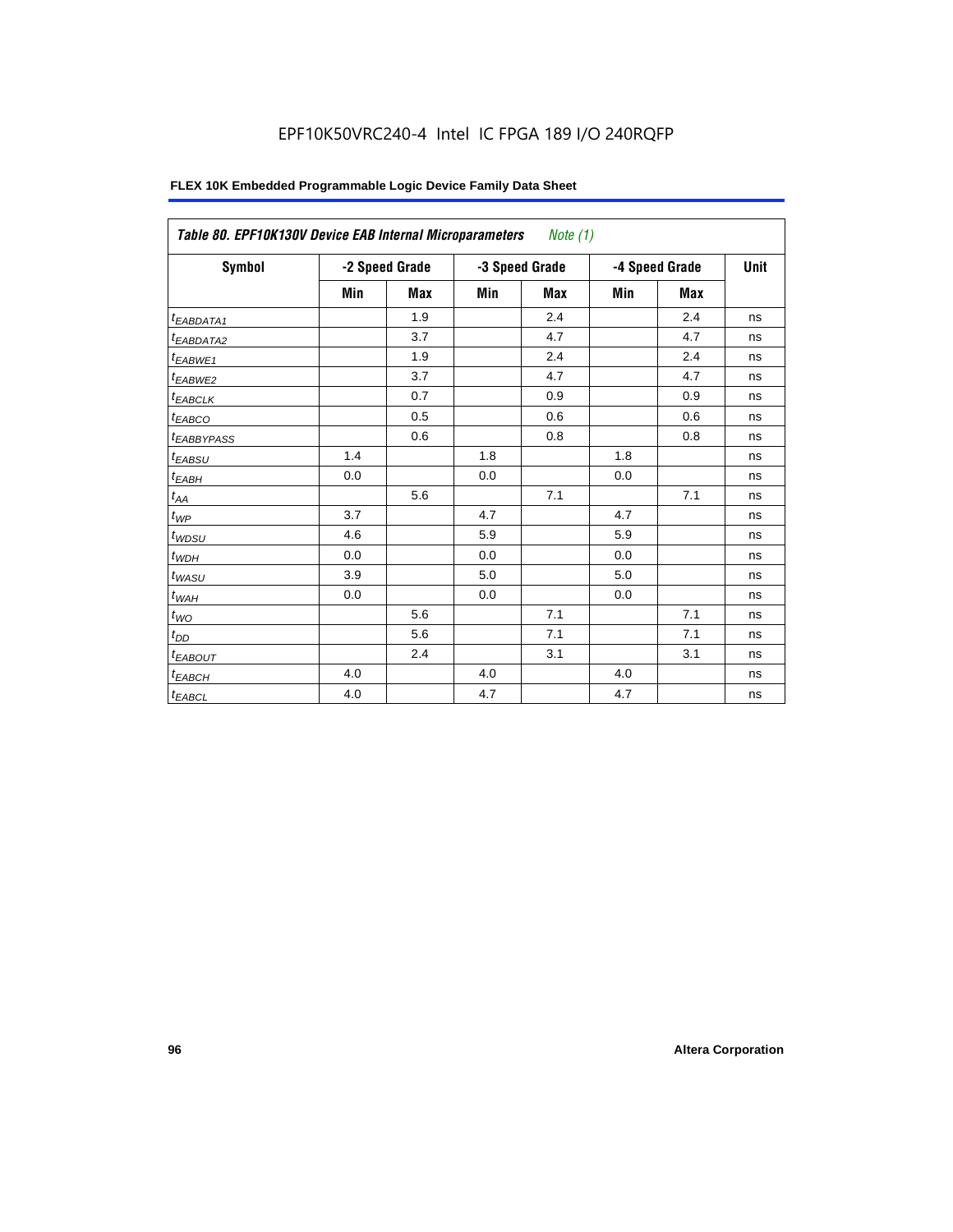| Table 81. EPF10K130V Device EAB Internal Timing Macroparameters |      |                |      |                | Note $(1)$ |                |    |
|-----------------------------------------------------------------|------|----------------|------|----------------|------------|----------------|----|
| <b>Symbol</b>                                                   |      | -2 Speed Grade |      | -3 Speed Grade |            | -4 Speed Grade |    |
|                                                                 | Min  | Max            | Min  | Max            | Min        | Max            |    |
| $t_{EABA}$                                                      |      | 11.2           |      | 14.2           |            | 14.2           | ns |
| <sup>t</sup> EABRCCOMB                                          | 11.1 |                | 14.2 |                | 14.2       |                | ns |
| <b><i>EABRCREG</i></b>                                          | 8.5  |                | 10.8 |                | 10.8       |                | ns |
| t <sub>EABWP</sub>                                              | 3.7  |                | 4.7  |                | 4.7        |                | ns |
| <sup>t</sup> EABWCCOMB                                          | 7.6  |                | 9.7  |                | 9.7        |                | ns |
| <sup>t</sup> EABWCREG                                           | 14.0 |                | 17.8 |                | 17.8       |                | ns |
| <sup>t</sup> EABDD                                              |      | 11.1           |      | 14.2           |            | 14.2           | ns |
| <i>EABDATACO</i>                                                |      | 3.6            |      | 4.6            |            | 4.6            | ns |
| <sup>t</sup> EABDATASU                                          | 4.4  |                | 5.6  |                | 5.6        |                | ns |
| <sup>t</sup> EABDATAH                                           | 0.0  |                | 0.0  |                | 0.0        |                | ns |
| <sup>t</sup> EABWESU                                            | 4.4  |                | 5.6  |                | 5.6        |                | ns |
| t <sub>EABWEH</sub>                                             | 0.0  |                | 0.0  |                | 0.0        |                | ns |
| <sup>t</sup> EABWDSU                                            | 4.6  |                | 5.9  |                | 5.9        |                | ns |
| t <sub>EABWDH</sub>                                             | 0.0  |                | 0.0  |                | 0.0        |                | ns |
| <sup>t</sup> EABWASU                                            | 3.9  |                | 5.0  |                | 5.0        |                | ns |
| <sup>t</sup> EABWAH                                             | 0.0  |                | 0.0  |                | 0.0        |                | ns |
| <sup>t</sup> EABWO                                              |      | 11.1           |      | 14.2           |            | 14.2           | ns |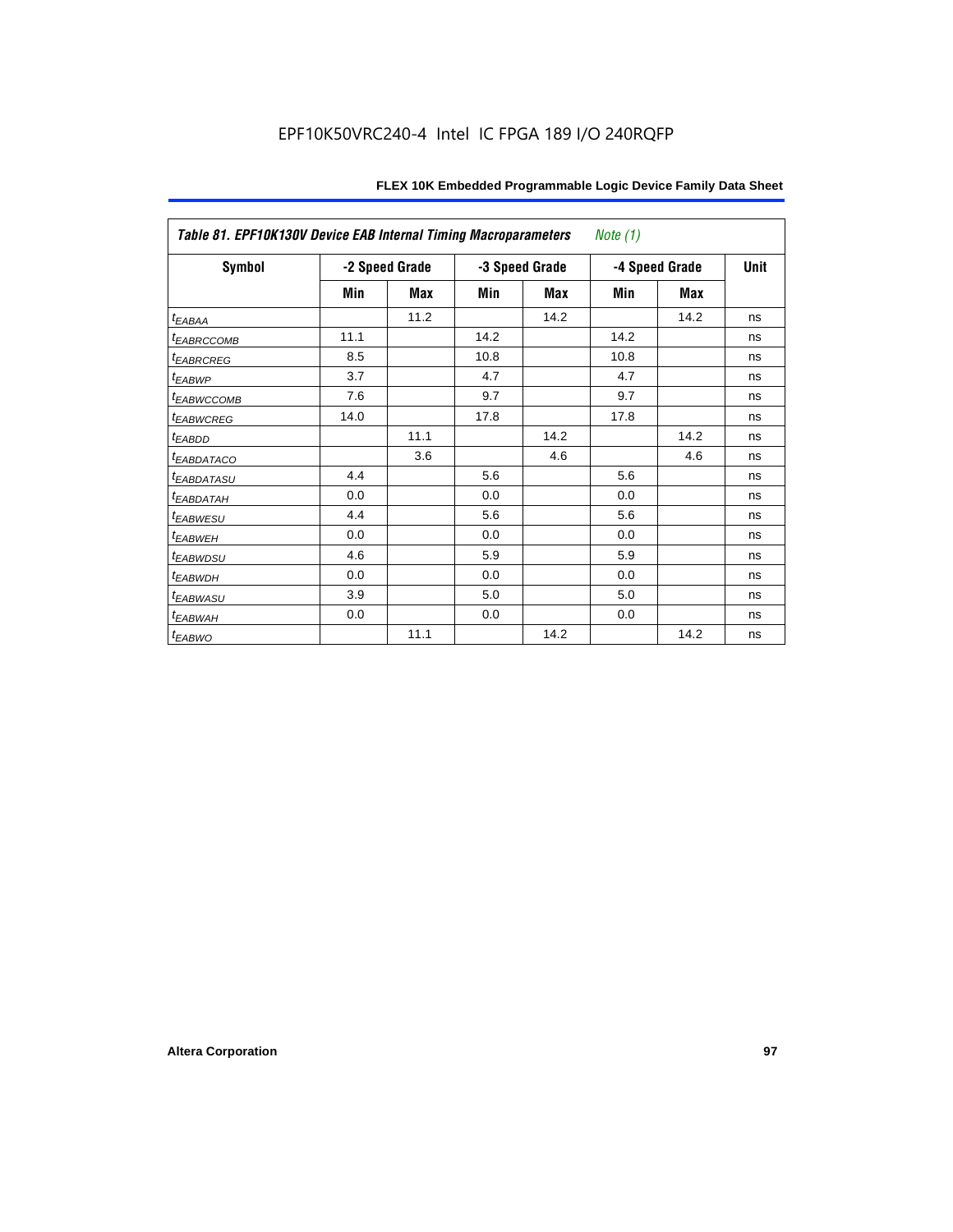| Symbol                     |     | -2 Speed Grade | -3 Speed Grade |      | -4 Speed Grade |      | Unit |
|----------------------------|-----|----------------|----------------|------|----------------|------|------|
|                            | Min | Max            | Min            | Max  | Min            | Max  |      |
| $t_{DINZIOE}$              |     | 8.0            |                | 9.0  |                | 9.5  | ns   |
| t <sub>DIN2LE</sub>        |     | 2.4            |                | 3.0  |                | 3.1  | ns   |
| <sup>t</sup> DIN2DATA      |     | 5.0            |                | 6.3  |                | 7.4  | ns   |
| <sup>t</sup> DCLK2IOE      |     | 3.6            |                | 4.6  |                | 5.1  | ns   |
| ${}^t$ DCLK2LE             |     | 2.4            |                | 3.0  |                | 3.1  | ns   |
| <sup>t</sup> SAMELAB       |     | 0.4            |                | 0.6  |                | 0.8  | ns   |
| <sup>t</sup> SAMEROW       |     | 4.5            |                | 5.3  |                | 6.5  | ns   |
| <sup>t</sup> SAMECOLUMN    |     | 9.0            |                | 9.5  |                | 9.7  | ns   |
| <i>t<sub>DIFFROW</sub></i> |     | 13.5           |                | 14.8 |                | 16.2 | ns   |
| <sup>t</sup> TWOROWS       |     | 18.0           |                | 20.1 |                | 22.7 | ns   |
| <sup>t</sup> LEPERIPH      |     | 8.1            |                | 8.6  |                | 9.5  | ns   |
| <sup>I</sup> LABCARRY      |     | 0.6            |                | 0.8  |                | 1.0  | ns   |
| <sup>t</sup> LABCASC       |     | 0.8            |                | 1.0  |                | 1.2  | ns   |

# **FLEX 10K Embedded Programmable Logic Device Family Data Sheet**

| Table 83. EPF10K130V Device External Timing Parameters | Note (1) |
|--------------------------------------------------------|----------|
|--------------------------------------------------------|----------|

| Symbol                 |     | -2 Speed Grade |     | -3 Speed Grade | -4 Speed Grade |      | Unit |
|------------------------|-----|----------------|-----|----------------|----------------|------|------|
|                        | Min | Max            | Min | Max            | Min            | Max  |      |
| t <sub>DRR</sub>       |     | 15.0           |     | 19.1           |                | 24.2 | ns   |
| $t_{INSU}$ (2), (3)    | 6.9 |                | 8.6 |                | 11.0           |      | ns   |
| $t_{INH}$ (3)          | 0.0 |                | 0.0 |                | 0.0            |      | ns   |
| $t_{\text{OUTCO}}$ (3) | 2.0 | 7.8            | 2.0 | 9.9            | 2.0            | 11.3 | ns   |

| Table 84. EPF10K130V Device External Bidirectional Timing Parameters | Note (1) |  |  |
|----------------------------------------------------------------------|----------|--|--|
|----------------------------------------------------------------------|----------|--|--|

T

T

| Symbol                  |     | -2 Speed Grade |     | -3 Speed Grade |      | -4 Speed Grade |    |
|-------------------------|-----|----------------|-----|----------------|------|----------------|----|
|                         | Min | Max            | Min | <b>Max</b>     | Min  | <b>Max</b>     |    |
| <sup>t</sup> insubidir  | 6.7 |                | 8.5 |                | 10.8 |                | ns |
| <sup>t</sup> INHBIDIR   | 0.0 |                | 0.0 |                | 0.0  |                | ns |
| <sup>t</sup> OUTCOBIDIR | 2.0 | 6.9            | 2.0 | 8.8            | 2.0  | 10.2           | ns |
| <sup>t</sup> xzbidir    |     | 12.9           |     | 16.4           |      | 19.3           | ns |
| <sup>t</sup> zxbidir    |     | 12.9           |     | 16.4           |      | 19.3           | ns |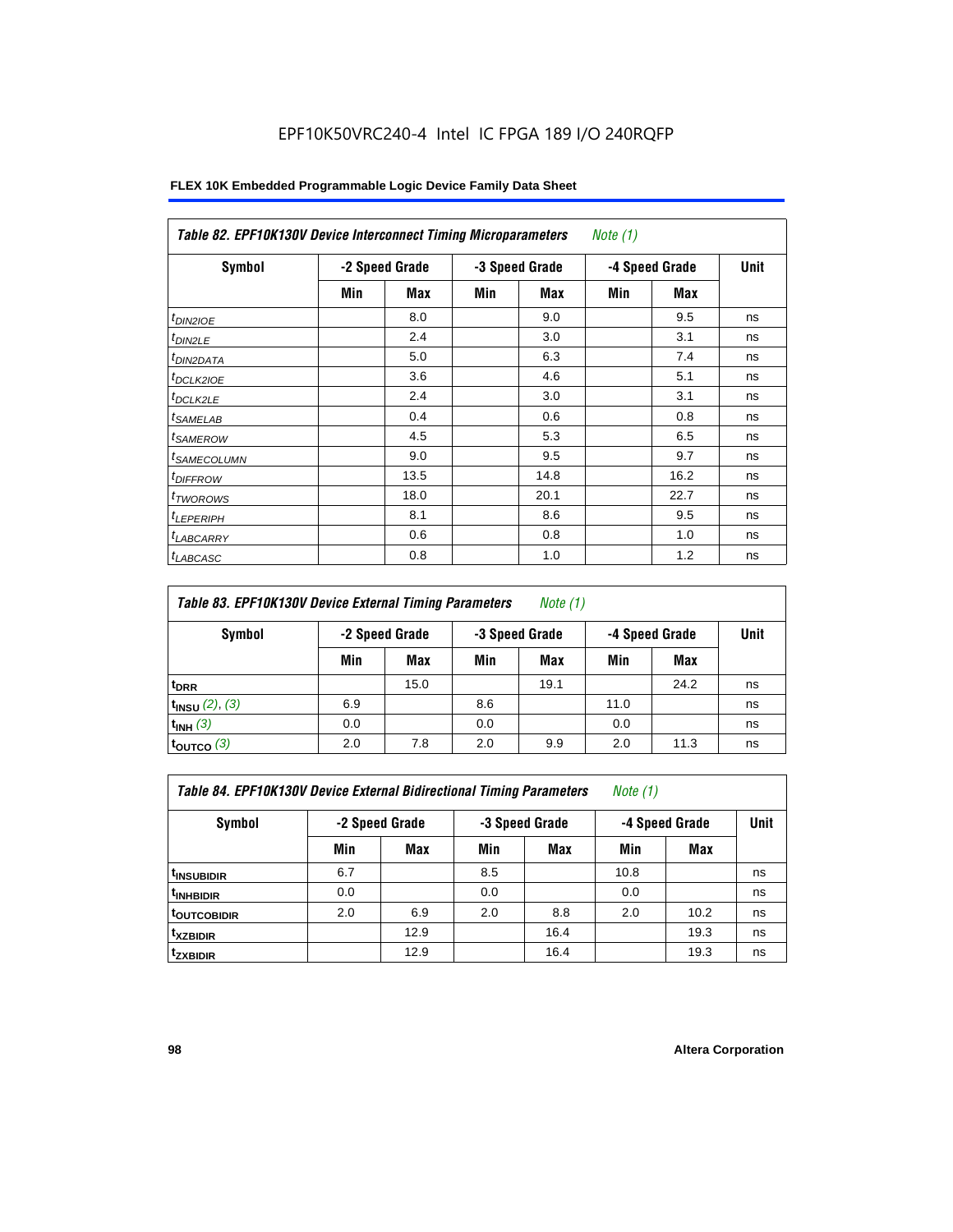# *Notes to tables:*<br>(1) All timing p

- All timing parameters are described in Tables 32 through 38 in this data sheet.
- (2) Using an LE to register the signal may provide a lower setup time.
- (3) This parameter is specified by characterization.

## Tables 85 through 91 show EPF10K10A device internal and external timing parameters.

| Table 85. EPF10K10A Device LE Timing Microparameters<br>Note (1) |     |                |     |                |                |            |    |  |  |  |
|------------------------------------------------------------------|-----|----------------|-----|----------------|----------------|------------|----|--|--|--|
| <b>Symbol</b>                                                    |     | -1 Speed Grade |     | -2 Speed Grade | -3 Speed Grade | Unit       |    |  |  |  |
|                                                                  | Min | <b>Max</b>     | Min | Max            | Min            | <b>Max</b> |    |  |  |  |
| $t_{LUT}$                                                        |     | 0.9            |     | 1.2            |                | 1.6        | ns |  |  |  |
| $t_{CLUT}$                                                       |     | 1.2            |     | 1.4            |                | 1.9        | ns |  |  |  |
| $t_{RLUT}$                                                       |     | 1.9            |     | 2.3            |                | 3.0        | ns |  |  |  |
| <b>t</b> PACKED                                                  |     | 0.6            |     | 0.7            |                | 0.9        | ns |  |  |  |
| $t_{EN}$                                                         |     | 0.5            |     | 0.6            |                | 0.8        | ns |  |  |  |
| $t_{CICO}$                                                       |     | 02             |     | 0.3            |                | 0.4        | ns |  |  |  |
| $t_{CGEN}$                                                       |     | 0.7            |     | 0.9            |                | 1.1        | ns |  |  |  |
| $t_{GENR}$                                                       |     | 0.7            |     | 0.9            |                | 1.1        | ns |  |  |  |
| $t_{CASC}$                                                       |     | 1.0            |     | 1.2            |                | 1.7        | ns |  |  |  |
| $t_{\rm C}$                                                      |     | 1.2            |     | 1.4            |                | 1.9        | ns |  |  |  |
| $t_{\rm CO}$                                                     |     | 0.5            |     | 0.6            |                | 0.8        | ns |  |  |  |
| $t_{\text{COMB}}$                                                |     | 0.5            |     | 0.6            |                | 0.8        | ns |  |  |  |
| $t_{\rm SU}$                                                     | 1.1 |                | 1.3 |                | 1.7            |            | ns |  |  |  |
| $t_H\,$                                                          | 0.6 |                | 0.7 |                | 0.9            |            | ns |  |  |  |
| $t_{PRE}$                                                        |     | 0.5            |     | 0.6            |                | 0.9        | ns |  |  |  |
| $t_{CLR}$                                                        |     | 0.5            |     | 0.6            |                | 0.9        | ns |  |  |  |
| $t_{\hbox{\small CH}}$                                           | 3.0 |                | 3.5 |                | 4.0            |            | ns |  |  |  |
| $t_{\rm CL}$                                                     | 3.0 |                | 3.5 |                | 4.0            |            | ns |  |  |  |

*Table 86. EPF10K10A Device IOE Timing Microparameters Note (1) (Part 1 of 2)*

| Symbol           |     | -1 Speed Grade |     | -2 Speed Grade | -3 Speed Grade |            | Unit |  |
|------------------|-----|----------------|-----|----------------|----------------|------------|------|--|
|                  | Min | Max            | Min | Max            | Min            | <b>Max</b> |      |  |
|                  |     | 1.3            |     | 1.5            |                | 2.0        | ns   |  |
| $t_{\text{IOC}}$ |     | 0.2            |     | 0.3            |                | 0.3        | ns   |  |
| $t_{IOCO}$       |     | 0.2            |     | 0.3            |                | 0.4        | ns   |  |
| $t_{IOCOMB}$     |     | 0.6            |     | 0.7            |                | 0.9        | ns   |  |
| $t_{IOSU}$       | 0.8 |                | 1.0 |                | 1.3            |            | ns   |  |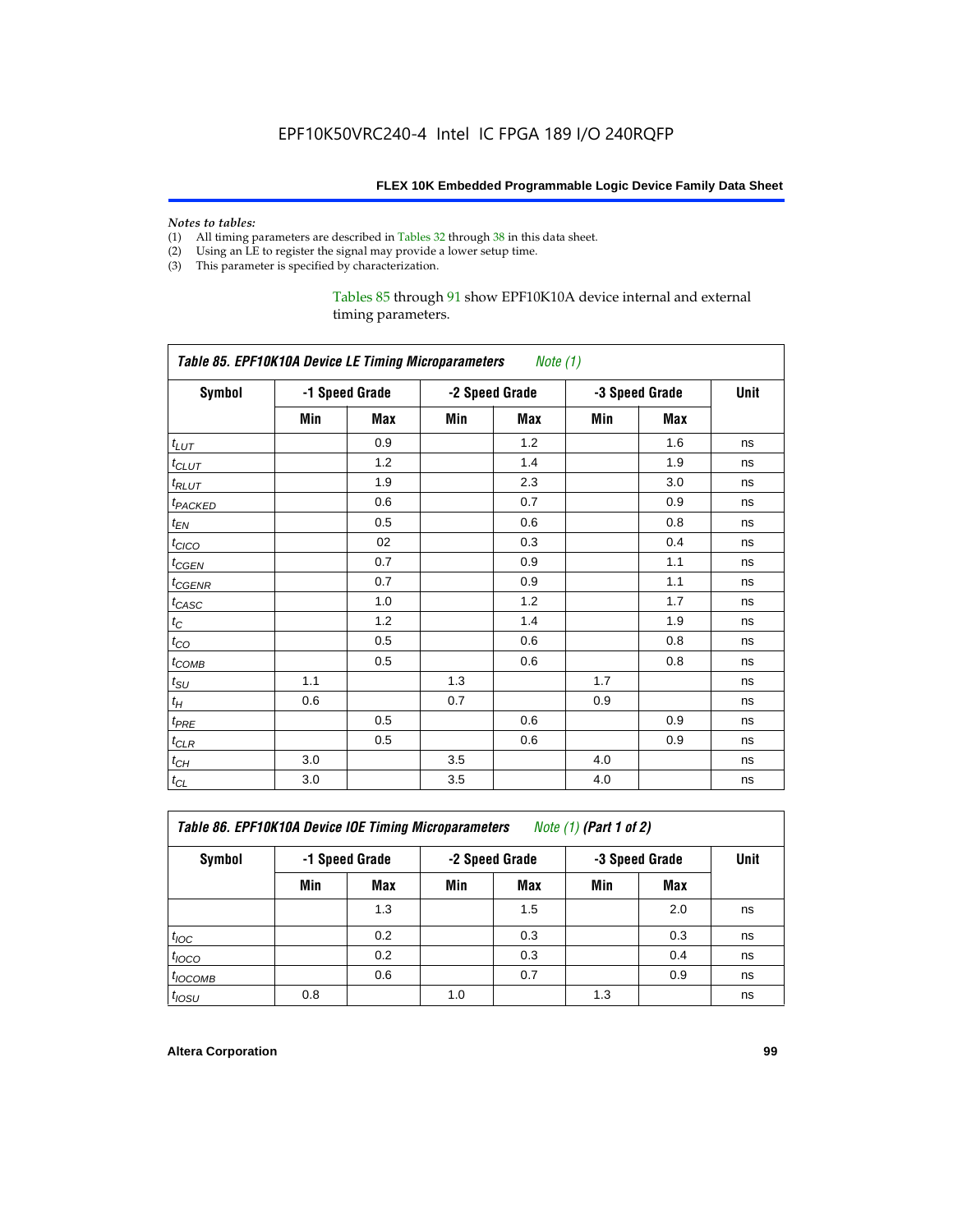| Symbol       |     | -1 Speed Grade |     | -2 Speed Grade |     | -3 Speed Grade | <b>Unit</b> |
|--------------|-----|----------------|-----|----------------|-----|----------------|-------------|
|              | Min | Max            | Min | Max            | Min | Max            |             |
| $t_{IOH}$    | 0.8 |                | 1.0 |                | 1.3 |                | ns          |
| $t_{IOCLR}$  |     | 1.2            |     | 1.4            |     | 1.9            | ns          |
| $t_{OD1}$    |     | 1.2            |     | 1.4            |     | 1.9            | ns          |
| $t_{OD2}$    |     | 2.9            |     | 3.5            |     | 4.7            | ns          |
| $t_{OD3}$    |     | 6.6            |     | 7.8            |     | 10.5           | ns          |
| $t_{XZ}$     |     | 1.2            |     | 1.4            |     | 1.9            | ns          |
| $t_{ZX1}$    |     | 1.2            |     | 1.4            |     | 1.9            | ns          |
| $t_{ZX2}$    |     | 2.9            |     | 3.5            |     | 4.7            | ns          |
| $t_{ZX3}$    |     | 6.6            |     | 7.8            |     | 10.5           | ns          |
| $t_{INREG}$  |     | 5.2            |     | 6.3            |     | 8.4            | ns          |
| $t_{IOFD}$   |     | 3.1            |     | 3.8            |     | 5.0            | ns          |
| $t_{INCOMB}$ |     | 3.1            |     | 3.8            |     | 5.0            | ns          |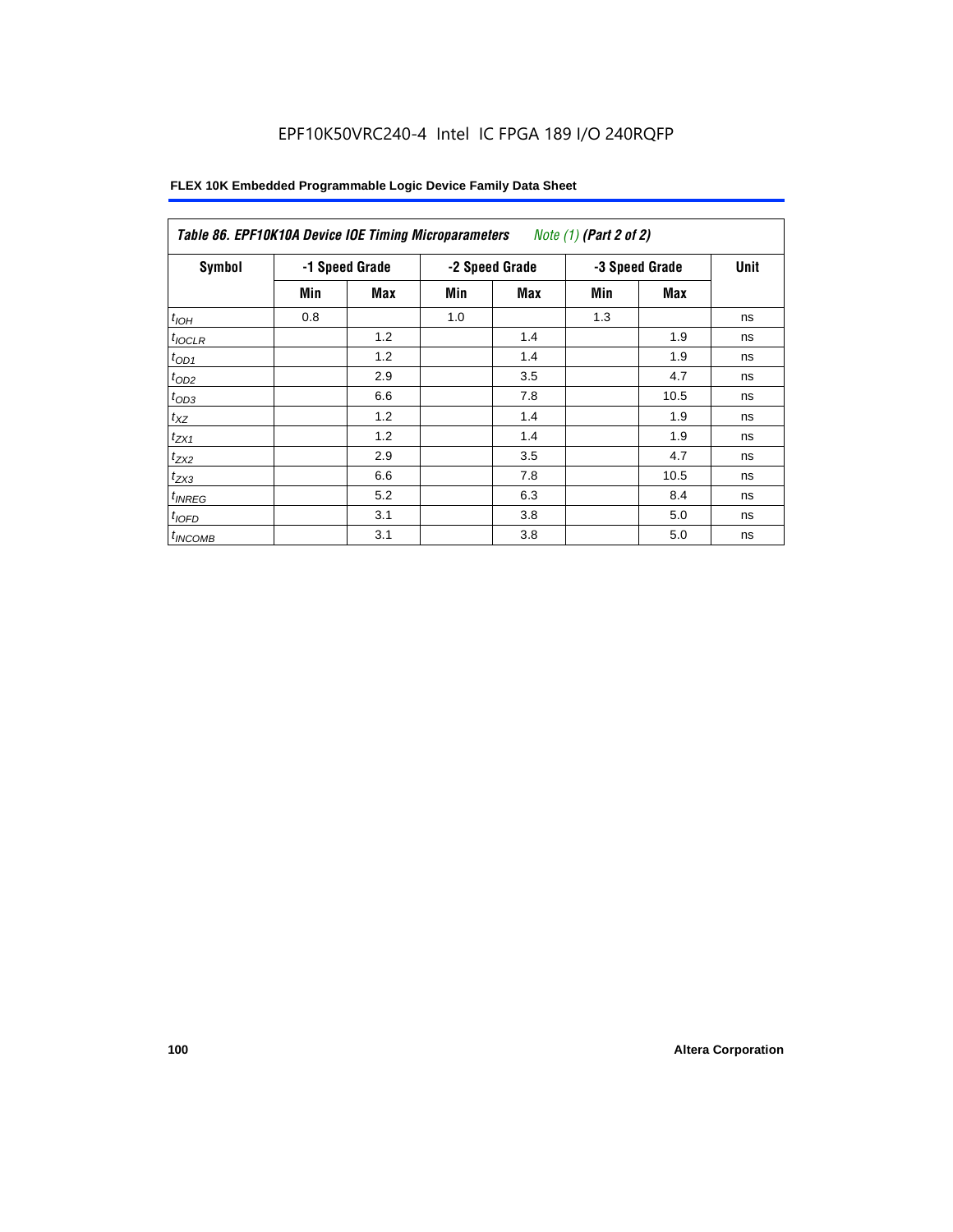| Table 87. EPF10K10A Device EAB Internal Microparameters Note (1) |      |                |     |                |     |                |      |
|------------------------------------------------------------------|------|----------------|-----|----------------|-----|----------------|------|
| <b>Symbol</b>                                                    |      | -1 Speed Grade |     | -2 Speed Grade |     | -3 Speed Grade | Unit |
|                                                                  | Min  | <b>Max</b>     | Min | <b>Max</b>     | Min | <b>Max</b>     |      |
| t <sub>EABDATA1</sub>                                            |      | 3.3            |     | 3.9            |     | 5.2            | ns   |
| t <sub>EABDATA2</sub>                                            |      | 1.0            |     | 1.3            |     | 1.7            | ns   |
| $t_{EABWE1}$                                                     |      | 2.6            |     | 3.1            |     | 4.1            | ns   |
| t <sub>EABWE2</sub>                                              |      | 2.7            |     | 3.2            |     | 4.3            | ns   |
| $t_{EABCLK}$                                                     |      | 0.0            |     | 0.0            |     | 0.0            | ns   |
| $t_{EABCO}$                                                      |      | 1.2            |     | 1.4            |     | 1.8            | ns   |
| <i><b>EABBYPASS</b></i>                                          |      | 0.1            |     | 0.2            |     | 0.2            | ns   |
| $t_{EABSU}$                                                      | 1.4  |                | 1.7 |                | 2.2 |                | ns   |
| $t_{EABH}$                                                       | 0.1  |                | 0.1 |                | 0.1 |                | ns   |
| $t_{\mathit{AA}}$                                                |      | 4.5            |     | 5.4            |     | 7.3            | ns   |
| $t_{\mathit{WP}}$                                                | 2.0  |                | 2.4 |                | 3.2 |                | ns   |
| $t_{WDSU}$                                                       | 0.7  |                | 0.8 |                | 1.1 |                | ns   |
| $t_{WDH}$                                                        | 0.5  |                | 0.6 |                | 0.7 |                | ns   |
| $t_{WASU}$                                                       | 0.6  |                | 0.7 |                | 0.9 |                | ns   |
| $t_{WAH}$                                                        | 0.9  |                | 1.1 |                | 1.5 |                | ns   |
| $t_{WO}$                                                         |      | 3.3            |     | 3.9            |     | 5.2            | ns   |
| $t_{DD}$                                                         |      | 3.3            |     | 3.9            |     | 5.2            | ns   |
| $t_{EABOUT}$                                                     |      | 0.1            |     | 0.1            |     | 0.2            | ns   |
| $t_{EABCH}$                                                      | 3.0  |                | 3.5 |                | 4.0 |                | ns   |
| $t_{EABCL}$                                                      | 3.03 |                | 3.5 |                | 4.0 |                | ns   |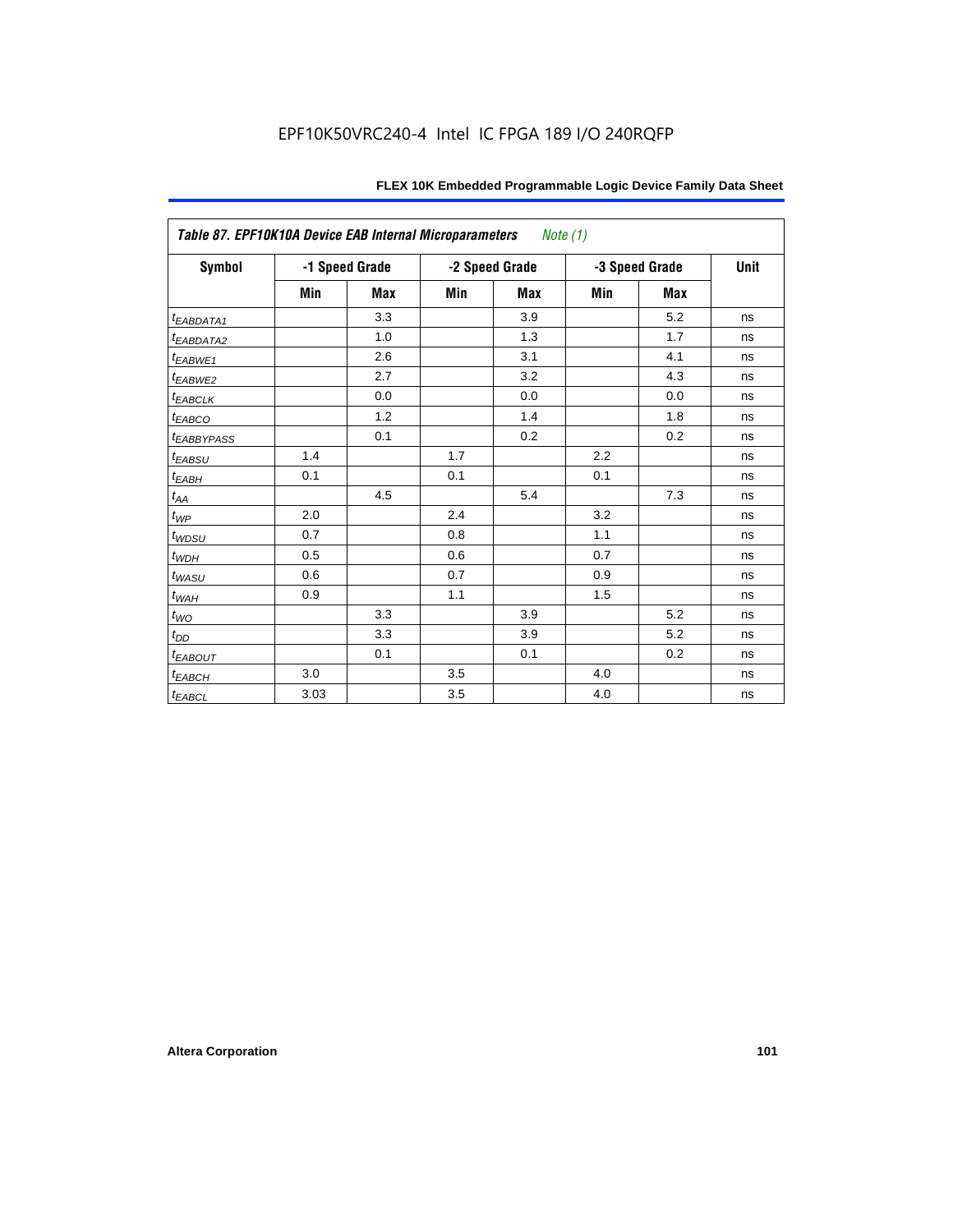| Table 88. EPF10K10A Device EAB Internal Timing Macroparameters |     |                |      |                | Note (1)       |      |    |
|----------------------------------------------------------------|-----|----------------|------|----------------|----------------|------|----|
| Symbol                                                         |     | -1 Speed Grade |      | -2 Speed Grade | -3 Speed Grade | Unit |    |
|                                                                | Min | <b>Max</b>     | Min  | Max            | Min            | Max  |    |
| $t_{EABA}$                                                     |     | 8.1            |      | 9.8            |                | 13.1 | ns |
| <sup>t</sup> EABRCCOMB                                         | 8.1 |                | 9.8  |                | 13.1           |      | ns |
| <sup>t</sup> EABRCREG                                          | 5.8 |                | 6.9  |                | 9.3            |      | ns |
| <sup>t</sup> EABWP                                             | 2.0 |                | 2.4  |                | 3.2            |      | ns |
| <sup>t</sup> EABWCCOMB                                         | 3.5 |                | 4.2  |                | 5.6            |      | ns |
| <sup>t</sup> EABWCREG                                          | 9.4 |                | 11.2 |                | 14.8           |      | ns |
| <sup>t</sup> EABDD                                             |     | 6.9            |      | 8.3            |                | 11.0 | ns |
| <sup>t</sup> EABDATACO                                         |     | 1.3            |      | 1.5            |                | 2.0  | ns |
| <sup>t</sup> EABDATASU                                         | 2.4 |                | 3.0  |                | 3.9            |      | ns |
| <sup>t</sup> EABDATAH                                          | 0.0 |                | 0.0  |                | 0.0            |      | ns |
| <sup>t</sup> EABWESU                                           | 4.1 |                | 4.9  |                | 6.5            |      | ns |
| <sup>t</sup> EABWEH                                            | 0.0 |                | 0.0  |                | 0.0            |      | ns |
| <sup>t</sup> EABWDSU                                           | 1.4 |                | 1.6  |                | 2.2            |      | ns |
| <sup>t</sup> EABWDH                                            | 0.0 |                | 0.0  |                | 0.0            |      | ns |
| <sup>t</sup> EABWASU                                           | 2.5 |                | 3.0  |                | 4.1            |      | ns |
| <sup>t</sup> EABWAH                                            | 0.0 |                | 0.0  |                | 0.0            |      | ns |
| t <sub>EABWO</sub>                                             |     | 6.2            |      | 7.5            |                | 9.9  | ns |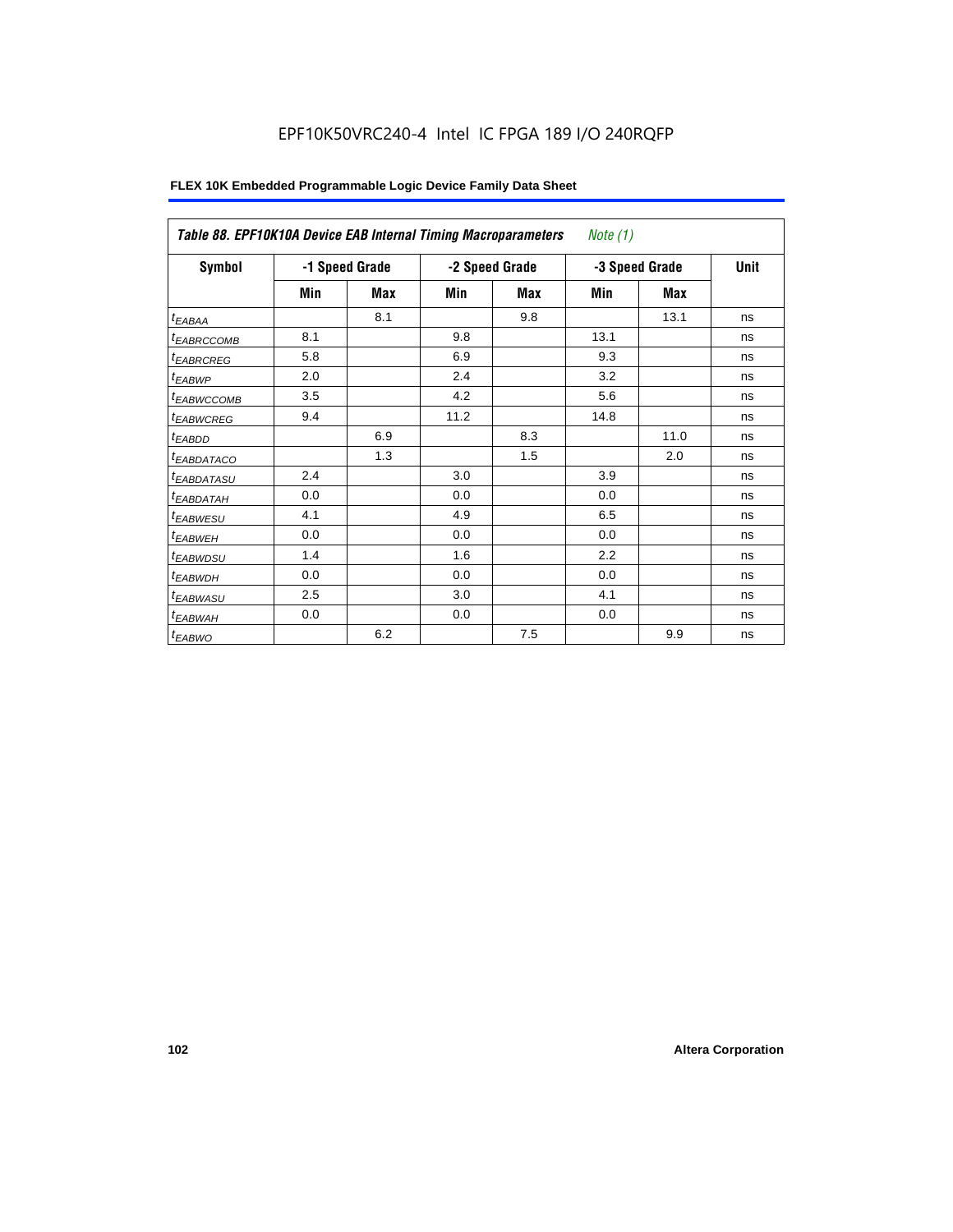| Table 89. EPF10K10A Device Interconnect Timing Microparameters<br>Note $(1)$ |                |     |                |     |                |     |      |  |  |
|------------------------------------------------------------------------------|----------------|-----|----------------|-----|----------------|-----|------|--|--|
| Symbol                                                                       | -1 Speed Grade |     | -2 Speed Grade |     | -3 Speed Grade |     | Unit |  |  |
|                                                                              | Min            | Max | Min            | Max | Min            | Max |      |  |  |
| $t_{DINZIOE}$                                                                |                | 4.2 |                | 5.0 |                | 6.5 | ns   |  |  |
| t <sub>DIN2LE</sub>                                                          |                | 2.2 |                | 2.6 |                | 3.4 | ns   |  |  |
| <sup>t</sup> DIN2DATA                                                        |                | 4.3 |                | 5.2 |                | 7.1 | ns   |  |  |
| t <sub>DCLK2IOE</sub>                                                        |                | 4.2 |                | 4.9 |                | 6.6 | ns   |  |  |
| t <sub>DCLK2LE</sub>                                                         |                | 2.2 |                | 2.6 |                | 3.4 | ns   |  |  |
| <i>t</i> SAMELAB                                                             |                | 0.1 |                | 0.1 |                | 0.2 | ns   |  |  |
| <i>t<sub>SAMEROW</sub></i>                                                   |                | 2.2 |                | 2.4 |                | 2.9 | ns   |  |  |
| <sup>t</sup> SAMECOLUMN                                                      |                | 0.8 |                | 1.0 |                | 1.4 | ns   |  |  |
| <i>t<sub>DIFFROW</sub></i>                                                   |                | 3.0 |                | 3.4 |                | 4.3 | ns   |  |  |
| <sup>t</sup> TWOROWS                                                         |                | 5.2 |                | 5.8 |                | 7.2 | ns   |  |  |
| <b><i>LEPERIPH</i></b>                                                       |                | 1.8 |                | 2.2 |                | 2.8 | ns   |  |  |
| t <sub>LABCARRY</sub>                                                        |                | 0.5 |                | 0.5 |                | 0.7 | ns   |  |  |
| t <sub>LABCASC</sub>                                                         |                | 0.9 |                | 1.0 |                | 1.5 | ns   |  |  |

| <b>Table 90. EPF10K10A External Reference Timing Parameters</b> | Note (1) |
|-----------------------------------------------------------------|----------|
|-----------------------------------------------------------------|----------|

| Symbol                   | -1 Speed Grade |      | -2 Speed Grade |      | -3 Speed Grade | <b>Unit</b> |    |
|--------------------------|----------------|------|----------------|------|----------------|-------------|----|
|                          | Min            | Max  | Min            | Max  | Min            | Max         |    |
| t <sub>DRR</sub>         |                | 10.0 |                | 12.0 |                | 16.0        | ns |
| $t_{INSU}$ (2), (3)      | 1.6            |      | 2.1            |      | 2.8            |             | ns |
| $t_{INH}$ (3)            | 0.0            |      | 0.0            |      | 0.0            |             | ns |
| $\tt_{\text{OUTCO}}$ (3) | 2.0            | 5.8  | 2.0            | 6.9  | 2.0            | 9.2         | ns |

*Table 91. EPF10K10A Device External Bidirectional Timing Parameters Note (1)*

| Symbol                  | -2 Speed Grade |     |     | -3 Speed Grade | -4 Speed Grade | Unit       |    |
|-------------------------|----------------|-----|-----|----------------|----------------|------------|----|
|                         | Min            | Max | Min | <b>Max</b>     | Min            | <b>Max</b> |    |
| <sup>t</sup> insubidir  | 2.4            |     | 3.3 |                | 4.5            |            | ns |
| <sup>T</sup> INHBIDIR   | 0.0            |     | 0.0 |                | 0.0            |            | ns |
| <sup>t</sup> OUTCOBIDIR | 2.0            | 5.8 | 2.0 | 6.9            | 2.0            | 9.2        | ns |
| <sup>t</sup> xzbidir    |                | 6.3 |     | 7.5            |                | 9.9        | ns |
| <sup>t</sup> zxbidir    |                | 6.3 |     | 7.5            |                | 9.9        | ns |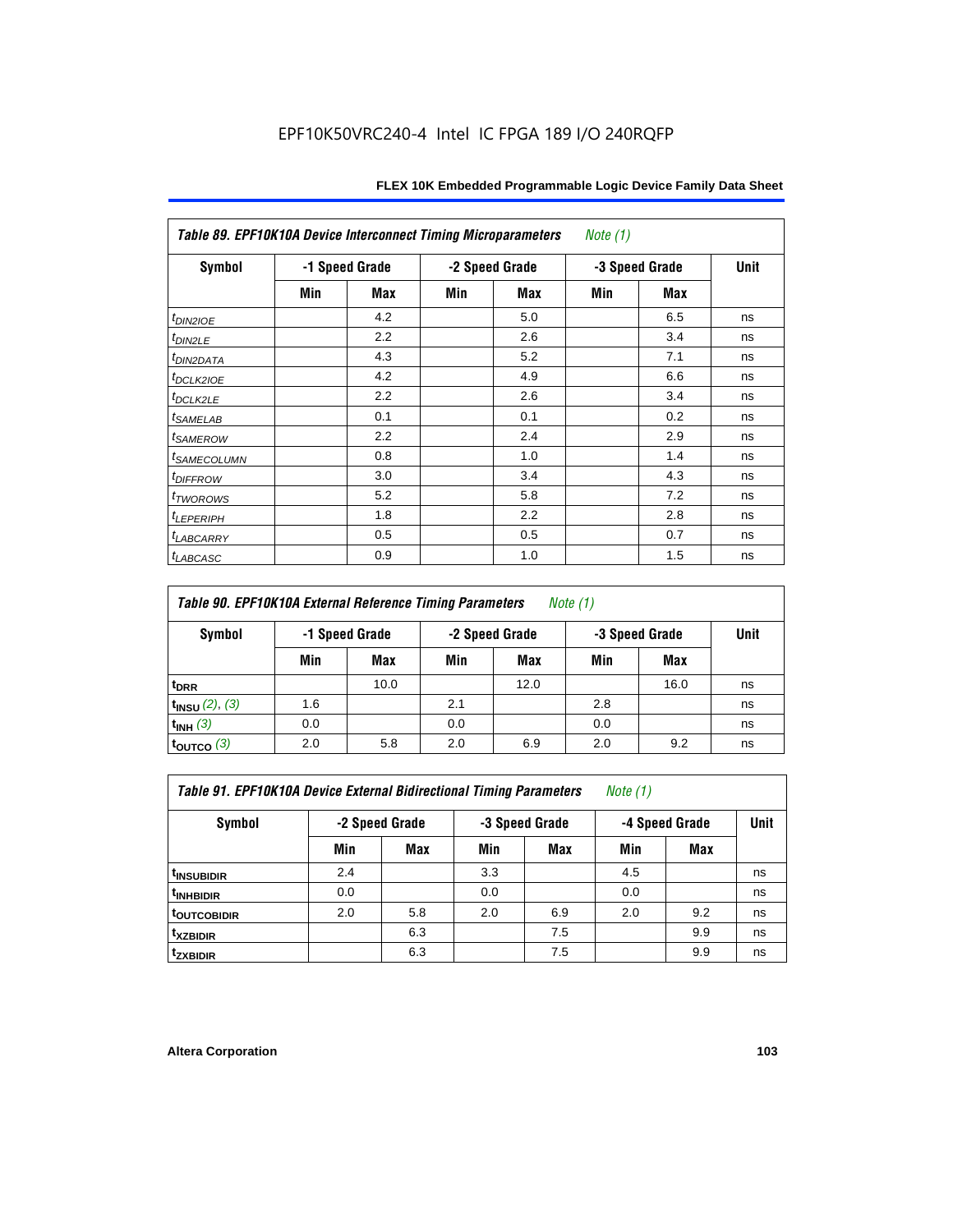#### *Notes to tables:*

- (1) All timing parameters are described in Tables 32 through 38 in this data sheet.
- (2) Using an LE to register the signal may provide a lower setup time.
- (3) This parameter is specified by characterization.

Tables 92 through 98 show EPF10K30A device internal and external timing parameters.

| Table 92. EPF10K30A Device LE Timing Microparameters Note (1) |                |     |                |     |                |     |      |  |  |
|---------------------------------------------------------------|----------------|-----|----------------|-----|----------------|-----|------|--|--|
| <b>Symbol</b>                                                 | -1 Speed Grade |     | -2 Speed Grade |     | -3 Speed Grade |     | Unit |  |  |
|                                                               | Min            | Max | Min            | Max | Min            | Max |      |  |  |
| $t_{LUT}$                                                     |                | 0.8 |                | 1.1 |                | 1.5 | ns   |  |  |
| $t_{CLUT}$                                                    |                | 0.6 |                | 0.7 |                | 1.0 | ns   |  |  |
| $t_{RLUT}$                                                    |                | 1.2 |                | 1.5 |                | 2.0 | ns   |  |  |
| <b><i>t<sub>PACKED</sub></i></b>                              |                | 0.6 |                | 0.6 |                | 1.0 | ns   |  |  |
| $t_{EN}$                                                      |                | 1.3 |                | 1.5 |                | 2.0 | ns   |  |  |
| $t_{CICO}$                                                    |                | 0.2 |                | 0.3 |                | 0.4 | ns   |  |  |
| $t_{\text{GEN}}$                                              |                | 0.8 |                | 1.0 |                | 1.3 | ns   |  |  |
| t <sub>CGENR</sub>                                            |                | 0.6 |                | 0.8 |                | 1.0 | ns   |  |  |
| $t_{CASC}$                                                    |                | 0.9 |                | 1.1 |                | 1.4 | ns   |  |  |
| $t_C$                                                         |                | 1.1 |                | 1.3 |                | 1.7 | ns   |  |  |
| $t_{CO}$                                                      |                | 0.4 |                | 0.6 |                | 0.7 | ns   |  |  |
| $t_{\text{COMB}}$                                             |                | 0.6 |                | 0.7 |                | 0.9 | ns   |  |  |
| $t_{\rm SU}$                                                  | 0.9            |     | 0.9            |     | 1.4            |     | ns   |  |  |
| $t_H$                                                         | 1.1            |     | 1.3            |     | 1.7            |     | ns   |  |  |
| $t_{PRE}$                                                     |                | 0.5 |                | 0.6 |                | 0.8 | ns   |  |  |
| $t_{CLR}$                                                     |                | 0.5 |                | 0.6 |                | 0.8 | ns   |  |  |
| $t_{CH}$                                                      | 3.0            |     | 3.5            |     | 4.0            |     | ns   |  |  |
| $t_{CL}$                                                      | 3.0            |     | 3.5            |     | 4.0            |     | ns   |  |  |

*Table 93. EPF10K30A Device IOE Timing Microparameters Note (1) (Part 1 of 2)*

| Symbol            |     | -1 Speed Grade |     | -2 Speed Grade |     | -3 Speed Grade |    |  |
|-------------------|-----|----------------|-----|----------------|-----|----------------|----|--|
|                   | Min | Max            | Min | <b>Max</b>     | Min | <b>Max</b>     |    |  |
| t <sub>IOD</sub>  |     | 2.2            |     | 2.6            |     | 3.4            | ns |  |
| $t_{\text{IOC}}$  |     | 0.3            |     | 0.3            |     | 0.5            | ns |  |
| $t_{IOCO}$        |     | 0.2            |     | 0.2            |     | 0.3            | ns |  |
| $t_{IOCOMB}$      |     | 0.5            |     | 0.6            |     | 0.8            | ns |  |
| t <sub>IOSU</sub> | 1.4 |                | 1.7 |                | 2.2 |                | ns |  |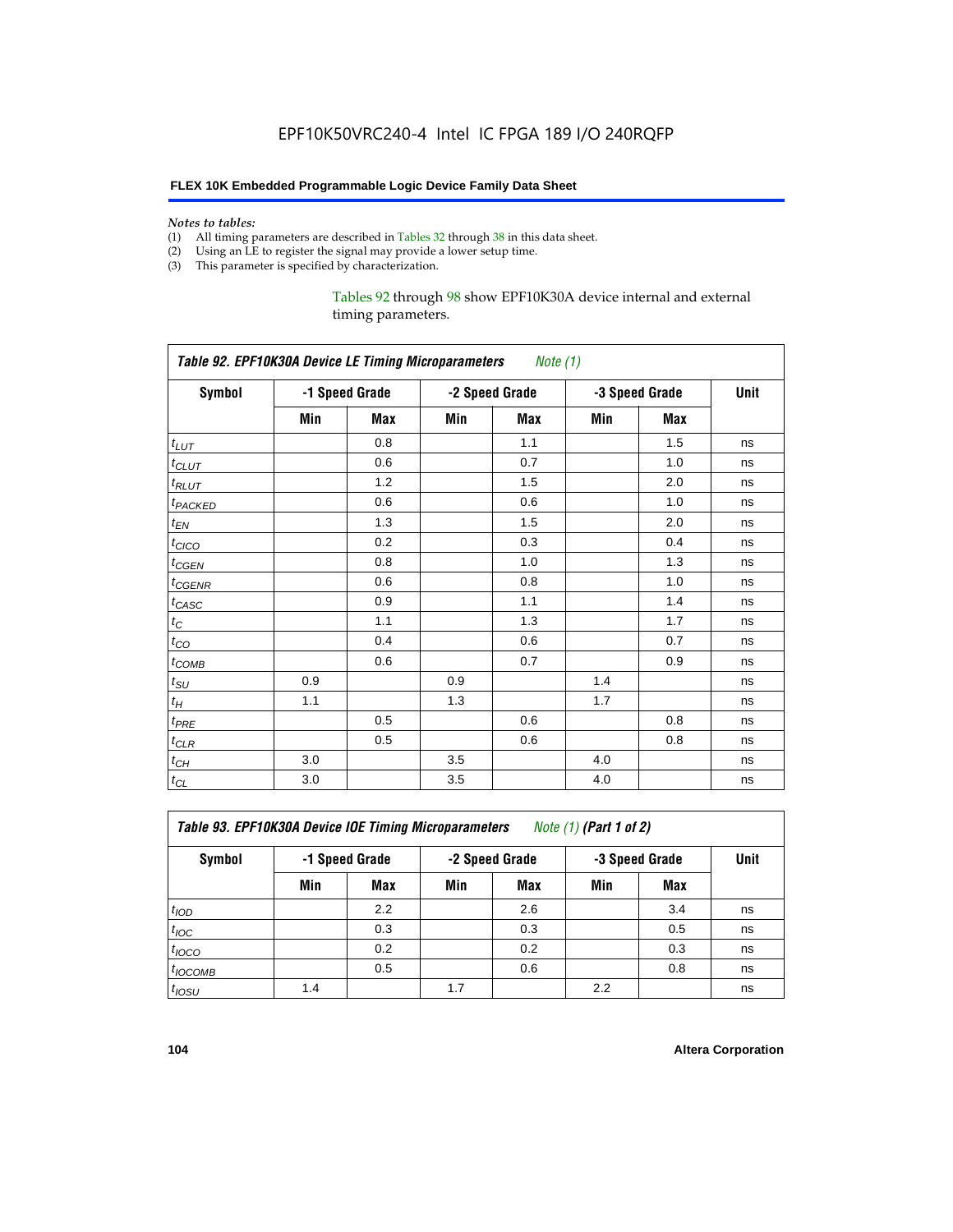| Table 93. EPF10K30A Device IOE Timing Microparameters Note (1) (Part 2 of 2) |                |     |                |     |                |      |      |  |  |
|------------------------------------------------------------------------------|----------------|-----|----------------|-----|----------------|------|------|--|--|
| <b>Symbol</b>                                                                | -1 Speed Grade |     | -2 Speed Grade |     | -3 Speed Grade |      | Unit |  |  |
|                                                                              | Min            | Max | Min            | Max | Min            | Max  |      |  |  |
| $t_{IOH}$                                                                    | 0.9            |     | 1.1            |     | 1.4            |      | ns   |  |  |
| $t_{IOCLR}$                                                                  |                | 0.7 |                | 0.8 |                | 1.0  | ns   |  |  |
| $t_{OD1}$                                                                    |                | 1.9 |                | 2.2 |                | 2.9  | ns   |  |  |
| $t_{OD2}$                                                                    |                | 4.8 |                | 5.6 |                | 7.3  | ns   |  |  |
| $t_{OD3}$                                                                    |                | 7.0 |                | 8.2 |                | 10.8 | ns   |  |  |
| $t_{\mathsf{XZ}}$                                                            |                | 2.2 |                | 2.6 |                | 3.4  | ns   |  |  |
| $t_{ZX1}$                                                                    |                | 2.2 |                | 2.6 |                | 3.4  | ns   |  |  |
| $t_{ZX2}$                                                                    |                | 5.1 |                | 6.0 |                | 7.8  | ns   |  |  |
| $t_{ZX3}$                                                                    |                | 7.3 |                | 8.6 |                | 11.3 | ns   |  |  |
| $t_{INREG}$                                                                  |                | 4.4 |                | 5.2 |                | 6.8  | ns   |  |  |
| $t_{IOFD}$                                                                   |                | 3.8 |                | 4.5 |                | 5.9  | ns   |  |  |
| $t_{INCOMB}$                                                                 |                | 3.8 |                | 4.5 |                | 5.9  | ns   |  |  |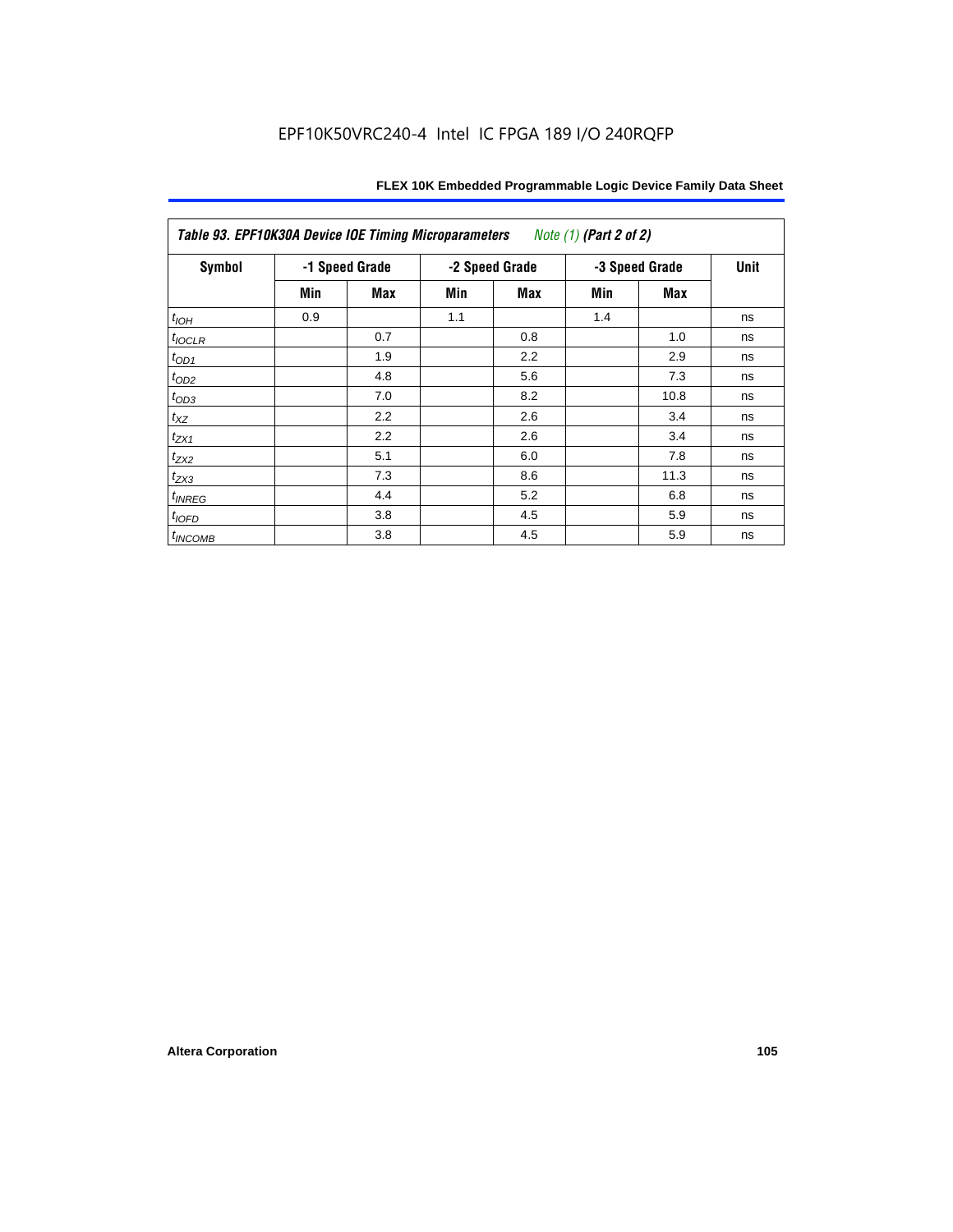| Symbol                 |         | -1 Speed Grade |     | -2 Speed Grade |     | -3 Speed Grade | Unit |
|------------------------|---------|----------------|-----|----------------|-----|----------------|------|
|                        | Min     | <b>Max</b>     | Min | Max            | Min | <b>Max</b>     |      |
| <sup>t</sup> EABDATA1  |         | 5.5            |     | 6.5            |     | 8.5            | ns   |
| <sup>t</sup> EABDATA2  |         | 1.1            |     | 1.3            |     | 1.8            | ns   |
| <sup>t</sup> EABWE1    |         | 2.4            |     | 2.8            |     | 3.7            | ns   |
| <sup>t</sup> EABWE2    |         | 2.1            |     | 2.5            |     | 3.2            | ns   |
| <sup>t</sup> EABCLK    |         | 0.0            |     | 0.0            |     | 0.2            | ns   |
| <sup>t</sup> EABCO     |         | 1.7            |     | 2.0            |     | 2.6            | ns   |
| <sup>t</sup> EABBYPASS |         | 0.0            |     | 0.0            |     | 0.3            | ns   |
| t <sub>EABSU</sub>     | 1.2     |                | 1.4 |                | 1.9 |                | ns   |
| <sup>t</sup> ЕАВН      | 0.1     |                | 0.1 |                | 0.3 |                | ns   |
| $t_{AA}$               |         | 4.2            |     | 5.0            |     | 6.5            | ns   |
| $t_{\mathcal{WP}}$     | 3.8     |                | 4.5 |                | 5.9 |                | ns   |
| t <sub>WDSU</sub>      | 0.1     |                | 0.1 |                | 0.2 |                | ns   |
| $t_{WDH}$              | 0.1     |                | 0.1 |                | 0.2 |                | ns   |
| $t_{WASU}$             | 0.1     |                | 0.1 |                | 0.2 |                | ns   |
| $t_{W{\!A} H}$         | 0.1     |                | 0.1 |                | 0.2 |                | ns   |
| $t_{WO}$               |         | 3.7            |     | 4.4            |     | 6.4            | ns   |
| $t_{DD}$               |         | 3.7            |     | 4.4            |     | 6.4            | ns   |
| <sup>t</sup> EABOUT    |         | 0.0            |     | 0.1            |     | 0.6            | ns   |
| $t_{EABCH}$            | 3.0     |                | 3.5 |                | 4.0 |                | ns   |
| $t_{EABCL}$            | $3.8\,$ |                | 4.5 |                | 5.9 |                | ns   |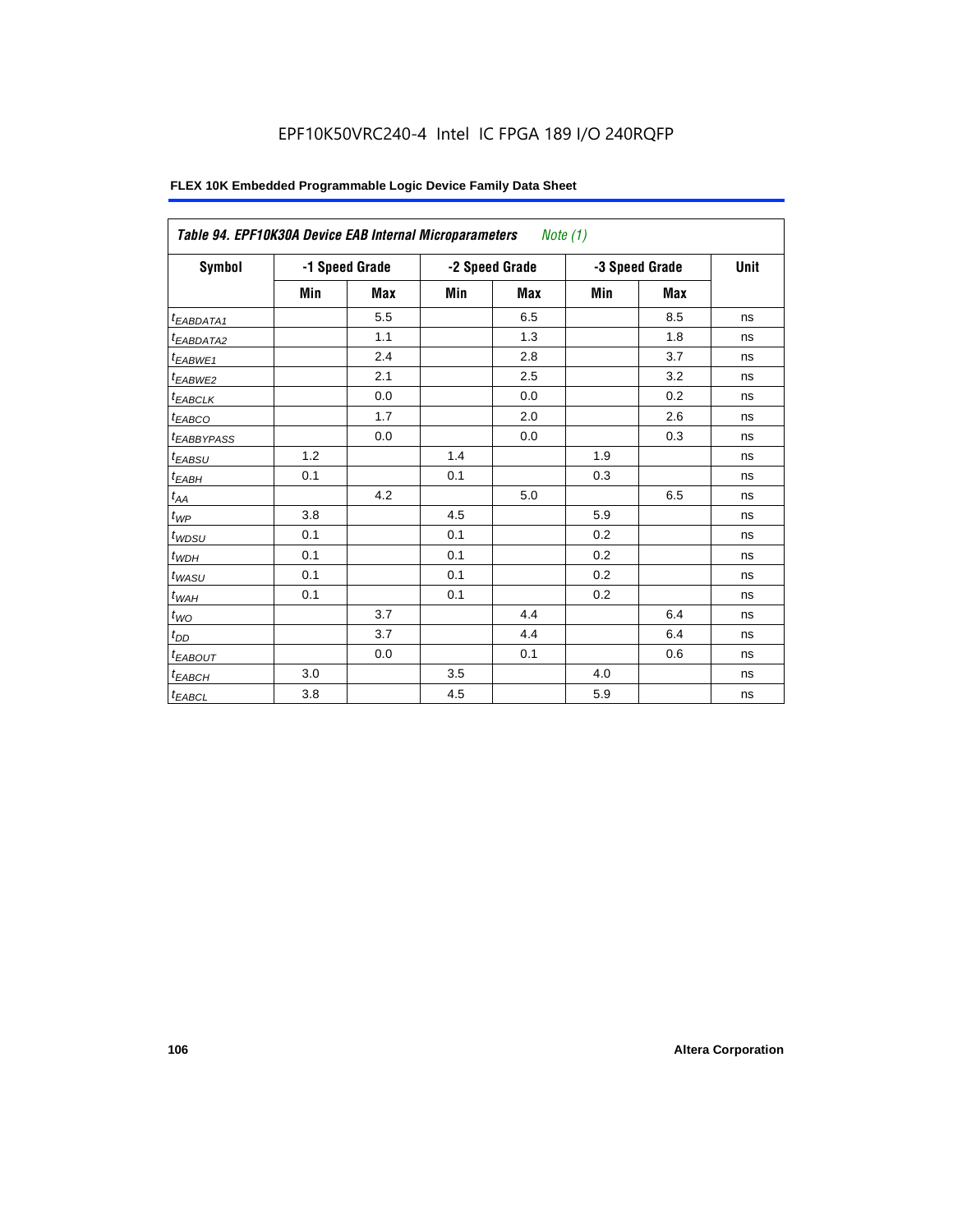| Table 95. EPF10K30A Device EAB Internal Timing Macroparameters<br>Note $(1)$ |                |            |                |      |                |      |      |  |  |
|------------------------------------------------------------------------------|----------------|------------|----------------|------|----------------|------|------|--|--|
| Symbol                                                                       | -1 Speed Grade |            | -2 Speed Grade |      | -3 Speed Grade |      | Unit |  |  |
|                                                                              | Min            | <b>Max</b> | Min            | Max  | Min            | Max  |      |  |  |
| $t_{EABA}$                                                                   |                | 9.7        |                | 11.6 |                | 16.2 | ns   |  |  |
| <sup>t</sup> EABRCCOMB                                                       | 9.7            |            | 11.6           |      | 16.2           |      | ns   |  |  |
| <b><i>EABRCREG</i></b>                                                       | 5.9            |            | 7.1            |      | 9.7            |      | ns   |  |  |
| t <sub>EABWP</sub>                                                           | 3.8            |            | 4.5            |      | 5.9            |      | ns   |  |  |
| <sup>t</sup> ЕАВWССОМВ                                                       | 4.0            |            | 4.7            |      | 6.3            |      | ns   |  |  |
| <sup>t</sup> EABWCREG                                                        | 9.8            |            | 11.6           |      | 16.6           |      | ns   |  |  |
| t <sub>EABDD</sub>                                                           |                | 9.2        |                | 11.0 |                | 16.1 | ns   |  |  |
| <i>EABDATACO</i>                                                             |                | 1.7        |                | 2.1  |                | 3.4  | ns   |  |  |
| <sup>t</sup> EABDATASU                                                       | 2.3            |            | 2.7            |      | 3.5            |      | ns   |  |  |
| t <sub>EABDATAH</sub>                                                        | 0.0            |            | 0.0            |      | 0.0            |      | ns   |  |  |
| <sup>t</sup> EABWESU                                                         | 3.3            |            | 3.9            |      | 4.9            |      | ns   |  |  |
| t <sub>EABWEH</sub>                                                          | 0.0            |            | 0.0            |      | 0.0            |      | ns   |  |  |
| t <sub>EABWDSU</sub>                                                         | 3.2            |            | 3.8            |      | 5.0            |      | ns   |  |  |
| t <sub>EABWDH</sub>                                                          | 0.0            |            | 0.0            |      | 0.0            |      | ns   |  |  |
| <sup>t</sup> EABWASU                                                         | 3.7            |            | 4.4            |      | 5.1            |      | ns   |  |  |
| <sup>t</sup> EABWAH                                                          | 0.0            |            | 0.0            |      | 0.0            |      | ns   |  |  |
| $t_{EABWO}$                                                                  |                | 6.1        |                | 7.3  |                | 11.3 | ns   |  |  |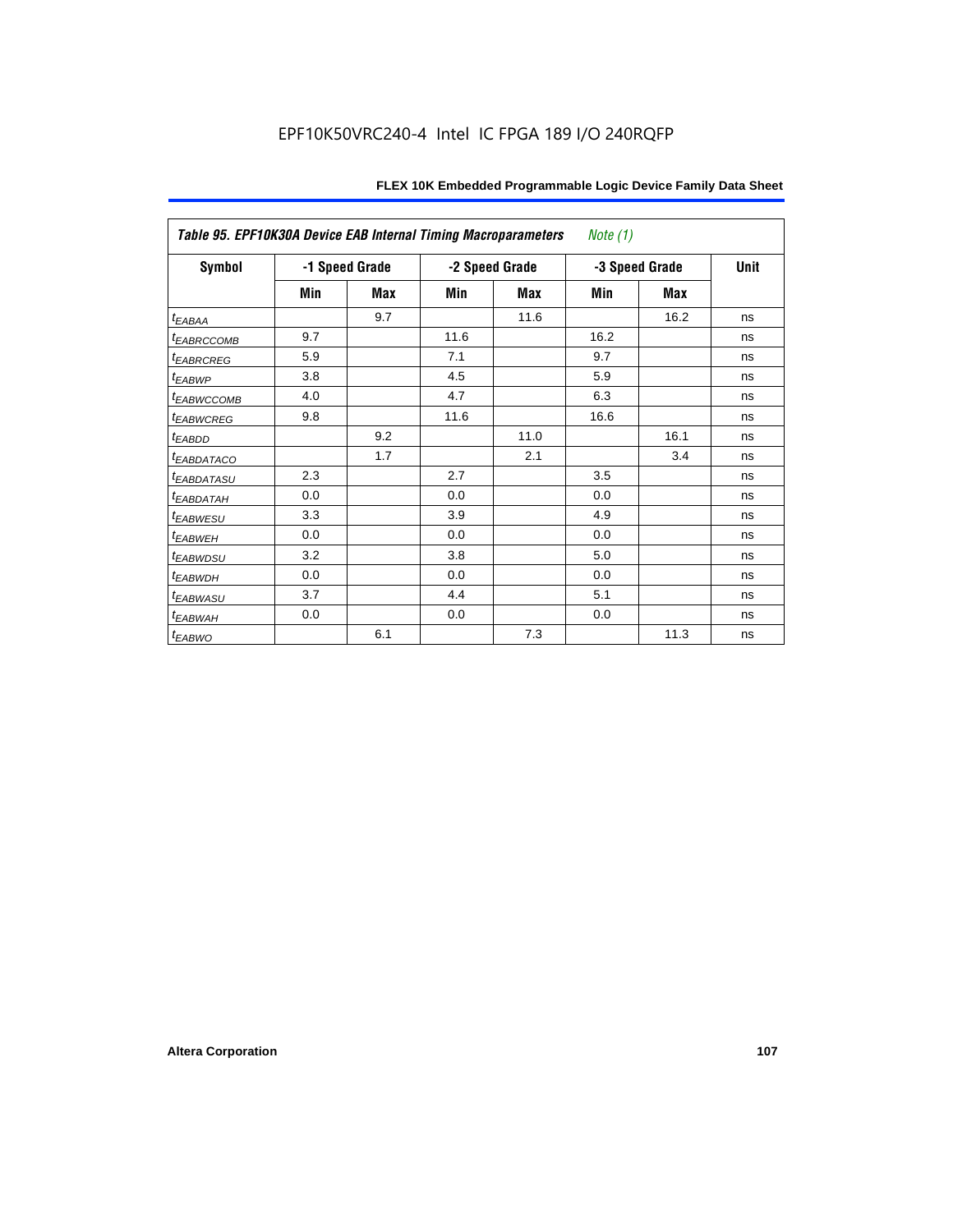| <b>Table 96. EPF10K30A Device Interconnect Timing Microparameters</b><br><i>Note</i> $(1)$ |                |     |     |                |                |      |    |  |  |
|--------------------------------------------------------------------------------------------|----------------|-----|-----|----------------|----------------|------|----|--|--|
| Symbol                                                                                     | -1 Speed Grade |     |     | -2 Speed Grade | -3 Speed Grade | Unit |    |  |  |
|                                                                                            | Min            | Max | Min | Max            | Min            | Max  |    |  |  |
| $t_{DINZIOE}$                                                                              |                | 3.9 |     | 4.4            |                | 5.1  | ns |  |  |
| $t_{DIN2LE}$                                                                               |                | 1.2 |     | 1.5            |                | 1.9  | ns |  |  |
| <sup>t</sup> DIN2DATA                                                                      |                | 3.2 |     | 3.6            |                | 4.5  | ns |  |  |
| <sup>t</sup> DCLK2IOE                                                                      |                | 3.0 |     | 3.5            |                | 4.6  | ns |  |  |
| <sup>t</sup> DCLK2LE                                                                       |                | 1.2 |     | 1.5            |                | 1.9  | ns |  |  |
| <sup>t</sup> SAMELAB                                                                       |                | 0.1 |     | 0.1            |                | 0.2  | ns |  |  |
| <sup>t</sup> SAMEROW                                                                       |                | 2.3 |     | 2.4            |                | 2.7  | ns |  |  |
| <sup>t</sup> SAMECOLUMN                                                                    |                | 1.3 |     | 1.4            |                | 1.9  | ns |  |  |
| <i>t<sub>DIFFROW</sub></i>                                                                 |                | 3.6 |     | 3.8            |                | 4.6  | ns |  |  |
| <sup>t</sup> TWOROWS                                                                       |                | 5.9 |     | 6.2            |                | 7.3  | ns |  |  |
| <sup>t</sup> LEPERIPH                                                                      |                | 3.5 |     | 3.8            |                | 4.1  | ns |  |  |
| <sup>I</sup> LABCARRY                                                                      |                | 0.3 |     | 0.4            |                | 0.5  | ns |  |  |
| <sup>t</sup> LABCASC                                                                       |                | 0.9 |     | 1.1            |                | 1.4  | ns |  |  |

# **FLEX 10K Embedded Programmable Logic Device Family Data Sheet**

| Table 97. EPF10K30A External Reference Timing Parameters<br><i>Note</i> $(1)$ |     |                |     |                |                |             |    |  |  |
|-------------------------------------------------------------------------------|-----|----------------|-----|----------------|----------------|-------------|----|--|--|
| Symbol                                                                        |     | -1 Speed Grade |     | -2 Speed Grade | -3 Speed Grade | <b>Unit</b> |    |  |  |
|                                                                               | Min | Max            | Min | Max            | Min            | Max         |    |  |  |
| t <sub>DRR</sub>                                                              |     | 11.0           |     | 13.0           |                | 17.0        | ns |  |  |
| $t_{INSU}$ (2), (3)                                                           | 2.5 |                | 3.1 |                | 3.9            |             | ns |  |  |
| $t_{INH}$ (3)                                                                 | 0.0 |                | 0.0 |                | 0.0            |             | ns |  |  |
| $t_{\text{OUTCO}}$ $(3)$                                                      | 2.0 | 5.4            | 2.0 | 6.2            | 2.0            | 8.3         | ns |  |  |

*Table 98. EPF10K30A Device External Bidirectional Timing Parameters Note (1)*

| Symbol                   |     | -1 Speed Grade |     | -2 Speed Grade |     | -3 Speed Grade |    |
|--------------------------|-----|----------------|-----|----------------|-----|----------------|----|
|                          | Min | Max            | Min | <b>Max</b>     | Min | <b>Max</b>     |    |
| I <sup>t</sup> insubidir | 4.2 |                | 4.9 |                | 6.8 |                | ns |
| <sup>I t</sup> INHBIDIR  | 0.0 |                | 0.0 |                | 0.0 |                | ns |
| <b>toutcobidir</b>       | 2.0 | 5.4            | 2.0 | 6.2            | 2.0 | 8.3            | ns |
| <b>txzbidir</b>          |     | 6.2            |     | 7.5            |     | 9.8            | ns |
| <sup>t</sup> zxbidir     |     | 6.2            |     | 7.5            |     | 9.8            | ns |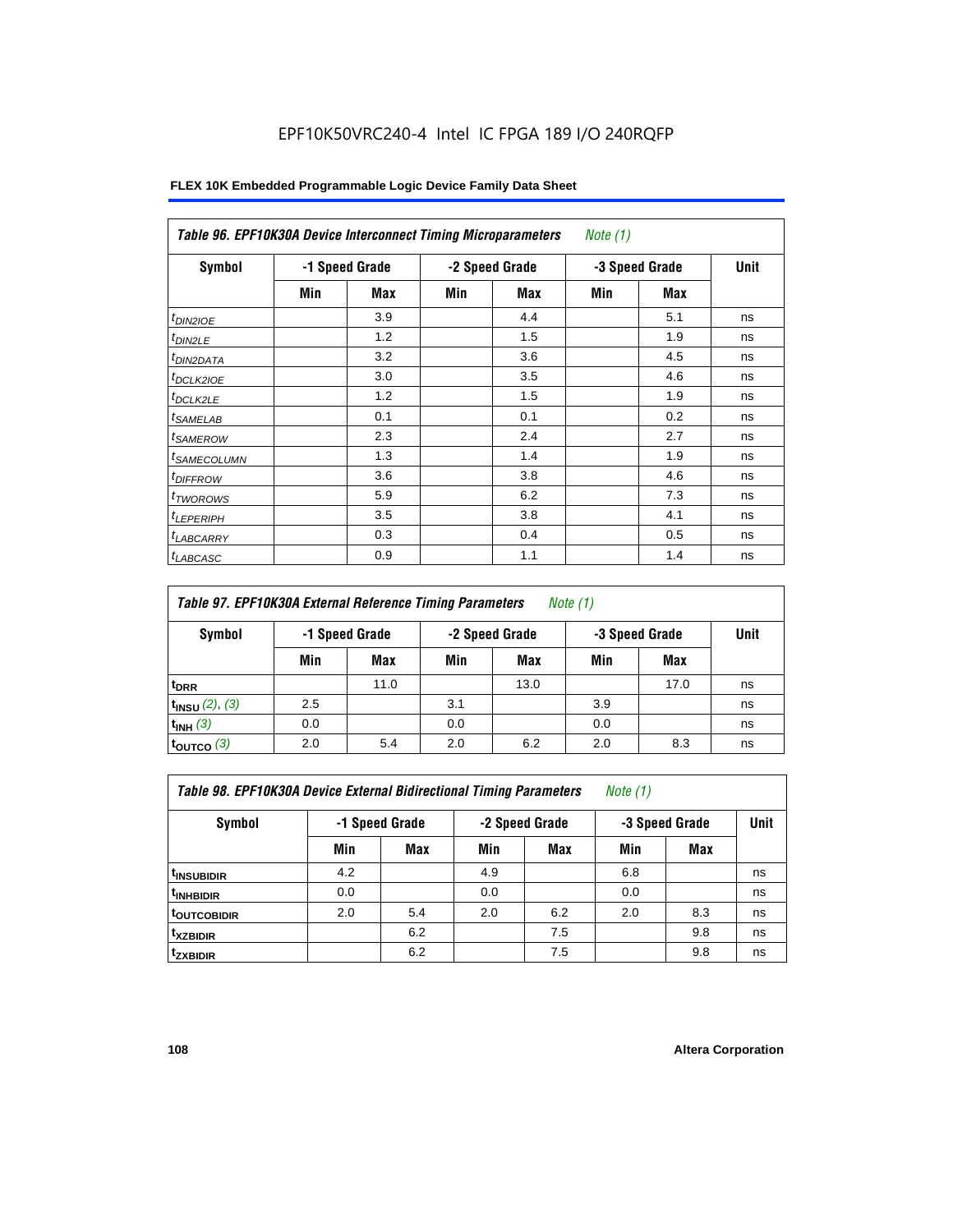#### *Notes to tables:*

- (1) All timing parameters are described in Tables 32 through 38 in this data sheet.
- (2) Using an LE to register the signal may provide a lower setup time.
- (3) This parameter is specified by characterization.

Tables 99 through 105 show EPF10K100A device internal and external timing parameters.

| Table 99. EPF10K100A Device LE Timing Microparameters Note (1) |     |                |     |                |     |                |      |  |  |
|----------------------------------------------------------------|-----|----------------|-----|----------------|-----|----------------|------|--|--|
| <b>Symbol</b>                                                  |     | -1 Speed Grade |     | -2 Speed Grade |     | -3 Speed Grade | Unit |  |  |
|                                                                | Min | Max            | Min | Max            | Min | Max            |      |  |  |
| $t_{LUT}$                                                      |     | 1.0            |     | 1.2            |     | 1.4            | ns   |  |  |
| $t_{CLUT}$                                                     |     | 0.8            |     | 0.9            |     | 1.1            | ns   |  |  |
| $t_{RLUT}$                                                     |     | 1.4            |     | 1.6            |     | 1.9            | ns   |  |  |
| t <sub>PACKED</sub>                                            |     | 0.4            |     | 0.5            |     | 0.5            | ns   |  |  |
| $t_{EN}$                                                       |     | 0.6            |     | 0.7            |     | 0.8            | ns   |  |  |
| $t_{CICO}$                                                     |     | 0.2            |     | 0.2            |     | 0.3            | ns   |  |  |
| $t_{CGEN}$                                                     |     | 0.4            |     | 0.4            |     | 0.6            | ns   |  |  |
| $t_{\text{GENR}}$                                              |     | 0.6            |     | 0.7            |     | 0.8            | ns   |  |  |
| t <sub>CASC</sub>                                              |     | 0.7            |     | 0.9            |     | 1.0            | ns   |  |  |
| $t_{\rm C}$                                                    |     | 0.9            |     | 1.0            |     | 1.2            | ns   |  |  |
| $t_{CO}$                                                       |     | 0.2            |     | 0.3            |     | 0.3            | ns   |  |  |
| $t_{COMB}$                                                     |     | 0.6            |     | 0.7            |     | 0.8            | ns   |  |  |
| $t_{\rm SU}$                                                   | 0.8 |                | 1.0 |                | 1.2 |                | ns   |  |  |
| $t_H\,$                                                        | 0.3 |                | 0.5 |                | 0.5 |                | ns   |  |  |
| $t_{PRE}$                                                      |     | 0.3            |     | 0.3            |     | 0.4            | ns   |  |  |
| $t_{CLR}$                                                      |     | 0.3            |     | 0.3            |     | 0.4            | ns   |  |  |
| $t_{CH}$                                                       | 2.5 |                | 3.5 |                | 4.0 |                | ns   |  |  |
| $t_{CL}$                                                       | 2.5 |                | 3.5 |                | 4.0 |                | ns   |  |  |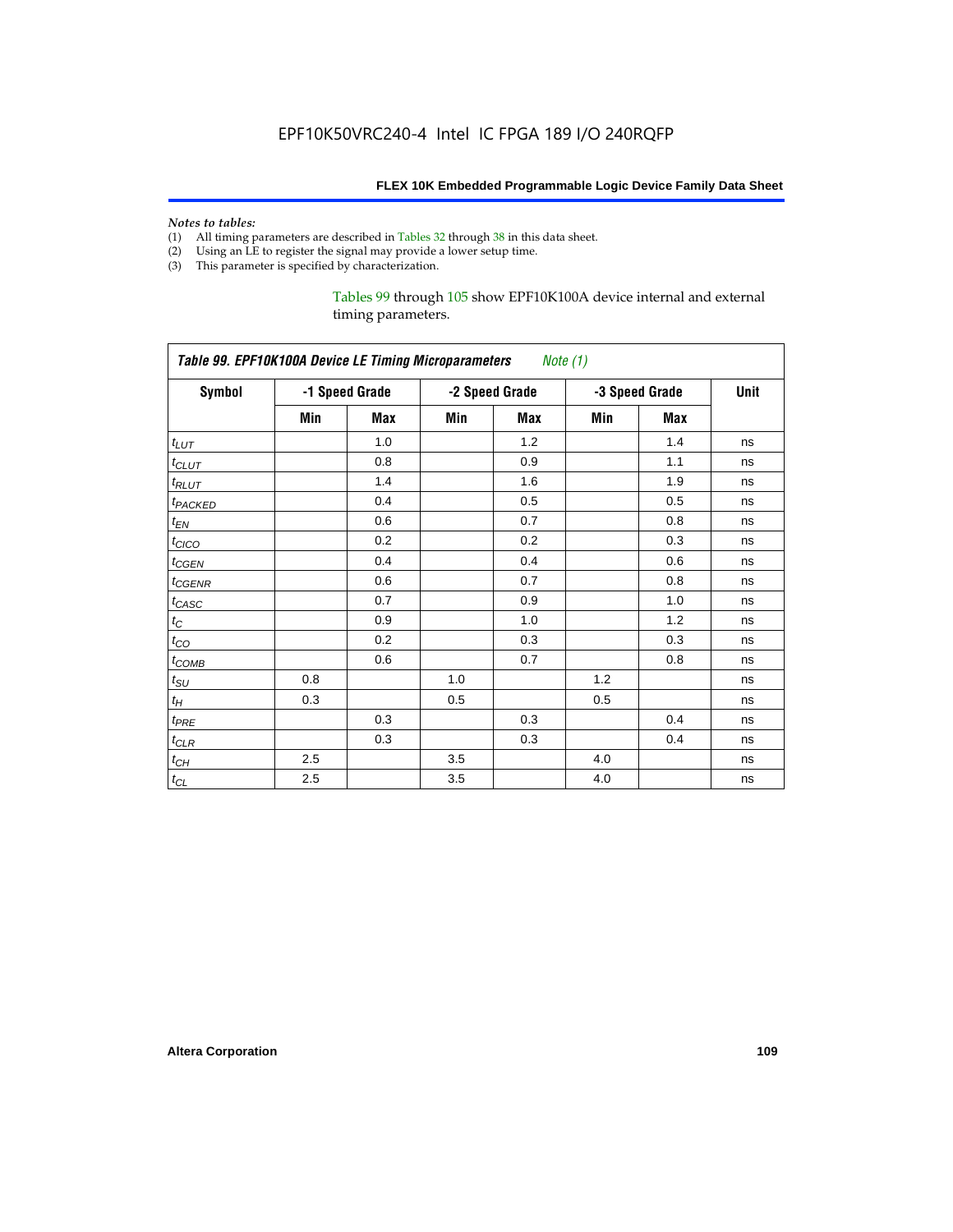| Symbol              | -1 Speed Grade |     |     | -2 Speed Grade | -3 Speed Grade | Unit |    |
|---------------------|----------------|-----|-----|----------------|----------------|------|----|
|                     | Min            | Max | Min | Max            | Min            | Max  |    |
| t <sub>IOD</sub>    |                | 2.5 |     | 2.9            |                | 3.4  | ns |
| $t_{\text{IOC}}$    |                | 0.3 |     | 0.3            |                | 0.4  | ns |
| $t_{IOCO}$          |                | 0.2 |     | 0.2            |                | 0.3  | ns |
| t <sub>IOCOMB</sub> |                | 0.5 |     | 0.6            |                | 0.7  | ns |
| t <sub>iosu</sub>   | 1.3            |     | 1.7 |                | 1.8            |      | ns |
| $t_{IOH}$           | 0.2            |     | 0.2 |                | 0.3            |      | ns |
| $t_{IOCLR}$         |                | 1.0 |     | 1.2            |                | 1.4  | ns |
| $t_{OD1}$           |                | 2.2 |     | 2.6            |                | 3.0  | ns |
| $t_{OD2}$           |                | 4.5 |     | 5.3            |                | 6.1  | ns |
| $t_{OD3}$           |                | 6.8 |     | 7.9            |                | 9.3  | ns |
| $t_{XZ}$            |                | 2.7 |     | 3.1            |                | 3.7  | ns |
| $t_{ZX1}$           |                | 2.7 |     | 3.1            |                | 3.7  | ns |
| $t_{ZX2}$           |                | 5.0 |     | 5.8            |                | 6.8  | ns |
| $t_{ZX3}$           |                | 7.3 |     | 8.4            |                | 10.0 | ns |
| $t_{INREG}$         |                | 5.3 |     | 6.1            |                | 7.2  | ns |
| $t_{IOED}$          |                | 4.7 |     | 5.5            |                | 6.4  | ns |
| <sup>t</sup> INCOMB |                | 4.7 |     | 5.5            |                | 6.4  | ns |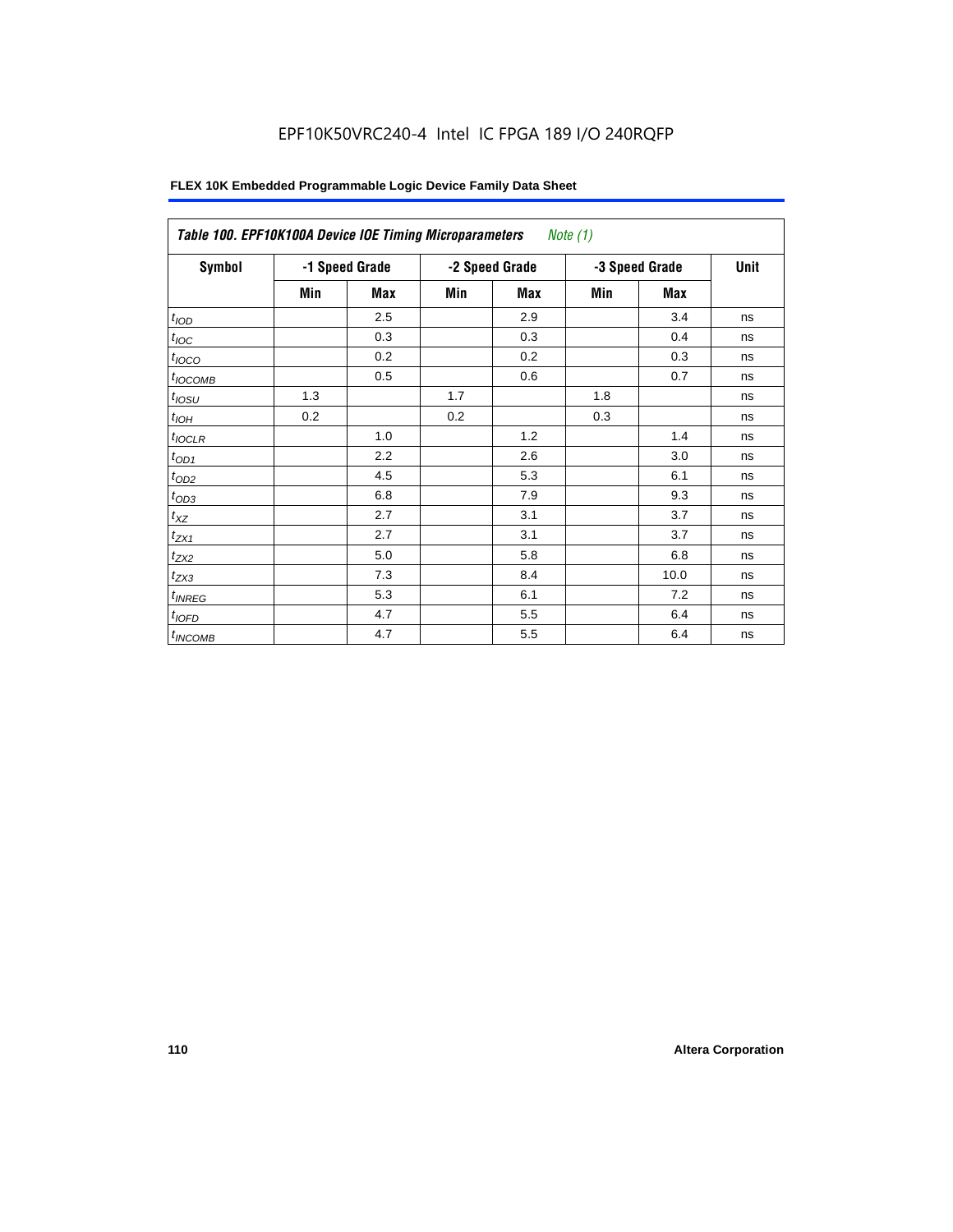| Table 101. EPF10K100A Device EAB Internal Microparameters |     |                |     |                | Note (1) |                |      |
|-----------------------------------------------------------|-----|----------------|-----|----------------|----------|----------------|------|
| <b>Symbol</b>                                             |     | -1 Speed Grade |     | -2 Speed Grade |          | -3 Speed Grade | Unit |
|                                                           | Min | <b>Max</b>     | Min | <b>Max</b>     | Min      | <b>Max</b>     |      |
| t <sub>EABDATA1</sub>                                     |     | 1.8            |     | 2.1            |          | 2.4            | ns   |
| t <sub>EABDATA2</sub>                                     |     | 3.2            |     | 3.7            |          | 4.4            | ns   |
| t <sub>EABWE1</sub>                                       |     | 0.8            |     | 0.9            |          | 1.1            | ns   |
| t <sub>EABWE2</sub>                                       |     | 2.3            |     | 2.7            |          | 3.1            | ns   |
| $t_{EABCLK}$                                              |     | 0.8            |     | 0.9            |          | 1.1            | ns   |
| $t_{EABCO}$                                               |     | 1.0            |     | 1.1            |          | 1.4            | ns   |
| <b><i>EABBYPASS</i></b>                                   |     | 0.3            |     | 0.3            |          | 0.4            | ns   |
| $t_{EABSU}$                                               | 1.3 |                | 1.5 |                | 1.8      |                | ns   |
| $t_{EABH}$                                                | 0.4 |                | 0.5 |                | 0.5      |                | ns   |
| $t_{\mathit{AA}}$                                         |     | 4.1            |     | 4.8            |          | 5.6            | ns   |
| $t_{\mathit{WP}}$                                         | 3.2 |                | 3.7 |                | 4.4      |                | ns   |
| $t_{WDSU}$                                                | 2.4 |                | 2.8 |                | 3.3      |                | ns   |
| $t_{WDH}$                                                 | 0.2 |                | 0.2 |                | 0.3      |                | ns   |
| $t_{WASU}$                                                | 0.2 |                | 0.2 |                | 0.3      |                | ns   |
| $t_{\underline{W AH}}$                                    | 0.0 |                | 0.0 |                | 0.0      |                | ns   |
| $t_{WO}$                                                  |     | 3.4            |     | 3.9            |          | 4.6            | ns   |
| $t_{DD}$                                                  |     | 3.4            |     | 3.9            |          | 4.6            | ns   |
| $t_{EABOUT}$                                              |     | 0.3            |     | 0.3            |          | 0.4            | ns   |
| $t_{EABCH}$                                               | 2.5 |                | 3.5 |                | 4.0      |                | ns   |
| $t_{EABCL}$                                               | 3.2 |                | 3.7 |                | 4.4      |                | ns   |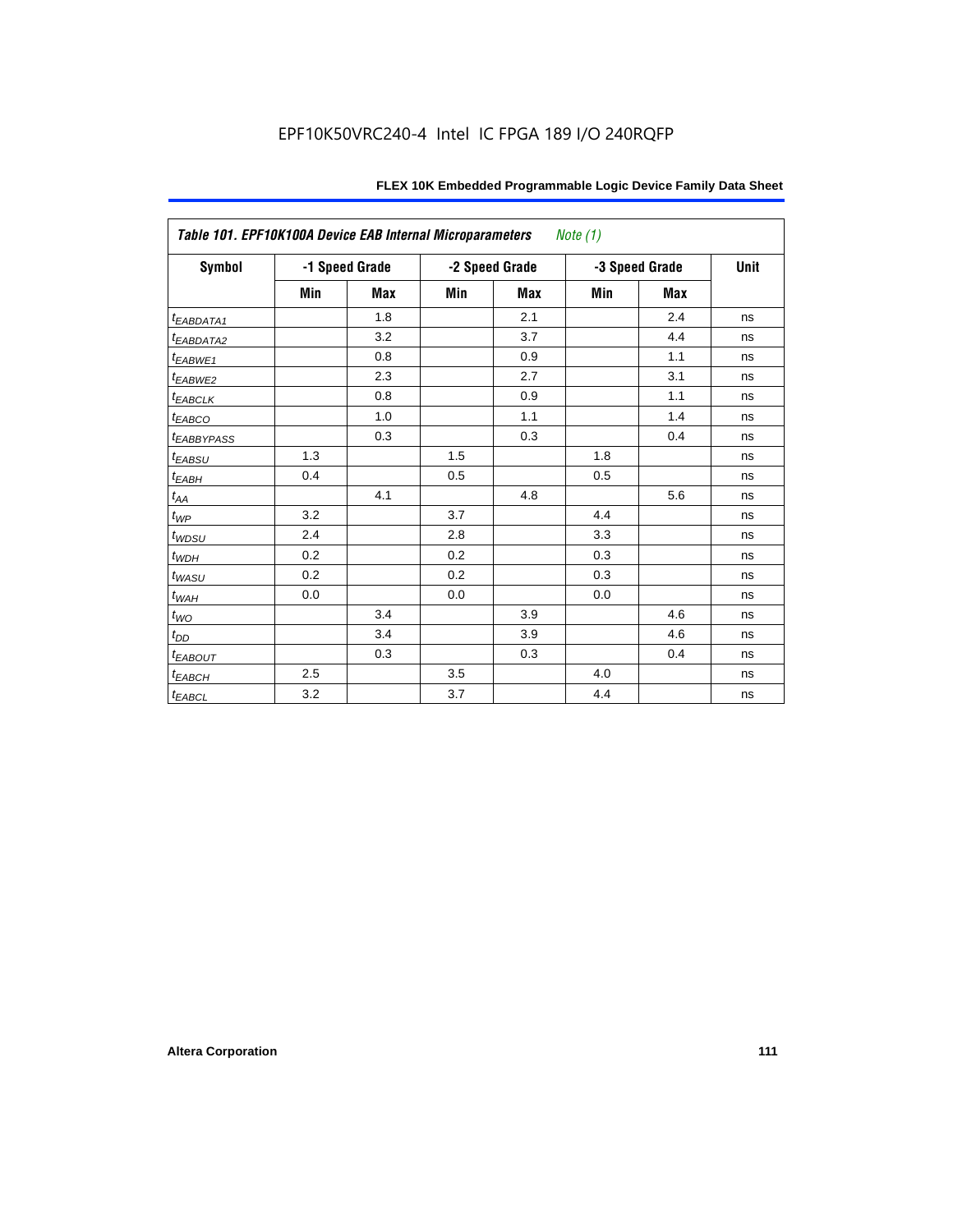| Symbol                 | -1 Speed Grade |     |      | -2 Speed Grade | -3 Speed Grade | Unit |    |
|------------------------|----------------|-----|------|----------------|----------------|------|----|
|                        | Min            | Max | Min  | Max            | Min            | Max  |    |
| $t_{EABA}$             |                | 6.8 |      | 7.8            |                | 9.2  | ns |
| <sup>t</sup> EABRCCOMB | 6.8            |     | 7.8  |                | 9.2            |      | ns |
| <sup>t</sup> EABRCREG  | 5.4            |     | 6.2  |                | 7.4            |      | ns |
| <sup>t</sup> EABWP     | 3.2            |     | 3.7  |                | 4.4            |      | ns |
| <sup>I</sup> EABWCCOMB | 3.4            |     | 3.9  |                | 4.7            |      | ns |
| <sup>t</sup> EABWCREG  | 9.4            |     | 10.8 |                | 12.8           |      | ns |
| <sup>t</sup> EABDD     |                | 6.1 |      | 6.9            |                | 8.2  | ns |
| <sup>t</sup> EABDATACO |                | 2.1 |      | 2.3            |                | 2.9  | ns |
| <sup>t</sup> EABDATASU | 3.7            |     | 4.3  |                | 5.1            |      | ns |
| <sup>t</sup> EABDATAH  | 0.0            |     | 0.0  |                | 0.0            |      | ns |
| <sup>t</sup> EABWESU   | 2.8            |     | 3.3  |                | 3.8            |      | ns |
| <sup>t</sup> EABWEH    | 0.0            |     | 0.0  |                | 0.0            |      | ns |
| <sup>t</sup> EABWDSU   | 3.4            |     | 4.0  |                | 4.6            |      | ns |
| <sup>t</sup> EABWDH    | 0.0            |     | 0.0  |                | 0.0            |      | ns |
| <sup>I</sup> EABWASU   | 1.9            |     | 2.3  |                | 2.6            |      | ns |
| <sup>t</sup> EABWAH    | 0.0            |     | 0.0  |                | 0.0            |      | ns |
| <sup>t</sup> EABWO     |                | 5.1 |      | 5.7            |                | 6.9  | ns |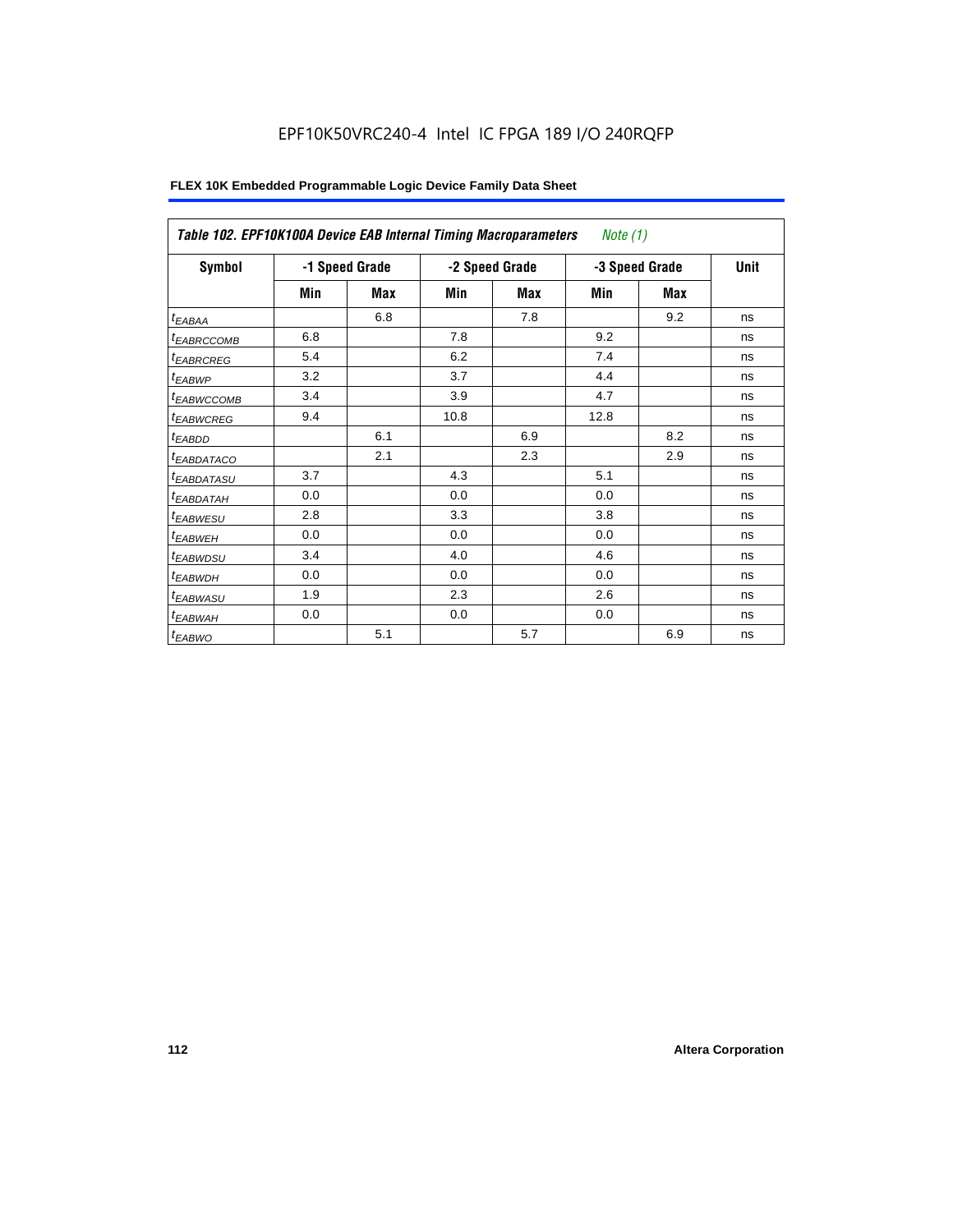| Table 103. EPF10K100A Device Interconnect Timing Microparameters<br>Note $(1)$ |     |                |     |                |     |                |      |  |  |
|--------------------------------------------------------------------------------|-----|----------------|-----|----------------|-----|----------------|------|--|--|
| Symbol                                                                         |     | -1 Speed Grade |     | -2 Speed Grade |     | -3 Speed Grade | Unit |  |  |
|                                                                                | Min | Max            | Min | Max            | Min | <b>Max</b>     |      |  |  |
| $t_{DIN2IOE}$                                                                  |     | 4.8            |     | 5.4            |     | 6.0            | ns   |  |  |
| t <sub>DIN2LE</sub>                                                            |     | 2.0            |     | 2.4            |     | 2.7            | ns   |  |  |
| <sup>t</sup> DIN2DATA                                                          |     | 2.4            |     | 2.7            |     | 2.9            | ns   |  |  |
| t <sub>DCLK2IOE</sub>                                                          |     | 2.6            |     | 3.0            |     | 3.5            | ns   |  |  |
| t <sub>DCLK2LE</sub>                                                           |     | 2.0            |     | 2.4            |     | 2.7            | ns   |  |  |
| <i>t<sub>SAMELAB</sub></i>                                                     |     | 0.1            |     | 0.1            |     | 0.1            | ns   |  |  |
| <i>t</i> SAMEROW                                                               |     | 1.5            |     | 1.7            |     | 1.9            | ns   |  |  |
| <i>t<sub>SAMECOLUMN</sub></i>                                                  |     | 5.5            |     | 6.5            |     | 7.4            | ns   |  |  |
| <i>t<sub>DIFFROW</sub></i>                                                     |     | 7.0            |     | 8.2            |     | 9.3            | ns   |  |  |
| <i>t</i> <sub>TWOROWS</sub>                                                    |     | 8.5            |     | 9.9            |     | 11.2           | ns   |  |  |
| <b><i>LEPERIPH</i></b>                                                         |     | 3.9            |     | 4.2            |     | 4.5            | ns   |  |  |
| <sup>t</sup> LABCARRY                                                          |     | 0.2            |     | 0.2            |     | 0.3            | ns   |  |  |
| t <sub>LABCASC</sub>                                                           |     | 0.4            |     | 0.5            |     | 0.6            | ns   |  |  |

| Table 104. EPF10K100A Device External Timing Parameters | Note (1) |
|---------------------------------------------------------|----------|
|---------------------------------------------------------|----------|

| Symbol                 | -1 Speed Grade |      | -2 Speed Grade |      | -3 Speed Grade |            | Unit |
|------------------------|----------------|------|----------------|------|----------------|------------|------|
|                        | Min            | Max  | Min            | Max  | Min            | <b>Max</b> |      |
| <sup>t</sup> DRR       |                | 12.5 |                | 14.5 |                | 17.0       | ns   |
| $t_{INSU}$ (2), (3)    | 3.7            |      | 4.5            |      | 5.1            |            | ns   |
| $t_{INH}$ (3)          | 0.0            |      | 0.0            |      | 0.0            |            | ns   |
| $t_{\text{OUTCO}}$ (3) | 2.0            | 5.3  | 2.0            | 6.1  | 2.0            | 7.2        | ns   |

| Table 105. EPF10K100A Device External Bidirectional Timing Parameters | Note (1) |  |  |
|-----------------------------------------------------------------------|----------|--|--|
|-----------------------------------------------------------------------|----------|--|--|

| Symbol                  |     | -1 Speed Grade |     | -2 Speed Grade |     | -3 Speed Grade | <b>Unit</b> |
|-------------------------|-----|----------------|-----|----------------|-----|----------------|-------------|
|                         | Min | Max            | Min | <b>Max</b>     | Min | Max            |             |
| <sup>t</sup> INSUBIDIR  | 4.9 |                | 5.8 |                | 6.8 |                | ns          |
| <sup>t</sup> inhbidir   | 0.0 |                | 0.0 |                | 0.0 |                | ns          |
| <sup>t</sup> OUTCOBIDIR | 2.0 | 5.3            | 2.0 | 6.1            | 2.0 | 7.2            | ns          |
| <sup>t</sup> xzbidir    |     | 7.4            |     | 8.6            |     | 10.1           | ns          |
| <sup>t</sup> zxbidir    |     | 7.4            |     | 8.6            |     | 10.1           | ns          |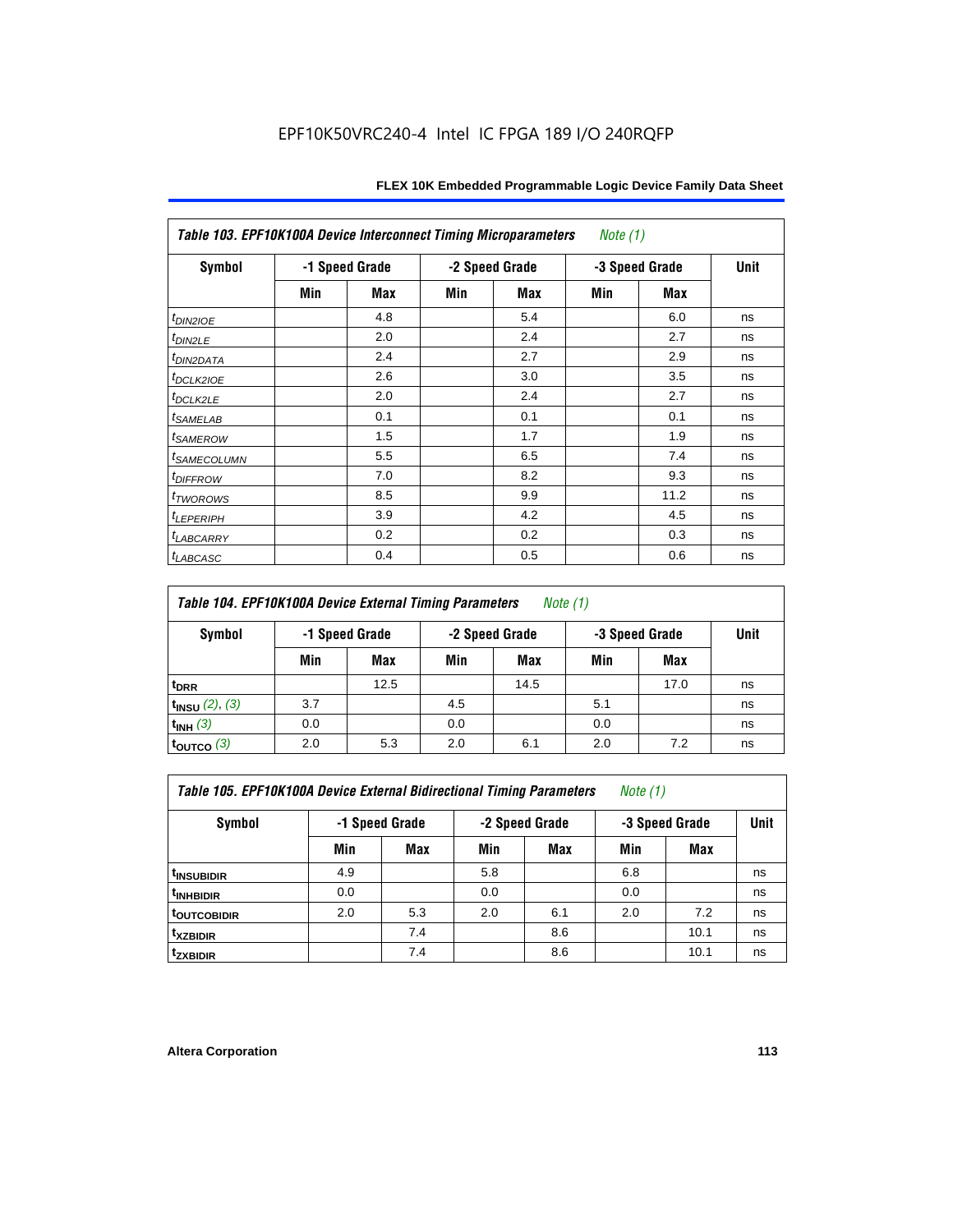#### *Notes to tables:*

- (1) All timing parameters are described in Tables 32 through 38 in this data sheet.
- (2) Using an LE to register the signal may provide a lower setup time.
- (3) This parameter is specified by characterization.

Tables 106 through 112 show EPF10K250A device internal and external timing parameters.

| Table 106. EPF10K250A Device LE Timing Microparameters<br>Note (1) |     |                |     |                |     |                |    |  |
|--------------------------------------------------------------------|-----|----------------|-----|----------------|-----|----------------|----|--|
| <b>Symbol</b>                                                      |     | -1 Speed Grade |     | -2 Speed Grade |     | -3 Speed Grade |    |  |
|                                                                    | Min | <b>Max</b>     | Min | <b>Max</b>     | Min | <b>Max</b>     |    |  |
| $t_{LUT}$                                                          |     | 0.9            |     | 1.0            |     | 1.4            | ns |  |
| $t_{CLUT}$                                                         |     | 1.2            |     | 1.3            |     | 1.6            | ns |  |
| $t_{RLUT}$                                                         |     | 2.0            |     | 2.3            |     | 2.7            | ns |  |
| t <sub>PACKED</sub>                                                |     | 0.4            |     | 0.4            |     | 0.5            | ns |  |
| $t_{EN}$                                                           |     | 1.4            |     | 1.6            |     | 1.9            | ns |  |
| $t_{CICO}$                                                         |     | 0.2            |     | 0.3            |     | 0.3            | ns |  |
| $t_{CSEN}$                                                         |     | 0.4            |     | 0.6            |     | 0.6            | ns |  |
| t <sub>CGENR</sub>                                                 |     | 0.8            |     | 1.0            |     | 1.1            | ns |  |
| $t_{CASC}$                                                         |     | 0.7            |     | 0.8            |     | 1.0            | ns |  |
| $t_C$                                                              |     | 1.2            |     | 1.3            |     | 1.6            | ns |  |
| $t_{CO}$                                                           |     | 0.6            |     | 0.7            |     | 0.9            | ns |  |
| $t_{\mathsf{COMB}}$                                                |     | 0.5            |     | 0.6            |     | 0.7            | ns |  |
| $t_{\rm SU}$                                                       | 1.2 |                | 1.4 |                | 1.7 |                | ns |  |
| $t_H$                                                              | 1.2 |                | 1.3 |                | 1.6 |                | ns |  |
| $t_{PRE}$                                                          |     | 0.7            |     | 0.8            |     | 0.9            | ns |  |
| $t_{CLR}$                                                          |     | 0.7            |     | 0.8            |     | 0.9            | ns |  |
| $t_{CH}$                                                           | 2.5 |                | 3.0 |                | 3.5 |                | ns |  |
| $t_{CL}$                                                           | 2.5 |                | 3.0 |                | 3.5 |                | ns |  |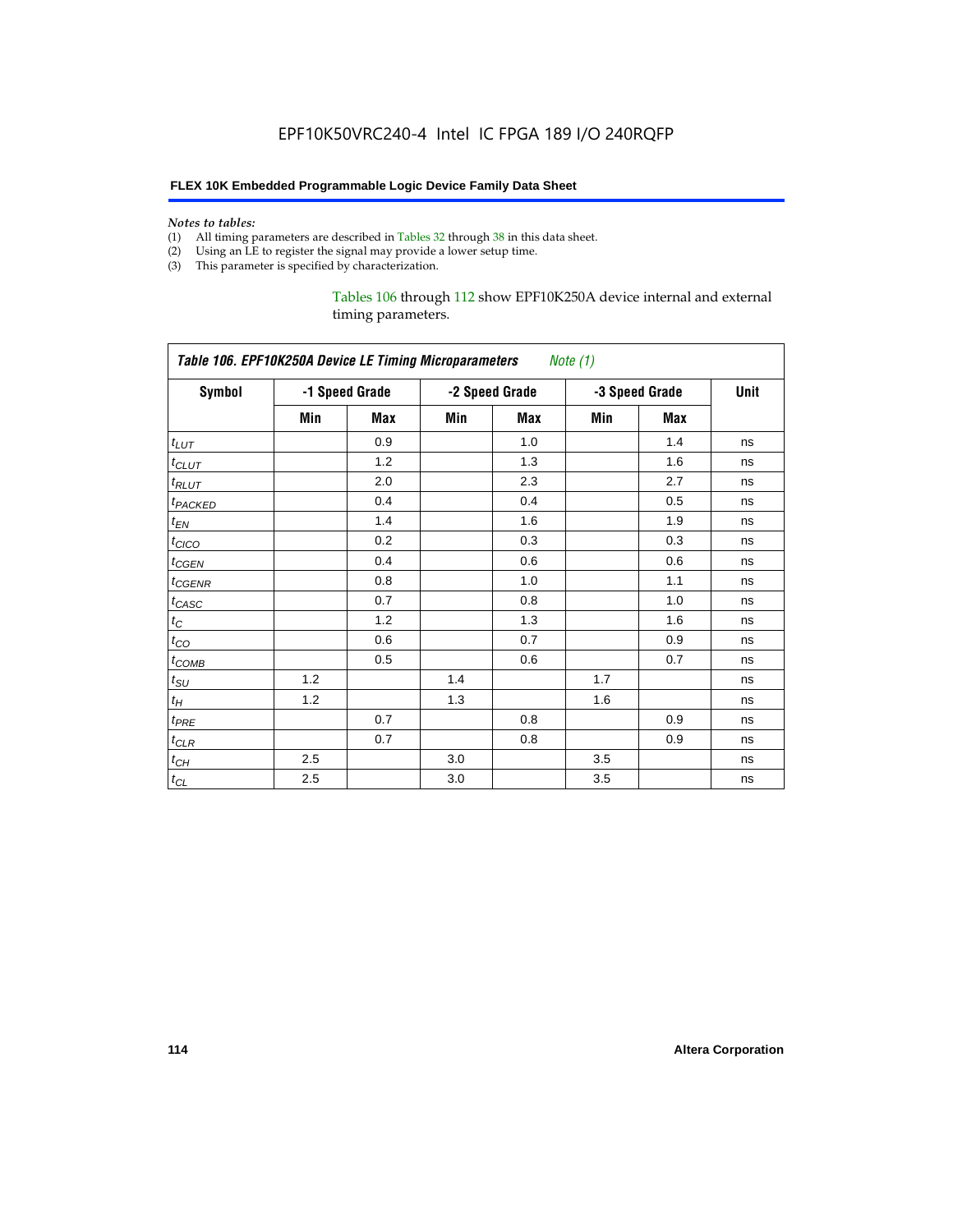| Table 107. EPF10K250A Device IOE Timing Microparameters<br>Note $(1)$ |     |                |     |                |     |                |    |  |
|-----------------------------------------------------------------------|-----|----------------|-----|----------------|-----|----------------|----|--|
| <b>Symbol</b>                                                         |     | -1 Speed Grade |     | -2 Speed Grade |     | -3 Speed Grade |    |  |
|                                                                       | Min | Max            | Min | <b>Max</b>     | Min | Max            |    |  |
| t <sub>IOD</sub>                                                      |     | 1.2            |     | 1.3            |     | 1.6            | ns |  |
| $t_{\text{loc}}$                                                      |     | 0.4            |     | 0.4            |     | 0.5            | ns |  |
| $t_{IOCO}$                                                            |     | 0.8            |     | 0.9            |     | 1.1            | ns |  |
| $t_{IOCOMB}$                                                          |     | 0.7            |     | 0.7            |     | 0.8            | ns |  |
| $t_{IOSU}$                                                            | 2.7 |                | 3.1 |                | 3.6 |                | ns |  |
| $t_{IOH}$                                                             | 0.2 |                | 0.3 |                | 0.3 |                | ns |  |
| $t_{IOCLR}$                                                           |     | 1.2            |     | 1.3            |     | 1.6            | ns |  |
| $t_{OD1}$                                                             |     | 3.2            |     | 3.6            |     | 4.2            | ns |  |
| $t_{OD2}$                                                             |     | 5.9            |     | 6.7            |     | 7.8            | ns |  |
| $t_{OD3}$                                                             |     | 8.7            |     | 9.8            |     | 11.5           | ns |  |
| $t_{\mathsf{XZ}}$                                                     |     | 3.8            |     | 4.3            |     | 5.0            | ns |  |
| $t_{ZX1}$                                                             |     | 3.8            |     | 4.3            |     | 5.0            | ns |  |
| $t_{ZX2}$                                                             |     | 6.5            |     | 7.4            |     | 8.6            | ns |  |
| $t_{ZX3}$                                                             |     | 9.3            |     | 10.5           |     | 12.3           | ns |  |
| $t_{INREG}$                                                           |     | 8.2            |     | 9.3            |     | 10.9           | ns |  |
| $t_{IOED}$                                                            |     | 9.0            |     | 10.2           |     | 12.0           | ns |  |
| $t_{INCOMB}$                                                          |     | 9.0            |     | 10.2           |     | 12.0           | ns |  |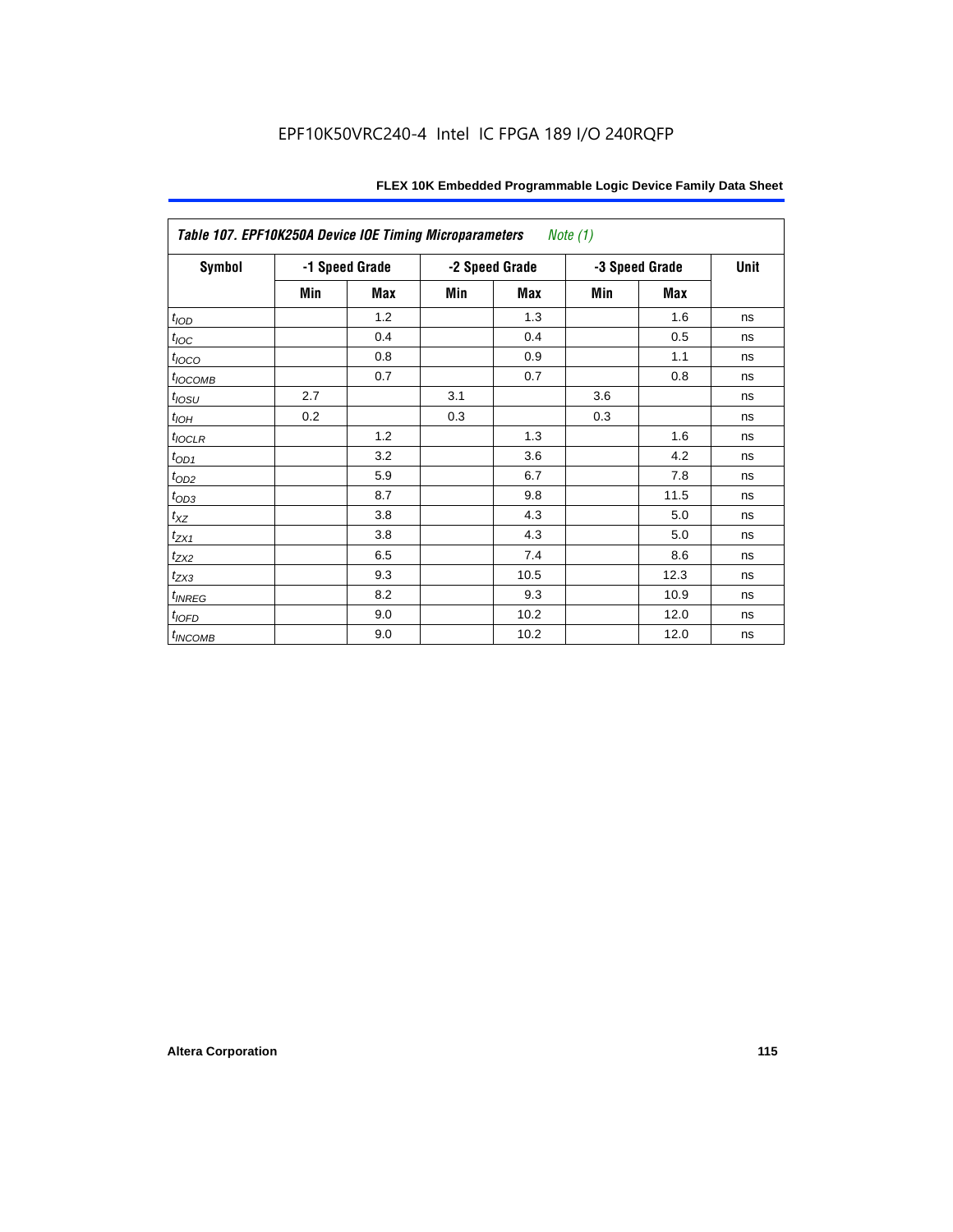| <b>Symbol</b>                |     | -1 Speed Grade |     | -2 Speed Grade | -3 Speed Grade | Unit       |    |
|------------------------------|-----|----------------|-----|----------------|----------------|------------|----|
|                              | Min | Max            | Min | <b>Max</b>     | Min            | <b>Max</b> |    |
| <sup>t</sup> EABDATA1        |     | 1.3            |     | 1.5            |                | 1.7        | ns |
| <sup>t</sup> EABDATA2        |     | 1.3            |     | 1.5            |                | 1.7        | ns |
| <sup>t</sup> EABWE1          |     | 0.9            |     | 1.1            |                | 1.3        | ns |
| <sup>t</sup> EABWE2          |     | 5.0            |     | 5.7            |                | 6.7        | ns |
| <sup>t</sup> EABCLK          |     | 0.6            |     | 0.7            |                | 0.8        | ns |
| <sup>t</sup> EABCO           |     | 0.0            |     | 0.0            |                | 0.0        | ns |
| <sup>t</sup> EABBYPASS       |     | 0.1            |     | 0.1            |                | 0.2        | ns |
| <sup>t</sup> EABSU           | 3.8 |                | 4.3 |                | 5.0            |            | ns |
| t <sub>EABH</sub>            | 0.7 |                | 0.8 |                | 0.9            |            | ns |
| $t_{\mathcal{A}\mathcal{A}}$ |     | 4.5            |     | 5.0            |                | 5.9        | ns |
| $t_{\mathcal{WP}}$           | 5.6 |                | 6.4 |                | 7.5            |            | ns |
| $t_{W\!D\!S\!U}$             | 1.3 |                | 1.4 |                | 1.7            |            | ns |
| $t_{WDH}$                    | 0.1 |                | 0.1 |                | 0.2            |            | ns |
| $t_{WASU}$                   | 0.1 |                | 0.1 |                | 0.2            |            | ns |
| $t_{W\!\!AH}$                | 0.1 |                | 0.1 |                | 0.2            |            | ns |
| $t_{WO}$                     |     | 4.1            |     | 4.6            |                | 5.5        | ns |
| $t_{DD}$                     |     | 4.1            |     | 4.6            |                | 5.5        | ns |
| <b><i>EABOUT</i></b>         |     | 0.1            |     | 0.1            |                | 0.2        | ns |
| <sup>t</sup> ЕАВСН           | 2.5 |                | 3.0 |                | 3.5            |            | ns |
| $t_{EABCL}$                  | 5.6 |                | 6.4 |                | 7.5            |            | ns |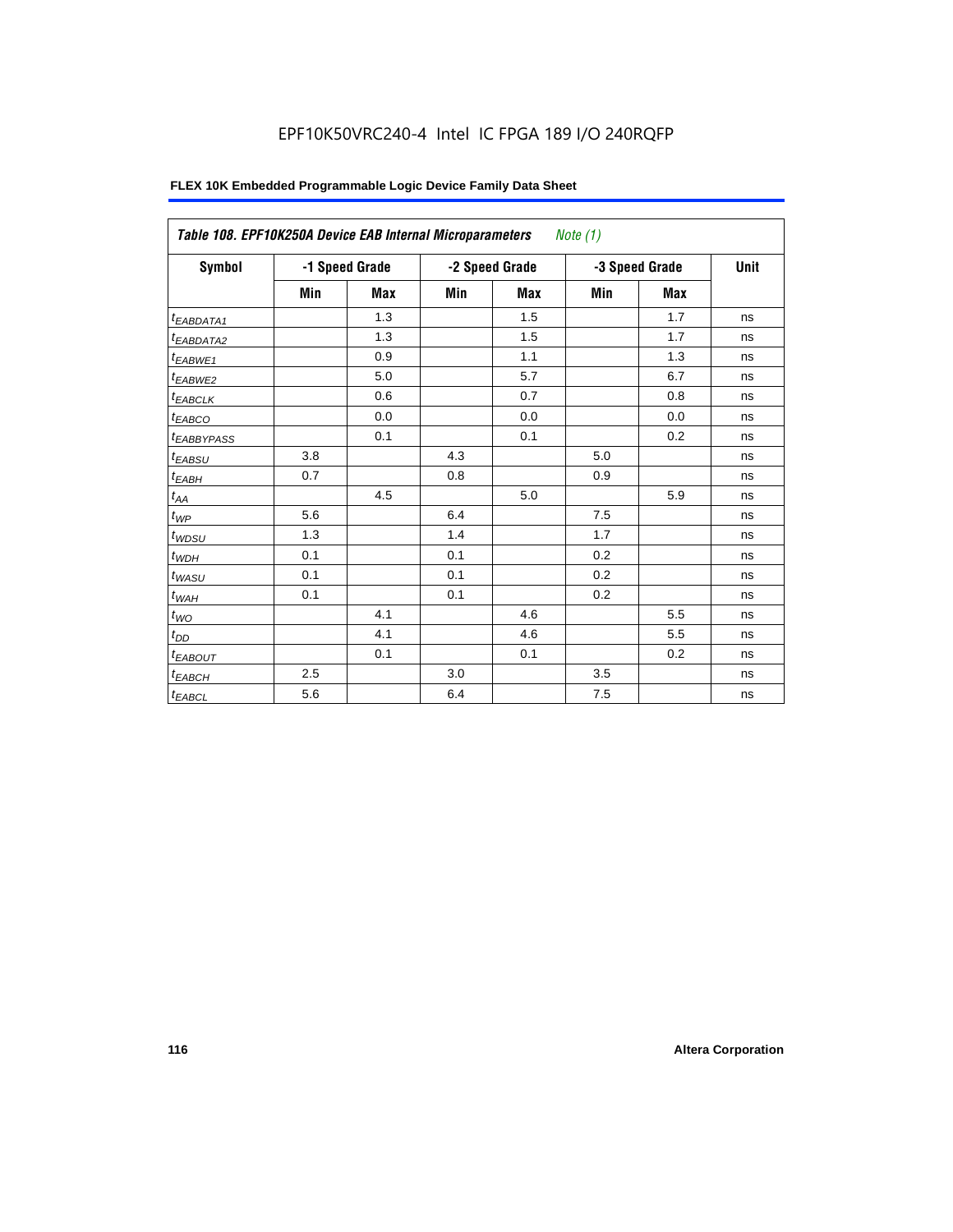| Table 109. EPF10K250A Device EAB Internal Timing Macroparameters<br>Note $(1)$ |      |                |      |                |      |                |    |
|--------------------------------------------------------------------------------|------|----------------|------|----------------|------|----------------|----|
| Symbol                                                                         |      | -1 Speed Grade |      | -2 Speed Grade |      | -3 Speed Grade |    |
|                                                                                | Min  | Max            | Min  | Max            | Min  | Max            |    |
| $t_{EABA}$                                                                     |      | 6.1            |      | 6.8            |      | 8.2            | ns |
| t <sub>EABRCCOMB</sub>                                                         | 6.1  |                | 6.8  |                | 8.2  |                | ns |
| <b><i>EABRCREG</i></b>                                                         | 4.6  |                | 5.1  |                | 6.1  |                | ns |
| t <sub>EABWP</sub>                                                             | 5.6  |                | 6.4  |                | 7.5  |                | ns |
| <sup>t</sup> ЕАВWССОМВ                                                         | 5.8  |                | 6.6  |                | 7.9  |                | ns |
| <i><b>EABWCREG</b></i>                                                         | 15.8 |                | 17.8 |                | 21.0 |                | ns |
| t <sub>EABDD</sub>                                                             |      | 5.7            |      | 6.4            |      | 7.8            | ns |
| <b><i>EABDATACO</i></b>                                                        |      | 0.7            |      | 0.8            |      | 1.0            | ns |
| <sup>t</sup> EABDATASU                                                         | 4.5  |                | 5.1  |                | 5.9  |                | ns |
| <sup>t</sup> EABDATAH                                                          | 0.0  |                | 0.0  |                | 0.0  |                | ns |
| <sup>t</sup> EABWESU                                                           | 8.2  |                | 9.3  |                | 10.9 |                | ns |
| t <sub>EABWEH</sub>                                                            | 0.0  |                | 0.0  |                | 0.0  |                | ns |
| <i>t<sub>EABWDSU</sub></i>                                                     | 1.7  |                | 1.8  |                | 2.1  |                | ns |
| t <sub>EABWDH</sub>                                                            | 0.0  |                | 0.0  |                | 0.0  |                | ns |
| t <sub>EABWASU</sub>                                                           | 0.9  |                | 0.9  |                | 1.0  |                | ns |
| <sup>t</sup> EABWAH                                                            | 0.0  |                | 0.0  |                | 0.0  |                | ns |
| $t_{EABWO}$                                                                    |      | 5.3            |      | 6.0            |      | 7.4            | ns |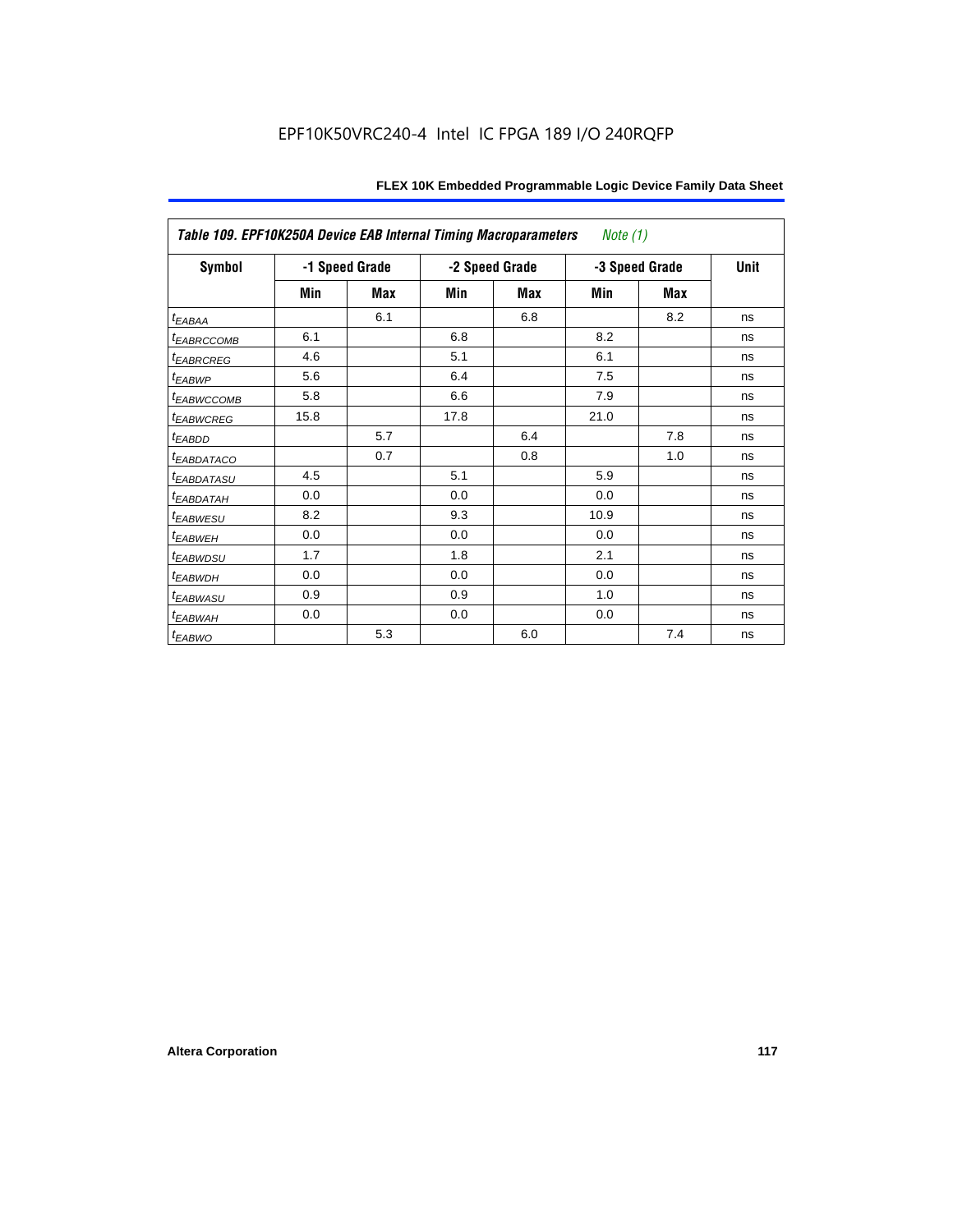| <b>Symbol</b>           |     | -1 Speed Grade |     | -2 Speed Grade |     | -3 Speed Grade | Unit |
|-------------------------|-----|----------------|-----|----------------|-----|----------------|------|
|                         | Min | Max            | Min | Max            | Min | Max            |      |
| $t_{DINZIOE}$           |     | 7.8            |     | 8.5            |     | 9.4            | ns   |
| $t_{DIN2LE}$            |     | 2.7            |     | 3.1            |     | 3.5            | ns   |
| <sup>t</sup> DIN2DATA   |     | 1.6            |     | 1.6            |     | 1.7            | ns   |
| <sup>t</sup> DCLK2IOE   |     | 3.6            |     | 4.0            |     | 4.6            | ns   |
| <sup>t</sup> DCLK2LE    |     | 2.7            |     | 3.1            |     | 3.5            | ns   |
| <sup>t</sup> SAMELAB    |     | 0.2            |     | 0.3            |     | 0.3            | ns   |
| <sup>t</sup> SAMEROW    |     | 6.7            |     | 7.3            |     | 8.2            | ns   |
| <sup>t</sup> SAMECOLUMN |     | 2.5            |     | 2.7            |     | 3.0            | ns   |
| <sup>t</sup> DIFFROW    |     | 9.2            |     | 10.0           |     | 11.2           | ns   |
| <sup>t</sup> TWOROWS    |     | 15.9           |     | 17.3           |     | 19.4           | ns   |
| <sup>t</sup> LEPERIPH   |     | 7.5            |     | 8.1            |     | 8.9            | ns   |
| <sup>t</sup> LABCARRY   |     | 0.3            |     | 0.4            |     | 0.5            | ns   |
| <sup>t</sup> LABCASC    |     | 0.4            |     | 0.4            |     | 0.5            | ns   |

| Table 111. EPF10K250A Device External Reference Timing Parameters<br><i>Note</i> $(1)$ |     |                |                |                |             |            |    |
|----------------------------------------------------------------------------------------|-----|----------------|----------------|----------------|-------------|------------|----|
| Symbol                                                                                 |     | -1 Speed Grade | -2 Speed Grade | -3 Speed Grade | <b>Unit</b> |            |    |
|                                                                                        | Min | Max            | Min            | Max            | Min         | <b>Max</b> |    |
| <sup>t</sup> DRR                                                                       |     | 15.0           |                | 17.0           |             | 20.0       | ns |
| $t_{INSU} (2) (3)$                                                                     | 6.9 |                | 8.0            |                | 9.4         |            | ns |
| $t_{INH}$ (3)                                                                          | 0.0 |                | 0.0            |                | 0.0         |            | ns |
| $t_{\rm OUTCO}$ (3)                                                                    | 2.0 | 8.0            | 2.0            | 8.9            | 2.0         | 10.4       | ns |

| Table 112. EPF10K250A Device External Bidirectional Timing Parameters |  |  | Note (1) |  |
|-----------------------------------------------------------------------|--|--|----------|--|
|-----------------------------------------------------------------------|--|--|----------|--|

| Symbol                  | -1 Speed Grade |      |      | -2 Speed Grade | -3 Speed Grade | <b>Unit</b> |    |
|-------------------------|----------------|------|------|----------------|----------------|-------------|----|
|                         | Min            | Max  | Min  | <b>Max</b>     | Min            | <b>Max</b>  |    |
| <sup>t</sup> INSUBIDIR  | 9.3            |      | 10.6 |                | 12.7           |             | ns |
| <sup>t</sup> INHBIDIR   | 0.0            |      | 0.0  |                | 0.0            |             | ns |
| <sup>t</sup> OUTCOBIDIR | 2.0            | 8.0  | 2.0  | 8.9            | 2.0            | 10.4        | ns |
| <sup>t</sup> xzbidir    |                | 10.8 |      | 12.2           |                | 14.2        | ns |
| <sup>t</sup> zxbidir    |                | 10.8 |      | 12.2           |                | 14.2        | ns |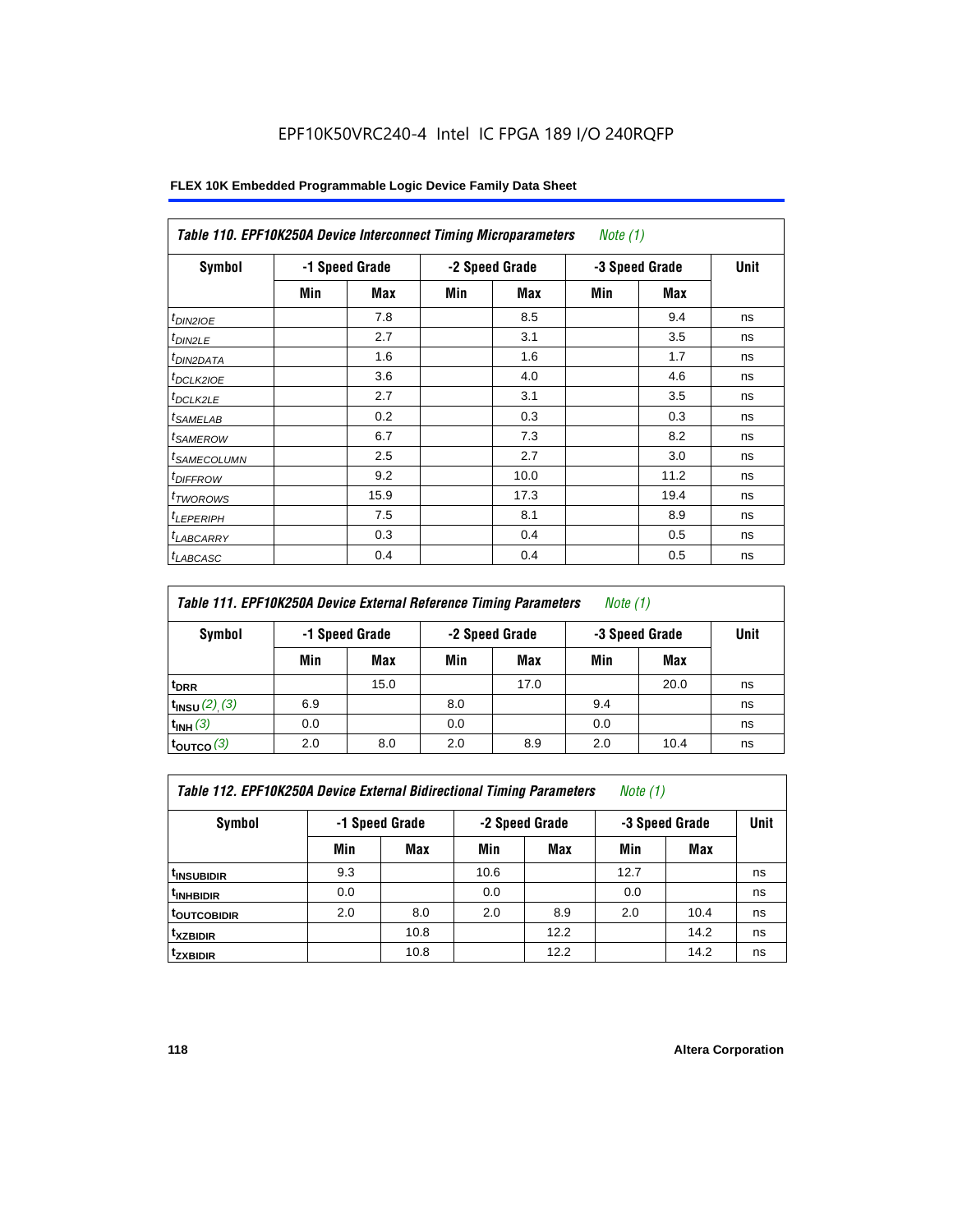#### *Notes to tables:*

- (1) All timing parameters are described in Tables  $32$  through  $37$  in this data sheet.<br>(2) Using an LE to register the signal may provide a lower setup time.
- (2) Using an LE to register the signal may provide a lower setup time.<br>(3) This parameter is specified by characterization.
- This parameter is specified by characterization.

# **ClockLock & ClockBoost Timing Parameters**

For the ClockLock and ClockBoost circuitry to function properly, the incoming clock must meet certain requirements. If these specifications are not met, the circuitry may not lock onto the incoming clock, which generates an erroneous clock within the device. The clock generated by the ClockLock and ClockBoost circuitry must also meet certain specifications. If the incoming clock meets these requirements during configuration, the ClockLock and ClockBoost circuitry will lock onto the clock during configuration. The circuit will be ready for use immediately after configuration. Figure 31 illustrates the incoming and generated clock specifications.

### *Figure 31. Specifications for the Incoming & Generated Clocks*

The  $t_i$  parameter refers to the nominal input clock period; the  $t_0$  parameter refers to the *nominal output clock period.*



#### Table 113 summarizes the ClockLock and ClockBoost parameters.

|                       | Table 113. ClockLock & ClockBoost Parameters<br>(Part 1 of 2)           |      |     |                |            |  |  |  |
|-----------------------|-------------------------------------------------------------------------|------|-----|----------------|------------|--|--|--|
| Symbol                | <b>Parameter</b>                                                        | Min  | Typ | Max            | Unit       |  |  |  |
| $t_{R}$               | Input rise time                                                         |      |     | $\overline{2}$ | ns         |  |  |  |
| $t_F$                 | Input fall time                                                         |      |     | 2              | ns         |  |  |  |
| $t$ <sub>INDUTY</sub> | Input duty cycle                                                        | 45   |     | 55             | $\%$       |  |  |  |
| $f_{CLK1}$            | Input clock frequency (ClockBoost clock multiplication factor equals 1) | 30   |     | 80             | <b>MHz</b> |  |  |  |
| $t$ CLK1              | Input clock period (ClockBoost clock multiplication factor equals 1)    | 12.5 |     | 33.3           | ns         |  |  |  |
| $f_{CLK2}$            | Input clock frequency (ClockBoost clock multiplication factor equals 2) | 16   |     | 50             | <b>MHz</b> |  |  |  |
| $t_{CLK2}$            | Input clock period (ClockBoost clock multiplication factor equals 2)    | 20   |     | 62.5           | ns         |  |  |  |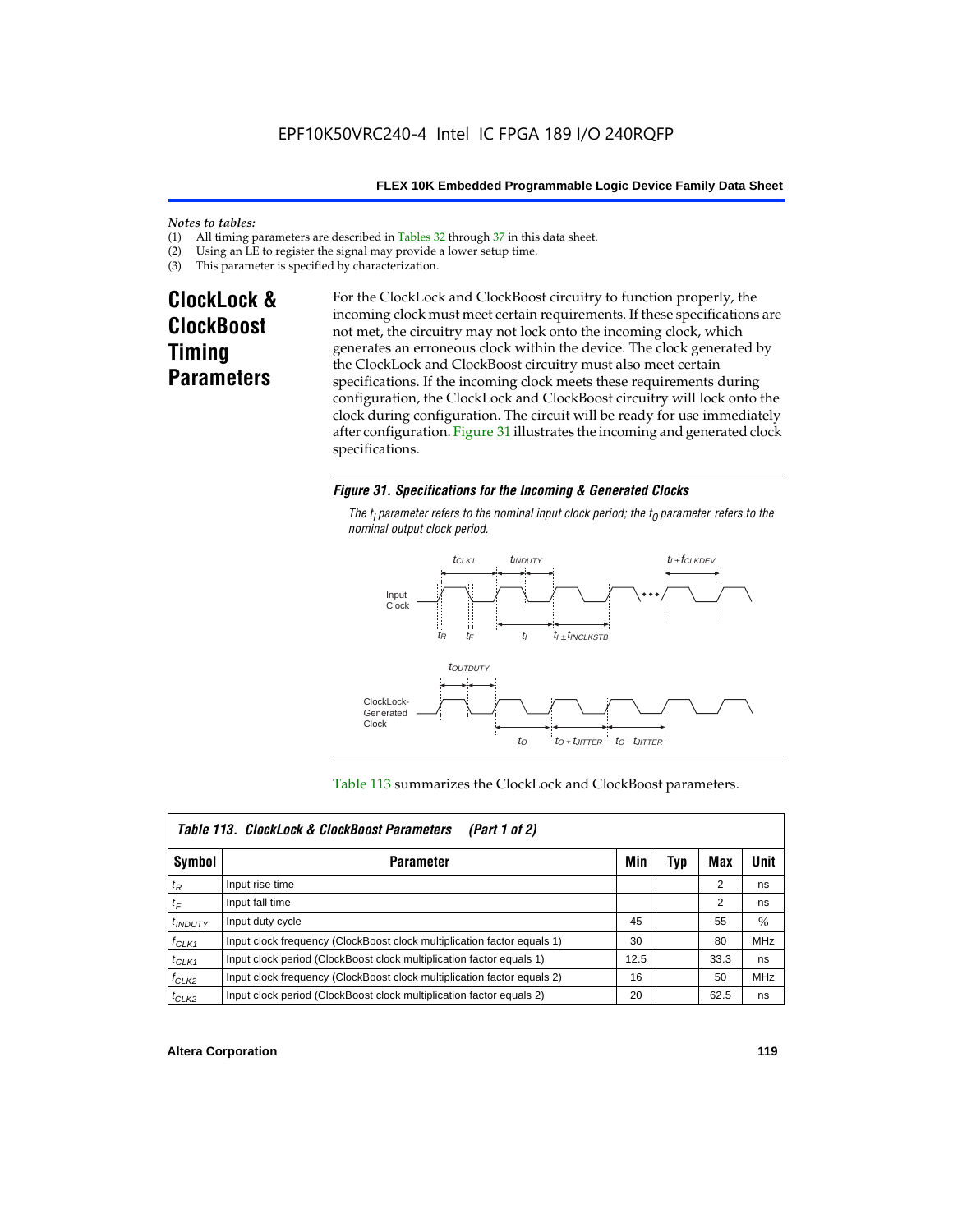|                               | Table 113. ClockLock & ClockBoost Parameters<br>(Part 2 of 2)                                                   |     |     |           |            |  |  |  |  |
|-------------------------------|-----------------------------------------------------------------------------------------------------------------|-----|-----|-----------|------------|--|--|--|--|
| Symbol                        | <b>Parameter</b>                                                                                                | Min | Typ | Max       | Unit       |  |  |  |  |
| <b><i><u>LCLKDEV1</u></i></b> | Input deviation from user specification in MAX+PLUS II (ClockBoost clock<br>multiplication factor equals 1) (1) |     |     | $\pm 1$   | <b>MHz</b> |  |  |  |  |
| <sup>f</sup> CLKDEV2          | Input deviation from user specification in MAX+PLUS II (ClockBoost clock<br>multiplication factor equals 2) (1) |     |     | $\pm 0.5$ | MHz        |  |  |  |  |
| <sup>t</sup> INCLKSTB         | Input clock stability (measured between adjacent clocks)                                                        |     |     | 100       | ps         |  |  |  |  |
| $t_{LOCK}$                    | Time required for ClockLock or ClockBoost to acquire lock (2)                                                   |     |     | 10        | μs         |  |  |  |  |
| $t_{JITTER}$                  | Jitter on ClockLock or ClockBoost-generated clock (3)                                                           |     |     |           | ns         |  |  |  |  |
| <i>toutbuty</i>               | Duty cycle for ClockLock or ClockBoost-generated clock                                                          | 40  | 50  | 60        | %          |  |  |  |  |

*Notes:*

(1) To implement the ClockLock and ClockBoost circuitry with the MAX+PLUS II software, designers must specify the input frequency. The MAX+PLUS II software tunes the PLL in the ClockLock and ClockBoost circuitry to this frequency. The *fCLKDEV* parameter specifies how much the incoming clock can differ from the specified frequency during device operation. Simulation does not reflect this parameter.

(2) During device configuration, the ClockLock and ClockBoost circuitry is configured before the rest of the device. If the incoming clock is supplied during configuration, the ClockLock and ClockBoost circuitry locks during configuration, because the  $t_{LOCK}$  value is less than the time required for configuration.

(3) The *t<sub>IITTER</sub>* specification is measured under long-term observation.

# **Power Consumption**

The supply power (P) for FLEX 10K devices can be calculated with the following equation:

 $P = P_{INT} + P_{IO} = (I_{CCSTANDBY} + I_{CCACTIVE}) \times V_{CC} + P_{IO}$ 

Typical  $I_{CCSTANDBY}$  values are shown as  $I_{CC0}$  in the FLEX 10K device DC operating conditions tables on pages 46, 49, and 52 of this data sheet. The  $I_{\text{CCACTIVE}}$  value depends on the switching frequency and the application logic. This value is calculated based on the amount of current that each LE typically consumes. The  $P_{IO}$  value, which depends on the device output load characteristics and switching frequency, can be calculated using the guidelines given in *Application Note 74 (Evaluating Power for Altera Devices)*.

 $\Box$  Compared to the rest of the device, the embedded array consumes a negligible amount of power. Therefore, the embedded array can be ignored when calculating supply current.

The  $I_{\text{CCACTIVE}}$  value is calculated with the following equation:

$$
I_{\text{CCACTIVE}} = K \times f_{\text{MAX}} \times N \times \text{tog}_{\text{LC}} \times \frac{\mu A}{\text{MHz} \times \text{LE}}
$$

The parameters in this equation are shown below: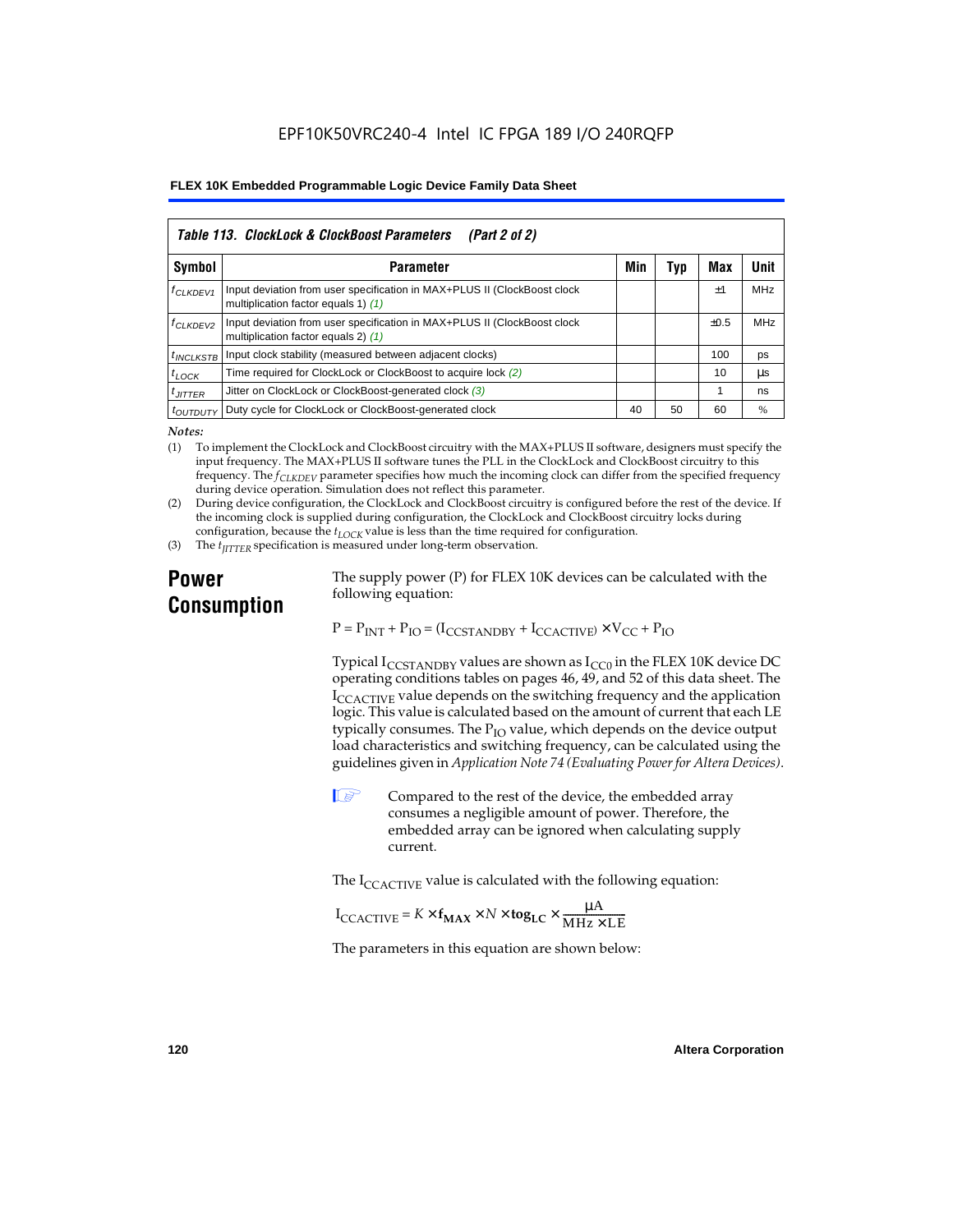| $f_{MAX}$   | $=$ | Maximum operating frequency in MHz                    |
|-------------|-----|-------------------------------------------------------|
| N           |     | Total number of logic cells used in the device        |
| $\log_{LC}$ | $=$ | Average percent of logic cells toggling at each clock |
|             |     | (typically 12.5%)                                     |
| K           | $=$ | Constant, shown in Tables 114 and 115                 |

| Table 114. FLEX 10K K Constant Values |                |  |  |  |  |
|---------------------------------------|----------------|--|--|--|--|
| <b>Device</b>                         | <b>K</b> Value |  |  |  |  |
| EPF10K10                              | 82             |  |  |  |  |
| EPF10K20                              | 89             |  |  |  |  |
| EPF10K30                              | 88             |  |  |  |  |
| EPF10K40                              | 92             |  |  |  |  |
| EPF10K50                              | 95             |  |  |  |  |
| EPF10K70                              | 85             |  |  |  |  |
| EPF10K100                             | 88             |  |  |  |  |

| Table 115. FLEX 10KA K Constant Values |                |
|----------------------------------------|----------------|
| <b>Device</b>                          | <b>K</b> Value |
| <b>EPF10K10A</b>                       | 17             |
| EPF10K30A                              | 17             |
| EPF10K50V                              | 19             |
| EPF10K100A                             | 19             |
| EPF10K130V                             | 22             |
| EPF10K250A                             | 23             |

This calculation provides an  $I_{CC}$  estimate based on typical conditions with no output load. The actual  $I_{CC}$  should be verified during operation because this measurement is sensitive to the actual pattern in the device and the environmental operating conditions.

To better reflect actual designs, the power model (and the constant *K* in the power calculation equations) for continuous interconnect FLEX devices assumes that logic cells drive FastTrack Interconnect channels. In contrast, the power model of segmented FPGAs assumes that all logic cells drive only one short interconnect segment. This assumption may lead to inaccurate results, compared to measured power consumption for an actual design in a segmented interconnect FPGA.

Figure 32 shows the relationship between the current and operating frequency of FLEX 10K devices.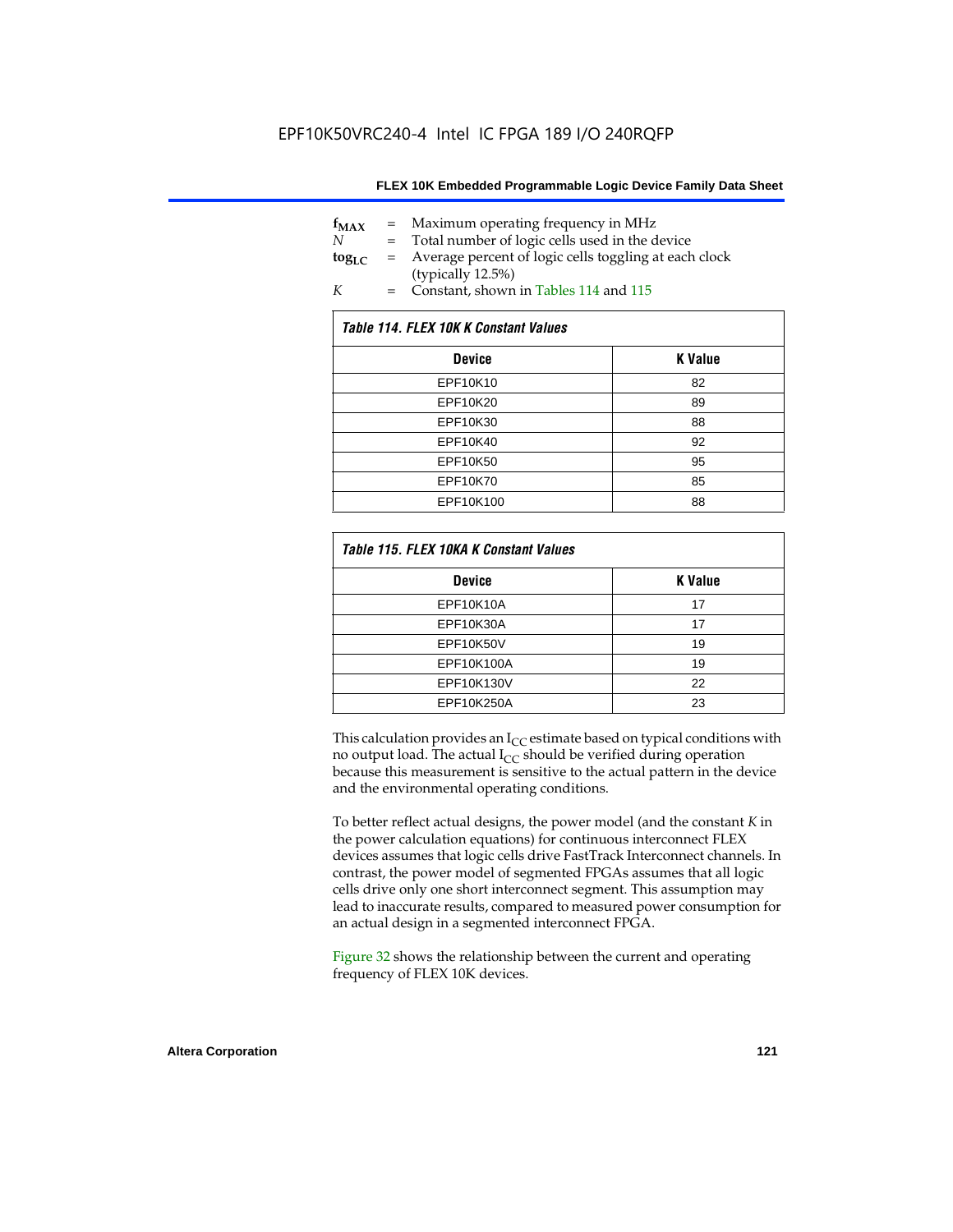# *Figure 32. ICCACTIVE vs. Operating Frequency (Part 1 of 3)*

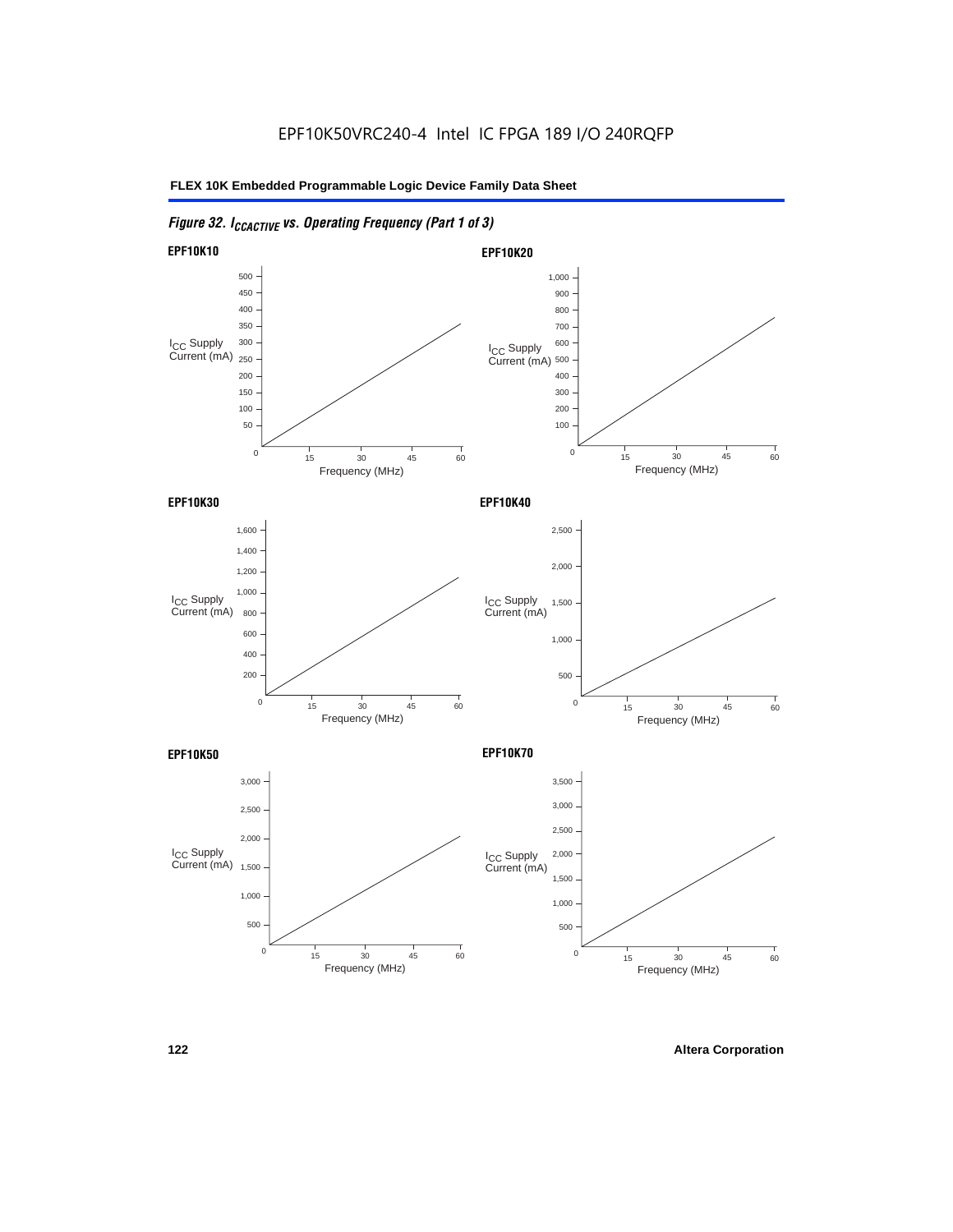



**Altera Corporation 123**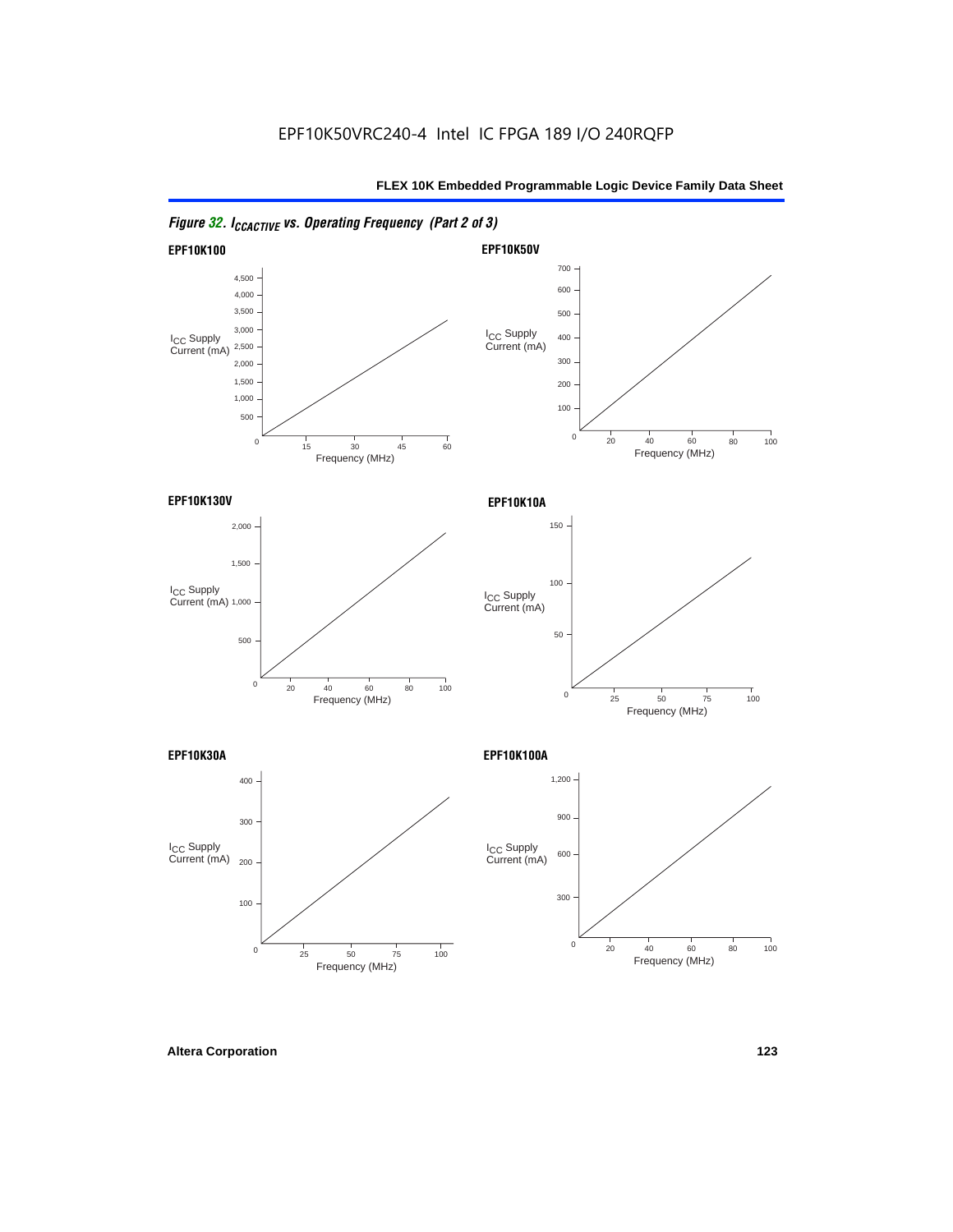

# **Configuration & Operation**

The FLEX 10K architecture supports several configuration schemes. This section summarizes the device operating modes and available device configuration schemes.

f See *Application Note 116 (Configuring APEX 20K, FLEX 10K & FLEX 6000 Devices)* for detailed descriptions of device configuration options, device configuration pins, and for information on configuring FLEX 10K devices, including sample schematics, timing diagrams, and configuration parameters.

# **Operating Modes**

The FLEX 10K architecture uses SRAM configuration elements that require configuration data to be loaded every time the circuit powers up. The process of physically loading the SRAM data into the device is called *configuration*. Before configuration, as VCC rises, the device initiates a Power-On Reset (POR). This POR event clears the device and prepares it for configuration. The FLEX 10K POR time does not exceed 50 µs.

During initialization, which occurs immediately after configuration, the device resets registers, enables I/O pins, and begins to operate as a logic device. The I/O pins are tri-stated during power-up, and before and during configuration. Together, the configuration and initialization processes are called *command mode*; normal device operation is called *user mode*.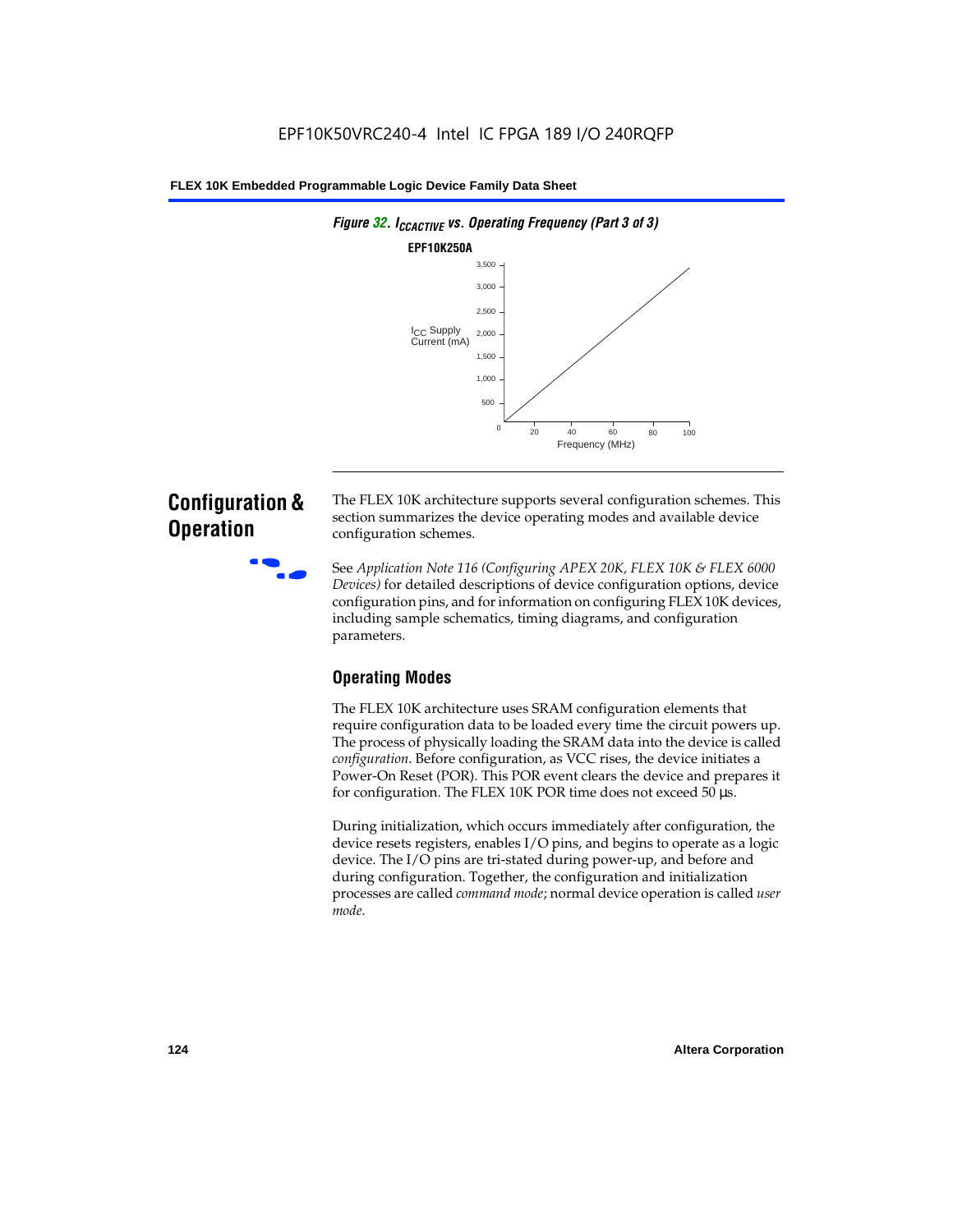SRAM configuration elements allow FLEX 10K devices to be reconfigured in-circuit by loading new configuration data into the device. Real-time reconfiguration is performed by forcing the device into command mode with a device pin, loading different configuration data, reinitializing the device, and resuming user-mode operation.

The entire reconfiguration process may be completed in less than 320 ms using an EPF10K250A device with a DCLK frequency of 10 MHz. This process can be used to reconfigure an entire system dynamically. In-field upgrades can be performed by distributing new configuration files.

 $\Box$  Refer to the configuration device data sheet to obtain the POR delay when using a configuration device method.

# **Programming Files**

Despite being function- and pin-compatible, FLEX 10KA and FLEX 10KE devices are not programming- or configuration-file compatible with FLEX 10K devices. A design should be recompiled before it is transferred from a FLEX 10K device to an equivalent FLEX 10KA or FLEX 10KE device. This recompilation should be performed to create a new programming or configuration file and to check design timing on the faster FLEX 10KA or FLEX 10KE device. The programming or configuration files for EPF10K50 devices can program or configure an EPF10K50V device. However, Altera recommends recompiling a design for the EPF10K50V device when transferring it from the EPF10K50 device.

## **Configuration Schemes**

The configuration data for a FLEX 10K device can be loaded with one of five configuration schemes (see Table 116), chosen on the basis of the target application. An EPC1, EPC2, EPC16, or EPC1441 configuration device, intelligent controller, or the JTAG port can be used to control the configuration of a FLEX 10K device, allowing automatic configuration on system power-up.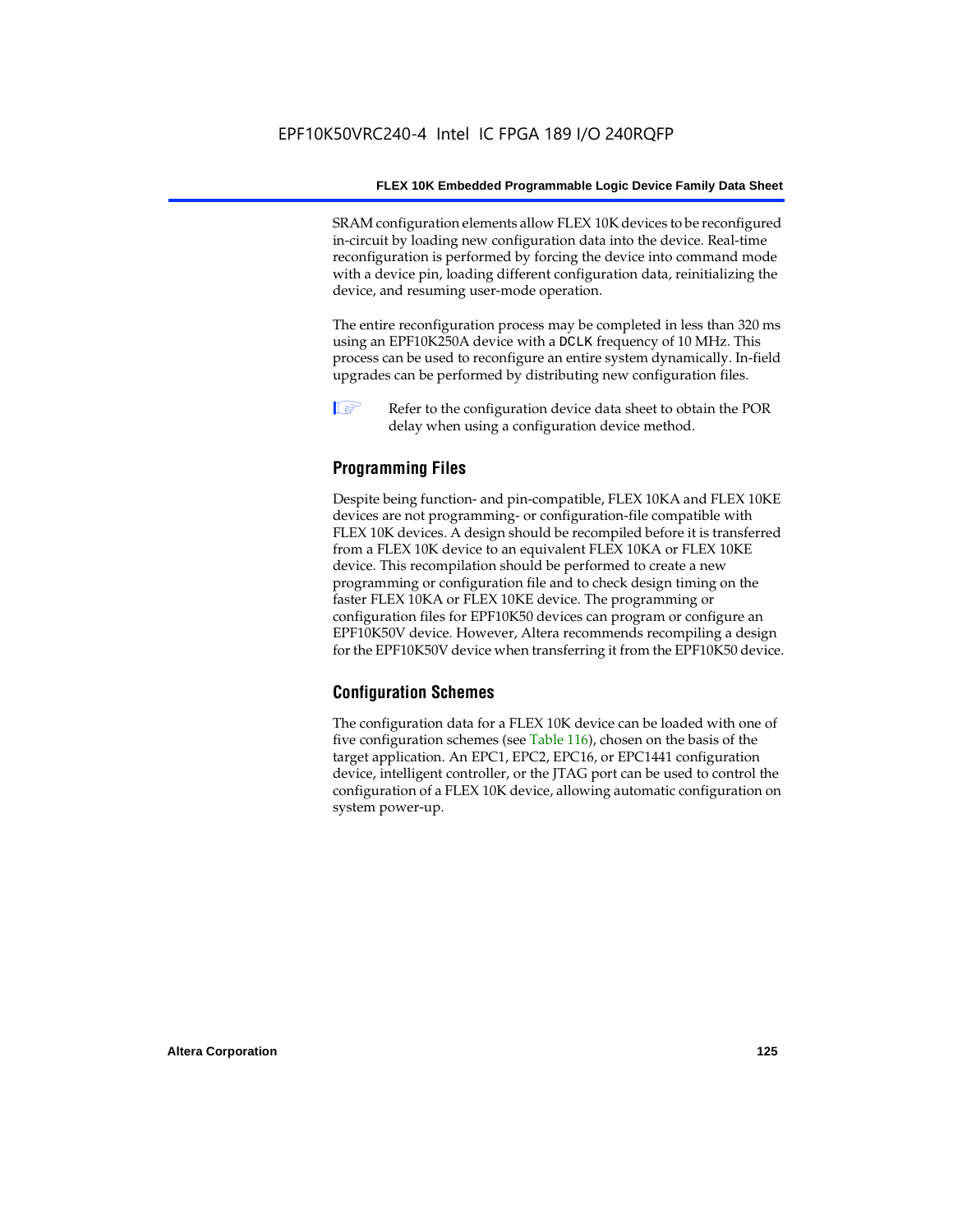Multiple FLEX 10K devices can be configured in any of the five configuration schemes by connecting the configuration enable (nCE) and configuration enable output (nCEO) pins on each device.

| <b>Table 116. Data Sources for Configuration</b> |                                                                                                                            |  |
|--------------------------------------------------|----------------------------------------------------------------------------------------------------------------------------|--|
| <b>Configuration Scheme</b>                      | Data Source                                                                                                                |  |
| Configuration device                             | EPC1, EPC2, EPC16, or EPC1441 configuration device                                                                         |  |
| Passive serial (PS)                              | BitBlaster, MasterBlaster, or ByteBlasterMV download cable, or<br>serial data source                                       |  |
| Passive parallel asynchronous (PPA)              | Parallel data source                                                                                                       |  |
| Passive parallel synchronous (PPS)               | Parallel data source                                                                                                       |  |
| <b>JTAG</b>                                      | BitBlaster, MasterBlaster, or ByteBlasterMV download cable, or<br>microprocessor with Jam STAPL file or Jam Byte-Code file |  |

# **Device Pin-Outs**

**Revision History**

See the Altera web site (**http://www.altera.com**) or the Altera Digital Library for pin-out information.

The information contained in the *FLEX 10K Embedded Programmable Logic Device Family Data Sheet* version 4.2 supersedes information published in previous versions.

# **Version 4.2 Changes**

The following change was made to version 4.2 of the *FLEX 10K Embedded Programmable Logic Device Family Data Sheet*: updated Figure 13.

# **Version 4.1 Changes**

The following changes were made to version 4.1 of the *FLEX 10K Embedded Programmable Logic Device Family Data Sheet*.

- Updated General Description section
- Updated I/O Element section
- Updated SameFrame Pin-Outs section
- Updated Figure 16
- Updated Tables 13 and 116
- Added Note 9 to Table 19
- Added Note 10 to Table 24
- Added Note 10 to Table 28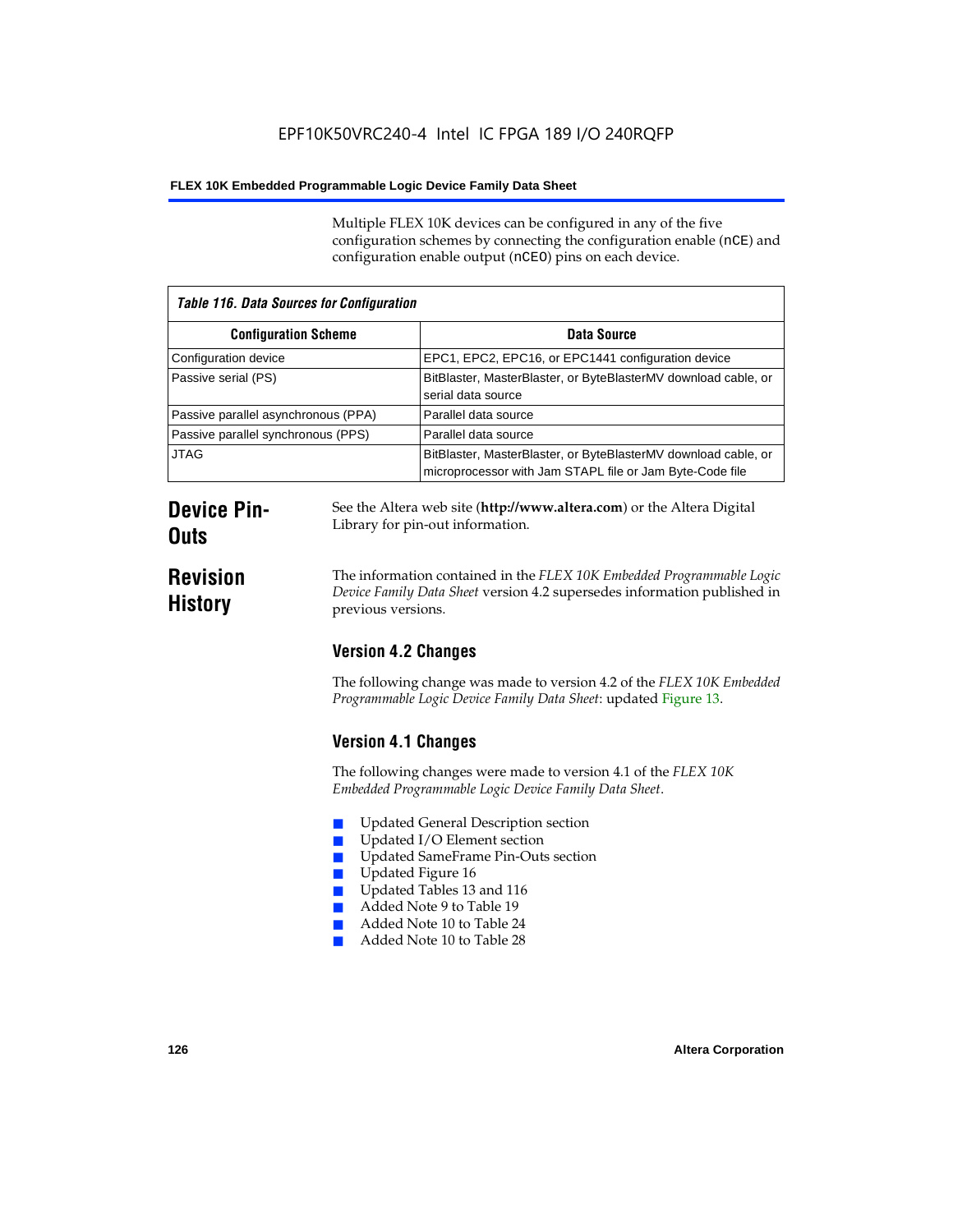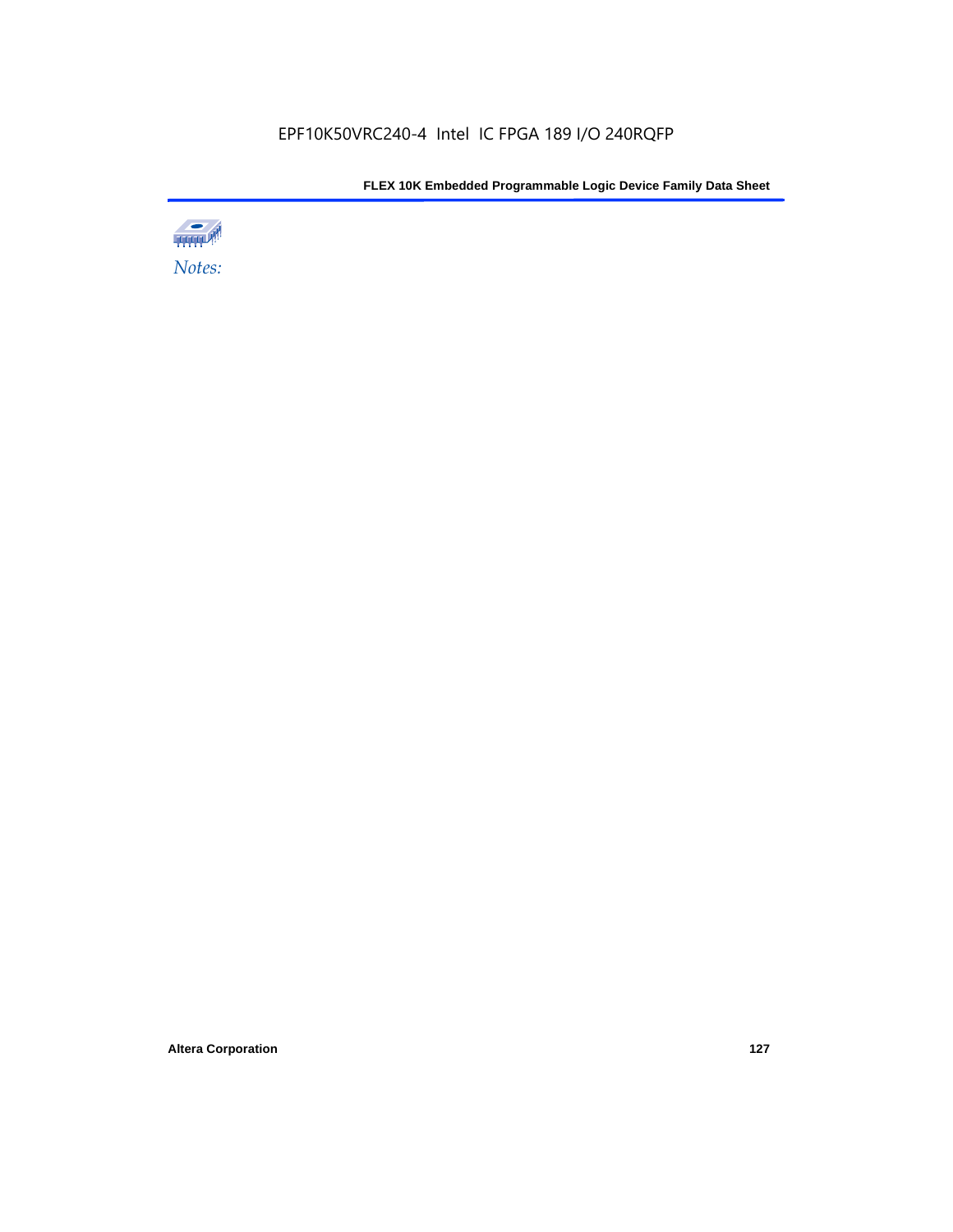

101 Innovation Drive San Jose, CA 95134 (408) 544-7000 http://www.altera.com Applications Hotline: (800) 800-EPLD Customer Marketing: (408) 544-7104 Literature Services: lit\_req@altera.com

Copyright © 2003 Altera Corporation. All rights reserved. Altera, The Programmable Solutions Company, the stylized Altera logo, specific device designations, and all other words and logos that are identified as trademarks and/or service marks are, unless noted otherwise, the trademarks and service marks of Altera Corporation in the U.S. and other countries. All other product or service names are the property of their respective holders. Altera products are protected under numerous U.S. and foreign patents and pending applications, maskwork rights, and copyrights. Altera warrants performance of its semiconductor products to

current specifications in accordance with Altera's standard warranty, but reserves the right to make changes to any products and services at any time without notice. Altera assumes no responsibility or liability arising out of the application or use of any information, product, or service described herein except as expressly agreed to in writing by Altera Corporation. Altera customers are advised to obtain the latest version of device specifications before relying on any published information and before placing orders for products or services.



#### **128 Altera Corporation**